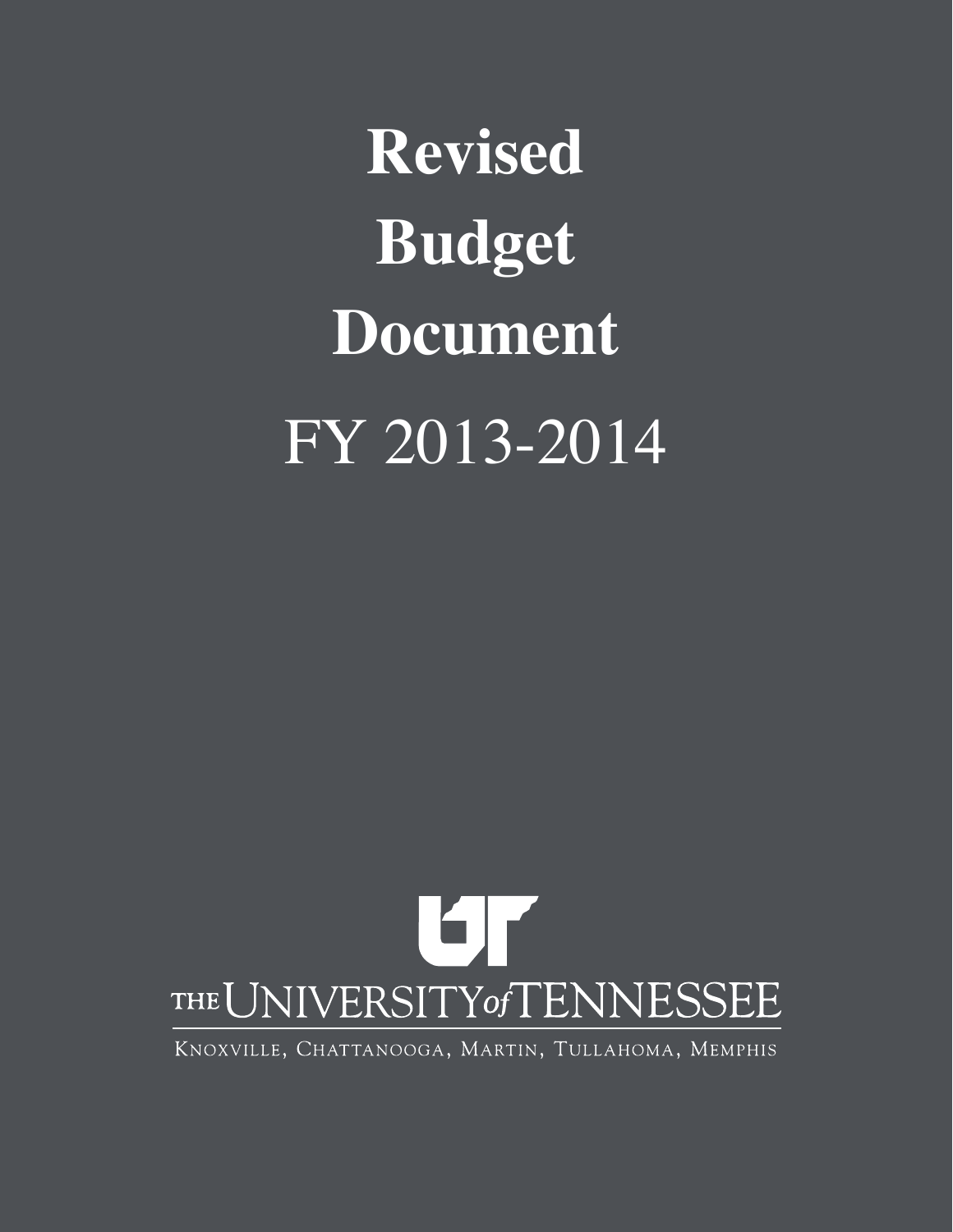# **THE UNIVERSITY** *of* **TENNESSEE**

## University of Tennessee at Chattanooga

University of Tennessee, Knoxville

University of Tennessee at Martin

University of Tennessee Space Institute

University of Tennessee Health Science Center

Memphis Other Specialized Units College of Medicine Units Family Medicine Units

University of Tennessee Institute of Agriculture Agricultural Experiment Station Extension College of Veterinary Medicine

University of Tennessee Institute for Public Service Institute for Public Service Municipal Technical Advisory Service County Technical Assistance Service

University of Tennessee System Administration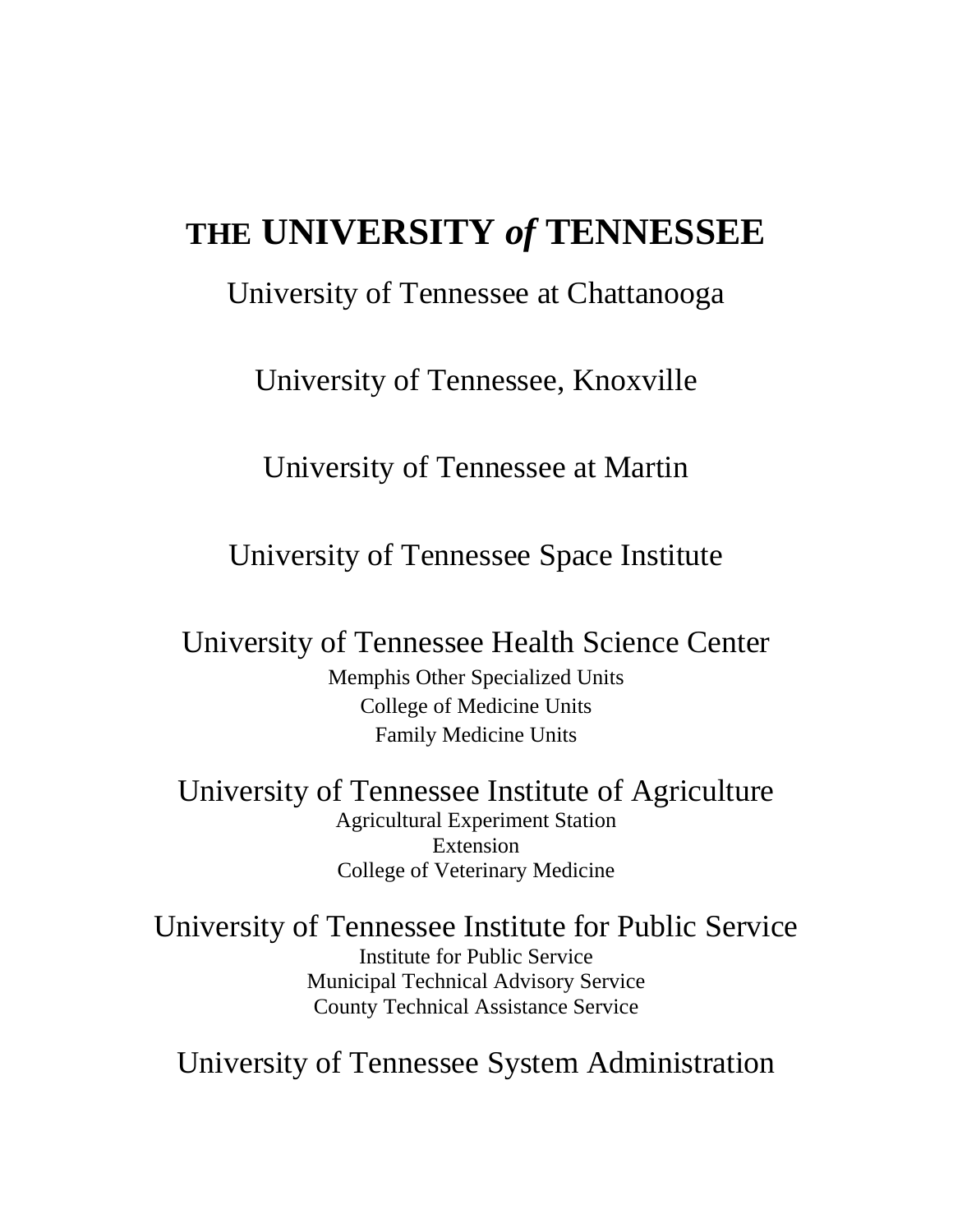## THE UNIVERSITY OF TENNESSEE

| Contents                             |                |
|--------------------------------------|----------------|
| MESSAGE FROM THE CFO                 | $\overline{2}$ |
| <b>OVERVIEW</b>                      | 3              |
| <b>UNRESTRICTED E&amp;G REVENUES</b> | $\overline{4}$ |
| UNRESTRICTED E&G EXPENDITURES        | 7              |
| <b>AUXILIARY ENTERPRISES</b>         | 11             |
| UNRESTRICTED NET ASSETS              | 12             |
| <b>RECOMMENDATION</b>                | 13             |
| SUPPORTING BUDGET SCHEDULES          | 14             |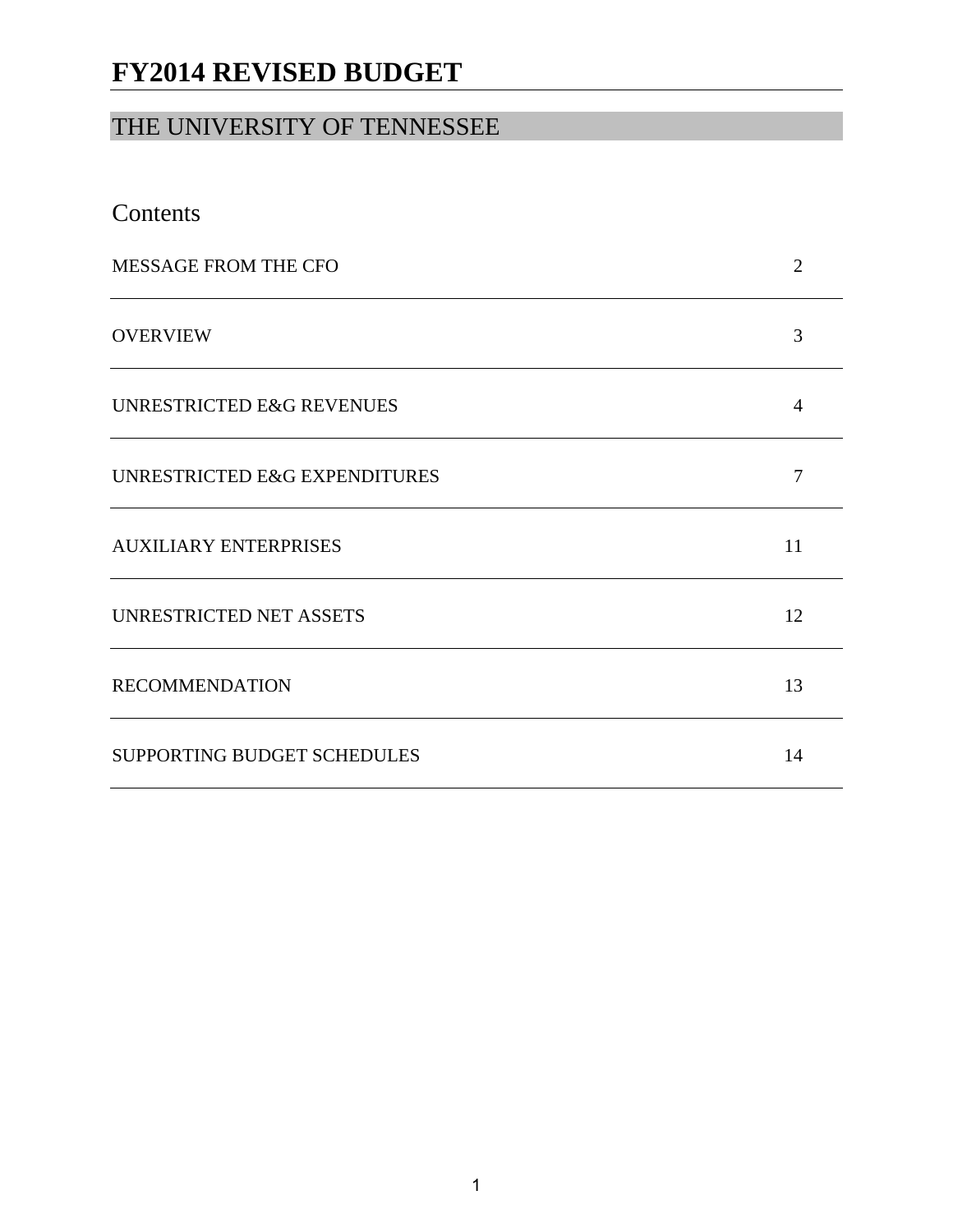### Message from the CFO

#### *Message from the CFO*

The FY 2014 revised operating budget reflects operating plans and financial projections as of October 31, 2013. The University develops a revised budget each fiscal year to adjust to the following changes that occur during the year after the original budget is adopted in June:

- 1. The university's original budget is developed before the end of the previous fiscal year and uses *budgeted* net assets as its starting point. The revised budget uses *actual* net assets as its starting point.
- 2. State appropriations are adjusted in September, requiring minor adjustments in most years.
- 3. Other adjustments may be needed if there are material changes to operating plans, organizational structure, revenue projections, or fixed costs.

Revised total revenues are \$1.995 billion, a 0.02% decrease from the original budget. Revised expenses total \$2.041 billion, a 4.3% increase. These revisions include all current funds: unrestricted educational and general (E&G) funds, restricted E&G funds, and auxiliary funds.

Unrestricted E&G funds finance the University's core operations. The revised unrestricted E&G revenue budget increased only \$1.4 million or 0.1%. It is common to see revenue adjustments in this range between original and revised budgets. Budgets for recurring unrestricted E&G expenditures and transfers showed a decrease of \$ 0.6 million, but total recurring and nonrecurring expenditures and transfers are up \$49.7 million (4.2%), reflecting carry-overs of unspent non-recurring funds from FY2013.

The revised budget unrestricted E&G beginning balance is \$43.0 million higher than original budget. These include one‐time funds that were budgeted to be spent in FY2013 that have been carried over to be

spent in FY2014 and a modest reserve to absorb yearto-year fluctuations. Campuses and institutes are using these one time funds to upgrade technology in classrooms, fund energy efficiency projects, and address critical maintenance needs; prudent one-time investments that increase capacity and improve longterm effectiveness and efficiency.

There is some evidence that these kinds of investments are making a difference. Base appropriations for UT's three formula units (Chattanooga, Knoxville, and Martin) have been increased by \$5,691,000 for the next fiscal year. This is the result of productivity gains in student progression and completion as calculated by the Tennessee Higher Education Commission's (THEC) outcomes based funding formula.

Beyond this, the outlook for state funding in FY 2015 is mixed. State revenue growth slowed over the last year while financial obligations continued to grow, putting pressure on discretionary line items including higher education. The Governor's budget proposal includes funding for projected health insurance premium increases and partial funding for a 1% salary increase , but there is no new money to address general inflation and fixed cost increases. While this creates a challenging financial environment for the upcoming year, UT is grateful to be spared the budget reductions proposed for many state agencies.

Revenue and expenditure data for each operating unit is provided in this budget document. Also included is information on athletics and auxiliary budgets. A separate publication containing detailed supporting schedules is available in printed or electronic format.

Respectfully,

umla Weburnl

Charles M. Peccolo Treasurer & Chief Financial Officer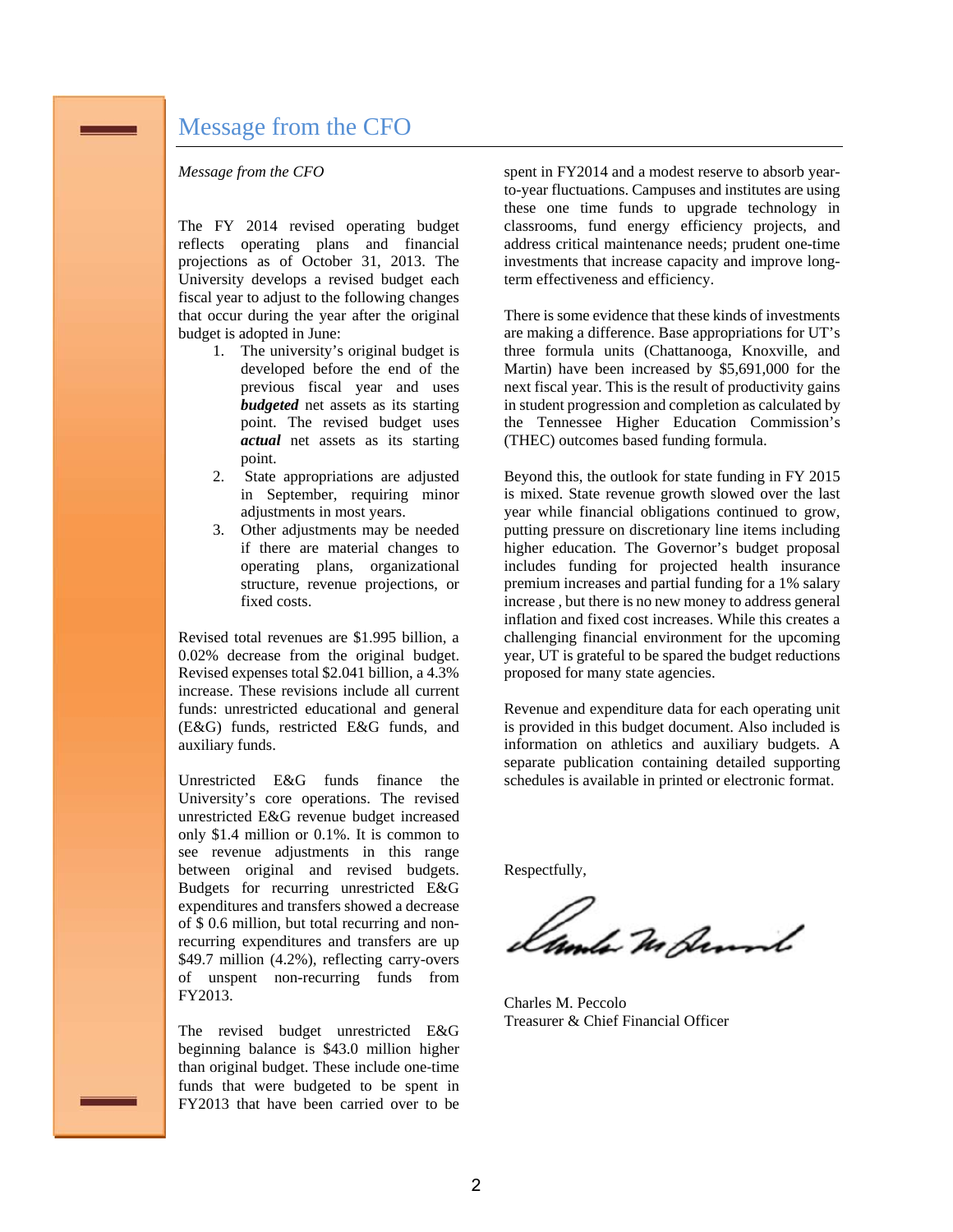| "THF FY 2014        |
|---------------------|
| <b>FDUCATIONAL</b>  |
| <b>AND GENERAL</b>  |
| (E&G) AND           |
| <b>AUXILIARY</b>    |
| <b>FNTFRPRISES</b>  |
| <b>REVISED</b>      |
| <b>BUDGETS ARE</b>  |
| <b>BALANCED AND</b> |
| <b>WITHIN</b>       |
| <b>AVAILABLE</b>    |
| <b>RESOURCES."</b>  |
|                     |

| FY 2014 Quick Facts    |         |
|------------------------|---------|
| Enrollment (Fall 2013) | 49,127  |
| <b>Total Revenues</b>  | \$1.99B |
| Positions              | 15,069  |
| Capital Maintenance    | \$26.0M |

| <b>Unrestricted E&amp;G</b>   |          |
|-------------------------------|----------|
| <b>E&amp;G Revenues</b>       | \$1.180B |
| <b>State Appropriations</b>   | \$469.7M |
| St. Appr. as % of Revenues    | 39.8%    |
| <b>Tuition &amp; Fees</b>     | \$565.9M |
| Tuition & Fees - % of         |          |
| Revenues                      | 48.0%    |
| Salaries & Benefits           | \$824.6M |
| Sal. & Ben. % of Expenditures | 64.8%    |

### **Overview**

The University of Tennessee FY 2014 Revised Budget revenues total \$1.995 billion: \$1.180 billion in unrestricted Educational and General (E&G), \$621.7 million in restricted funds and \$193.9 million in auxiliary funds. That represents a \$0.4 million decrease from the FY 2014 Original Budget. Unrestricted E&G revenues increased \$1.4 million, while budgets for Restricted E&G decreased \$0.7 million. Auxiliary revenues decreased \$1.1 million. These adjustments ensure that our revised expenditure budgets for FY 2014 remain within available resources.

#### **Revenues (Millions) FY2014 Original FY2014 Revised Change Amt. Change %** Unrestricted E&G  $\begin{vmatrix} 5 & 1,178.4 & 5 & 1,179.8 & 5 & 1.4 \end{vmatrix}$  0.1% Restricted E&G 622.4 621.7 (0.7) (0.1)% Auxiliaries 195.0 193.9 (1.1) (0.1)%  **FY 2014 Quick Facts Total \$ 1,995.8 \$ 1,995.4 \$ (.4) (0.0)%**

#### **TOTAL REVENUE**

Amounts are in millions and may not add due to rounding

Unrestricted Education and General Funds (Unrestricted E&G) support the core operations of the university: instruction, research, public service, academic support, student services, institutional support, facilities operations and maintenance, and scholarships and fellowships. They are funded primarily though tuition and student fees, state appropriations, and other sources including grants and contracts, federal and local appropriations, sales and services, investment income, and endowment distributions.

Restricted funds must be used in accordance with purposes established by an external party; primarily grants, contracts, gift funds and endowments. Auxiliaries are self-supporting enterprises which furnish services to students, faculty, and staff such as housing, bookstores, food service and UTK Athletics.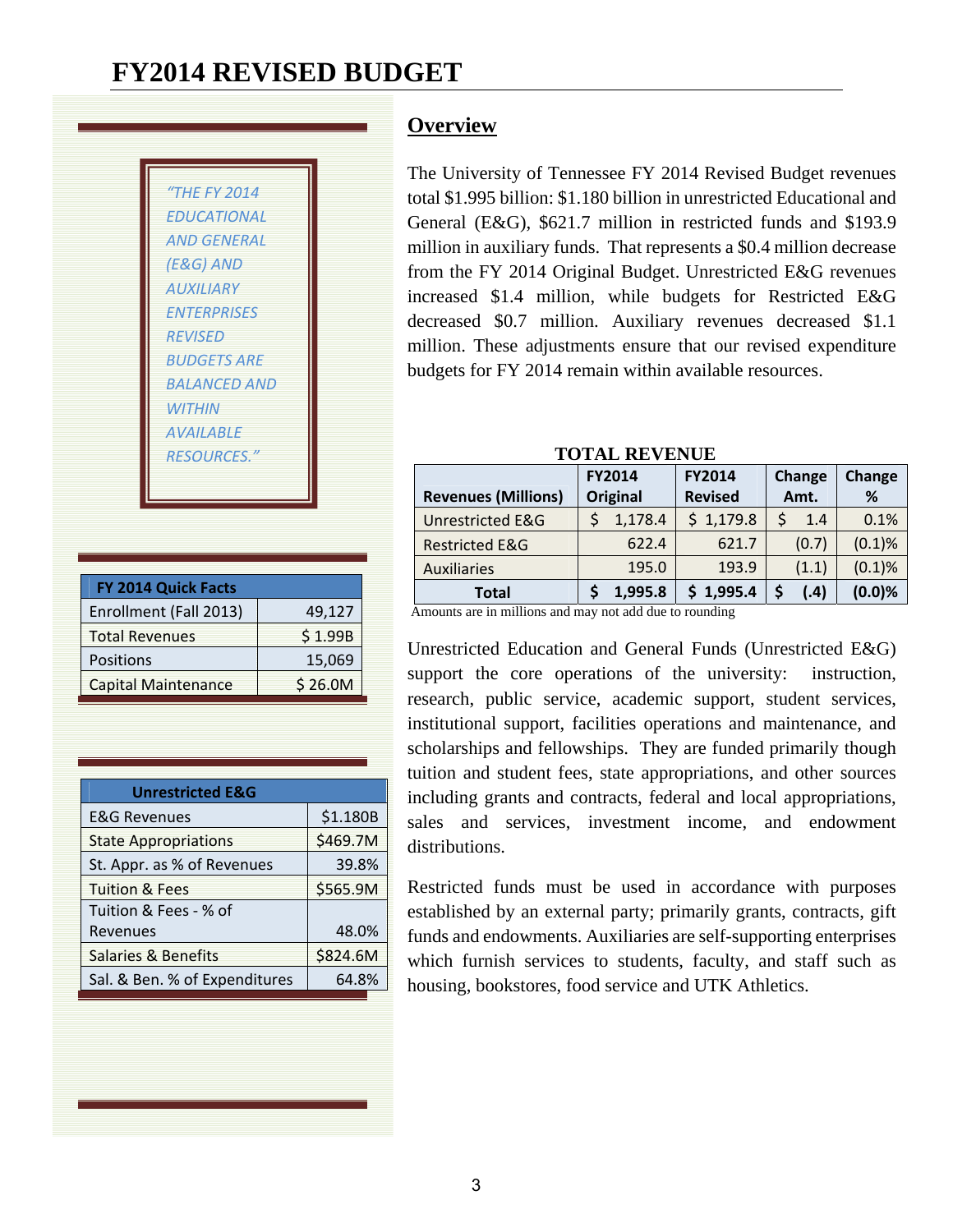### **Unrestricted E&G Revenues**

The following table shows the change in unrestricted E&G revenues.

|                               |                        |         |                 | Change |          |
|-------------------------------|------------------------|---------|-----------------|--------|----------|
| <b>Revenues (Millions)</b>    | <b>FY2014 Original</b> |         | FY 2014 Revised | Amount | Change % |
| <b>Tuition &amp; Fees</b>     |                        | 565.3   | 565.9           | 0.6    | 0.1%     |
| <b>State Appropriations</b>   |                        | 469.9   | 469.7           | (0.2)  | 0.0%     |
| <b>Other Revenues</b>         |                        | 143.2   | 144.1           | 0.9    | 0.0%     |
| <b>Total E&amp;G Revenues</b> |                        | 1,178.4 | 1,179.7         | 1.4    | 0.0%     |

### **Unrestricted E&G Revenues Summary**

Revenues are rounded to millions and may not add due to the rounding

FY 2014 unrestricted E&G revenues are \$1.4 million higher than the original budget, due to modest increases in Tuition & Fees and Other Revenues. These kinds of minor adjustments to budgeted revenues are routinely reflected in the University's revised budget.

Unrestricted E&G revenues are categorized into five distinct areas, with state appropriations and tuition and fees making up 87.8 percent, or \$1.036 million. The graph below shows the comparative revenue sources and the trends of those sources over the past five years. The most striking trend is the reversed relationship between tuition and fees versus state appropriations. In FY 2010, appropriations exceeded tuition and fees by \$90 million. In FY 2014, tuition and fees exceed appropriations by \$96 million.



### **Unrestricted E&G Revenues** *(in millions of dollars)*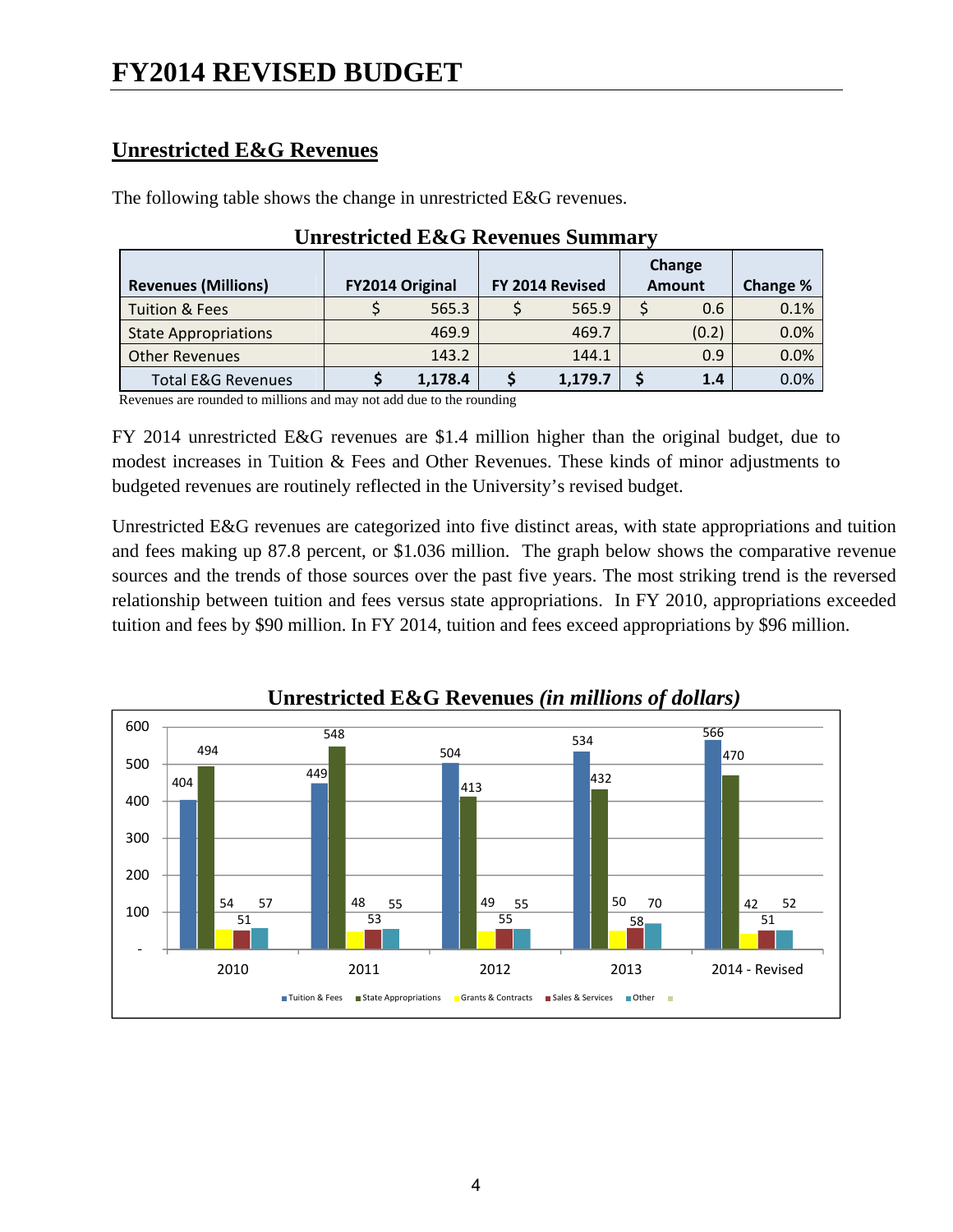### **Unrestricted E&G Revenues (Continued)**

### **State Appropriations**

|                                                   |                         | .                    |                   |
|---------------------------------------------------|-------------------------|----------------------|-------------------|
| <b>State Appropriations</b><br><b>Adjustments</b> | <b>Base (Recurring)</b> | <b>Non-Recurring</b> | <b>Total</b>      |
|                                                   |                         |                      |                   |
| FY 2014 Original Budget                           | \$<br>464,672,646       | \$<br>5,218,977      | 469,891,623<br>\$ |
| Fee Waiver Estimate Adjustment                    |                         | 153,200              | 153,200           |
| Decrease Claims Adjustments                       | (139, 400)              |                      | (139,400)         |
| <b>Insurance Premium Adjustment</b>               | (223,000)               |                      | (223,000)         |
| FY 2014 Revised Budget                            | \$<br>464,310,246       | \$<br>5,218,977      | \$469,682,423     |

### **Detail Change in Unrestricted E&G State Appropriations**

Minor adjustments made to state appropriations since the FY 2014 original budget was approved include claims and insurance premium adjustments of (\$362,400) for all units. There was also an adjustment to estimated fee waivers based on FY 2013 actuals.

FY 2014 revised state appropriations are \$40 million (7.8 %) less than FY 2008. Base recurring reductions from FY 2008 to FY 2011 period exceeded \$120 million. These are offset somewhat by funding added each year to fund increases in employee group insurance and state retirement system costs. The state also added funds in FY 2012, FY 2013, and FY 2014 to partially fund salary increases. Base appropriations increased in both FY 2013 and FY2014.



### **State Appropriations** *(in millions)*

(1) Unrestricted E&G only. Does not include appropriations restricted for Centers of Excellence & Governor's Chairs.

(2) Stimulus related appropriations include federal ARRA funding, MOE appropriations, and regular non-recurring state funds used to replace 2011 ARRA.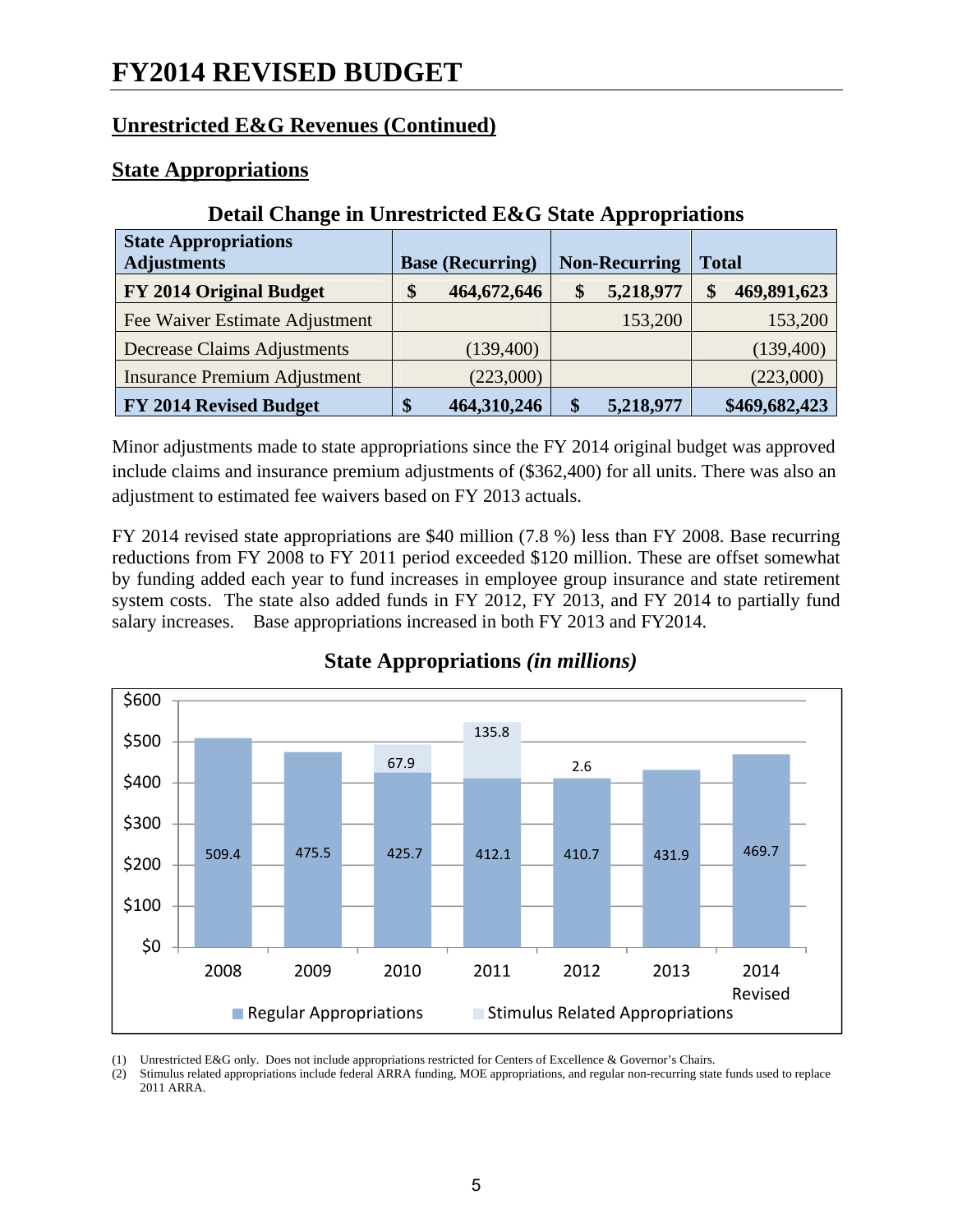### **Unrestricted E&G Revenues (Continued)**

### **Tuition and Fees**

There is little change in budgeted tuition and fees. As shown in the table below, tuition and fees revenue totals \$565.9 million, a \$ 0.63 million, or 0.1% increase from the FY 2014 Original Budget of \$565.3 million. Most of the increase is the result of higher than expected enrollments and revised expectations for various student fees.

| <b>TUITION AND FEE</b><br><b>REVENUE</b> | <b>FY14 Original</b> | <b>FY14 Revised</b><br><b>Change Amount</b> |            | Change % |
|------------------------------------------|----------------------|---------------------------------------------|------------|----------|
| Tuition                                  | 473,934,936          | \$474,348,534                               | 413,598    | 0.1%     |
| Program and Service Fees                 | 55,148,313           | 54,462,773                                  | (685, 540) | (1.2)%   |
| <b>Extension Enrollment Fees</b>         | 7,753,790            | 8,010,549                                   | 256,759    | 3.3%     |
| <b>Other Student Fees</b>                | 28,440,845           | 29,086,908                                  | 646,063    | 2.3%     |
| <b>Total Tuition and Fees</b>            | 565,277,884          | \$565,908,764                               | \$630,880  | 0.1%     |

|  |  |  |  |  | <b>Tuition and Fee Revenues</b> |
|--|--|--|--|--|---------------------------------|
|--|--|--|--|--|---------------------------------|

### **Other Revenues**

There is little change in budgeted revenues from other sources; the revised budget is up 0.7%. Sales and service revenues were adjusted up by 2.0%. Grant and contract revenues are up 0.2%. The revised budget for other miscellaneous revenues is down 0.3% from Original Budget.

### **Other Revenues**

| <b>OTHER REVENUE</b>          | <b>FY14 Original</b> |             |  | <b>FY14 Revised</b> | Change<br><b>Amount</b> | Change % |  |  |
|-------------------------------|----------------------|-------------|--|---------------------|-------------------------|----------|--|--|
| <b>Grants &amp; Contracts</b> |                      | 41,661,154  |  | 41,762,792          | 101,638                 | 0.2%     |  |  |
| Sales & Services              |                      | 49,534,483  |  | 50,511,546          | 977,063                 | 2.0%     |  |  |
| <b>Other Sources</b>          |                      | 51,990,420  |  | 51,858,603          | (131, 817)              | (0.3)%   |  |  |
| <b>Total Revenues</b>         |                      | 143,186,057 |  | 144,132,941         | 946,884                 | 0.7%     |  |  |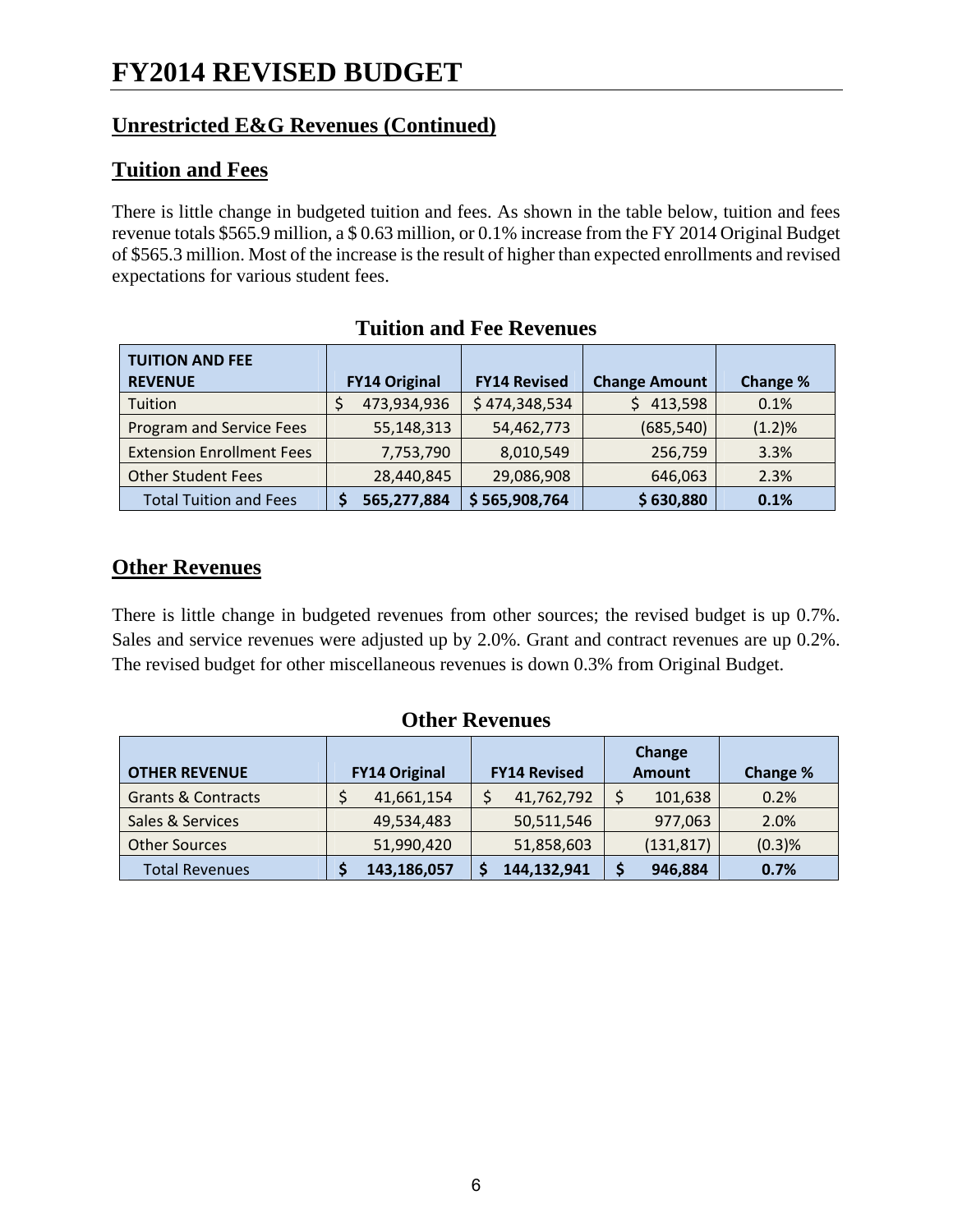### **Unrestricted E&G Expenditures**

The Revised FY 2014 budget for unrestricted E&G expenditures and transfers is \$1,231.7 million, a \$49.7 million (4.2 percent) increase from the Original FY 2014 budget. The increase is funded by revenue adjustments (\$1.4 million) and an increase in non-recurring funds carried forward from FY2013 (\$43.0 million). Base budgets for recurring expenditures decreased by only \$0.3 million. This is often seen in mid-year budget revisions: non-recurring budgets for one-time projects are added after the close of the previous fiscal year, while recurring budgets for core operations show little change.

Below is a summary of all unrestricted E&G fund budgets including revenues, expenditures, transfers and fund balances. Changes to fund balances are often the most important component of revised budgets. These balances are composed of one-time nonrecurring funds allocated to renewal and replacement of equipment and facilities, encumbrances carried over from the previous fiscal year, revolving funds needed to manage self-supporting service centers, funding for projects that carry over from one fiscal year to the next, and the university's "rainy day fund" needed to absorb minor year-to-year fluctuations in revenues and expenditures. The university's original budget is based on an estimate of the fiscal year's beginning fund balance while the revised budget ties to the fiscal year's actual beginning fund balance. Prudent budgeting practices based on conservative estimates of revenues and expenditures result in actual fund balances that are typically larger than budgeted fund balances.

| <b>Fund Balance Summary</b>               | <b>FY 2014</b><br><b>Original</b><br><b>Budget</b> |         | <b>FY 2014</b><br><b>Revised</b><br><b>Budget</b> | <b>Change From</b><br><b>Original to</b><br><b>Revised</b> |        |  |
|-------------------------------------------|----------------------------------------------------|---------|---------------------------------------------------|------------------------------------------------------------|--------|--|
| <b>Revenues</b>                           | \$                                                 | 1,178.3 | \$1,179.7                                         | \$                                                         | 1.4    |  |
| <b>Expenditures and Transfers</b>         |                                                    |         |                                                   |                                                            |        |  |
| Recurring                                 | Ś.                                                 | 1,176.6 | \$.<br>1,176.3                                    | \$                                                         | (0.3)  |  |
| Non-Recurring                             |                                                    | 8.9     | 96.8                                              |                                                            | 87.9   |  |
| <b>Transfers</b>                          |                                                    | (3.5)   | (41.4)                                            |                                                            | (37.9) |  |
| <b>Total Expenditures and Transfers</b>   | \$                                                 | 1,182.0 | \$1,231.7                                         | \$                                                         | 49.7   |  |
| <b>Fund Balance Addition /(Reduction)</b> | \$                                                 | (3.7)   | \$<br>(52.0)                                      | \$                                                         | (48.3) |  |
|                                           |                                                    |         |                                                   |                                                            |        |  |
| Beginning Balance (July 1)                | \$                                                 | 114.7   | \$<br>157.7                                       | \$                                                         | 43.0   |  |
| Addition / (Reduction)                    |                                                    | (3.7)   | (52.0)                                            |                                                            | (48.3) |  |
| <b>Ending Balance (June 30)</b>           | \$                                                 | \$111.0 | \$<br>105.7                                       | \$                                                         | (5.3)  |  |

### **Summary of Unrestricted E&G Funds**  *(in millions)*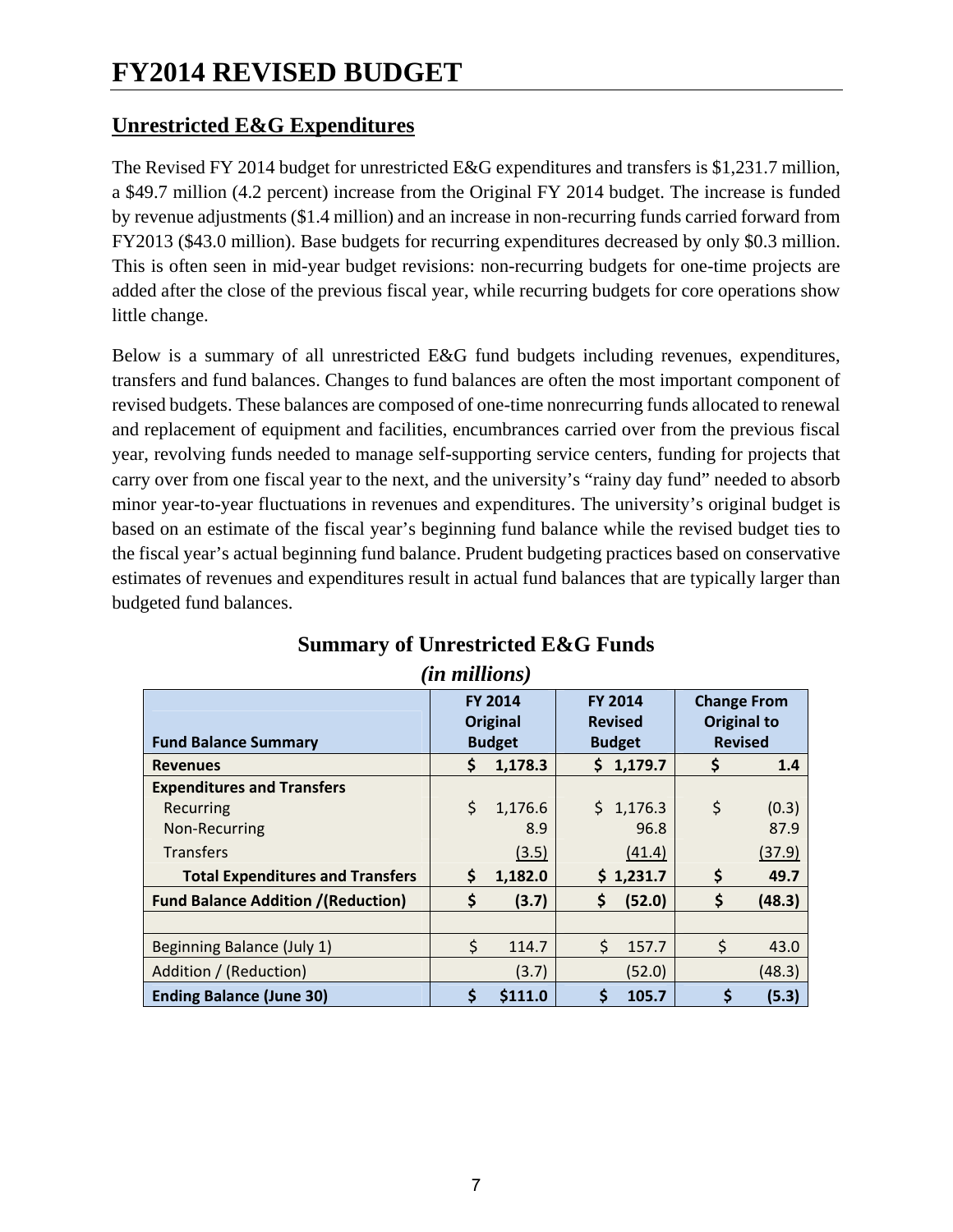### **Unrestricted E&G Expenditures (continued)**

Below are *recurring* unrestricted E&G expenditure budgets. There are no material changes. This is typical for the revised budget where changes in recurring expense budgets often reflect minor adjustments. The largest percentage increase is for Research (4.0%), but this represents only 0.2% of total recurring expenditures.

| ั<br>( <i>in millions</i> )                     |                            |         |    |                                  |    |                         |                    |  |  |  |
|-------------------------------------------------|----------------------------|---------|----|----------------------------------|----|-------------------------|--------------------|--|--|--|
| <b>Functional Category</b>                      | <b>FY 2014</b><br>Original |         |    | <b>FY 2014</b><br><b>Revised</b> |    | Change<br><b>Amount</b> | <b>Change</b><br>% |  |  |  |
| Instruction                                     | \$                         | 499.2   | \$ | 495.2                            | \$ | (4.0)                   | (0.8)%             |  |  |  |
| Research                                        |                            | 68.0    |    | 70.7                             |    | 2.7                     | 4.0%               |  |  |  |
| <b>Public Service</b>                           |                            | 70.9    |    | 70.9                             |    | 0.0                     | 0.0%               |  |  |  |
| <b>Academic Support</b>                         |                            | 134.0   |    | 134.3                            |    | 0.3                     | 0.2%               |  |  |  |
| <b>Student Services</b>                         |                            | 72.8    |    | 74.0                             |    | 1.2                     | 1.6%               |  |  |  |
| <b>Institutional Support</b>                    |                            | 127.6   |    | 127.6                            |    | 0.0                     | 0.0%               |  |  |  |
| <b>Operations and Maintenance of Plant</b>      |                            | 128.0   |    | 127.5                            |    | (0.5)                   | (0.4)%             |  |  |  |
| Scholarships and Fellowships                    |                            | 76.0    |    | 76.0                             |    | 0.0                     | 0.0%               |  |  |  |
| <b>Sub-Total E&amp;G Expenditures</b>           | \$                         | 1,176.6 | \$ | 1,176.3                          | \$ | (0.3)                   | 0.0%               |  |  |  |
| <b>Transfers</b>                                |                            | (3.4)   |    | (3.7)                            |    | (0.3)                   | 8.7%               |  |  |  |
| <b>Total Transfers and E&amp;G Expenditures</b> | \$                         | 1,173.2 | \$ | 1,172.6                          | \$ | (0.6)                   | 0.0%               |  |  |  |

### **Unrestricted E&G Recurring Expenditures By Functional Category**

Amounts are in millions and may not add due to rounding

Total Unrestricted E&G expenditure budgets (recurring and non-recurring) increased \$87.6 million (7.4%). This increase is funded mostly by the increase in carry-overs discussed above plus funds of \$38 million from non-mandatory transfers. Most of these transfers are non-recurring renewal and replacement funds that may be added to current fund carry-overs for one-time uses such as faculty start-ups and improvements to campus infrastructure. The large increase in Research (39.6%) is typical since a good portion of these non-recurring funds come from facilities and administration recoveries (indirect costs) charged to grants and contracts. These funds will be used for equipment replacement, repairs and maintenance, wireless internet upgrades, bridge funding for research operations, adjunct faculty, electronic medical records systems, energy conservation projects, lab upgrades, and graduate student fee waivers.

The functional distribution of these funds is shown in the table and the chart on the following page.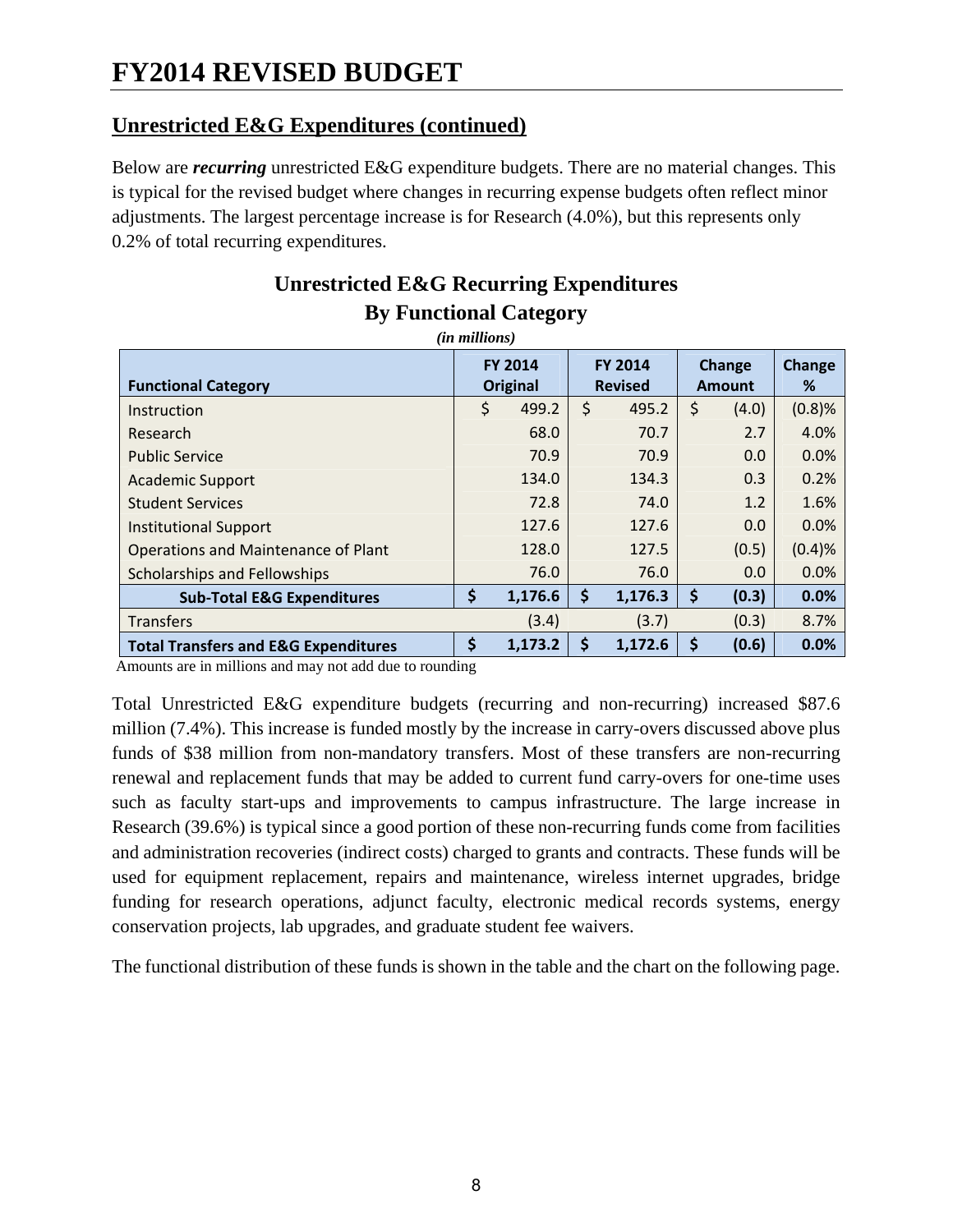### **Unrestricted E&G Expenditures (continued)**

### **Total Unrestricted E&G Expenditures By Functional Category (Includes Recurring and Non-Recurring Funds)**

| <b>Functional Category</b>                      | <b>FY 2014</b><br>Original | <b>FY 2014</b><br><b>Revised</b> | Change<br>Amount | <b>Change</b><br>% |
|-------------------------------------------------|----------------------------|----------------------------------|------------------|--------------------|
| Instruction                                     | \$<br>505.7                | \$<br>522.2                      | \$<br>16.4       | 3.3%               |
| Research                                        | 69.1                       | 96.5                             | 27.3             | 39.6%              |
| <b>Public Service</b>                           | 71.0                       | 77.7                             | 6.7              | 9.5%               |
| <b>Academic Support</b>                         | 134.3                      | 146.7                            | 12.4             | 9.2%               |
| <b>Student Services</b>                         | 72.8                       | 76.8                             | 4.0              | 5.5%               |
| <b>Institutional Support</b>                    | 127.7                      | 145.8                            | 18.1             | 14.1%              |
| <b>Operations and Maintenance of Plant</b>      | 128.0                      | 129.8                            | 1.8              | 1.4%               |
| Scholarships and Fellowships                    | 76.8                       | 77.7                             | 0.9              | 1.2%               |
| <b>Sub-Total E&amp;G Expenditures</b>           | \$<br>1,185.5              | \$<br>1,273.1                    | \$<br>87.6       | 7.4%               |
| <b>Transfers</b>                                | (3.5)                      | (41.4)                           | (37.9)           | 10.8%              |
| <b>Total Transfers and E&amp;G Expenditures</b> | \$<br>1,182.0              | \$<br>1,231.7                    | \$<br>49.7       | 4.2%               |

 *(in millions)*

Amounts are in millions and may not add due to rounding



### **Unrestricted E&G Expenditures by Function** *(in millions)*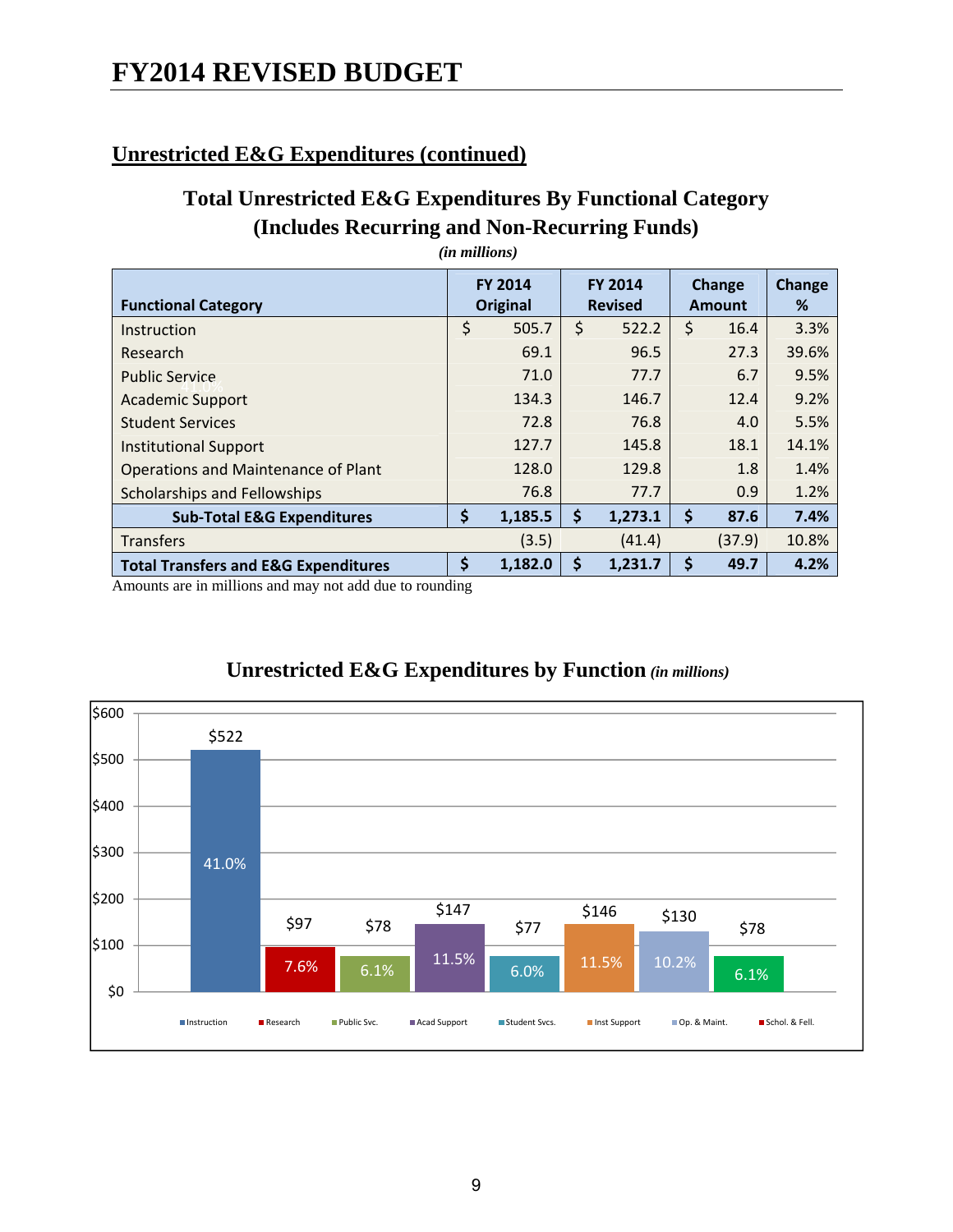### **Unrestricted E&G Expenditures (continued)**

The chart below shows expenditures by natural classification for five years. Natural classification categories include salaries, benefits, operating expense, and equipment. Operating expense and equipment are combined.



### **Unrestricted Expenditures by Natural Classification** *(in millions)*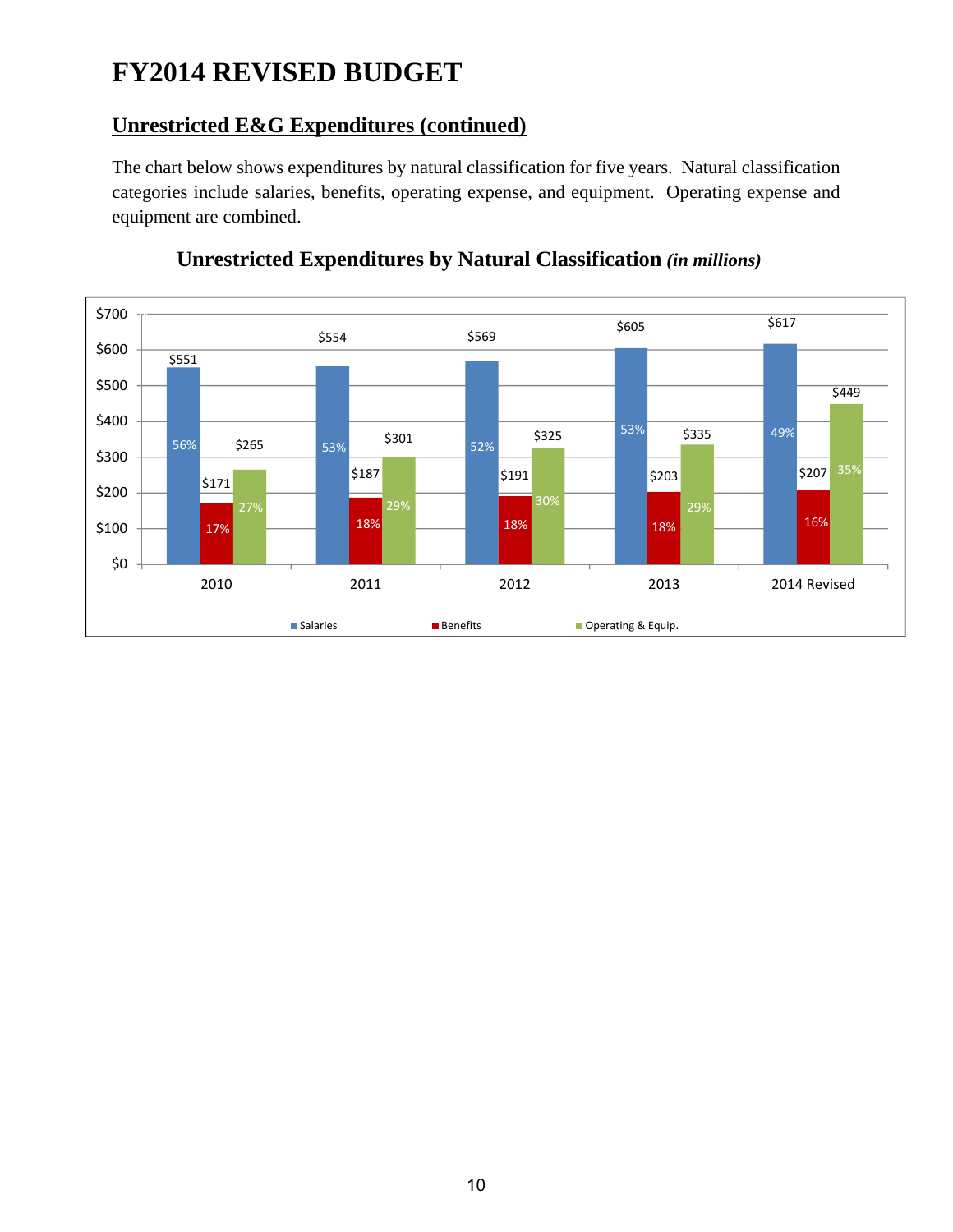### **Auxiliary Enterprises**

Auxiliary Enterprises furnish services to the students, faculty, and staff. Each is a business that is self funded through sales, fees, and private gifts. These stand-alone operations include Housing, Food Services, Bookstores, Parking, and Other miscellaneous operations. It also includes UTK Athletics since it is a self-supporting operation. Total Auxiliary FY 2014 revenues are \$193.3 million, down \$1.1 million (0.5%) from Original Budget. This is reflected in offsetting reductions to budgeted expenditures. The charts below reveal the relative size of each auxiliary enterprise and the change in revenue and expense from FY 2014 Original to 2014 Revised Budgets.



#### **Auxiliary Revenues – FY 2014 Revised Budget**  *(in millions)*

### **Auxiliaries Summary**

| <i>(in millions)</i>                                                                                                                                     |             |             |             |           |  |  |  |  |  |  |  |  |  |  |
|----------------------------------------------------------------------------------------------------------------------------------------------------------|-------------|-------------|-------------|-----------|--|--|--|--|--|--|--|--|--|--|
| <b>FY 2014</b><br><b>FY 2014</b><br>$\frac{1}{2}$<br><b>ORIGINAL</b><br><b>REVISED</b><br><b>CHANGE</b><br><b>CHANGE</b><br><b>REVENUES AND EXPENSES</b> |             |             |             |           |  |  |  |  |  |  |  |  |  |  |
| <b>Revenues</b>                                                                                                                                          | 194.4<br>\$ | 193.3<br>\$ | \$<br>(1.1) | $(0.5)\%$ |  |  |  |  |  |  |  |  |  |  |
| <b>Expense and Transfers</b>                                                                                                                             |             |             |             |           |  |  |  |  |  |  |  |  |  |  |
| Expense                                                                                                                                                  | 147.4       | 146.4       | (1.0)       | (0.7)%    |  |  |  |  |  |  |  |  |  |  |
| <b>Transfers</b>                                                                                                                                         | 47.0        | 47.0        | 0.0         | 0.0%      |  |  |  |  |  |  |  |  |  |  |
| <b>Total Expenditures and Transfers</b>                                                                                                                  | 194.4       | 193.3<br>\$ | \$<br>(1.1) | $(0.5)\%$ |  |  |  |  |  |  |  |  |  |  |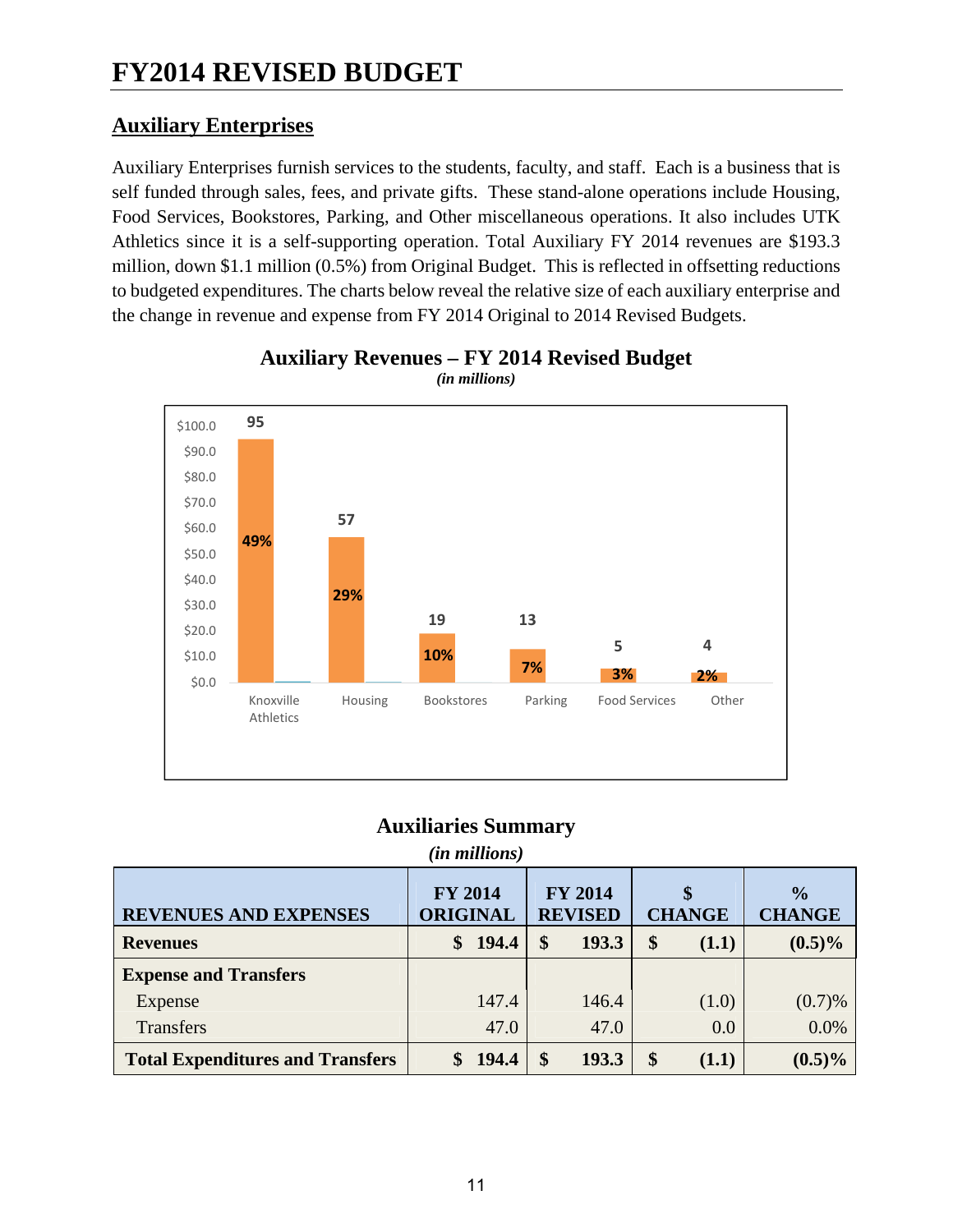

### **Unrestricted Net Assets**

The University's practice is to maintain 2-5 percent of unrestricted Educational and General (E&G) expenditures and 3-5 percent of unrestricted auxiliary enterprise funds in its unallocated fund balance as a "rainy day" fund. It is needed in case of a downturn in enrollment, sharp decline in appropriations, or other situations that cause expenditures to exceed available revenues to provide short-term funding while adjustments are made to bring the budget back into balance.

Encumbrances are funds carried over from the previous fiscal year for purchases and commitments that were not received before the close of the

fiscal year. These funds are budgeted in the appropriate expenditure accounts as the items or services are received. Reappropriations are funds reserved from FY 2013 for allocation to specific programs and initiatives in FY 2014 or in subsequent fiscal years.

The FY 2014 Revised Budget projects a June 30, 2014 unrestricted E&G unallocated fund balance of \$43.4 million, or 3.53 percent of expenditures. The unrestricted auxiliary enterprises unallocated balance is \$6.5 million, or 3.38 percent of expenditures. The total unallocated balance projected at June 30, 2014, is \$49.9 million, which is 3.51 percent of expenditures.



### **FY 2014 Revised Budget Unrestricted Net Assets** *(in millions)*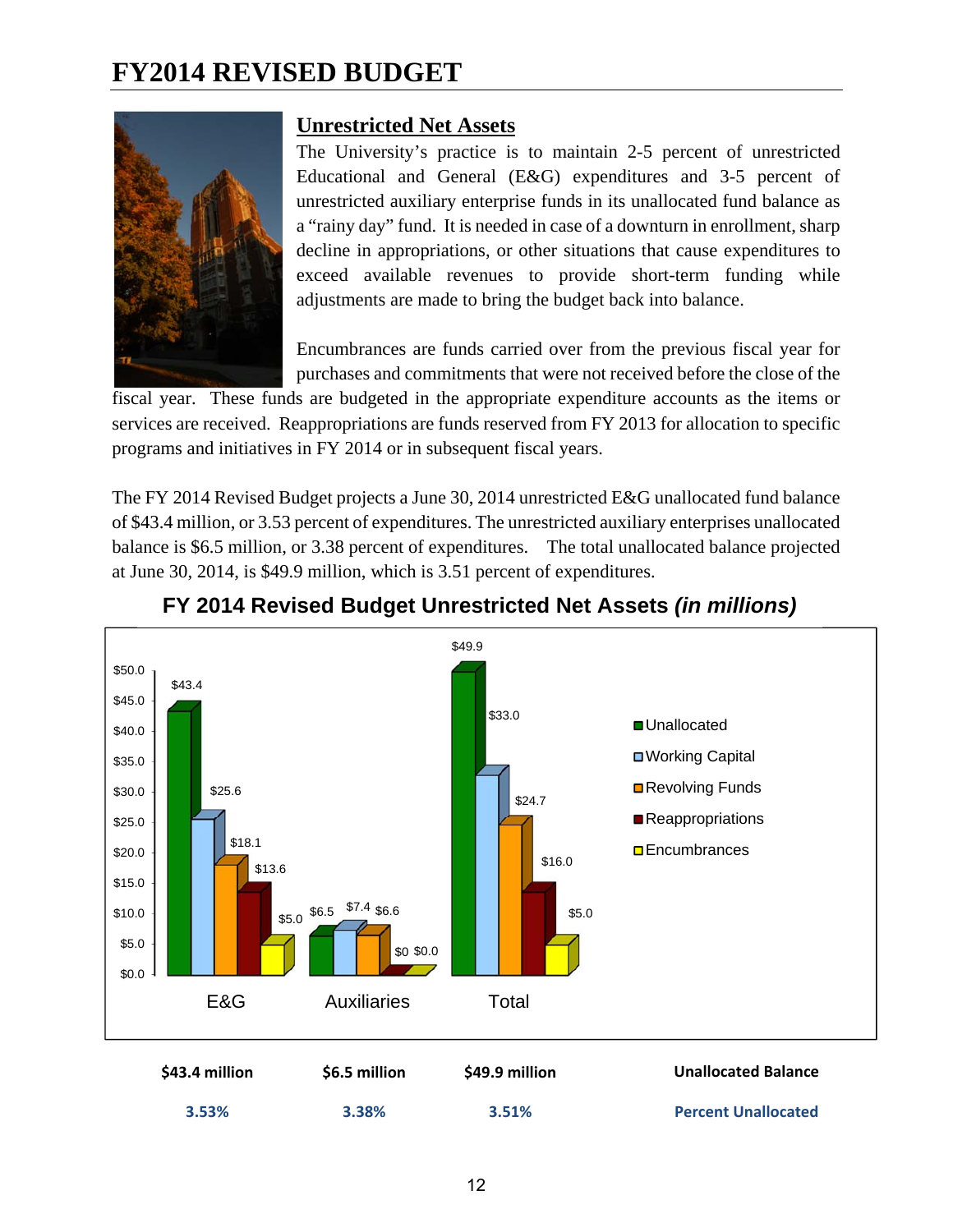### **Recommendation**

The FY 2014 Educational and General (E&G) and Auxiliary Enterprises revised budgets are balanced and within available resources. The Revised Budget complies with all applicable policies and guidelines. The following action by the Board of Trustees is recommended:

- 1. The FY 2014 revised budget be approved with the understanding that if the General Assembly or the Department of Finance and Administration further alters the FY 2014 appropriations or if changes in estimated resources require, the budget shall be modified accordingly so expenditures will not exceed available resources.
- 2. The Board of Trustees expressly authorizes the campus, institute, and unit administrations, in response to budget reductions or a budgetary shortfall, to implement mandatory furloughs without pay, reduction of time worked, across-the-board salary reductions, and similar salary-related measures during FY 2014, subject to approval by the Executive and Compensation Committee, the President, and the Treasurer and Chief Financial Officer in consultation with the General Counsel and Human Resources.
- 3. Any remaining balance of Net Assets may be considered as reserve for contingencies to be used for:
	- a) Employing additional staff where enrollments and reorganization requirements warrant;
	- b) Modifying departmental operating budgets where changing conditions during the year require funding adjustments;
	- c) Funding to make salary adjustments for personnel as may be necessary during the year in keeping with state and university salary guidelines;
	- d) Improving physical facilities as opportunities arise;
	- e) Mandated cost increases; and
	- f) State impoundment of funds or appropriations rescission during the budget year.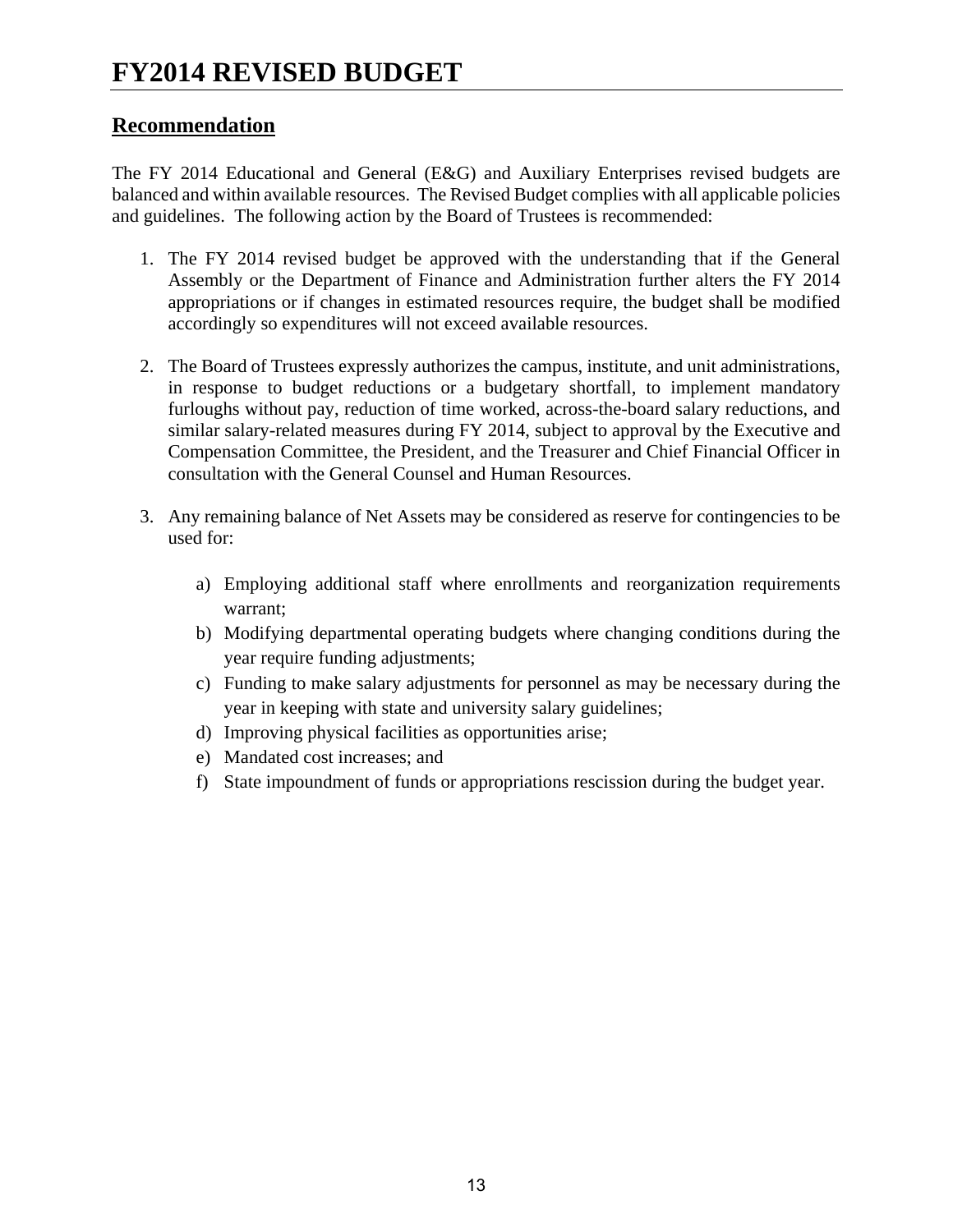| <b>Schedule</b><br><b>Number</b> | FY 2014 Revised Budget Schedule Description                                      | Page<br># |
|----------------------------------|----------------------------------------------------------------------------------|-----------|
| Chart 1                          | <b>Unrestricted and Restricted Current Funds - Graphical Presentation</b>        | 15        |
| Chart 2                          | <b>Unrestricted E&amp;G Current Funds - Graphical Presentation</b>               | 16        |
| $\mathbf{1}$                     | <b>State Appropriations Summary</b>                                              | 17        |
| $\boldsymbol{2}$                 | <b>State Appropriations Five-Year History</b>                                    | 18        |
| 3                                | <b>State Appropriations - Access &amp; Diversity</b>                             | 19        |
| $\overline{\mathbf{4}}$          | <b>E&amp;G Unrestricted Net Assets</b>                                           | 20        |
| 5                                | <b>Auxiliary Unrestricted Net Assets</b>                                         | 21        |
| 6                                | <b>Revised Budget - Unrestricted Current Funds</b>                               | 22        |
| $\overline{7}$                   | <b>Revised Budget - Unrestricted and Restricted Current Funds</b>                | 23        |
| 8                                | Five-Year Summary Comparison - Unrestricted Current Funds                        | 24        |
| $\boldsymbol{9}$                 | Five-Year Summary Comparison - Unrestricted and Restricted Current Funds         | 25        |
| 10                               | <b>Revised Budget Summary - Unrestricted &amp; Restricted Current Funds</b>      | 26        |
| 11                               | <b>Natural Classifications - Revised Budget - Unrestricted Current Funds</b>     | 27        |
| 12                               | <b>Natural Classifications – Unrestr. Current Funds – Revised Budget Summary</b> | 28        |
| 13                               | <b>Auxiliaries - Revised Budget Summary</b>                                      | 29        |
| 14                               | <b>Athletics - Five-Year Summary Comparison</b>                                  | 30        |
| 15                               | Revised Budget Summaries - Total University System, Campuses, and Institutes     |           |
|                                  | <b>Total University of Tennessee System</b>                                      | 31        |
|                                  | Chattanooga                                                                      | 32        |
|                                  | <b>Knoxville</b>                                                                 | 33        |
|                                  | <b>Martin</b>                                                                    | 34        |
|                                  | <b>Space Institute</b>                                                           | 35        |
|                                  | Health Science Center (TOTAL, MOSU, COMU, FMU)                                   | 36        |
|                                  | Institute of Agriculture (TOTAL, AG EXP STAT, AG EXT, VET MED)                   | 40        |
|                                  | <b>Institute for Public Service (TOTAL, IPS, MTAS, CTAS)</b>                     | 44        |
|                                  | <b>System Administration</b>                                                     | 48        |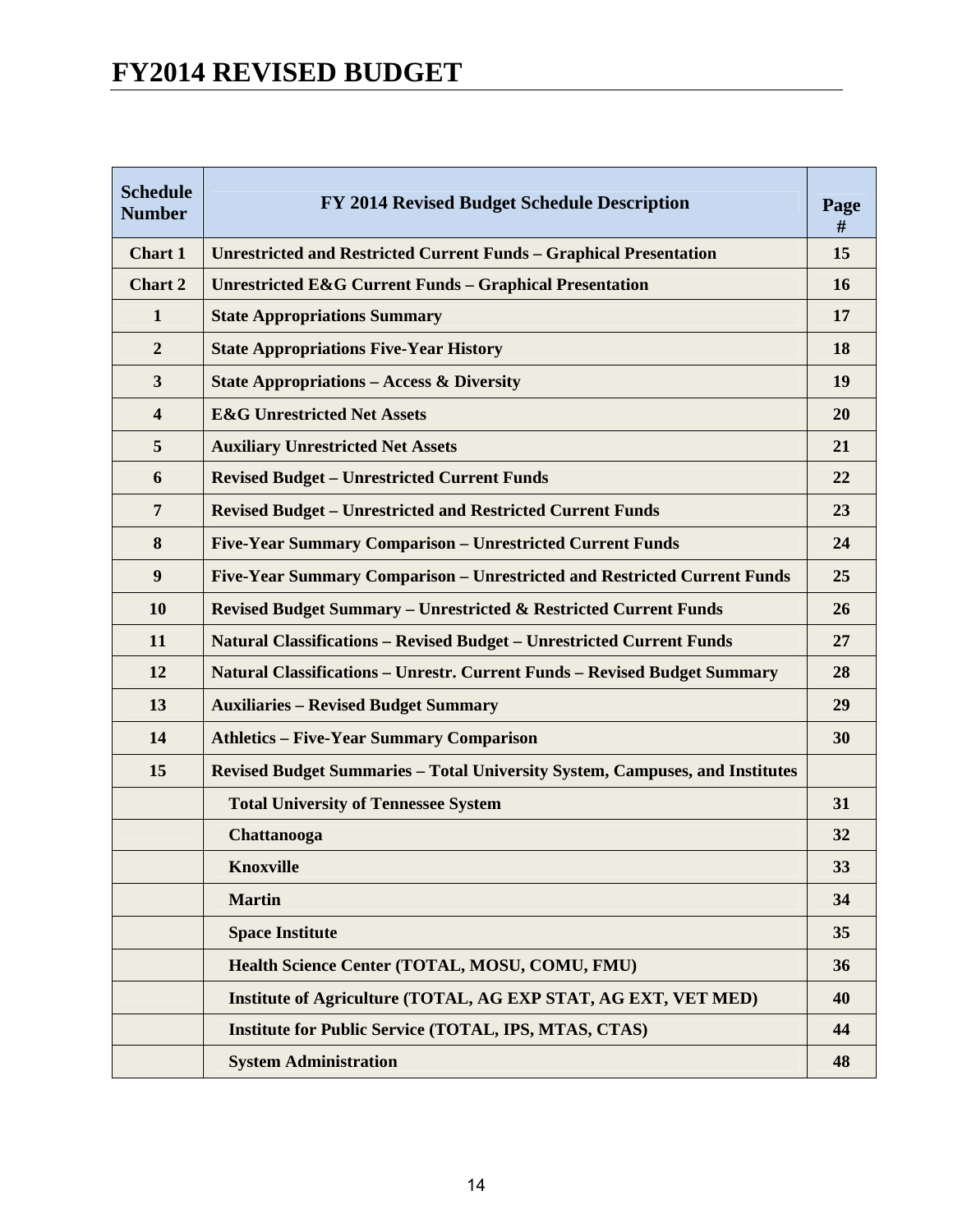| FY 2013-14 Revenues                   |           |  |  |  |  |  |  |  |  |  |  |
|---------------------------------------|-----------|--|--|--|--|--|--|--|--|--|--|
| <b>Unrestricted and Restricted</b>    |           |  |  |  |  |  |  |  |  |  |  |
| (In Millions)                         |           |  |  |  |  |  |  |  |  |  |  |
|                                       |           |  |  |  |  |  |  |  |  |  |  |
| <b>Tuition &amp; Fees</b>             | \$565.9   |  |  |  |  |  |  |  |  |  |  |
| <b>State Appropriations</b>           | 490.6     |  |  |  |  |  |  |  |  |  |  |
| <b>Grants &amp; Contracts</b>         | 575.6     |  |  |  |  |  |  |  |  |  |  |
| Sales & Services                      | 50.5      |  |  |  |  |  |  |  |  |  |  |
| Other                                 | 118.9     |  |  |  |  |  |  |  |  |  |  |
| Auxiliaries                           | 193.9     |  |  |  |  |  |  |  |  |  |  |
| <b>Total Revenue</b>                  | \$1,995.4 |  |  |  |  |  |  |  |  |  |  |
|                                       |           |  |  |  |  |  |  |  |  |  |  |
|                                       |           |  |  |  |  |  |  |  |  |  |  |
| <b>Fall 2013 Headcount Enrollment</b> |           |  |  |  |  |  |  |  |  |  |  |
| Knoxville                             | 26,707    |  |  |  |  |  |  |  |  |  |  |
| Chattanooga                           | 11,674    |  |  |  |  |  |  |  |  |  |  |
| Martin                                | 7,423     |  |  |  |  |  |  |  |  |  |  |
| Space Institute                       | 112       |  |  |  |  |  |  |  |  |  |  |
| <b>Health Science Center</b>          | 2,859     |  |  |  |  |  |  |  |  |  |  |
| Veterinary Medicine                   | 352       |  |  |  |  |  |  |  |  |  |  |
| <b>TOTAL</b>                          | 49,127    |  |  |  |  |  |  |  |  |  |  |
|                                       |           |  |  |  |  |  |  |  |  |  |  |

| <b>FTE Positions</b><br>(Unrestricted & Restricted) |       |
|-----------------------------------------------------|-------|
| <b>October 31, 2013</b>                             |       |
| Faculty                                             | 4,137 |
| Administrative                                      | 830   |
| Professional                                        | 4.050 |
| Cler/Tech/Maint                                     | 6.052 |
| TOTAI                                               | 15.06 |

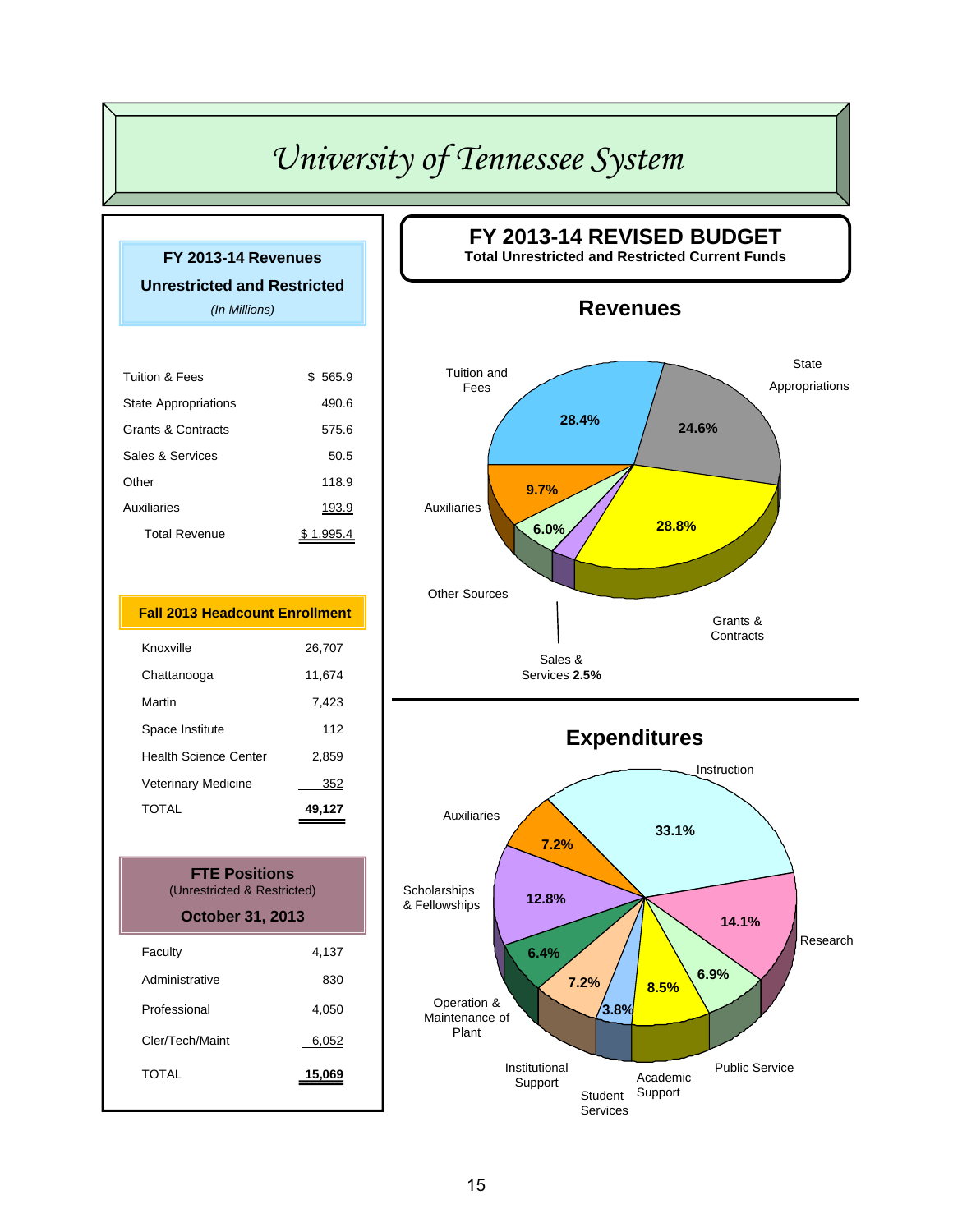| FY 2013-14 Revenues                        |            |
|--------------------------------------------|------------|
| <b>Unrestricted E&amp;G</b>                |            |
| (In Millions)                              |            |
|                                            |            |
| <b>Tuition &amp; Fees</b>                  | \$565.9    |
| <b>State Appropriations</b>                | 469.7      |
| <b>Grants &amp; Contracts</b>              | 41.8       |
| Sales & Services                           | 50.5       |
| Other                                      | 51.8       |
| <b>Total Revenue</b>                       | \$1,179.7  |
|                                            |            |
| <b>Fall 2013 Headcount Enrollment</b>      |            |
| Knoxville                                  | 26,707     |
| Chattanooga                                | 11,674     |
| Martin                                     | 7,423      |
| Space Institute                            | 112        |
| <b>Health Science Center</b>               | 2,859      |
| Veterinary Medicine                        | <u>352</u> |
| <b>TOTAL</b>                               | 49,127     |
| <b>FTE Positions</b><br>(Unrestricted E&G) |            |
| <b>October 31, 2013</b>                    |            |
| Faculty                                    | 3,180      |
| Administrative                             | 676        |
| Professional                               | 1,915      |
|                                            |            |
| Cler/Tech/Maint                            | 3,890      |
|                                            |            |

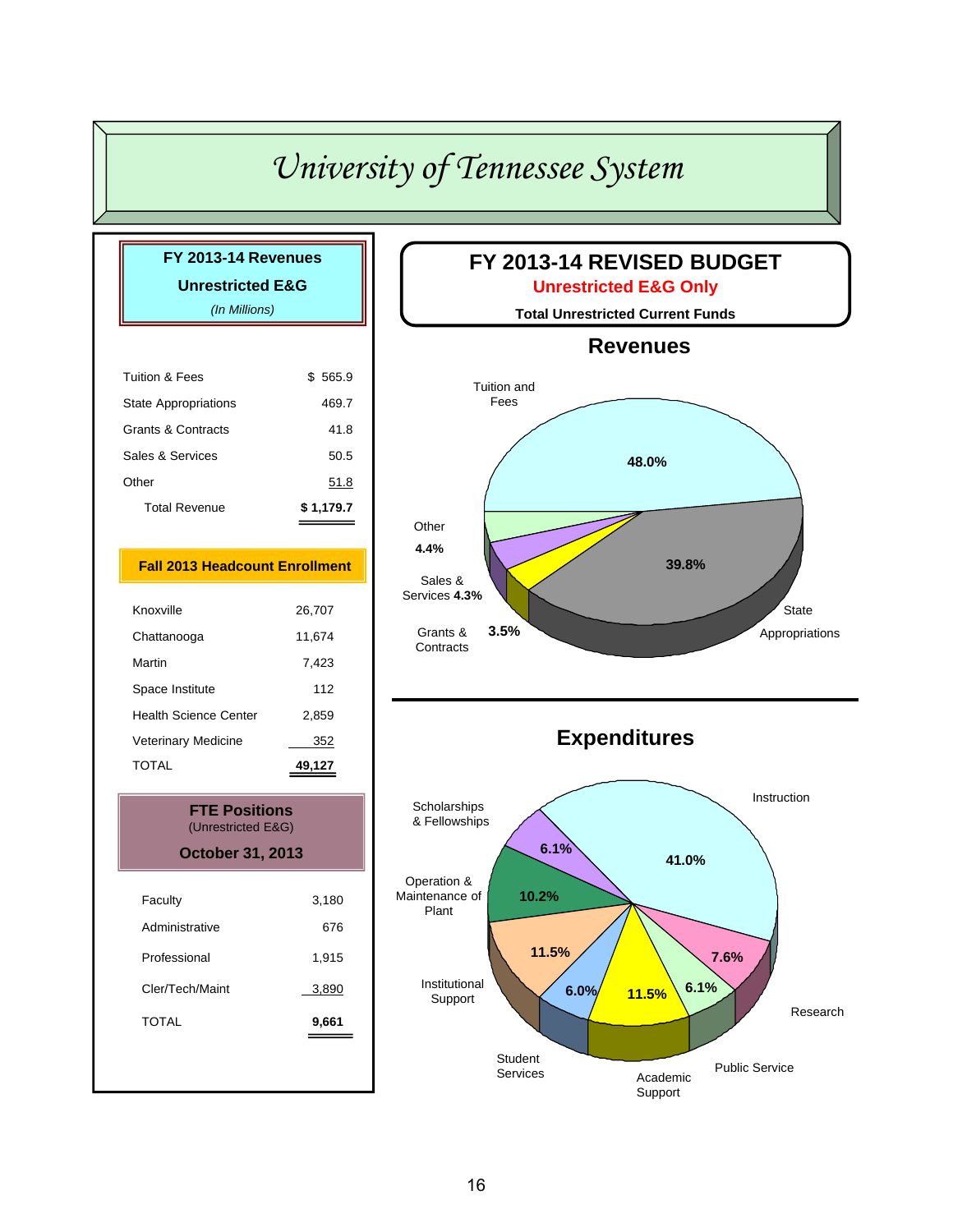## **FY 2014 Revised State Appropriations Summary**

Unrestricted Current Funds (Educational and General)

| FY 2013<br>FY 2014<br>FY 2014<br><b>ACTUAL</b><br><b>ORIGINAL</b><br><b>REVISED</b><br>%<br>Amount<br>\$<br>35,523,864<br>\$<br>37,427,681<br>\$<br>37,449,681<br>\$<br>22,000<br>0.1%<br>Chattanooga<br>Knoxville<br>156,439,550<br>177,446,543<br>177,486,343<br>39,800<br>0.0%<br>Martin<br>26,186,217<br>26,374,167<br>26,337,767<br>$-0.1%$<br>(36, 400)<br>Space Institute<br>7,700,101<br>8,012,812<br>7,995,512<br>(17,300)<br>$-0.2%$<br><b>Health Science Center</b><br><b>Memphis Other Specialized Units</b><br>\$<br>0.0%<br>67,383,999<br>74,840,051<br>74,840,751<br>700<br><b>College of Medicine Units</b><br>47,273,300<br>$-0.3%$<br>44,934,400<br>47,116,500<br>(156, 800)<br><b>Family Medicine Units</b><br>9,882,100<br>10,470,400<br>10,470,800<br>400<br>0.0%<br>\$<br>\$<br>\$<br>\$<br>(155,700)<br>(0.0)<br><b>Sub-Total Health Science Center</b><br>122,200,499<br>132,583,751<br>132,428,051<br><b>Agricultural Units</b><br>\$<br><b>Agricultural Experiment Station</b><br>24,480,573<br>25,612,386<br>25,579,486<br>(32,900)<br>$-0.1%$<br>$-0.1%$<br>Extension<br>29,580,016<br>31,013,967<br>30,987,767<br>(26, 200)<br>College of Veterinary Medicine<br>16,795,854<br>16,796,354<br>0.0%<br>15,720,772<br>500<br>$\mathfrak{L}$<br>Sub-Total Agricultural Units<br>\$<br>\$<br>\$<br>(58,600)<br>$-0.1%$<br>69,781,361<br>73,422,207<br>73,363,607<br><b>Public Service Units</b><br>\$<br><b>Institute for Public Service</b><br>5,058,459<br>5,250,298<br>0.0%<br>5,249,898<br>(400)<br><b>Municipal Technical Advisory Service</b><br>2,737,969<br>2,892,013<br>2,892,013<br><b>County Technical Assistance Service</b><br>0.0%<br>1,650,969<br>1,757,913<br>1,758,013<br>100<br>$\mathbb{S}$<br>\$<br>\$<br>$\mathfrak{L}$<br>0.0%<br><b>Sub-Total Public Service Units</b><br>9,447,397<br>9,900,224<br>9,899,924<br>(300)<br><b>System Administration</b><br>4,571,278<br>4,724,238<br>4,721,538<br>(2,700)<br>$-0.1%$<br>431,850,267<br>\$<br>\$<br>469,682,423<br>\$<br>0.0%<br><b>State Appropriations</b><br>469,891,623<br>(209,200) |                             |  |  |  | <b>ORIGINAL TO REVISED</b> |  |
|---------------------------------------------------------------------------------------------------------------------------------------------------------------------------------------------------------------------------------------------------------------------------------------------------------------------------------------------------------------------------------------------------------------------------------------------------------------------------------------------------------------------------------------------------------------------------------------------------------------------------------------------------------------------------------------------------------------------------------------------------------------------------------------------------------------------------------------------------------------------------------------------------------------------------------------------------------------------------------------------------------------------------------------------------------------------------------------------------------------------------------------------------------------------------------------------------------------------------------------------------------------------------------------------------------------------------------------------------------------------------------------------------------------------------------------------------------------------------------------------------------------------------------------------------------------------------------------------------------------------------------------------------------------------------------------------------------------------------------------------------------------------------------------------------------------------------------------------------------------------------------------------------------------------------------------------------------------------------------------------------------------------------------------------------------------------------------------|-----------------------------|--|--|--|----------------------------|--|
|                                                                                                                                                                                                                                                                                                                                                                                                                                                                                                                                                                                                                                                                                                                                                                                                                                                                                                                                                                                                                                                                                                                                                                                                                                                                                                                                                                                                                                                                                                                                                                                                                                                                                                                                                                                                                                                                                                                                                                                                                                                                                       |                             |  |  |  |                            |  |
|                                                                                                                                                                                                                                                                                                                                                                                                                                                                                                                                                                                                                                                                                                                                                                                                                                                                                                                                                                                                                                                                                                                                                                                                                                                                                                                                                                                                                                                                                                                                                                                                                                                                                                                                                                                                                                                                                                                                                                                                                                                                                       | <b>STATE APPROPRIATIONS</b> |  |  |  |                            |  |
|                                                                                                                                                                                                                                                                                                                                                                                                                                                                                                                                                                                                                                                                                                                                                                                                                                                                                                                                                                                                                                                                                                                                                                                                                                                                                                                                                                                                                                                                                                                                                                                                                                                                                                                                                                                                                                                                                                                                                                                                                                                                                       |                             |  |  |  |                            |  |
|                                                                                                                                                                                                                                                                                                                                                                                                                                                                                                                                                                                                                                                                                                                                                                                                                                                                                                                                                                                                                                                                                                                                                                                                                                                                                                                                                                                                                                                                                                                                                                                                                                                                                                                                                                                                                                                                                                                                                                                                                                                                                       |                             |  |  |  |                            |  |
|                                                                                                                                                                                                                                                                                                                                                                                                                                                                                                                                                                                                                                                                                                                                                                                                                                                                                                                                                                                                                                                                                                                                                                                                                                                                                                                                                                                                                                                                                                                                                                                                                                                                                                                                                                                                                                                                                                                                                                                                                                                                                       |                             |  |  |  |                            |  |
|                                                                                                                                                                                                                                                                                                                                                                                                                                                                                                                                                                                                                                                                                                                                                                                                                                                                                                                                                                                                                                                                                                                                                                                                                                                                                                                                                                                                                                                                                                                                                                                                                                                                                                                                                                                                                                                                                                                                                                                                                                                                                       |                             |  |  |  |                            |  |
|                                                                                                                                                                                                                                                                                                                                                                                                                                                                                                                                                                                                                                                                                                                                                                                                                                                                                                                                                                                                                                                                                                                                                                                                                                                                                                                                                                                                                                                                                                                                                                                                                                                                                                                                                                                                                                                                                                                                                                                                                                                                                       |                             |  |  |  |                            |  |
|                                                                                                                                                                                                                                                                                                                                                                                                                                                                                                                                                                                                                                                                                                                                                                                                                                                                                                                                                                                                                                                                                                                                                                                                                                                                                                                                                                                                                                                                                                                                                                                                                                                                                                                                                                                                                                                                                                                                                                                                                                                                                       |                             |  |  |  |                            |  |
|                                                                                                                                                                                                                                                                                                                                                                                                                                                                                                                                                                                                                                                                                                                                                                                                                                                                                                                                                                                                                                                                                                                                                                                                                                                                                                                                                                                                                                                                                                                                                                                                                                                                                                                                                                                                                                                                                                                                                                                                                                                                                       |                             |  |  |  |                            |  |
|                                                                                                                                                                                                                                                                                                                                                                                                                                                                                                                                                                                                                                                                                                                                                                                                                                                                                                                                                                                                                                                                                                                                                                                                                                                                                                                                                                                                                                                                                                                                                                                                                                                                                                                                                                                                                                                                                                                                                                                                                                                                                       |                             |  |  |  |                            |  |
|                                                                                                                                                                                                                                                                                                                                                                                                                                                                                                                                                                                                                                                                                                                                                                                                                                                                                                                                                                                                                                                                                                                                                                                                                                                                                                                                                                                                                                                                                                                                                                                                                                                                                                                                                                                                                                                                                                                                                                                                                                                                                       |                             |  |  |  |                            |  |
|                                                                                                                                                                                                                                                                                                                                                                                                                                                                                                                                                                                                                                                                                                                                                                                                                                                                                                                                                                                                                                                                                                                                                                                                                                                                                                                                                                                                                                                                                                                                                                                                                                                                                                                                                                                                                                                                                                                                                                                                                                                                                       |                             |  |  |  |                            |  |
|                                                                                                                                                                                                                                                                                                                                                                                                                                                                                                                                                                                                                                                                                                                                                                                                                                                                                                                                                                                                                                                                                                                                                                                                                                                                                                                                                                                                                                                                                                                                                                                                                                                                                                                                                                                                                                                                                                                                                                                                                                                                                       |                             |  |  |  |                            |  |
|                                                                                                                                                                                                                                                                                                                                                                                                                                                                                                                                                                                                                                                                                                                                                                                                                                                                                                                                                                                                                                                                                                                                                                                                                                                                                                                                                                                                                                                                                                                                                                                                                                                                                                                                                                                                                                                                                                                                                                                                                                                                                       |                             |  |  |  |                            |  |
|                                                                                                                                                                                                                                                                                                                                                                                                                                                                                                                                                                                                                                                                                                                                                                                                                                                                                                                                                                                                                                                                                                                                                                                                                                                                                                                                                                                                                                                                                                                                                                                                                                                                                                                                                                                                                                                                                                                                                                                                                                                                                       |                             |  |  |  |                            |  |
|                                                                                                                                                                                                                                                                                                                                                                                                                                                                                                                                                                                                                                                                                                                                                                                                                                                                                                                                                                                                                                                                                                                                                                                                                                                                                                                                                                                                                                                                                                                                                                                                                                                                                                                                                                                                                                                                                                                                                                                                                                                                                       |                             |  |  |  |                            |  |
|                                                                                                                                                                                                                                                                                                                                                                                                                                                                                                                                                                                                                                                                                                                                                                                                                                                                                                                                                                                                                                                                                                                                                                                                                                                                                                                                                                                                                                                                                                                                                                                                                                                                                                                                                                                                                                                                                                                                                                                                                                                                                       |                             |  |  |  |                            |  |
|                                                                                                                                                                                                                                                                                                                                                                                                                                                                                                                                                                                                                                                                                                                                                                                                                                                                                                                                                                                                                                                                                                                                                                                                                                                                                                                                                                                                                                                                                                                                                                                                                                                                                                                                                                                                                                                                                                                                                                                                                                                                                       |                             |  |  |  |                            |  |
|                                                                                                                                                                                                                                                                                                                                                                                                                                                                                                                                                                                                                                                                                                                                                                                                                                                                                                                                                                                                                                                                                                                                                                                                                                                                                                                                                                                                                                                                                                                                                                                                                                                                                                                                                                                                                                                                                                                                                                                                                                                                                       |                             |  |  |  |                            |  |
|                                                                                                                                                                                                                                                                                                                                                                                                                                                                                                                                                                                                                                                                                                                                                                                                                                                                                                                                                                                                                                                                                                                                                                                                                                                                                                                                                                                                                                                                                                                                                                                                                                                                                                                                                                                                                                                                                                                                                                                                                                                                                       |                             |  |  |  |                            |  |
|                                                                                                                                                                                                                                                                                                                                                                                                                                                                                                                                                                                                                                                                                                                                                                                                                                                                                                                                                                                                                                                                                                                                                                                                                                                                                                                                                                                                                                                                                                                                                                                                                                                                                                                                                                                                                                                                                                                                                                                                                                                                                       |                             |  |  |  |                            |  |
|                                                                                                                                                                                                                                                                                                                                                                                                                                                                                                                                                                                                                                                                                                                                                                                                                                                                                                                                                                                                                                                                                                                                                                                                                                                                                                                                                                                                                                                                                                                                                                                                                                                                                                                                                                                                                                                                                                                                                                                                                                                                                       |                             |  |  |  |                            |  |
|                                                                                                                                                                                                                                                                                                                                                                                                                                                                                                                                                                                                                                                                                                                                                                                                                                                                                                                                                                                                                                                                                                                                                                                                                                                                                                                                                                                                                                                                                                                                                                                                                                                                                                                                                                                                                                                                                                                                                                                                                                                                                       |                             |  |  |  |                            |  |

Does not include appropriations for Centers of Excellence or Research Initiatives.

**CHANGE**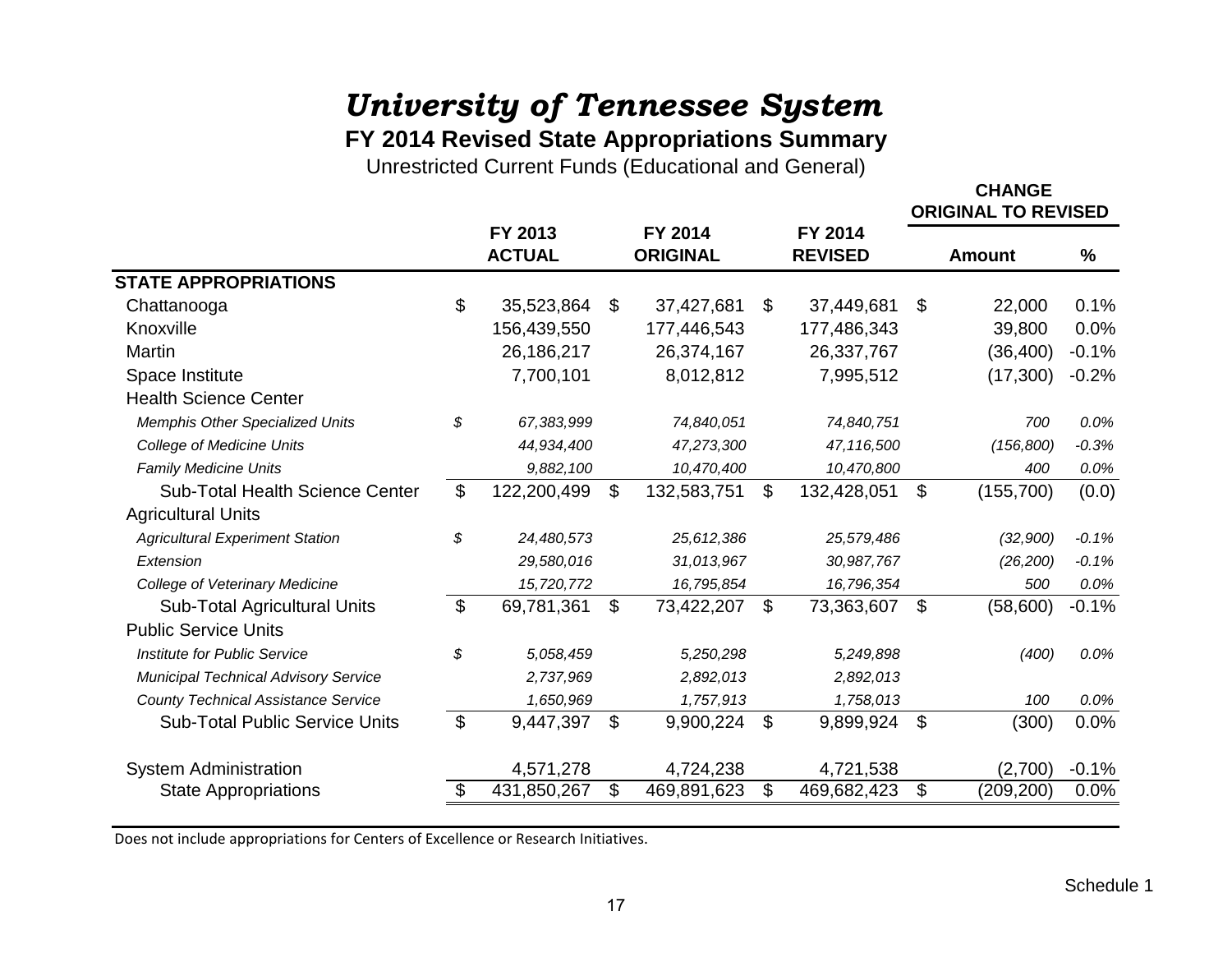#### **State Appropriations Five Year History**

Unrestricted Current Funds (Educational and General)

|                                             |                          |      |                          |    |                          |      |                          |      |                           |      | FY 2010 TO FY 2014 |          |
|---------------------------------------------|--------------------------|------|--------------------------|----|--------------------------|------|--------------------------|------|---------------------------|------|--------------------|----------|
|                                             | FY 2010<br><b>ACTUAL</b> |      | FY 2011<br><b>ACTUAL</b> |    | FY 2012<br><b>ACTUAL</b> |      | FY 2013<br><b>ACTUAL</b> |      | FY 2014<br><b>REVISED</b> |      | <b>AMOUNT</b>      | $\%$     |
| <b>STATE APPROPRIATIONS</b>                 |                          |      |                          |    |                          |      |                          |      |                           |      |                    |          |
| Chattanooga                                 | \$<br>45,848,095         | - \$ | 48,591,279 \$            |    | 35,088,738 \$            |      | 35,523,864 \$            |      | 37,449,681 \$             |      | (8,398,414)        | $-18.3%$ |
| Knoxville                                   | 190,749,695              |      | 226,416,954              |    | 147,947,704              |      | 156,439,550              |      | 177,486,343               |      | (13,263,352)       | $-7.0%$  |
| Martin                                      | 33,629,883               |      | 35,319,979               |    | 25,195,511               |      | 26,186,217               |      | 26,337,767                |      | (7, 292, 116)      | $-21.7%$ |
| Space Institute                             | 8,304,400                |      | 9,013,601                |    | 7,392,569                |      | 7,700,101                |      | 7,995,512                 |      | (308, 888)         | $-3.7%$  |
| <b>Health Science Center</b>                |                          |      |                          |    |                          |      |                          |      |                           |      |                    |          |
| <b>Memphis Other Specialized Units</b>      | \$<br>70,224,887 \$      |      | 77,546,026 \$            |    | 64,831,856 \$            |      | 67,383,999 \$            |      | 74,840,751 \$             |      | 4,615,864          | 6.6%     |
| College of Medicine Units                   | 46,280,784               |      | 51,848,114               |    | 44,093,363               |      | 44,934,400               |      | 47,116,500                |      | 835,716            | 1.8%     |
| <b>Family Medicine Units</b>                | 9,929,437                |      | 11,096,225               |    | 9,386,338                |      | 9,882,100                |      | 10,470,800                |      | 541,363            | 5.5%     |
| Sub-Total Health Science Center             | \$<br>126,435,108        | - \$ | 140,490,365              | \$ | 118,311,557              | -S   | 122,200,499              | \$.  | 132,428,051               | - \$ | 5,992,943          | 4.7%     |
| <b>Agricultural Units</b>                   |                          |      |                          |    |                          |      |                          |      |                           |      |                    |          |
| <b>Agricultural Experiment Station</b>      | \$<br>26,753,807 \$      |      | 25,635,108 \$            |    | 23,333,760 \$            |      | 24,480,573 \$            |      | 25,579,486 \$             |      | (1, 174, 321)      | $-4.4%$  |
| Extension                                   | 31,614,019               |      | 31,082,557               |    | 28,160,380               |      | 29,580,016               |      | 30,987,767                |      | (626, 252)         | $-2.0%$  |
| <b>Veterinary Medicine</b>                  | 16,219,185               |      | 17,416,903               |    | 14,823,603               |      | 15,720,772               |      | 16,796,354                |      | 577,169            | 3.6%     |
| Sub-Total Agricultural Units                | \$<br>74,587,011         | \$   | 74,134,568               | \$ | 66,317,743               | \$   | 69,781,361               | \$   | 73,363,607 \$             |      | (1,223,404)        | $-1.6%$  |
| <b>Public Service Units</b>                 |                          |      |                          |    |                          |      |                          |      |                           |      |                    |          |
| Institute for Public Service                | \$<br>5, 150, 772 \$     |      | 4,920,285 \$             |    | 4,368,582 \$             |      | 5,058,459 \$             |      | 5,249,898 \$              |      | 99,126             | 1.9%     |
| <b>Municipal Technical Advisory Service</b> | 2,796,101                |      | 2,925,338                |    | 2,571,285                |      | 2,737,969                |      | 2,892,013                 |      | 95,912             | 3.4%     |
| <b>County Technical Assistance Service</b>  | 1,669,011                |      | 1,708,028                |    | 1,534,985                |      | 1,650,969                |      | 1,758,013                 |      | 89,002             | 5.3%     |
| <b>Sub-Total Public Service Units</b>       | \$<br>9,615,884          | \$   | 9,553,651                | \$ | 8,474,852                | - \$ | 9,447,397                | - \$ | 9,899,924 \$              |      | 284,040            | 3.0%     |
| <b>System Administration</b>                | 4,485,900                |      | 4,384,283                |    | 4,614,770                |      | 4,571,278                |      | 4,721,538                 |      | 235,638            | 5.3%     |
| <b>Total State Appropriations</b>           | 493,655,976              | S    | 547,904,680              | S  | 413,343,444              | S    | 431,850,267              | S    | 469,682,423               | S    | (23, 973, 553)     | $-4.9%$  |

Does not include appropriations for Centers of Excellence and Research Initiatives or ARRA appropriations spent or budgeted on plant fund projects.

**CHANGE**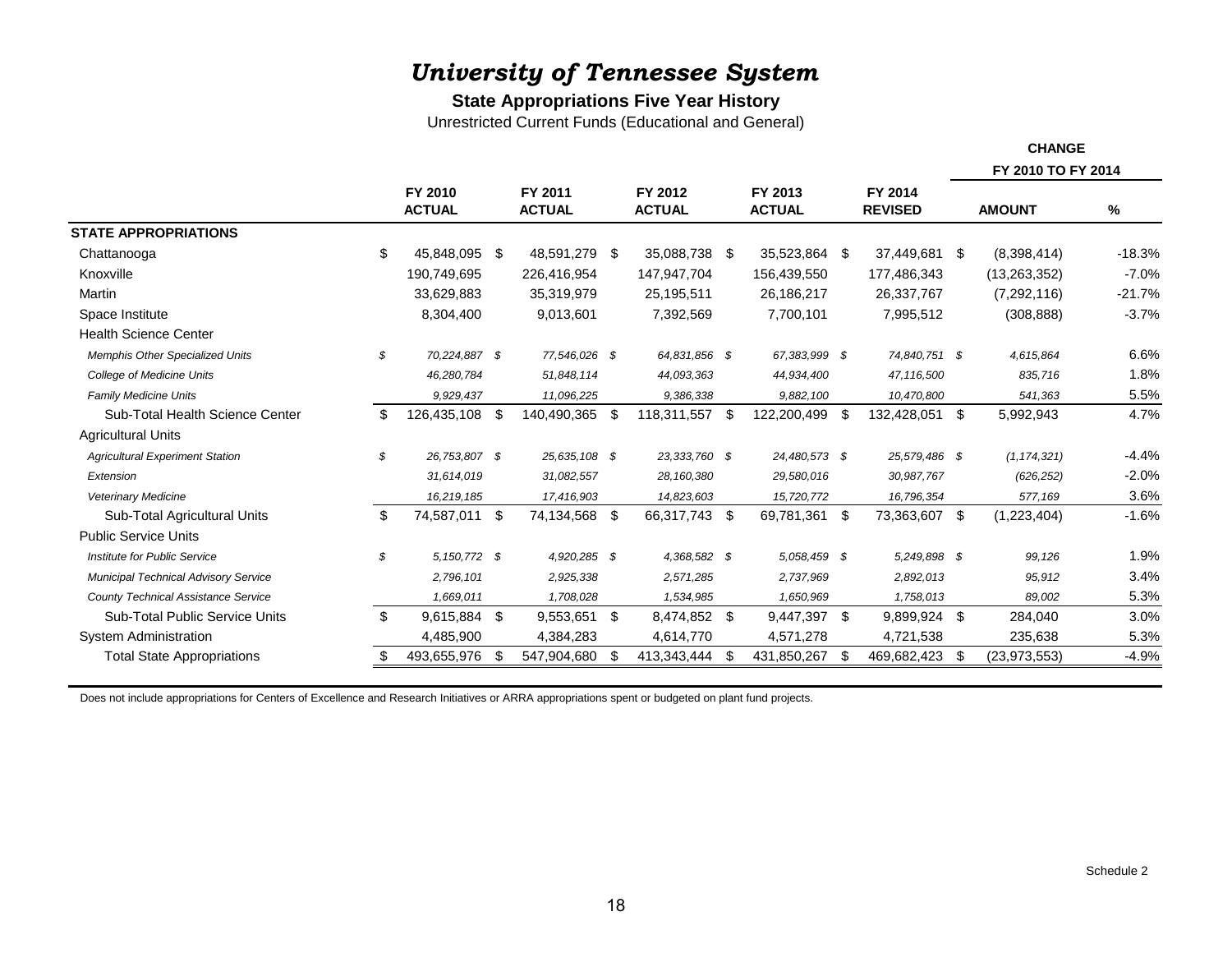### **FY 2014 Revised State Appropriations Summary**

Access & Diversity (Educational and General)

| FY 2013         |     | FY 2014                                                       |    | FY 2014                                 |        |                                             |
|-----------------|-----|---------------------------------------------------------------|----|-----------------------------------------|--------|---------------------------------------------|
| <b>ACTUAL</b>   |     | <b>ORIGINAL</b>                                               |    | <b>REVISED</b>                          | Amount | %                                           |
|                 |     |                                                               |    |                                         |        |                                             |
| \$              |     | 648,281                                                       | S. | 648,281                                 |        |                                             |
| 2,214,950       |     | 2,270,343                                                     |    | 2,270,343                               |        |                                             |
| 533,817         |     | 547,167                                                       |    | 547,167                                 |        |                                             |
| 84,401          |     | 86,512                                                        |    | 86,512                                  |        |                                             |
|                 |     |                                                               |    |                                         |        |                                             |
| \$              |     |                                                               |    | 1,504,028                               |        |                                             |
|                 |     |                                                               |    |                                         |        |                                             |
|                 |     |                                                               |    |                                         |        |                                             |
| \$<br>1,467,332 | -\$ | 1,504,028                                                     | \$ | 1,504,028                               |        |                                             |
|                 |     |                                                               |    |                                         |        |                                             |
| \$              |     |                                                               |    | 111,186                                 |        |                                             |
| 106,016         |     | 108,667                                                       |    | 108,667                                 |        |                                             |
| 311,172         |     | 318,954                                                       |    | 318,954                                 |        |                                             |
| \$<br>525,661   |     | 538,807                                                       | \$ | 538,807                                 |        |                                             |
|                 |     |                                                               |    |                                         |        |                                             |
| \$              |     |                                                               |    | 13,898                                  |        |                                             |
| 1,769           |     | 1,813                                                         |    | 1,813                                   |        |                                             |
| 1,769           |     | 1,813                                                         |    | 1,813                                   |        |                                             |
| \$<br>17,097    | \$  | 17,524                                                        | \$ | 17,524                                  |        |                                             |
| 74,378          |     | 76,238                                                        |    | 76,238                                  |        |                                             |
| \$<br>5,550,100 | \$  | 5,688,900                                                     | \$ | 5,688,900                               |        |                                             |
|                 |     | 632,464 \$<br>1,467,332 \$<br>108,473 \$<br>- \$<br>13,559 \$ |    | 1,504,028 \$<br>111,186 \$<br>13,898 \$ |        | <b>CHANGE</b><br><b>ORIGINAL TO REVISED</b> |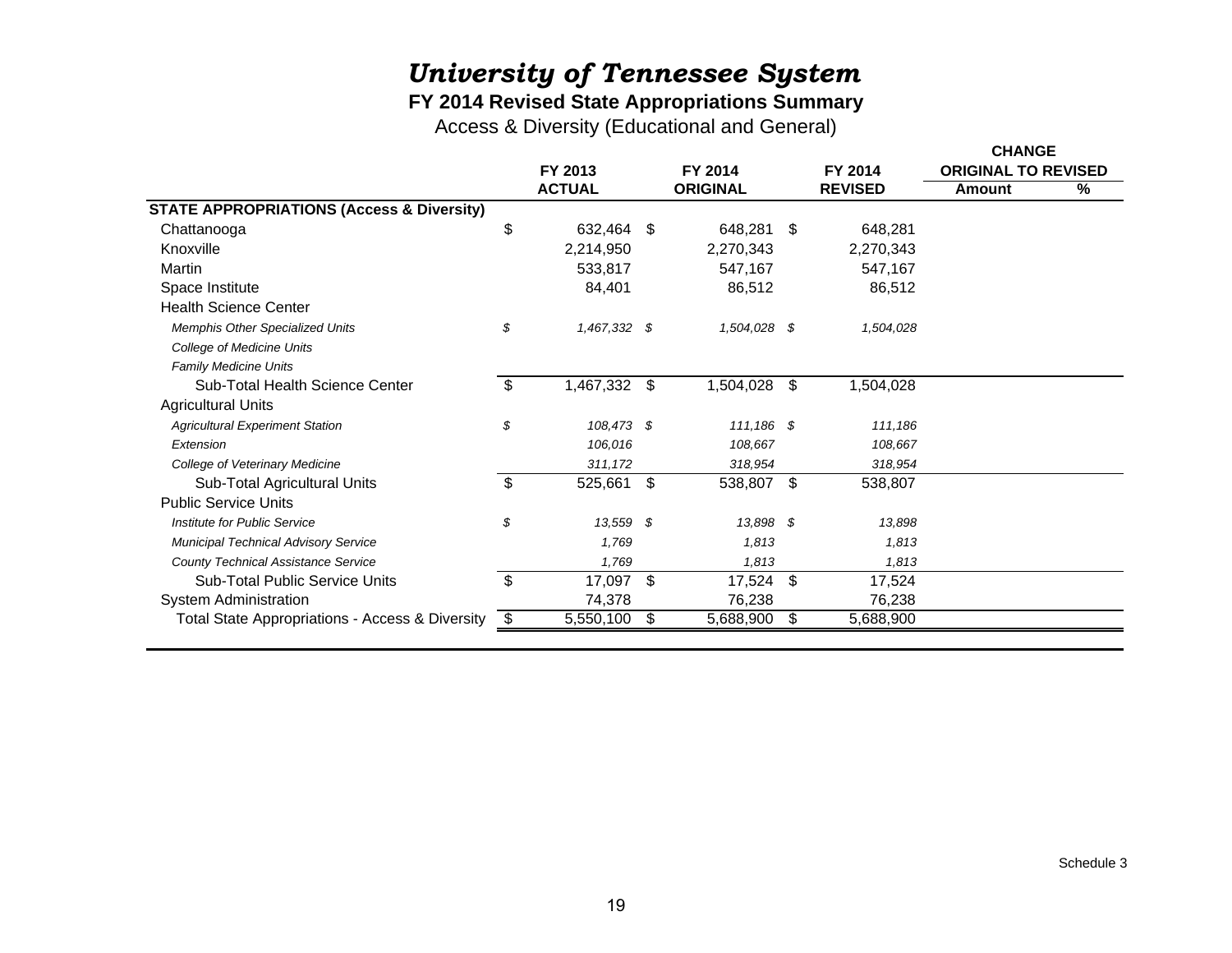#### **Educational and General Unrestricted Net Assets**

|                                                                                                                                                       | <b>Total System</b>    | Chattanooga                | Knoxville                          | <b>Martin</b>                     | <b>Space Institute</b>          | <b>Health Science</b><br>Center | Institute of<br><b>Agriculture</b> | Institute for<br><b>Public Service</b> |                         | <b>University-Wide</b><br><b>Adminitration</b> |
|-------------------------------------------------------------------------------------------------------------------------------------------------------|------------------------|----------------------------|------------------------------------|-----------------------------------|---------------------------------|---------------------------------|------------------------------------|----------------------------------------|-------------------------|------------------------------------------------|
| <b>FY 2011-12 ACTUAL</b>                                                                                                                              |                        |                            |                                    |                                   |                                 |                                 |                                    |                                        |                         |                                                |
| <b>Estimated Net Assets at Beginning of Year</b>                                                                                                      | 159,180,466<br>\$      | 9,783,988<br>s.            | \$<br>26,758,864                   | \$<br>13,801,247                  | s.<br>555.561                   | \$<br>53,713,605                | 22,143,617<br>\$                   | 1.222.570<br>\$                        | \$.                     | 31.201.014                                     |
| Operating Funds                                                                                                                                       |                        |                            |                                    |                                   |                                 |                                 |                                    |                                        |                         |                                                |
| Revenue                                                                                                                                               | \$1,075,944,729        | 121,422,086                | 484,607,071                        | 83,342,196                        | 9,383,600                       | 223,570,831                     | 115,502,448                        | 15,532,363<br>\$                       |                         | 22,584,136                                     |
| Less: Expenditures and Transfers                                                                                                                      | (1,089,231,971)        | (122, 638, 346)            | (482, 513, 686)                    | (87, 885, 870)                    | (9, 427, 724)                   | (226, 026, 302)                 | (117, 819, 155)                    | (15, 305, 240)                         |                         | (27, 615, 648)                                 |
| Carryover Funds To/(From) Net Assets                                                                                                                  | (13, 287, 242)<br>S.   | \$<br>(1,216,260)          | 2,093,385<br>\$                    | (4, 543, 674)<br>\$               | $\mathbb{S}$<br>(44, 124)       | \$<br>(2,455,471)               | \$<br>(2,316,707)                  | 227,123<br>\$                          | \$                      | (5,031,512)                                    |
| Net Assets Detail:                                                                                                                                    |                        |                            |                                    |                                   |                                 |                                 |                                    |                                        |                         |                                                |
| <b>ALLOCATED</b>                                                                                                                                      |                        |                            |                                    |                                   |                                 |                                 |                                    |                                        |                         |                                                |
| <b>Working Capital</b>                                                                                                                                | 22,930,461<br><b>S</b> | 3,203,156<br>£.            | \$.<br>8,448,428                   | \$.<br>923,610                    | \$<br>78,773                    | \$<br>5,881,237                 | \$<br>990,036                      | $\mathbf{\hat{s}}$<br>106,841          | \$                      | 3,298,379                                      |
| <b>Revolving Funds</b>                                                                                                                                | 24,315,982             |                            | 644,510                            |                                   |                                 | 3,119,955                       |                                    |                                        |                         | 20,551,517                                     |
| Encumbrances                                                                                                                                          | 5,915,349              | 25,571                     | 1,927,537                          | 369.553                           |                                 | 2,286,799                       | 1,305,890                          |                                        |                         |                                                |
| <b>Unexpended Gifts</b>                                                                                                                               |                        |                            |                                    |                                   |                                 |                                 |                                    |                                        |                         |                                                |
| Reserve for Reappropriations                                                                                                                          | 49,047,440             |                            |                                    | 4,500,000                         |                                 | 30,189,000                      | 12,826,700                         | 750,000                                |                         | 781,740                                        |
| <b>Total Allocated Net Assets</b>                                                                                                                     | 102,209,232            | 3,228,727                  | 11,020,475                         | 5,793,163                         | 78,773                          | 41,476,991                      | 15,122,626                         | 856,841                                |                         | 24,631,636                                     |
| <b>UNALLOCATED</b>                                                                                                                                    | 43,683,992             | 5,339,000                  | 17,831,776                         | 3,464,409                         | 432,664                         | 9,781,143                       | 4,704,284                          | 592,852                                |                         | 1,537,866                                      |
| <b>Total Net Assets</b>                                                                                                                               | 5<br>145,893,224       | -S<br>8,567,727            | 28,852,251<br>\$                   | s.<br>9,257,572                   | S,<br>511,437                   | 51,258,134<br>Ŝ.                | \$.<br>19,826,910                  | 1,449,693                              | Ś.                      | 26,169,502                                     |
| Percent Unallocated of Expend. & Transfers *                                                                                                          | 4.01%                  | 4.35%                      | 3.70%                              | 3.94%                             | 4.59%                           | 4.33%                           | 3.99%                              | 3.87%                                  |                         | 3.96%                                          |
| <b>FY 2012-13 ACTUAL</b>                                                                                                                              |                        |                            |                                    |                                   |                                 |                                 |                                    |                                        |                         |                                                |
| <b>Estimated Net Assets at Beginning of Year</b>                                                                                                      | 145,893,224<br>S       | \$.<br>8,567,727           | 28,852,251<br>\$                   | 9,257,572<br>\$                   | \$.<br>511,437                  | \$<br>51,258,134                | s.<br>19,826,910                   | S<br>1,449,693                         | \$.                     | 26,169,502                                     |
| Operating Funds<br>Revenue                                                                                                                            | \$1,143,156,781        | \$127,974,032              | \$<br>513.650.550                  | \$<br>86.575.908                  | 9,750,584<br>\$                 | 247,913,602<br>s.               | 122,561,132<br>s.                  | 16,450,311<br>s.                       | \$                      | 18,280,662                                     |
| Less: Expenditures and Transfers                                                                                                                      | (1, 131, 358, 644)     | (128, 023, 972)            | (516, 116, 447)                    | (87, 306, 819)                    | (9,755,043)                     | (230, 745, 771)                 | (119, 573, 183)                    | (16,806,725)                           |                         | (23,030,684)                                   |
| Carryover Funds To/(From) Net Assets                                                                                                                  | 11,798,137             | (49, 940)<br>$\sqrt[6]{3}$ | (2,465,897)<br>\$                  | $\mathbf{\hat{s}}$<br>(730, 911)  | $\mathbf{s}$<br>(4, 459)        | \$<br>17,167,831                | 2,987,949<br>\$                    | \$<br>(356, 414)                       | $\frac{1}{2}$           | (4,750,022)                                    |
|                                                                                                                                                       |                        |                            |                                    |                                   |                                 |                                 |                                    |                                        |                         |                                                |
| <b>Net Assets Detail:</b>                                                                                                                             |                        |                            |                                    |                                   |                                 |                                 |                                    |                                        |                         |                                                |
| <b>ALLOCATED</b>                                                                                                                                      |                        |                            |                                    |                                   |                                 |                                 |                                    |                                        |                         |                                                |
| <b>Working Capital</b>                                                                                                                                | S.<br>25,696,185       | 2,815,312<br>£.            | \$<br>6,116,269                    | \$<br>1,356,161                   | \$<br>30,821                    | 5,850,208<br>£.                 | 5,564,625<br>£.                    | 70,685<br>\$                           | S                       | 3,892,104                                      |
| <b>Revolving Funds</b>                                                                                                                                | 18,079,674             |                            | 459,848                            |                                   |                                 | 2,182,042                       |                                    |                                        |                         | 15,437,784                                     |
| Encumbrances                                                                                                                                          | 5,994,570              | 2,474                      | 1,750,075                          | 414,347                           |                                 | 2,504,881                       | 1,322,793                          |                                        |                         |                                                |
| <b>Unexpended Gifts</b>                                                                                                                               |                        |                            |                                    |                                   |                                 |                                 |                                    |                                        |                         |                                                |
| Reserve for Reappropriations                                                                                                                          | 65,483,404             |                            |                                    | 3,000,000                         |                                 | 48,724,440                      | 12,210,000                         | 350,000<br>- \$                        |                         | 1,198,964                                      |
| <b>Total Allocated Net Assets</b>                                                                                                                     | 115,253,833<br>\$      | \$<br>2,817,786            | \$<br>8,326,192                    | \$<br>4,770,508                   | \$<br>30,821                    | \$<br>59,261,571                | 19,097,418<br>\$                   | $\boldsymbol{\mathsf{s}}$<br>420,685   | \$                      | 20,528,852                                     |
| <b>UNALLOCATED</b>                                                                                                                                    | 42,437,530<br>\$       | \$<br>5,700,000            | $\overline{\bullet}$<br>18,060,163 | $\overline{\bullet}$<br>3,756,153 | $\bullet$<br>476,157            | \$<br>9,164,394                 | 3,717,441<br>\$                    | $\overline{\bullet}$<br>672,594        | $\ddot{\bullet}$        | 890,628                                        |
| <b>Total Net Assets</b>                                                                                                                               | 157,691,361<br>s.      | \$<br>8,517,786            | \$<br>26,386,355                   | s.<br>8,526,661                   | \$<br>506,978                   | s.<br>68,425,965                | \$<br>22,814,859                   | \$<br>1,093,279                        | \$                      | 21,419,480                                     |
| Percent Unallocated of Expend. & Transfers *                                                                                                          | 3.75%                  | 4.45%                      | 3.50%                              | 4.30%                             | 4.88%                           | 3.97%                           | 3.11%                              | 4.00%                                  |                         | 2.50%                                          |
| Recommended percent unallocated of expenditures and transfers is 2% to 5%. For UWA, transfers-in for system charge is excluded from this calculation. |                        |                            |                                    |                                   |                                 |                                 |                                    |                                        |                         |                                                |
| <b>FY 2013-14 REVISED BUDGET</b>                                                                                                                      |                        |                            |                                    |                                   |                                 |                                 |                                    |                                        |                         |                                                |
| <b>Estimated Net Assets at Beginning of Year</b>                                                                                                      | 157,691,361<br>s       | \$<br>8,517,786            | 26,386,355<br>\$                   | \$<br>8,526,661                   | \$<br>506,978                   | 68,425,965<br>\$                | 22,814,859<br>\$.                  | 1,093,279<br>\$                        | \$                      | 21,419,480                                     |
| <b>Operating Funds</b>                                                                                                                                |                        |                            |                                    |                                   |                                 |                                 |                                    |                                        |                         |                                                |
| Revenue                                                                                                                                               | \$1.179.724.128        | \$ 133,275,658             | \$<br>543.119.329                  | \$<br>89,161,105                  | \$<br>10.227.412                | \$ 242,352,880                  | \$123,612,387                      | \$.<br>16,891,319                      | s.                      | 21,084,038                                     |
| Less: Expenditures and Transfers                                                                                                                      | (1,231,744,319)        | (133, 209, 078)            | (543, 119, 329)                    | (89, 161, 105)                    | (10, 227, 412)                  | (281,399,088)                   | (136, 345, 796)                    | (17,079,886)                           |                         | (21, 202, 625)                                 |
| Carryover Funds To/(From) Net Assets                                                                                                                  | (52,020,191)           | \$<br>66,580               | \$                                 | \$                                | \$                              | (39,046,208)<br>£.              | (12,733,409)<br>\$.                | (188, 567)                             | S.                      | (118, 587)                                     |
| <b>Net Assets Detail:</b>                                                                                                                             |                        |                            |                                    |                                   |                                 |                                 |                                    |                                        |                         |                                                |
| <b>ALLOCATED</b>                                                                                                                                      |                        |                            |                                    |                                   |                                 |                                 |                                    |                                        |                         |                                                |
| <b>Working Capital</b>                                                                                                                                | 25,625,501<br>S.       | \$<br>2,815,312            | \$<br>6,116,269                    | \$<br>1,356,161                   | \$.<br>30,821                   | £.<br>5,850,209                 | 5,564,625<br>£.                    |                                        | £.                      | 3,892,104                                      |
| <b>Revolving Funds</b>                                                                                                                                | 18,079,674             |                            | 459,848                            |                                   |                                 | 2,182,042                       |                                    |                                        |                         | 15,437,784                                     |
| Encumbrances                                                                                                                                          | 4,964,120              | 2,474                      | 1,750,075                          | 414,347                           |                                 | 1,875,579                       | 921,645                            |                                        |                         |                                                |
| <b>Unexpended Gifts</b>                                                                                                                               |                        |                            |                                    |                                   |                                 |                                 |                                    |                                        |                         |                                                |
| Reserve for Reappropriations                                                                                                                          | 13,557,534             |                            |                                    | 2,500,000                         |                                 | 10,307,534                      |                                    | 350,000                                |                         | 400,000                                        |
| <b>Total Allocated Net Assets</b>                                                                                                                     | 62.226.829<br>-96      | 2,817,786<br>\$            | 8,326,192<br>-\$                   | 4,270,508<br>\$                   | 30.821<br>\$                    | 20.215.364<br>\$                | 6,486,270<br>Ŝ.                    | $\mathfrak{s}$<br>350,000              | \$                      | 19.729.888                                     |
| UNALLOCATED                                                                                                                                           | 43,444,341<br>s.       | \$<br>5,766,580            | 18,060,163<br>-S                   | s<br>4,256,153                    | $\overline{\bullet}$<br>476,157 | s<br>9,164,393                  | 3,595,180<br>\$                    | \$<br>554,712                          | $\overline{\mathbf{s}}$ | 1.571.005                                      |
| <b>Total Net Assets</b>                                                                                                                               | 105,671,170<br>\$      | \$<br>8,584,366            | 26,386,355<br>\$                   | 8,526,661<br>\$                   | 506,978<br>\$                   | \$<br>29,379,757                | \$<br>10,081,450                   | \$<br>904,712                          | \$                      | 21,300,893                                     |
| Percent Unallocated of Expend. & Transfers                                                                                                            | 3.53%                  | 4.33%                      | 3.33%                              | 4.77%                             | 4.66%                           | 3.26%                           | 2.64%                              | 3.25%                                  |                         | 4.56%                                          |
|                                                                                                                                                       |                        |                            |                                    |                                   |                                 |                                 |                                    |                                        |                         |                                                |

*\* Recommended percent unallocated of expenditures and transfers is 2% to 5%. For UWA, transfers-in for system charge is excluded from this calculation.*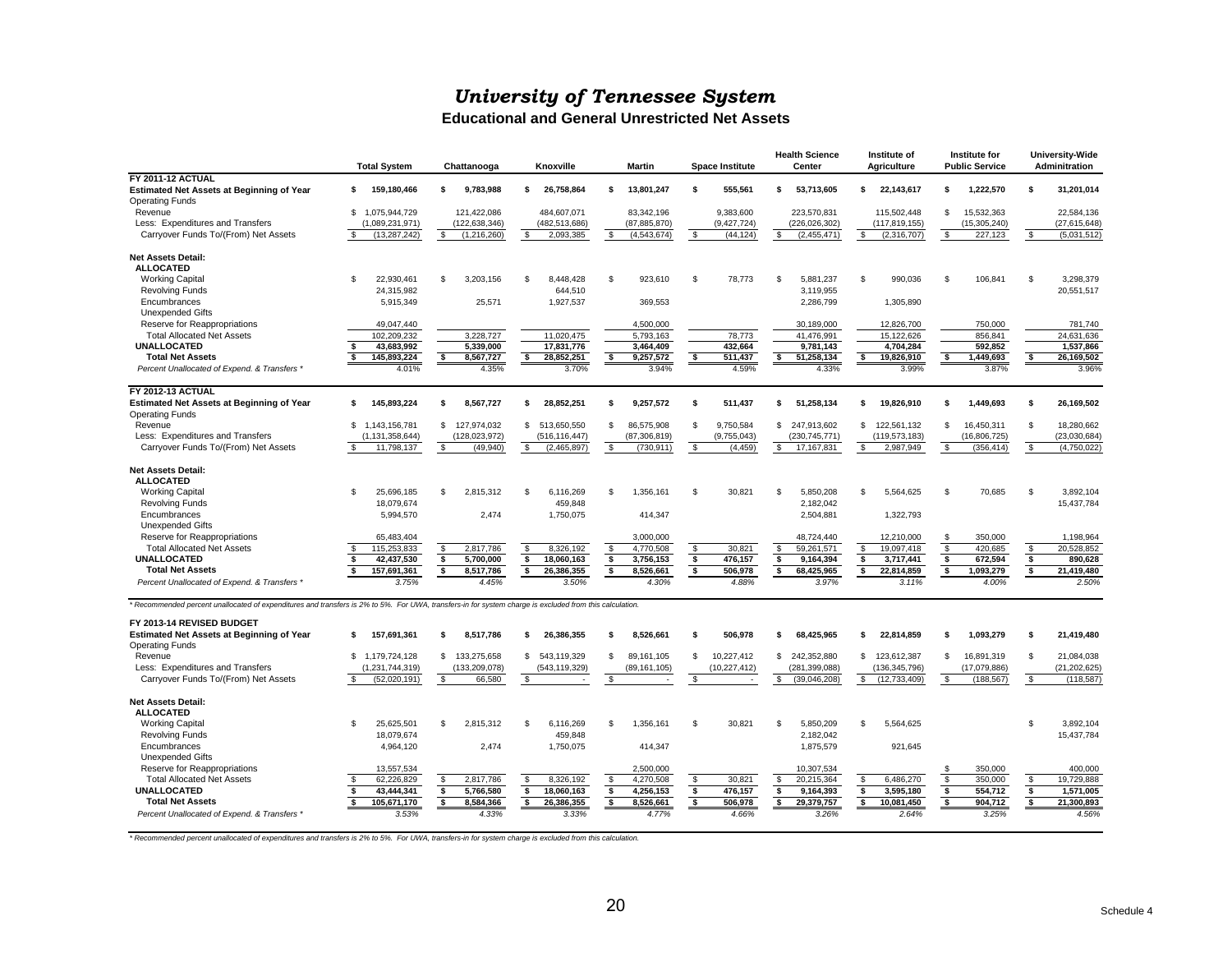### **Auxiliary Unrestricted Net Assets**

|                                                                            |                      |                                      |                                         |                                                 |                                       | <b>Health Science</b>                          |
|----------------------------------------------------------------------------|----------------------|--------------------------------------|-----------------------------------------|-------------------------------------------------|---------------------------------------|------------------------------------------------|
|                                                                            | <b>Total System</b>  | Chattanooga                          | Knoxville                               | <b>Martin</b>                                   | <b>Space Institute</b>                | <b>Center</b>                                  |
| <b>FY 2011-12 ACTUAL</b>                                                   |                      |                                      |                                         |                                                 |                                       |                                                |
| <b>Estimated Net Assets at Beginning of Year</b>                           | \$<br>21,372,684     | 1,445,969<br>\$                      | 18,674,442<br>\$                        | 1,129,889<br>\$                                 | \$<br>20,764                          | \$<br>101,620                                  |
| <b>Operating Funds</b>                                                     |                      |                                      |                                         |                                                 |                                       |                                                |
| Revenue                                                                    | \$<br>199,764,805    | \$<br>11,998,166                     | \$<br>172,129,555                       | \$<br>12,869,324                                | \$<br>159.336                         | \$<br>2,608,424                                |
| Less: Expenditures and Transfers                                           | (206, 239, 967)      | (12, 239, 749)                       | (178, 186, 832)                         | (13,058,080)                                    | (157,521)                             | (2, 597, 785)                                  |
| Carryover Funds To/(From) Net Assets                                       | \$<br>(6, 475, 162)  | \$<br>(241, 583)                     | \$<br>(6,057,277)                       | $\bullet$<br>(188, 756)                         | $\boldsymbol{\phi}$<br>1,815          | $\sqrt[6]{\frac{1}{2}}$<br>10,639              |
| <b>ALLOCATED</b>                                                           |                      |                                      |                                         |                                                 |                                       |                                                |
| <b>Working Capital</b>                                                     | \$<br>7,355,847      | \$<br>746,386                        | \$<br>6,225,020                         | \$<br>360,585                                   | \$<br>7,794                           | \$<br>16,062                                   |
| <b>Revolving Funds</b>                                                     | 1,915,596            |                                      | 1,915,596                               |                                                 |                                       |                                                |
| Encumbrances                                                               | 118,213              |                                      |                                         | 106,988                                         |                                       | 11,225                                         |
| <b>Total Allocated Net Assets</b>                                          | 9,389,656<br>\$      | $\,$<br>746,386                      | $\,$<br>8,140,616                       | 467,573                                         | $\bullet$<br>7,794                    | $\bullet$<br>27,287                            |
| <b>UNALLOCATED</b>                                                         | Ŝ.<br>5,507,866      | s,<br>458,000                        | \$<br>4,476,549                         | $\frac{1}{3}$<br>473,560                        | $\overline{\bullet}$<br>14,785        | $\pmb{\mathsf{s}}$<br>84,972                   |
| <b>Total Net Assets</b>                                                    | \$<br>14,897,522     | \$<br>1,204,386                      | \$<br>12,617,165                        | $\bullet$<br>941,133                            | $\bullet$<br>22,579                   | \$<br>112,259                                  |
| Percent Unallocated of Expend. & Transfers                                 | 2.67%                | 3.74%                                | 2.51%                                   | 3.63%                                           | 9.39%                                 | 3.27%                                          |
| <b>FY 2012-13 ACTUAL</b>                                                   |                      |                                      |                                         |                                                 |                                       |                                                |
| <b>Estimated Net Assets at Beginning of Year</b>                           | \$<br>14,897,522     | \$<br>1,204,386                      | \$<br>12,617,165                        | \$<br>941,133                                   | \$<br>22.579                          | 112,259<br>\$                                  |
| <b>Operating Funds</b>                                                     |                      |                                      |                                         |                                                 |                                       |                                                |
| Revenue                                                                    | \$<br>199,171,124    | \$<br>12.457.401                     | \$<br>173,429,399                       | \$<br>10.830.742                                | \$<br>206.244                         | \$<br>2,247,338                                |
| Less: Expenditures and Transfers                                           | (193, 507, 343)      | (12, 393, 610)                       | (167, 674, 306)                         | (10, 975, 800)                                  | (216, 159)                            | (2, 247, 468)                                  |
| Carryover Funds To/(From) Net Assets                                       | \$<br>5,663,781      | $\sqrt[6]{\frac{1}{2}}$<br>63,791    | $\boldsymbol{\mathsf{\$}}$<br>5,755,093 | \$<br>(145, 058)                                | $\boldsymbol{\mathsf{S}}$<br>(9, 915) | \$<br>(130)                                    |
|                                                                            |                      |                                      |                                         |                                                 |                                       |                                                |
| <b>ALLOCATED</b>                                                           |                      |                                      |                                         |                                                 |                                       |                                                |
| <b>Working Capital</b>                                                     | \$<br>7,302,481      | \$<br>818,021                        | \$<br>6,198,724                         | \$<br>257,035                                   | \$<br>5,428                           | \$<br>23,273                                   |
| <b>Revolving Funds</b>                                                     | 6,633,689            |                                      | 6,633,689                               |                                                 |                                       |                                                |
| Encumbrances                                                               | 31,723               |                                      |                                         | 31,518                                          |                                       | 205                                            |
| <b>Total Allocated Net Assets</b>                                          | 13,967,893<br>\$     | \$<br>818,021                        | \$<br>12,832,413                        | \$<br>288,553                                   | \$<br>5,428                           | $\bullet$<br>23,478                            |
| <b>UNALLOCATED</b>                                                         | \$<br>6,593,410      | \$<br>450,156                        | \$<br>5,539,845                         | $\overline{\boldsymbol{\mathsf{s}}}$<br>507,522 | $\sqrt[6]{\frac{1}{2}}$<br>7,236      | $\overline{\boldsymbol{\mathsf{s}}}$<br>88,651 |
| <b>Total Net Assets</b>                                                    | 20,561,303           | $\overline{\mathbf{s}}$<br>1,268,177 | s.<br>18,372,258                        | $\overline{\bullet}$<br>796,075                 | $\overline{\mathbf{s}}$<br>12,664     | $\overline{\mathbf{S}}$<br>112,129             |
| Percent Unallocated of Expend. & Transfers                                 | 3.41%                | 3.63%                                | 3.30%                                   | 4.62%                                           | 3.35%                                 | 3.94%                                          |
| FY 2013-14 REVISED BUDGET                                                  |                      |                                      |                                         |                                                 |                                       |                                                |
| <b>Estimated Net Assets at Beginning of Year</b><br><b>Operating Funds</b> | \$<br>20,561,303     | \$<br>1,268,177                      | \$<br>18,372,258                        | \$<br>796,075                                   | \$<br>12,664                          | \$<br>112,129                                  |
| Revenue                                                                    | \$<br>193,337,830    | \$<br>8,451,931                      | \$<br>171,291,952                       | \$<br>11,551,952                                | \$<br>197,000                         | \$<br>1,844,995                                |
| Less: Expenditures and Transfers                                           | (193, 337, 830)      | (8,451,931)                          | (171, 291, 952)                         | (11, 551, 952)                                  | (197,000)                             | (1,844,995)                                    |
| Carryover Funds To/(From) Net Assets                                       | \$<br>$\blacksquare$ | \$<br>$\sim$                         | \$<br>$\overline{\phantom{a}}$          | \$<br>$\blacksquare$                            | \$<br>$\overline{\phantom{a}}$        | \$<br>$\sim$                                   |
|                                                                            |                      |                                      |                                         |                                                 |                                       |                                                |
| <b>ALLOCATED</b>                                                           |                      |                                      |                                         |                                                 |                                       |                                                |
| <b>Working Capital</b>                                                     | \$<br>7,355,913      | \$<br>871,453                        | \$<br>6,198,724                         | \$<br>257,035                                   | \$<br>5,428                           | \$<br>23,273                                   |
| <b>Revolving Funds</b>                                                     | 6,633,689            |                                      | 6,633,689                               |                                                 |                                       |                                                |
| Encumbrances                                                               | 31,723               |                                      |                                         | 31,518                                          |                                       | 205                                            |
| <b>Total Allocated Net Assets</b>                                          | 14,021,325<br>\$     | \$<br>871,453                        | 12,832,413<br>\$                        | 288,553<br>\$                                   | \$<br>5,428                           | $\overline{\mathbf{e}}$<br>23,478              |
| <b>UNALLOCATED</b>                                                         | \$<br>6,539,978      | \$<br>396.724                        | \$<br>5,539,845                         | $\sqrt[6]{\frac{1}{2}}$<br>507,522              | \$<br>7,236                           | $\sqrt[6]{\frac{1}{2}}$<br>88,651              |
| <b>Total Net Assets</b>                                                    | \$<br>20,561,303     | $\overline{\mathbf{s}}$<br>1,268,177 | \$<br>18,372,258                        | $\overline{\bullet}$<br>796,075                 | s,<br>12,664                          | s,<br>112,129                                  |
| Percent Unallocated of Expend. & Transfers                                 | 3.38%                | 4.69%                                | 3.23%                                   | 4.39%                                           | 3.67%                                 | 4.80%                                          |

*\* Recommended percent unallocated of expenditures and transfers is 3% to 5%*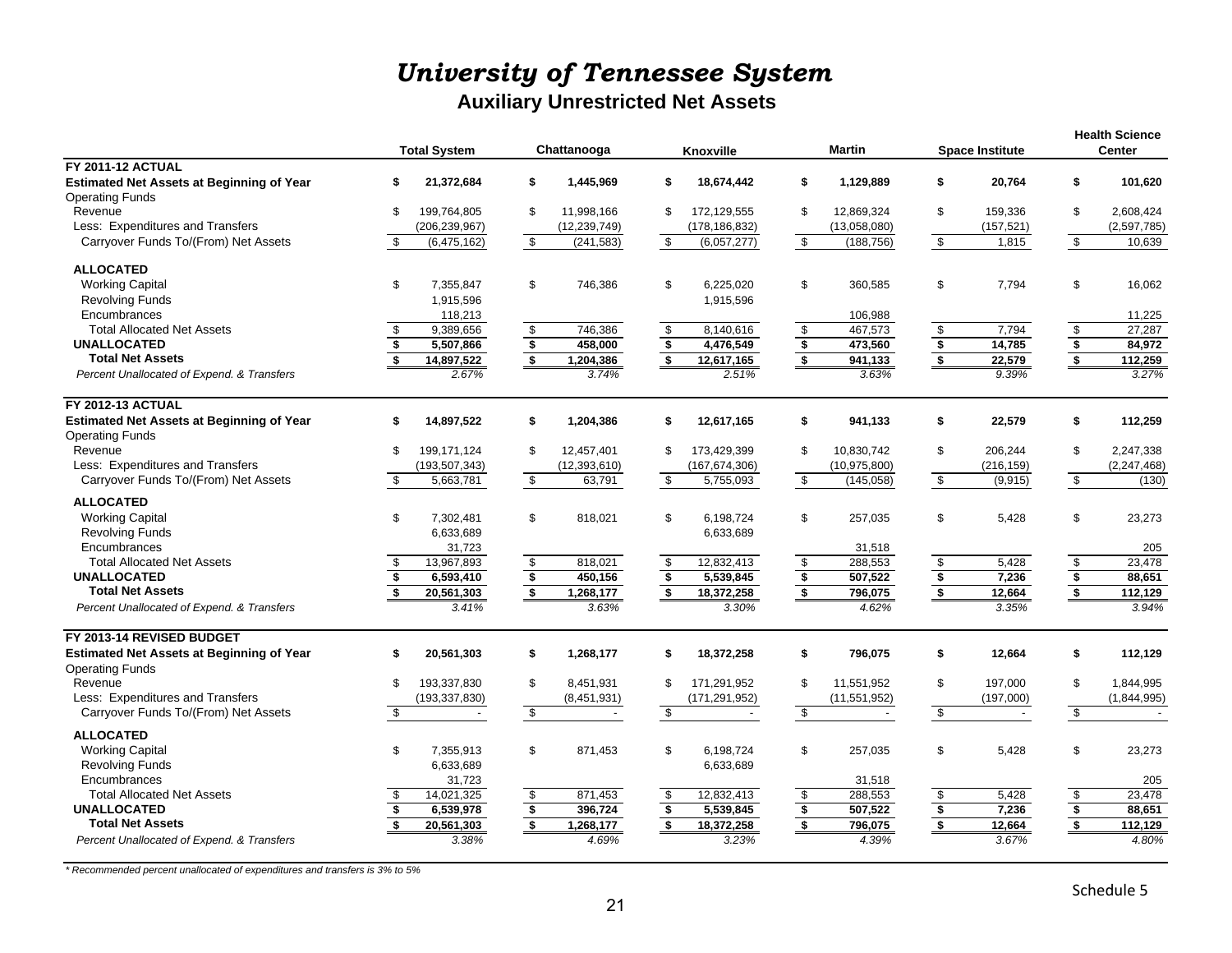**FY 2014 Revised Budget Summary**

**Current Funds Revenues, Expenditures, and Transfers - UNRESTRICTED**

|                                           |     |                     |      |                |      |                |               |                |      | <b>Health Science</b>  |      | Institute of      | Institute for |                    |  | University-Wide       |      |                |
|-------------------------------------------|-----|---------------------|------|----------------|------|----------------|---------------|----------------|------|------------------------|------|-------------------|---------------|--------------------|--|-----------------------|------|----------------|
|                                           |     | <b>Total System</b> |      | Chattanooga    |      | Knoxville      |               | <b>Martin</b>  |      | <b>Space Institute</b> |      | Center            |               | <b>Agriculture</b> |  | <b>Public Service</b> |      | Administration |
| <b>EDUCATIONAL AND GENERAL</b>            |     |                     |      |                |      |                |               |                |      |                        |      |                   |               |                    |  |                       |      |                |
| <b>Revenues</b>                           |     |                     |      |                |      |                |               |                |      |                        |      |                   |               |                    |  |                       |      |                |
| <b>Tuition &amp; Fees</b>                 | \$  | 565.908.764 \$      |      | 90,632,148 \$  |      | 330,656,359 \$ |               | 58,534,954 \$  |      | 1,653,900 \$           |      | 73,170,744 \$     |               | 11,260,659         |  |                       |      |                |
| <b>State Appropriations</b>               |     | 469,682,423         |      | 37,449,681     |      | 177,486,343    |               | 26,337,767     |      | 7,995,512              |      | 132,428,051       |               | 73,363,607 \$      |  | 9,899,924 \$          |      | 4,721,538      |
| <b>Grants &amp; Contracts</b>             |     | 41,762,792          |      | 616,230        |      | 20,560,000     |               | 310,500        |      | 461,000                |      | 15,209,047        |               | 4,327,794          |  | 278,221               |      |                |
| Sales & Service                           |     | 50,511,546          |      | 4,340,172      |      | 4,332,641      |               | 3,321,084      |      | 100,000                |      | 18,661,256        |               | 19,756,393         |  |                       |      |                |
| <b>Other Sources</b>                      |     | 51,858,603          |      | 237,427        |      | 10,083,986     |               | 656,800        |      | 17,000                 |      | 2,883,782         |               | 14,903,934         |  | 6,713,174             |      | 16,362,500     |
| <b>Total Revenues</b>                     |     | \$1,179,724,128     |      | 133,275,658 \$ |      | 543,119,329    | \$            | 89, 161, 105   | - \$ | 10,227,412 \$          |      | 242,352,880       | \$            | 123,612,387        |  | 16,891,319 \$         |      | 21,084,038     |
| <b>Expenditures and Transfers</b>         |     |                     |      |                |      |                |               |                |      |                        |      |                   |               |                    |  |                       |      |                |
| Instruction                               | \$. | 522,157,755 \$      |      | 60,690,230 \$  |      | 245,415,965 \$ |               | 42,203,839 \$  |      | 3,778,263 \$           |      | 136,263,447 \$    |               | 33,806,011         |  |                       |      |                |
| Research                                  |     | 96,477,561          |      | 2,020,402      |      | 35,186,883     |               | 396,828        |      | 2,050,276              |      | 10,886,730        |               | 45,936,442         |  |                       |      |                |
| <b>Public Service</b>                     |     | 77,682,916          |      | 2,424,023      |      | 10,960,509     |               | 609,274        |      |                        |      | 40,321            |               | 48,414,149 \$      |  | 15,234,640            |      |                |
| Academic Support                          |     | 146,722,452         |      | 10,180,296     |      | 68,666,664     |               | 10,762,525     |      | 319,317                |      | 48,672,536        |               | 7,807,528          |  | 313,586               |      |                |
| <b>Student Services</b>                   |     | 76,802,244          |      | 20,826,081     |      | 39,199,763     |               | 10,761,255     |      | 48,404                 |      | 5,966,741         |               |                    |  |                       |      |                |
| <b>Institutional Support</b>              |     | 145,777,259         |      | 10,718,253     |      | 41,074,340     |               | 5,902,761      |      | 1,451,232              |      | 36,823,188        |               | 2,505,235          |  | 1,165,125 \$          |      | 46, 137, 125   |
| Op/Maint Physical Plant                   |     | 129,779,757         |      | 17,601,122     |      | 68,337,397     |               | 11,528,805     |      | 2,007,718              |      | 26,800,748        |               | 3,503,967          |  |                       |      |                |
| Scholarships & Fellowships                |     | 77,741,340          |      | 10,773,407     |      | 49,742,431     |               | 8,055,619      |      | 280,944                |      | 8,849,881         |               | 39,058             |  |                       |      |                |
| Sub-total Expenditures                    |     | \$1,273,141,284     |      | 135,233,814 \$ |      | 558,583,952    | -\$           | 90,220,906     | - \$ | 9,936,154 \$           |      | 274,303,592       | -\$           | 142,012,390        |  | 16,713,351            | - \$ | 46, 137, 125   |
| <b>Mandatory Transfers</b>                |     | 7,380,997           |      | 774,165        |      | 1,701,536      |               | 746,700        |      |                        |      | 4,023,596         |               |                    |  |                       |      | 135,000        |
| Non Mandatory Transfers                   |     | (48, 777, 962)      |      | (2,798,901)    |      | (17, 166, 159) |               | (1,806,501)    |      | 291,258                |      | 3,071,900         |               | (5,666,594)        |  | 366,535               |      | (25,069,500)   |
| <b>Total Expenditures &amp; Transfers</b> |     | \$1,231,744,319     | - \$ | 133,209,078 \$ |      | 543,119,329    | \$            | 89,161,105     | -\$  | 10,227,412 \$          |      | 281,399,088       | \$            | 136,345,796        |  | 17,079,886 \$         |      | 21,202,625     |
| <b>Fund Balance Addition/(Reduction)</b>  | \$  | $(52,020,191)$ \$   |      | 66,580 \$      |      | ÷.             | \$            | $\sim$         | \$   |                        | \$   | $(39,046,208)$ \$ |               | $(12,733,409)$ \$  |  | $(188, 567)$ \$       |      | (118, 587)     |
| <b>AUXILIARIES</b>                        |     |                     |      |                |      |                |               |                |      |                        |      |                   |               |                    |  |                       |      |                |
| <b>Revenues</b>                           | \$  | 193,337,830 \$      |      | 8.451.931      | \$   | 171,291,952 \$ |               | 11.551.952 \$  |      | 197,000 \$             |      | 1,844,995         |               |                    |  |                       |      |                |
| <b>Expenditures and Transfers</b>         |     |                     |      |                |      |                |               |                |      |                        |      |                   |               |                    |  |                       |      |                |
| Expenditures                              | \$  | 146,379,773 \$      |      | 4,648,962 \$   |      | 132,197,162 \$ |               | 7,799,281 \$   |      | 254,110 \$             |      | 1,480,258         |               |                    |  |                       |      |                |
| <b>Mandatory Transfers</b>                |     | 27,030,511          |      | 1,948,402      |      | 21,537,220     |               | 3,180,152      |      |                        |      | 364,737           |               |                    |  |                       |      |                |
| Non-Mandatory Transfers                   |     | 19,927,546          |      | 1,854,567      |      | 17,557,570     |               | 572,519        |      | (57, 110)              |      |                   |               |                    |  |                       |      |                |
| <b>Total Expenditures &amp; Transfers</b> | \$  | 193,337,830         | - \$ | 8,451,931      | -\$  | 171,291,952    | -\$           | 11,551,952 \$  |      | 197,000 \$             |      | 1,844,995         |               |                    |  |                       |      |                |
| <b>Fund Balance Addition/(Reduction)</b>  |     |                     |      |                |      |                |               |                |      |                        |      |                   |               |                    |  |                       |      |                |
| <b>TOTALS</b>                             |     |                     |      |                |      |                |               |                |      |                        |      |                   |               |                    |  |                       |      |                |
| <b>Revenues</b>                           |     | $$1,373,061,958$ \$ |      | 141,727,589    | -\$  | 714,411,281    | -\$           | 100,713,057 \$ |      | 10,424,412             | - \$ | 244,197,875 \$    |               | 123,612,387 \$     |  | 16,891,319 \$         |      | 21,084,038     |
| <b>Expenditures and Transfers</b>         |     |                     |      |                |      |                |               |                |      |                        |      |                   |               |                    |  |                       |      |                |
| Expenditures                              |     | \$1,419,521,057 \$  |      | 139,882,776    | - \$ | 690,781,114    | -\$           | 98,020,187 \$  |      | 10,190,264             | - \$ | 275,783,850       | - \$          | 142,012,390 \$     |  | 16,713,351 \$         |      | 46,137,125     |
| <b>Mandatory Transfers</b>                |     | 34,411,508          |      | 2,722,567      |      | 23,238,756     |               | 3,926,852      |      |                        |      | 4,388,333         |               |                    |  |                       |      | 135,000        |
| Non-Mandatory Transfers                   |     | (28, 850, 416)      |      | (944, 334)     |      | 391,411        |               | (1,233,982)    |      | 234,148                |      | 3,071,900         |               | (5,666,594)        |  | 366,535               |      | $-25,069,500$  |
| <b>Total Expenditures &amp; Transfers</b> |     | \$1,425,082,149     | - 35 | 141,661,009    | -S   | 714,411,281    | \$            | 100,713,057    |      | 10,424,412             | \$   | 283,244,083       | -\$           | 136,345,796        |  | 17,079,886 \$         |      | 21,202,625     |
| <b>Fund Balance Addition/(Reduction)</b>  | \$  | $(52,020,191)$ \$   |      | 66,580 \$      |      |                | $\mathsf{\$}$ |                | \$   |                        | \$   | $(39,046,208)$ \$ |               | $(12,733,409)$ \$  |  | $(188, 567)$ \$       |      | (118, 587)     |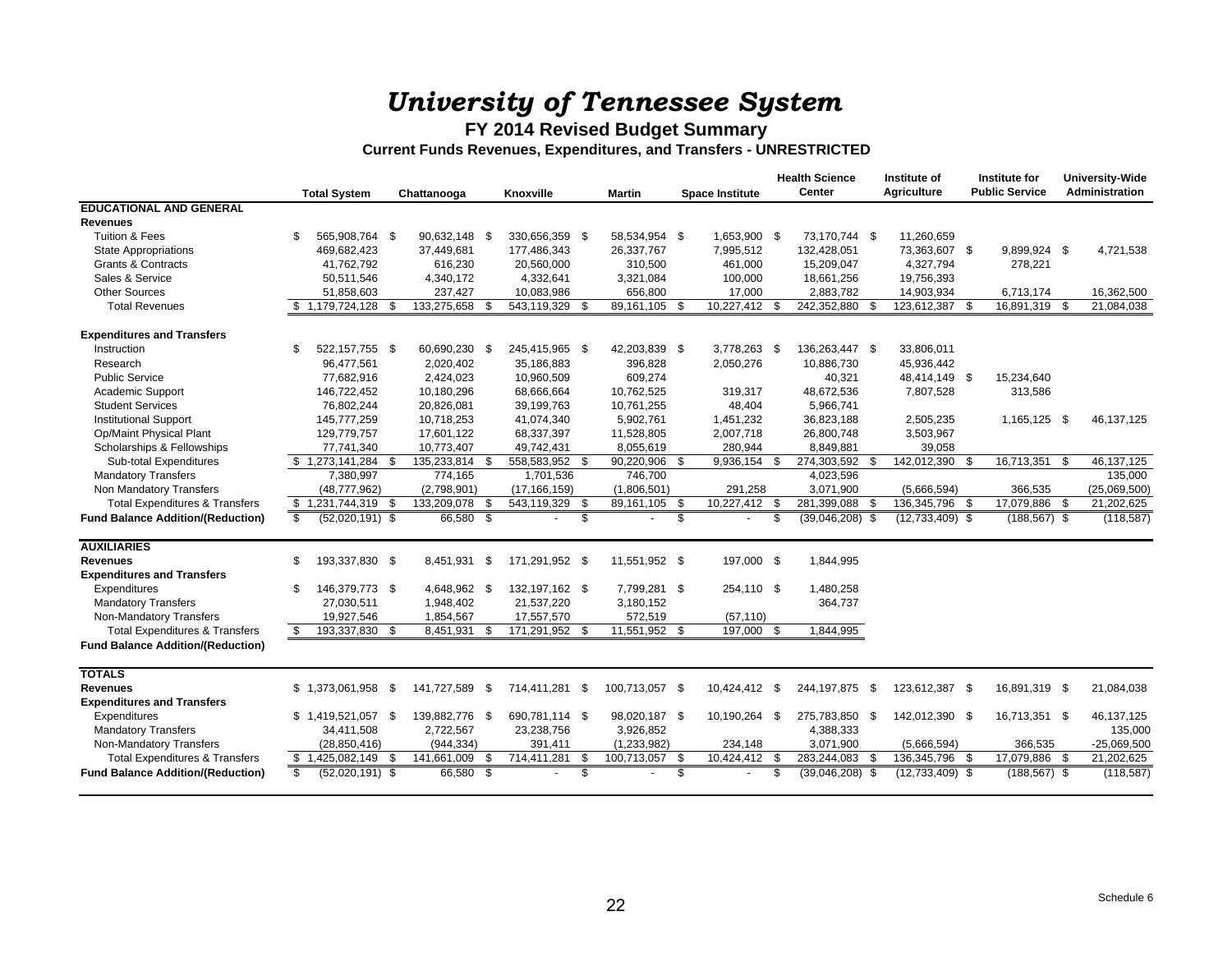### **FY 2014 Revised Budget Summary**

Current Funds Revenues, Expenditures and Transfers - UNRESTRICTED AND RESTRICTED

|                                                                |                          |                            |      |                          |     |                               |                         |                         |      |                        |                | <b>Health Science</b>        | Institute of           |     | Institute for         |    | University-Wide      |
|----------------------------------------------------------------|--------------------------|----------------------------|------|--------------------------|-----|-------------------------------|-------------------------|-------------------------|------|------------------------|----------------|------------------------------|------------------------|-----|-----------------------|----|----------------------|
|                                                                |                          | <b>Total System</b>        |      | Chattanooga              |     | <b>Knoxville</b>              |                         | <b>Martin</b>           |      | <b>Space Institute</b> |                | <b>Center</b>                | <b>Agriculture</b>     |     | <b>Public Service</b> |    | Administration       |
| <b>EDUCATIONAL AND GENERAL</b>                                 |                          |                            |      |                          |     |                               |                         |                         |      |                        |                |                              |                        |     |                       |    |                      |
| <b>Revenues</b>                                                |                          |                            |      |                          |     |                               |                         |                         |      |                        |                |                              |                        |     |                       |    |                      |
| <b>Tuition &amp; Fees</b>                                      | \$.                      | 565,908,764 \$             |      | 90,632,148 \$            |     | 330,656,359 \$                |                         | 58,534,954 \$           |      | 1,653,900 \$           |                | 73,170,744 \$                | 11,260,659             |     |                       |    |                      |
| <b>State Appropriations</b>                                    |                          | 490,641,141                |      | 38,241,742               |     | 187,995,143                   |                         | 26,642,265              |      | 8,849,614              |                | 135,003,987                  | 74,286,928 \$          |     | 9,899,924 \$          |    | 9,721,538            |
| Grants & Contracts                                             |                          | 575,428,350                |      | 48,435,824               |     | 244,851,200                   |                         | 33,880,500              |      | 1,383,000              |                | 198,829,047                  | 43,400,958             |     | 3,447,821             |    | 1,200,000            |
| Sales & Service                                                |                          | 50,511,546                 |      | 4,340,172                |     | 4,332,641                     |                         | 3,321,084               |      | 100,000                |                | 18,661,256                   | 19,756,393             |     |                       |    |                      |
| <b>Other Sources</b>                                           |                          | 118,927,531                |      | 9,754,926                |     | 40,383,986                    |                         | 3,416,988               |      | 63,000                 |                | 22,102,023                   | 19,161,088             |     | 7,298,020             |    | 16,747,500           |
| <b>Total Revenues</b>                                          |                          | \$1,801,417,332            | £.   | 191,404,812              | -\$ | 808,219,329                   | -\$                     | 125,795,791             | \$   | 12,049,514             | \$             | 447,767,057                  | \$<br>167,866,026      | -S  | 20,645,765            | -S | 27,669,038           |
| <b>Expenditures and Transfers</b>                              |                          |                            |      |                          |     |                               |                         |                         |      |                        |                |                              |                        |     |                       |    |                      |
| Instruction                                                    | \$                       | 676,438,624                | - \$ | 67,530,628               | -\$ | 255,415,965                   | - \$                    | 44,051,025              | - \$ | 3,778,263              | - \$           | 269,863,447 \$               | 35,799,296             |     |                       |    |                      |
| Research                                                       |                          | 288,522,904                |      | 5,792,643                |     | 148,186,883                   |                         | 428,328                 |      | 3,820,378              |                | 57,186,730                   | 68,107,942             |     |                       | \$ | 5,000,000            |
| <b>Public Service</b>                                          |                          | 139,921,861                |      | 3,499,822                |     | 38,460,509                    |                         | 1,629,974               |      |                        |                | 9,045,321                    | 67,097,149             | -\$ | 18,989,086            |    | 1,200,000            |
| Academic Support                                               |                          | 172,730,590                |      | 13,206,089               |     | 80,466,664                    |                         | 10,856,425              |      | 319,317                |                | 59,677,536                   | 7,890,973              |     | 313,586               |    |                      |
| <b>Student Services</b>                                        |                          | 78,369,144                 |      | 21,576,081               |     | 39,599,763                    |                         | 11,180,655              |      | 48,404                 |                | 5,964,241                    |                        |     |                       |    |                      |
|                                                                |                          |                            |      |                          |     |                               |                         |                         |      |                        |                |                              |                        |     |                       |    |                      |
| <b>Institutional Support</b><br><b>Op/Maint Physical Plant</b> |                          | 147,380,523<br>130,144,706 |      | 10,991,917<br>17,715,321 |     | 41,224,340<br>68,587,397      |                         | 5,920,061<br>11,528,805 |      | 1,491,232<br>2,007,718 |                | 36,973,188<br>26,800,748     | 3,132,535<br>3,504,717 |     | 1,165,125             |    | 46,482,125           |
|                                                                |                          | 260,322,870                |      | 52,717,237               |     |                               |                         | 41,260,319              |      | 292,944                |                |                              | 220,058                |     |                       |    |                      |
| Scholarships/Fellowships<br>Sub-Total Expenditures             |                          | \$1,893,831,222 \$         |      | 193,029,738 \$           |     | 151,742,431<br>823,683,952 \$ |                         | 126,855,592             | - \$ | 11,758,256 \$          |                | 14,049,881<br>479,561,092 \$ | 185,752,670 \$         |     | 20,467,797 \$         |    | 40,000<br>52,722,125 |
|                                                                |                          |                            |      |                          |     |                               |                         |                         |      |                        |                |                              |                        |     |                       |    |                      |
| <b>Mandatory Transfers</b>                                     |                          | 7,380,997                  |      | 774,165                  |     | 1,701,536                     |                         | 746,700                 |      |                        |                | 4,023,596                    |                        |     |                       |    | 135,000              |
| Non Mandatory Transfers                                        |                          | (48, 777, 962)             |      | (2,798,901)              |     | (17, 166, 159)                |                         | (1,806,501)             |      | 291,258                |                | 3,071,900                    | (5,666,594)            |     | 366,535               |    | (25,069,500)         |
| <b>Total Expenditures &amp; Transfers</b>                      |                          | \$1,852,434,257            | - \$ | 191,005,002 \$           |     | 808,219,329                   | \$                      | 125,795,791             | -\$  | 12,049,514             | -\$            | 486,656,588                  | \$<br>180,086,076 \$   |     | 20,834,332 \$         |    | 27,787,625           |
| <b>Fund Balance Addition/(Reduction)</b>                       | $\overline{\mathcal{S}}$ | $(51,016,925)$ \$          |      | 399.810 \$               |     |                               | $\overline{\mathbf{s}}$ |                         | \$.  |                        | \$             | $(38,889,531)$ \$            | $(12, 220, 050)$ \$    |     | $(188, 567)$ \$       |    | (118, 587)           |
| <b>AUXILIARIES</b>                                             |                          |                            |      |                          |     |                               |                         |                         |      |                        |                |                              |                        |     |                       |    |                      |
| <b>Revenues</b>                                                | \$                       | 193,937,830 \$             |      | 8,451,931 \$             |     | 171,891,952 \$                |                         | 11,551,952 \$           |      | 197,000 \$             |                | 1,844,995                    |                        |     |                       |    |                      |
| <b>Expenditures &amp; Transfers</b>                            |                          |                            |      |                          |     |                               |                         |                         |      |                        |                |                              |                        |     |                       |    |                      |
| Expenditures                                                   |                          | 146,979,773                |      | 4,648,962                |     | 132,797,162                   |                         | 7,799,281               |      | 254,110                |                | 1,480,258                    |                        |     |                       |    |                      |
| <b>Mandatory Transfers</b>                                     |                          | 27,030,511                 |      | 1,948,402                |     | 21,537,220                    |                         | 3,180,152               |      |                        |                | 364,737                      |                        |     |                       |    |                      |
| Non Mandatory Transfers                                        |                          | 19,927,546                 |      | 1,854,567                |     | 17,557,570                    |                         | 572,519                 |      | (57, 110)              |                |                              |                        |     |                       |    |                      |
| <b>Total Expenditures &amp; Transfers</b>                      | \$                       | 193,937,830                | -S   | 8,451,931                | \$  | 171,891,952                   | -\$                     | 11,551,952              | -\$  | 197,000                | \$             | 1,844,995                    |                        |     |                       |    |                      |
| <b>Fund Balance Addition/(Reduction)</b>                       |                          |                            |      |                          |     |                               |                         |                         |      |                        |                |                              |                        |     |                       |    |                      |
|                                                                |                          |                            |      |                          |     |                               |                         |                         |      |                        |                |                              |                        |     |                       |    |                      |
| <b>TOTALS</b>                                                  |                          |                            |      |                          |     |                               |                         |                         |      |                        |                |                              |                        |     |                       |    |                      |
| <b>Revenues</b>                                                |                          | $$1,995,355,162$ \$        |      | 199,856,743 \$           |     | 980,111,281 \$                |                         | 137,347,743 \$          |      | 12,246,514 \$          |                | 449,612,052 \$               | 167,866,026 \$         |     | 20,645,765 \$         |    | 27,669,038           |
| <b>Expenditures &amp; Transfers</b>                            |                          |                            |      |                          |     |                               |                         |                         |      |                        |                |                              |                        |     |                       |    |                      |
| Expenditures                                                   |                          | $$2,040,810,995$ \$        |      | 197,678,700 \$           |     | 956,481,114 \$                |                         | 134,654,873 \$          |      | 12,012,366 \$          |                | 481,041,350 \$               | 185,752,670 \$         |     | 20,467,797 \$         |    | 52,722,125           |
| <b>Mandatory Transfers</b>                                     |                          | 34,411,508                 |      | 2,722,567                |     | 23,238,756                    |                         | 3,926,852               |      |                        |                | 4,388,333                    |                        |     |                       |    | 135,000              |
| Non Mandatory Transfers                                        |                          | (28, 850, 416)             |      | (944, 334)               |     | 391,411                       |                         | (1, 233, 982)           |      | 234,148                |                | 3,071,900                    | (5,666,594)            |     | 366,535               |    | (25,069,500)         |
| <b>Total Expenditures &amp; Transfers</b>                      | \$                       | 2,046,372,087              | - \$ | 199,456,933              | -\$ | 980,111,281                   | \$                      | 137, 347, 743           | \$   | 12,246,514             | \$             | 488,501,583                  | \$<br>180,086,076 \$   |     | 20,834,332 \$         |    | 27,787,625           |
| <b>Fund Balance Addition/(Reduction)</b>                       | \$                       | $(51,016,925)$ \$          |      | 399,810 \$               |     |                               | $\overline{\mathbf{s}}$ |                         | \$   |                        | $\mathfrak{L}$ | $(38,889,531)$ \$            | $(12,220,050)$ \$      |     | $(188, 567)$ \$       |    | (118, 587)           |
|                                                                |                          |                            |      |                          |     |                               |                         |                         |      |                        |                |                              |                        |     |                       |    |                      |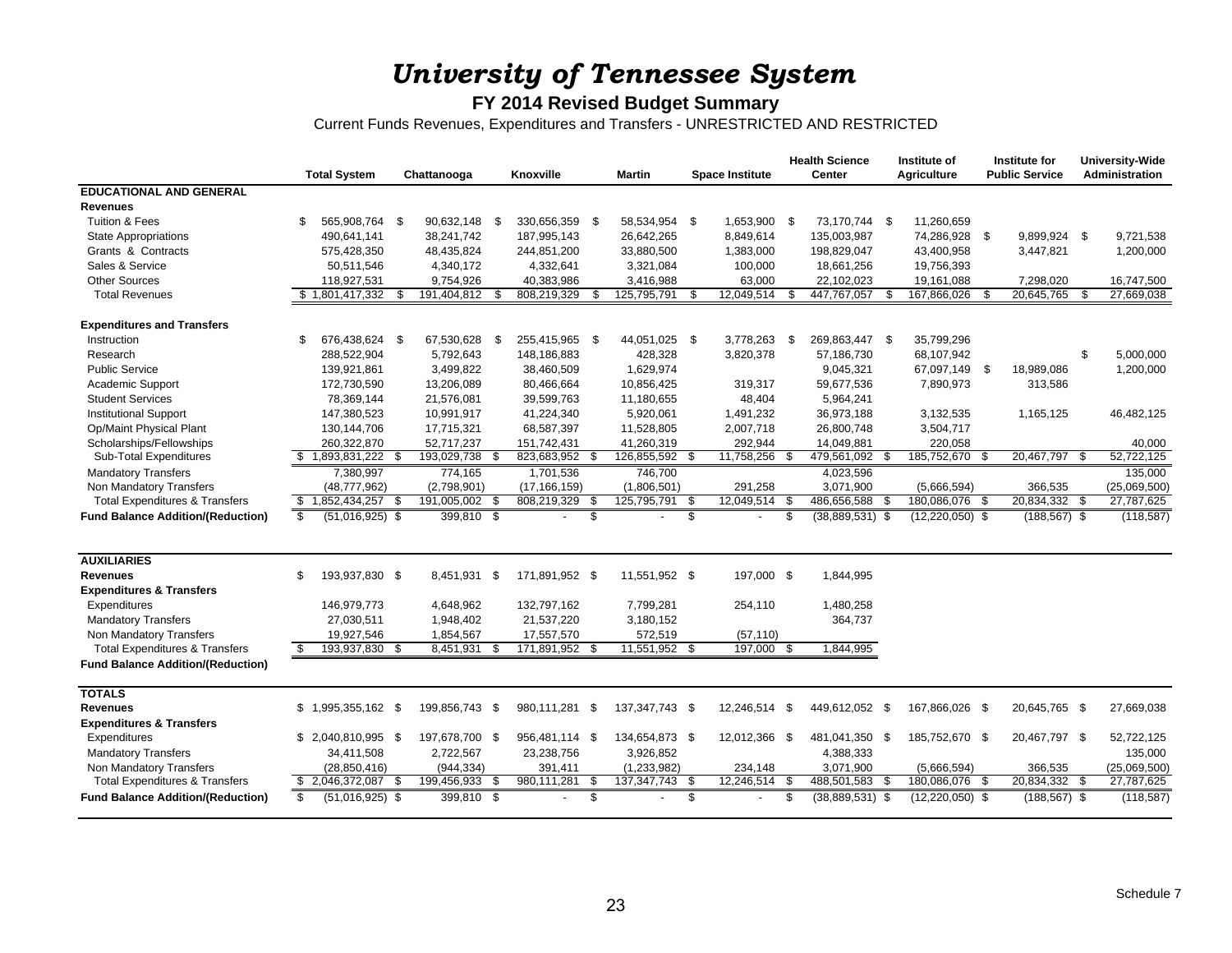#### **Five Year Budget Summary Comparison**

Current Funds Revenues, Expenditures and Transfers - UNRESTRICTED

|                                           |                          | FY 2010          |      | FY 2011                       | FY 2012                      | FY 2013             | FY 2014                |     | <b>FIVE YEAR CHANGE</b> |           |
|-------------------------------------------|--------------------------|------------------|------|-------------------------------|------------------------------|---------------------|------------------------|-----|-------------------------|-----------|
|                                           |                          | <b>ACTUAL</b>    |      | <b>ACTUAL</b>                 | <b>ACTUAL</b>                | <b>ACTUAL</b>       | <b>REVISED</b>         |     | <b>AMOUNT</b>           | %         |
| <b>EDUCATIONAL AND GENERAL</b>            |                          |                  |      |                               |                              |                     |                        |     |                         |           |
| <b>Revenues</b>                           |                          |                  |      |                               |                              |                     |                        |     |                         |           |
| <b>Tuition &amp; Fees</b>                 | \$                       | 404,492,792 \$   |      | 448,985,458 \$                | 503,560,202 \$               | 533,809,389 \$      | 565,908,764 \$         |     | 161,415,972             | 39.9 %    |
| <b>State Appropriations</b>               |                          | 493,655,975      |      | 547,904,679                   | 413,343,445                  | 431,850,267         | 469,682,423            |     | (23, 973, 552)          | $-4.9%$   |
| <b>Grants &amp; Contracts</b>             |                          | 53,956,891       |      | 48,030,770                    | 49,090,830                   | 49,542,582          | 41,762,792             |     | (12, 194, 099)          | $-22.6%$  |
| Sales & Service                           |                          | 51,284,074       |      | 53,401,514                    | 55,117,066                   | 57,856,330          | 50,511,546             |     | (772, 528)              | $-1.5%$   |
| <b>Other Sources</b>                      |                          | 56,569,899       |      | 54,598,020                    | 54,833,187                   | 70,098,212          | 51,858,603             |     | (4,711,296)             | $-8.3%$   |
| <b>Total Revenues</b>                     | S                        | 1,059,959,631    | \$   | 1,152,920,441                 | \$<br>1,075,944,729          | \$<br>1,143,156,780 | \$<br>1,179,724,128    | \$  | 119,764,497             | 11.3 %    |
| <b>Expenditures and Transfers</b>         |                          |                  |      |                               |                              |                     |                        |     |                         |           |
| Instruction                               | \$                       | 406,155,354 \$   |      | 416,108,737 \$                | 427,881,549 \$               | 455,174,572 \$      | 522,157,755 \$         |     | 116,002,401             | 28.6 %    |
| Research                                  |                          | 71,473,144       |      | 71,584,378                    | 81,768,794                   | 86,634,810          | 96,477,561             |     | 25,004,417              | 35.0 %    |
| <b>Public Service</b>                     |                          | 64,376,209       |      | 67,160,007                    | 65,533,281                   | 70,315,078          | 77,682,916             |     | 13,306,707              | 20.7 %    |
| Academic Support                          |                          | 109,822,900      |      | 123,213,093                   | 118,367,805                  | 130,694,151         | 146,722,452            |     | 36,899,552              | 33.6 %    |
| <b>Student Services</b>                   |                          | 76,029,939       |      | 76,356,504                    | 82,788,622                   | 84,118,134          | 76,802,244             |     | 772,305                 | 1.0%      |
| <b>Institutional Support</b>              |                          | 101,730,693      |      | 107,386,429                   | 122,428,550                  | 122,698,075         | 145,777,259            |     | 44,046,566              | 43.3 %    |
| Op/Maint Physical Plant                   |                          | 103,430,455      |      | 118,655,716                   | 117,451,028                  | 118,493,896         | 129,779,757            |     | 26,349,302              | 25.5 %    |
| Scholarships & Fellowships                |                          | 53,293,356       |      | 61,243,822                    | 68,903,135                   | 74,479,780          | 77,741,340             |     | 24,447,984              | 45.9 %    |
| Sub-Total Expenditures                    | \$                       | 986,312,050      |      | $\overline{\$}$ 1,041,708,686 | \$<br>1,085,122,764          | \$1,142,608,497     | \$<br>1,273,141,284    | -\$ | 286,829,234             | 29.1 %    |
| <b>Mandatory Transfers</b>                |                          | 6,920,547        |      | 7,226,436                     | 7,159,721                    | 6,273,292           | 7,380,997              |     | 460,450                 | 6.7%      |
| Non Mandatory Transfers                   |                          | 29,839,063       |      | 93,802,280                    | (3,050,514)                  | (17, 523, 145)      | (48, 777, 962)         |     | (78, 617, 025)          | $-263.5%$ |
| <b>Total Expenditures &amp; Transfers</b> | \$                       | 1,023,071,660    | \$   | 1,142,737,402                 | \$<br>1,089,231,971          | \$<br>1,131,358,644 | \$<br>1,231,744,319    | -\$ | 208,672,659             | 20.4 %    |
| <b>Fund Balance Addition/(Reduction)</b>  | \$                       | 36,887,971       | -\$  | 10,183,039 \$                 | $\overline{(13,287,242)}$ \$ | 11,798,136 \$       | (52,020,191)           |     |                         |           |
| <b>AUXILIARIES</b>                        |                          |                  |      |                               |                              |                     |                        |     |                         |           |
| <b>Revenues</b>                           | \$                       | 192,521,124 \$   |      | 197,856,791 \$                | 199,764,806 \$               | 199,171,124 \$      | 193,337,830 \$         |     | 816,706                 | 0.4%      |
| <b>Expenditures and Transfers</b>         |                          |                  |      |                               |                              |                     |                        |     |                         |           |
| Expenditures                              | \$                       | 131,386,312 \$   |      | 141,182,612 \$                | 142,431,466 \$               | 148,395,318 \$      | 146,379,773 \$         |     | 14,993,461              | 11.4 %    |
| <b>Mandatory Transfers</b>                |                          | 22,428,283       |      | 23,923,901                    | 26,171,577                   | 27,857,526          | 27,030,511             |     | 4,602,228               | 20.5 %    |
| Non-Mandatory Transfers                   |                          | 37.786.131       |      | 31.328.085                    | 37.636.923                   | 17.254.499          | 19,927,546             |     | (17, 858, 585)          | $-47.3%$  |
| <b>Total Expenditures &amp; Transfers</b> | \$                       | 191,600,726      | -\$  | 196,434,598                   | \$<br>206,239,966            | \$<br>193,507,343   | \$<br>193,337,830      | \$  | 1,737,104               | 0.9%      |
| <b>Fund Balance Addition/(Reduction)</b>  | $\overline{\mathcal{E}}$ | 920,398          | - \$ | 1,422,193 \$                  | $(6,475,161)$ \$             | 5,663,782 \$        |                        |     |                         |           |
| <b>TOTALS</b>                             |                          |                  |      |                               |                              |                     |                        |     |                         |           |
| <b>Revenues</b>                           | \$                       | 1,252,480,755    | \$   | 1,350,777,232 \$              | 1,275,709,534                | \$<br>1,342,327,905 | \$<br>1,373,061,958 \$ |     | 120,581,203             | 9.6%      |
| <b>Expenditures and Transfers</b>         |                          |                  |      |                               |                              |                     |                        |     |                         |           |
| Expenditures                              | \$                       | 1,117,698,362 \$ |      | 1,182,891,298 \$              | 1,227,554,230                | \$<br>1,291,003,814 | \$<br>1,419,521,057 \$ |     | 301,822,695             | 27.0 %    |
| <b>Mandatory Transfers</b>                |                          | 29,348,830       |      | 31,150,337                    | 33,331,298                   | 34,130,818          | 34,411,508             |     | 5,062,678               | 17.3 %    |
| Non-Mandatory Transfers                   |                          | 67,625,194       |      | 125, 130, 365                 | 34,586,409                   | (268, 646)          | (28, 850, 416)         |     | (96, 475, 610)          | $-142.7%$ |
| <b>Total Expenditures &amp; Transfers</b> | \$                       | 1,214,672,386    | \$   | 1,339,172,000                 | \$<br>1,295,471,937          | \$<br>1,324,865,986 | \$<br>1,425,082,149    | \$  | 210,409,763             | 17.3 %    |
| <b>Fund Balance Addition/(Reduction)</b>  | \$                       | 37,808,369 \$    |      | 11,605,231 \$                 | $(19,762,402)$ \$            | 17,461,918 \$       | (52,020,191)           |     |                         |           |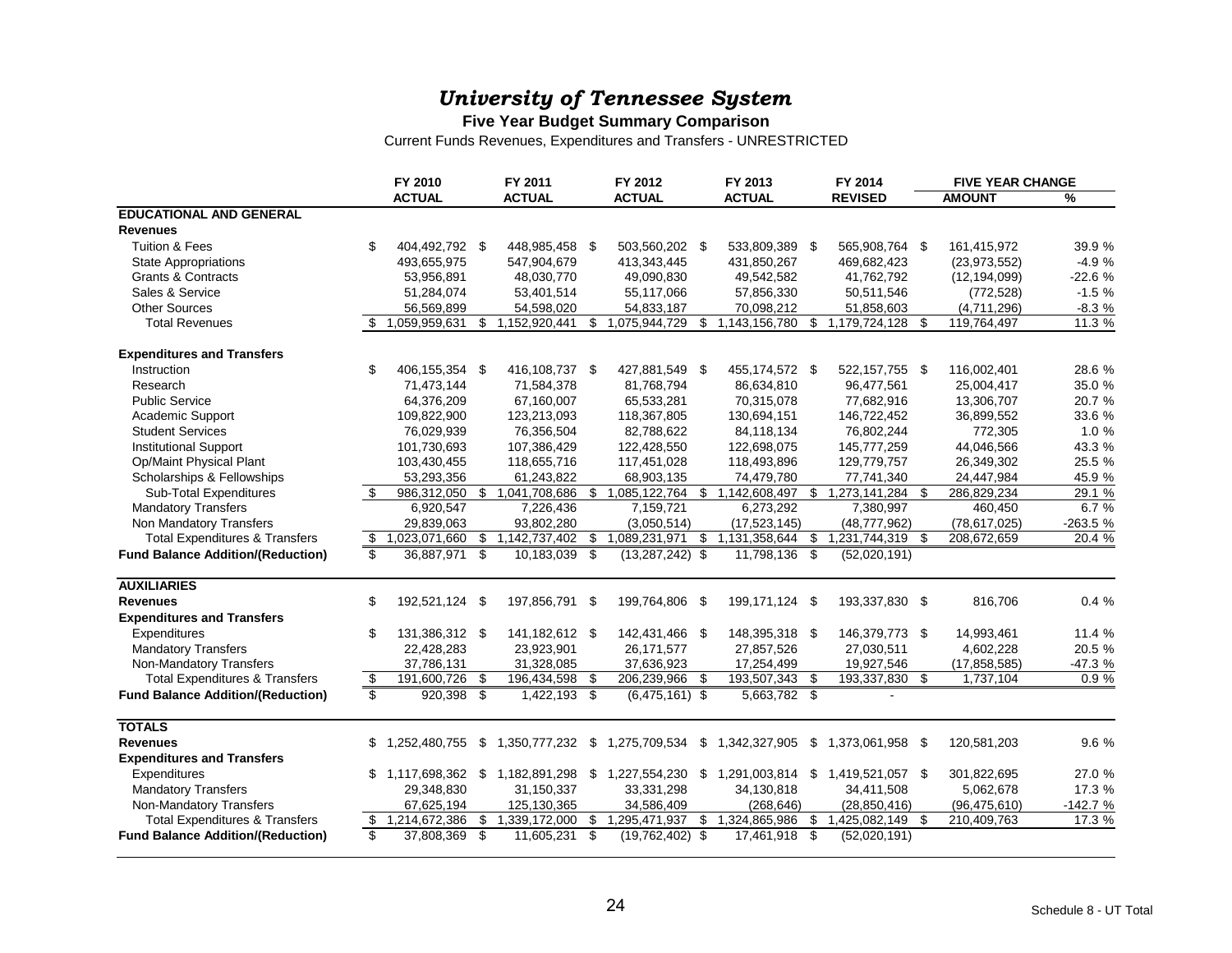**Five Year Budget Summary Comparison**

Current Funds Revenues, Expenditures and Transfers - UNRESTRICTED AND RESTRICTED

|                                           |            | FY 2010        |    | FY 2011          |     | FY 2012             | FY 2013 |                  | FY 2014 |                                      |      | <b>FIVE YEAR CHANGE</b> |               |
|-------------------------------------------|------------|----------------|----|------------------|-----|---------------------|---------|------------------|---------|--------------------------------------|------|-------------------------|---------------|
|                                           |            | <b>ACTUAL</b>  |    | <b>ACTUAL</b>    |     | <b>ACTUAL</b>       |         | <b>ACTUAL</b>    |         | <b>REVISED</b>                       |      | <b>AMOUNT</b>           | $\frac{9}{6}$ |
| <b>EDUCATIONAL AND GENERAL</b>            |            |                |    |                  |     |                     |         |                  |         |                                      |      |                         |               |
| <b>Revenues</b>                           |            |                |    |                  |     |                     |         |                  |         |                                      |      |                         |               |
| <b>Tuition &amp; Fees</b>                 | \$         | 404,492,792 \$ |    | 448,985,458 \$   |     | 503,560,202 \$      |         | 533,809,389 \$   |         | 565,908,764 \$                       |      | 161,415,972             | 39.9 %        |
| <b>State Appropriations</b>               |            | 516,305,505    |    | 569,824,231      |     | 434,160,502         |         | 447,473,296      |         | 490,641,141                          |      | (25,664,364)            | (5.0) %       |
| <b>Grants &amp; Contracts</b>             |            | 515,893,622    |    | 588,820,147      |     | 599,409,965         |         | 574,519,330      |         | 575,428,350                          |      | 59,534,728              | 11.5 %        |
| Sales & Service                           |            | 51,284,074     |    | 53,401,514       |     | 55,117,066          |         | 57,856,330       |         | 50,511,546                           |      | (772, 528)              | (1.5) %       |
| <b>Other Sources</b>                      |            | 128,964,941    |    | 116,974,367      |     | 113,360,279         |         | 152,144,385      |         | 118,927,531                          |      | (10,037,410)            | (7.8) %       |
| <b>Total Revenues</b>                     | -\$        | 1,616,940,934  | s, | 1,778,005,717    | \$  | 1,705,608,013       | க       | 1,765,802,731    | \$      | 1,801,417,332 \$                     |      | 184,476,398             | 11.4 %        |
| <b>Expenditures and Transfers</b>         |            |                |    |                  |     |                     |         |                  |         |                                      |      |                         |               |
| Instruction                               | \$         | 530,487,274 \$ |    | 561,323,284 \$   |     | 581,734,237 \$      |         | 611,569,394 \$   |         | 676,438,624 \$                       |      | 145,951,350             | 27.5 %        |
| Research                                  |            | 248,046,615    |    | 263,910,986      |     | 275,074,925         |         | 277,762,160      |         | 288,522,904                          |      | 40,476,289              | 16.3 %        |
| <b>Public Service</b>                     |            | 128,580,177    |    | 158,439,054      |     | 159,006,576         |         | 133,120,201      |         | 139,921,861                          |      | 11,341,685              | 8.8 %         |
| Academic Support                          |            | 122,912,761    |    | 141,363,492      |     | 142,495,203         |         | 158,683,987      |         | 172,730,590                          |      | 49,817,829              | 40.5 %        |
| <b>Student Services</b>                   |            | 79,291,734     |    | 79,778,059       |     | 84,436,897          |         | 86,057,765       |         | 78,369,144                           |      | (922, 590)              | (1.2) %       |
| <b>Institutional Support</b>              |            | 103,937,697    |    | 109,799,114      |     | 125,005,498         |         | 125,048,887      |         | 147,380,523                          |      | 43,442,826              | 41.8 %        |
| Op/Maint Physical Plant                   |            | 103,490,676    |    | 118,763,902      |     | 117,662,170         |         | 119,145,974      |         | 130,144,706                          |      | 26,654,030              | 25.8 %        |
| Scholarships & Fellowships                |            | 210,221,367    |    | 234, 191, 230    |     | 241,007,048         |         | 250,331,559      |         | 260,322,870                          |      | 50,101,503              | 23.8 %        |
| <b>Sub-Total Expenditures</b>             | \$         | 1,526,968,301  | \$ | 1,667,569,122 \$ |     | 1,726,422,554 \$    |         | 1,761,719,928 \$ |         | 1,893,831,222 \$                     |      | 366,862,921             | 24.0 %        |
| <b>Mandatory Transfers</b>                |            | 6,920,547      |    | 7,226,436        |     | 7,159,721           |         | 6,273,292        |         | 7,380,997                            |      | 460,450                 | 6.7 %         |
| Non Mandatory Transfers                   |            | 29,839,063     |    | 93,802,280       |     | (3,050,514)         |         | (17, 523, 145)   |         | (48, 777, 962)                       |      | (78, 617, 025)          | (263.5) %     |
| <b>Total Expenditures &amp; Transfers</b> | \$         | 1,563,727,911  | \$ | 1,768,597,838    | \$  | 1,730,531,761       | \$      | 1,750,470,075    | \$      | 1,852,434,257                        | - \$ | 288,706,346             | 18.5 %        |
| <b>Fund Balance Addition/(Reduction)</b>  | ․5         | 53,213,023     | \$ | 9,407,879 \$     |     | $(24, 923, 748)$ \$ |         | 15,332,656 \$    |         | (51,016,925)                         |      |                         |               |
| <b>AUXILIARIES</b>                        |            |                |    |                  |     |                     |         |                  |         |                                      |      |                         |               |
| <b>Revenues</b>                           | \$         | 193,135,354    | \$ | 198,601,840      | -\$ | 200,291,433         | \$      | 199,645,425      | - \$    | 193,937,830 \$                       |      | 802,476                 | 0.4%          |
| <b>Expenditures and Transfers</b>         |            |                |    |                  |     |                     |         |                  |         |                                      |      |                         |               |
| <b>Expenditures</b>                       | \$         | 131,713,944 \$ |    | 141,571,262 \$   |     | 143,122,269 \$      |         | 149,454,826 \$   |         | 146,979,773 \$                       |      | 15,265,829              | 11.6 %        |
| <b>Mandatory Transfers</b>                |            | 22,428,283     |    | 23,923,901       |     | 26,171,577          |         | 27,857,526       |         | 27,030,511                           |      | 4,602,228               | 20.5 %        |
| Non-Mandatory Transfers                   |            | 37.786.131     |    | 31,328,085       |     | 37.636.923          |         | 17,254,499       |         | 19,927,546                           |      | (17, 858, 585)          | (47.3) %      |
| <b>Total Expenditures &amp; Transfers</b> | \$         | 191,928,357    | \$ | 196,823,248      | \$  | 206,930,769         | -\$     | 194,566,851      | -\$     | 193,937,830                          | -\$  | 2,009,473               | 1.0%          |
| <b>Fund Balance Addition/(Reduction)</b>  | $\sqrt{3}$ | 1,206,997      | \$ | 1,778,592 \$     |     | $(6,639,336)$ \$    |         | 5,078,574 \$     |         |                                      |      |                         |               |
| <b>TOTALS</b>                             |            |                |    |                  |     |                     |         |                  |         |                                      |      |                         |               |
| <b>Revenues</b>                           | \$         | 1,810,076,288  | \$ | 1,976,607,557    | \$  | 1,905,899,446       | \$      | 1,965,448,156    | \$      | 1,995,355,162 \$                     |      | 185,278,874             | 10.2 %        |
| <b>Expenditures and Transfers</b>         |            |                |    |                  |     |                     |         |                  |         |                                      |      |                         |               |
| Expenditures                              | \$         | 1,658,682,245  | \$ | 1,809,140,384    | \$  | 1,869,544,823       |         |                  |         | \$ 1,911,174,754 \$ 2,040,810,995 \$ |      | 382,128,750             | 23.0 %        |
| <b>Mandatory Transfers</b>                |            | 29,348,830     |    | 31,150,337       |     | 33,331,298          |         | 34,130,818       |         | 34,411,508                           |      | 5,062,678               | 17.3 %        |
| Non-Mandatory Transfers                   |            | 67,625,194     |    | 125,130,365      |     | 34,586,409          |         | (268, 646)       |         | (28, 850, 416)                       |      | (96, 475, 610)          | (142.7) %     |
| <b>Total Expenditures &amp; Transfers</b> | \$         | 1,755,656,268  | \$ | 1,965,421,086    | \$  | 1,937,462,530       | \$      | 1,945,036,926    | \$      | 2,046,372,087                        | \$   | 290,715,819             | 16.6 %        |
| <b>Fund Balance Addition/(Reduction)</b>  | ․5         | 54,420,020 \$  |    | 11,186,471 \$    |     | $(31,563,084)$ \$   |         | 20,411,230 \$    |         | (51,016,925)                         |      |                         |               |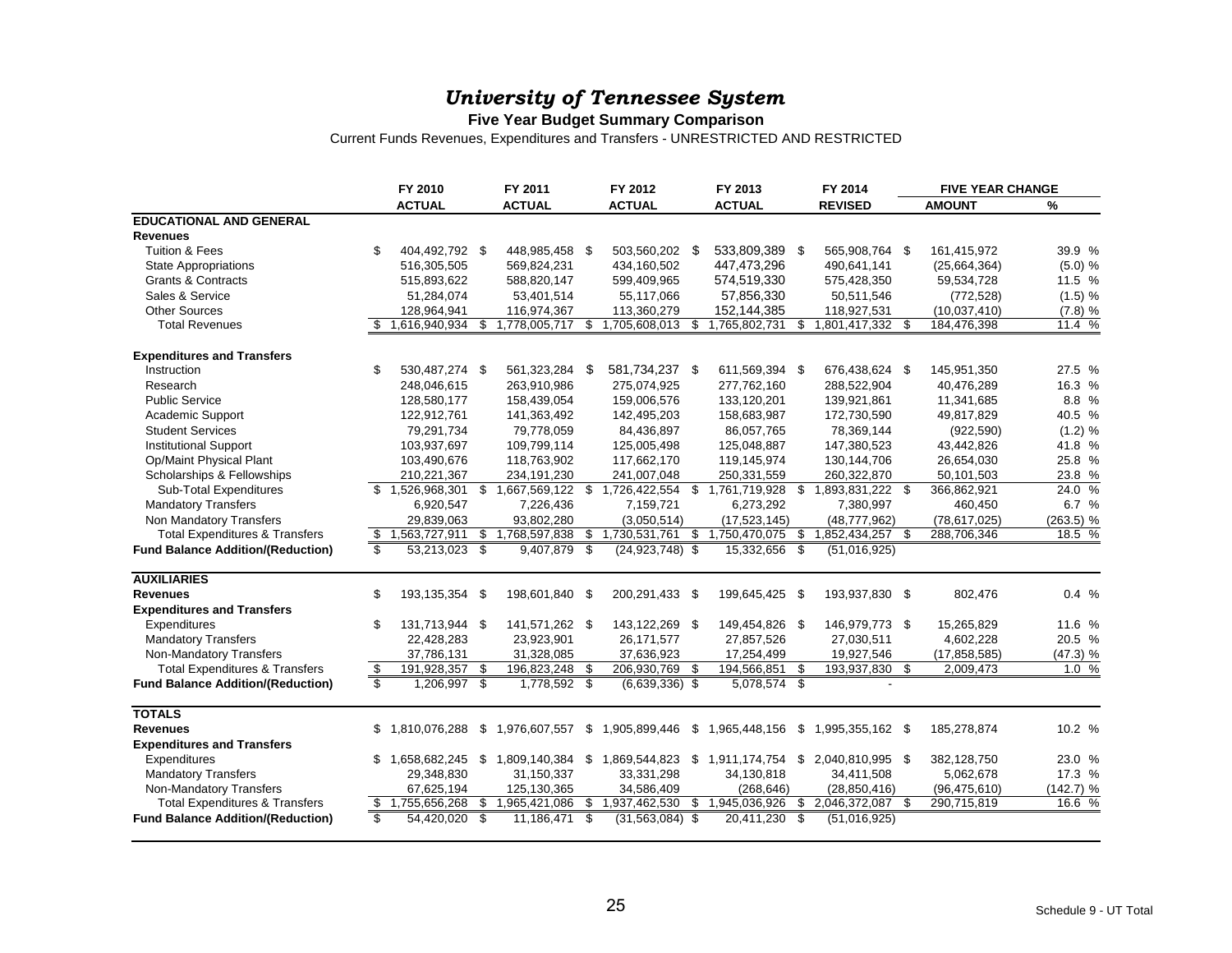**FY 2014 Revised Budget Summary**

Unrestricted and Restricted Current Funds Revenues, Expenditures and Transfers

|                                           |                        |                                      |               |                            |                              |                |                         |                                    |                | <b>CHANGE</b>              |           |
|-------------------------------------------|------------------------|--------------------------------------|---------------|----------------------------|------------------------------|----------------|-------------------------|------------------------------------|----------------|----------------------------|-----------|
|                                           |                        | FY 2013 Actual                       |               |                            | FY 2014 Original             |                |                         | FY 2014 Revised                    |                | <b>Original to Revised</b> |           |
|                                           | <b>Unrestricted</b>    | Restricted                           | <b>Total</b>  | <b>Unrestricted</b>        | Restricted                   | <b>Total</b>   | <b>Unrestricted</b>     | Total<br><b>Restricted</b>         |                | Amount                     | %         |
| <b>EDUCATION AND GENERAL</b>              |                        |                                      |               |                            |                              |                |                         |                                    |                |                            |           |
| <b>Revenues</b>                           |                        |                                      |               |                            |                              |                |                         |                                    |                |                            |           |
| Tuition & Fees                            | \$<br>533,809,389      | \$                                   | 533,809,389   | \$<br>565,277,884          | S                            | 565,277,884    | 565,908,764<br>\$       | \$<br>565,908,764                  |                | Ŝ.<br>630,880              | 0.1%      |
| <b>State Appropriations</b>               | 431,850,267 \$         | 15,623,029                           | 447,473,296   | 469.891.623 \$             | 20,883,978                   | 490,775,601    | 469,682,423 \$          | 20,958,718<br>490,641,141          |                | (134, 460)                 | 0.0%      |
| Grants & Contracts                        | 49,542,582             | 524,976,748                          | 574,519,330   | 41,661,154                 | 538,170,255                  | 579,831,409    | 41,762,792              | 533,665,558<br>575,428,350         |                | (4, 403, 059)              | $-0.8%$   |
| Sales & Service                           | 57,856,330             |                                      | 57,856,330    | 49,534,483                 |                              | 49,534,483     | 50,511,546              |                                    | 50,511,546     | 977,063                    | 2.0%      |
| <b>Other Sources</b>                      | 70,098,212             | 82,046,173                           | 152,144,385   | 51,990,420                 | 63,393,433                   | 115,383,853    | 51,858,603              | 67,068,928<br>118,927,531          |                | 3,543,678                  | 3.1%      |
| <b>Total Revenues</b>                     | \$1,143,156,780        | 622,645,951<br>\$                    | 1,765,802,731 | \$1,178,355,564            | 622,447,666 \$               | 1,800,803,230  | \$1,179,724,128         | 621,693,204<br>1,801,417,332<br>\$ |                | \$<br>614,102              | 0.0%      |
| <b>Expenditures and Transfers</b>         |                        |                                      |               |                            |                              |                |                         |                                    |                |                            |           |
| Instruction                               | \$<br>455, 174, 572 \$ | 156.394.823 \$                       | 611,569,394   | \$.<br>505,720,486<br>- \$ | 155, 142, 359 \$             | 660,862,845    | \$.<br>522.157.755 \$   | 154.280.869<br>676,438,624<br>- \$ |                | \$.<br>15,575,779          | 2.4%      |
| Research                                  | 86,634,810             | 191,127,350                          | 277,762,160   | 69,129,676                 | 194,784,551                  | 263,914,227    | 96,477,561              | 288,522,904<br>192,045,343         |                | 24,608,677                 | 9.3%      |
| <b>Public Service</b>                     | 70,315,078             | 62,805,123                           | 133,120,201   | 70,973,102                 | 61,954,445                   | 132,927,547    | 77,682,916              | 62,238,945<br>139,921,861          |                | 6,994,314                  | 5.3%      |
| Academic Support                          | 130,694,151            | 27,989,836                           | 158,683,987   | 134,311,788                | 26,058,132                   | 160,369,920    | 146,722,452             | 172,730,590<br>26,008,138          |                | 12,360,670                 | 7.7%      |
| <b>Student Services</b>                   | 84,118,134             | 1,939,631                            | 86,057,765    | 72,823,106                 | 1,602,420                    | 74,425,526     | 76,802,244              | 1,566,900                          | 78,369,144     | 3,943,618                  | 5.3%      |
| <b>Institutional Support</b>              | 122,698,075            | 2,350,811                            | 125,048,887   | 127,723,651                | 1,698,444                    | 129,422,095    | 145,777,259             | 1,603,264<br>147,380,523           |                | 17,958,428                 | 13.9%     |
| Operation & Maintenance of Plant          | 118,493,896            | 652,078                              | 119,145,974   | 128,019,649                | 390,056                      | 128,409,705    | 129,779,757             | 364,949<br>130,144,706             |                | 1,735,001                  | 1.4%      |
| Scholarships & Fellowships                | 74,479,780             | 175,851,779                          | 250,331,559   | 76,812,910                 | 181,022,889                  | 257,835,799    | 77,741,340              | 182,581,530<br>260,322,870         |                | 2,487,071                  | 1.0%      |
| Sub-Total Expenditures                    | \$1,142,608,497        | 619,111,431 \$ 1,761,719,928<br>- \$ |               | \$1,185,514,368<br>- \$    | 622,653,296 \$ 1,808,167,664 |                | \$1,273,141,284<br>- \$ | 620,689,938 \$<br>1,893,831,222    |                | 85,663,558<br>-S           | 4.7%      |
| <b>Mandatory Transfers</b>                | 6,273,292              |                                      | 6,273,292     | 7,380,997                  |                              | 7,380,997      | 7,380,997               |                                    | 7,380,997      |                            |           |
| Non-Mandatory Transfers                   | (17, 523, 145)         |                                      | (17,523,145)  | (10, 878, 453)             |                              | (10, 878, 453) | (48, 777, 962)          |                                    | (48, 777, 962) | (37, 899, 509)             | 348.4%    |
| <b>Total Expenditures &amp; Transfers</b> | $$1,131,358,644$ \\$   | 619,111,431 \$ 1,750,470,075         |               | $$1,182,016,912$ \$        | 622,653,296 \$ 1,804,670,208 |                | $$1,231,744,319$ \$     | 620,689,938 \$<br>1,852,434,257    |                | \$<br>47,764,049           | 2.6%      |
| Fund Balance Addition / (Reduction)       | \$<br>11,798,136 \$    | 3,534,520 \$                         | 15,332,656    | \$<br>$(3,661,348)$ \$     | $(205, 630)$ \$              | (3,866,978)    | \$<br>$(52,020,191)$ \$ | 1,003,266<br>- \$                  | (51,016,925)   |                            |           |
| <b>AUXILIARIES</b>                        |                        |                                      |               |                            |                              |                |                         |                                    |                |                            |           |
| <b>Revenues</b>                           | \$<br>199, 171, 124 \$ | 474,301<br>\$                        | 199,645,425   | \$.<br>194,400,723 \$      | 600,000<br>\$                | 195,000,723    | S<br>193,337,830 \$     | 600,000<br>\$<br>193,937,830       |                | \$.<br>(1,062,893)         | $-0.5%$   |
| <b>Expenditures and Transfers</b>         |                        |                                      |               |                            |                              |                |                         |                                    |                |                            |           |
| Expenditures                              | 148,395,318 \$<br>\$   | 1,059,509 \$                         | 149,454,826   | 147,445,931 \$<br>\$       | 600,000 \$                   | 148,045,931    | S.<br>146,379,773 \$    | 146,979,773<br>600,000 \$          |                | Ŝ.<br>(1,066,158)          | $-0.7%$   |
| <b>Mandatory Transfers</b>                | 27,857,526             |                                      | 27,857,526    | 27,404,860                 |                              | 27,404,860     | 27,030,511              |                                    | 27,030,511     | (374, 349)                 | $-1.4%$   |
| Non-Mandatory Transfers                   | 17,254,499             |                                      | 17,254,499    | 19,549,932                 |                              | 19,549,932     | 19,927,546              |                                    | 19,927,546     | 377,614                    | 1.9%      |
| <b>Total Expenditures &amp; Transfers</b> | \$<br>193,507,343 \$   | 1,059,509 \$                         | 194,566,851   | \$<br>194,400,723 \$       | 600,000 \$                   | 195,000,723    | \$<br>193,337,830 \$    | 600,000 \$                         | 193,937,830    | \$<br>(1,062,893)          | $-0.5%$   |
| Fund Balance Addition / (Reduction)       | \$<br>5,663,782 \$     | $(585, 208)$ \$                      | 5,078,574     |                            |                              |                |                         |                                    |                |                            |           |
| <b>TOTALS</b>                             |                        |                                      |               |                            |                              |                |                         |                                    |                |                            |           |
| Revenues                                  | \$1,342,327,905        | 623,120,252 \$ 1,965,448,156<br>- \$ |               | $$1,372,756,287$ \$        | 623,047,666 \$ 1,995,803,953 |                | \$1,373,061,958<br>- \$ | 622,293,204 \$<br>1,995,355,162    |                | (448, 791)<br>\$           | 0.0%      |
| <b>Expenditures and Transfers</b>         |                        |                                      |               |                            |                              |                |                         |                                    |                |                            |           |
| Expenditures                              | $$1,291,003,814$ \$    | 620,170,940 \$ 1,911,174,754         |               | \$1,332,960,299<br>- \$    | 623,253,296 \$               | 1,956,213,595  | \$1,419,521,057<br>- \$ | 621,289,938 \$<br>2,040,810,995    |                | \$<br>84,597,400           | 4.3%      |
| <b>Mandatory Transfers</b>                | 34,130,818             |                                      | 34,130,818    | 34,785,857                 |                              | 34,785,857     | 34,411,508              |                                    | 34,411,508     | (374, 349)                 | $-1.1%$   |
| Non-Mandatory Transfers                   | (268, 646)             |                                      | (268, 646)    | 8,671,479                  |                              | 8,671,479      | (28, 850, 416)          |                                    | (28, 850, 416) | (37, 521, 895)             | $-432.7%$ |
| <b>Total Expenditures &amp; Transfers</b> | \$1,324,865,986        | \$<br>620,170,940<br>\$              | 1,945,036,926 | \$1,376,417,635<br>- \$    | 623,253,296 \$ 1,999,670,931 |                | \$1,425,082,149<br>- \$ | 621,289,938<br>\$2,046,372,087     |                | $\mathbb{S}$<br>46,701,156 | 2.3%      |
| Fund Balance Addition / (Reduction)       | \$<br>17,461,918 \$    | 2,949,312 \$                         | 20,411,230    | \$<br>$(3,661,348)$ \$     | $(205, 630)$ \$              | (3,866,978)    | S.<br>$(52,020,191)$ \$ | 1,003,266 \$                       | (51,016,925)   |                            |           |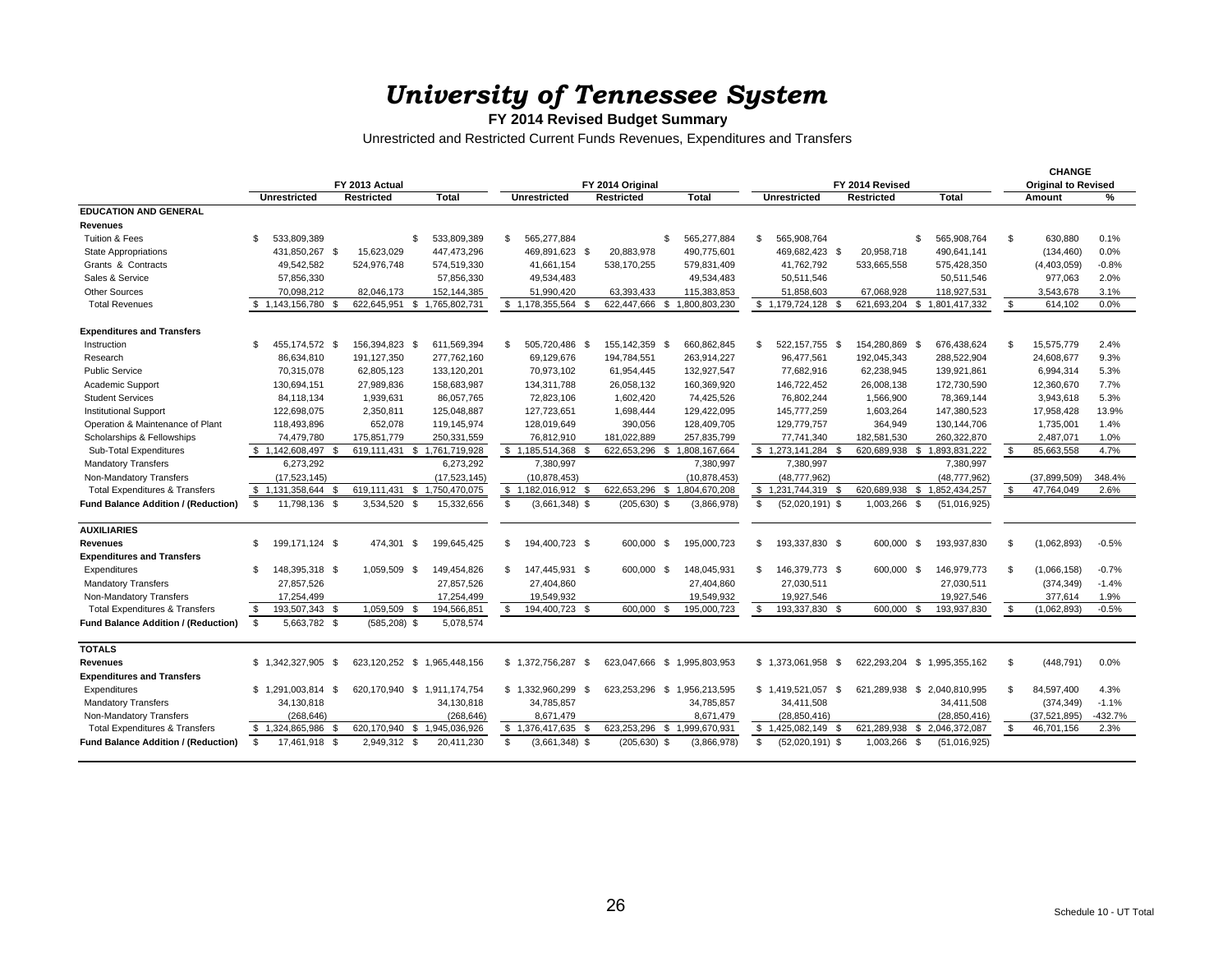**FY 2014 Revised Budget - Natural Classifications**

Unrestricted Current Funds Expenditures

|                                     |     |                     |      |                |      |                  |               |                        |      | <b>Health Science</b> |      | Institute of       |                       | <b>Institute for</b> | <b>University-Wide</b> |
|-------------------------------------|-----|---------------------|------|----------------|------|------------------|---------------|------------------------|------|-----------------------|------|--------------------|-----------------------|----------------------|------------------------|
|                                     |     | <b>Total System</b> |      | Chattanooga    |      | Knoxville        | Martin        | <b>Space Institute</b> |      | <b>Center</b>         |      | <b>Agriculture</b> | <b>Public Service</b> |                      | <b>Administration</b>  |
| <b>EDUCATIONAL AND GENERAL</b>      |     |                     |      |                |      |                  |               |                        |      |                       |      |                    |                       |                      |                        |
| <b>Salaries and Benefits</b>        |     |                     |      |                |      |                  |               |                        |      |                       |      |                    |                       |                      |                        |
| Salaries                            |     |                     |      |                |      |                  |               |                        |      |                       |      |                    |                       |                      |                        |
| Academic                            | \$  | 317,923,127 \$      |      | 38,974,304 \$  |      | 145,061,128 \$   | 23,771,030 \$ | 1,972,113 \$           |      | 79,545,467 \$         |      | 28,104,331 \$      |                       | 300,139 \$           | 194,615                |
| Non-Academic                        |     | 291,092,199         |      | 29,935,163     |      | 108,340,881      | 19,243,155    | 2,968,469              |      | 57,741,217            |      | 40,906,049         |                       | 9,219,364            | 22,737,901             |
| <b>Students</b>                     |     | 8,180,985           |      | 638,858        |      | 4,362,203        | 1,636,784     |                        |      | 949,759               |      | 396,468            |                       | 40,860               | 156,053                |
| <b>Total Salaries</b>               | \$  | 617,196,311 \$      |      | 69,548,325     | -\$  | 257,764,212 \$   | 44,650,969 \$ | 4,940,582              | - \$ | 138,236,443 \$        |      | 69,406,848 \$      |                       | 9,560,363 \$         | 23,088,569             |
| <b>Staff Benefits</b>               |     | 207,434,740         |      | 24,123,478     |      | 84,211,752       | 17,024,034    | 1,731,895              |      | 43,538,111            |      | 26,370,020         |                       | 3,149,099            | 7,286,351              |
| <b>Total Salaries and Benefits</b>  | \$  | 824,631,051 \$      |      | 93,671,803 \$  |      | 341,975,964 \$   | 61,675,003 \$ | 6,672,477 \$           |      | 181,774,554 \$        |      | 95,776,868 \$      |                       | 12,709,462 \$        | 30,374,920             |
| Operating                           |     | 415,992,837         |      | 39,758,469     |      | 201,989,033      | 27, 154, 135  | 3,190,793              |      | 78,577,093            |      | 45,790,405         |                       | 3,870,704            | 15,662,205             |
| <b>Equipment and Capital Outlay</b> |     | 32,517,396          |      | 1,803,542      |      | 14,618,955       | 1,391,768     | 72,884                 |      | 13,951,945            |      | 445,117            |                       | 133,185              | 100,000                |
| <b>Total Expenditures</b>           |     | \$1,273,141,284     | \$   | 135,233,814 \$ |      | 558,583,952 \$   | 90,220,906 \$ | 9,936,154              | - \$ | 274,303,592 \$        |      | 142,012,390        | - \$                  | 16,713,351 \$        | 46, 137, 125           |
|                                     |     |                     |      |                |      |                  |               |                        |      |                       |      |                    |                       |                      |                        |
|                                     |     |                     |      |                |      |                  |               |                        |      |                       |      |                    |                       |                      |                        |
| <b>AUXILIAIRES</b>                  |     |                     |      |                |      |                  |               |                        |      |                       |      |                    |                       |                      |                        |
| <b>Salaries and Benefits</b>        |     |                     |      |                |      |                  |               |                        |      |                       |      |                    |                       |                      |                        |
| Salaries                            |     |                     |      |                |      |                  |               |                        |      |                       |      |                    |                       |                      |                        |
| Academic                            | \$  | 600,604 \$          |      | $7,000$ \$     |      | 590,541 \$       | 3,063         |                        |      |                       |      |                    |                       |                      |                        |
| Non-Academic                        |     | 42,483,349          |      | 1,367,305      |      | 39,098,720       | 1,516,905 \$  | 134,568 \$             |      | 365,851               |      |                    |                       |                      |                        |
| <b>Students</b>                     |     | 4,121,969           |      | 80,498         |      | 3,480,452        | 561,019       |                        |      |                       |      |                    |                       |                      |                        |
| <b>Total Salaries</b>               | \$  | 47,205,922 \$       |      | 1,454,803 \$   |      | 43,169,713 \$    | 2,080,987 \$  | 134,568 \$             |      | 365,851               |      |                    |                       |                      |                        |
| <b>Staff Benefits</b>               |     | 12,582,593          |      | 459,261        |      | 11,274,827       | 680,960       | 24,000                 |      | 143,545               |      |                    |                       |                      |                        |
| <b>Total Salaries and Benefits</b>  | \$  | 59,788,515 \$       |      | 1,914,064 \$   |      | 54,444,540 \$    | 2,761,947 \$  | 158,568 \$             |      | 509,396               |      |                    |                       |                      |                        |
| Operating                           |     | 85,888,388          |      | 2,724,928      |      | 77,076,422       | 5,020,634     | 95,542                 |      | 970,862               |      |                    |                       |                      |                        |
| <b>Equipment and Capital Outlay</b> |     | 702,870             |      | 9,970          |      | 676,200          | 16,700        |                        |      |                       |      |                    |                       |                      |                        |
| <b>Total Expenditures</b>           | \$  | 146,379,773 \$      |      | 4,648,962      | - \$ | 132, 197, 162 \$ | 7,799,281     | \$<br>254,110          | - \$ | 1,480,258             |      |                    |                       |                      |                        |
|                                     |     |                     |      |                |      |                  |               |                        |      |                       |      |                    |                       |                      |                        |
|                                     |     |                     |      |                |      |                  |               |                        |      |                       |      |                    |                       |                      |                        |
| <b>TOTALS</b>                       |     |                     |      |                |      |                  |               |                        |      |                       |      |                    |                       |                      |                        |
| <b>Salaries and Benefits</b>        |     |                     |      |                |      |                  |               |                        |      |                       |      |                    |                       |                      |                        |
| Salaries                            |     |                     |      |                |      |                  |               |                        |      |                       |      |                    |                       |                      |                        |
| Academic                            | \$  | 318,523,731 \$      |      | 38,981,304 \$  |      | 145,651,669 \$   | 23,774,093 \$ | 1,972,113 \$           |      | 79,545,467 \$         |      | 28,104,331 \$      |                       | 300,139 \$           | 194,615                |
| Non-Academic                        |     | 333,575,548         |      | 31,302,468     |      | 147,439,601      | 20,760,060    | 3,103,037              |      | 58,107,068            |      | 40,906,049         |                       | 9,219,364            | 22,737,901             |
| <b>Students</b>                     |     | 12,302,954          |      | 719,356        |      | 7,842,655        | 2,197,803     |                        |      | 949,759               |      | 396,468            |                       | 40,860               | 156,053                |
| <b>Total Salaries</b>               | \$. | 664,402,233 \$      |      | 71,003,128 \$  |      | 300,933,925 \$   | 46,731,956 \$ | 5,075,150 \$           |      | 138,602,294           | -\$  | 69,406,848 \$      |                       | 9,560,363 \$         | 23,088,569             |
| <b>Staff Benefits</b>               |     | 220,017,333         |      | 24,582,739     |      | 95,486,579       | 17,704,994    | 1,755,895              |      | 43,681,656            |      | 26,370,020         |                       | 3,149,099            | 7,286,351              |
| <b>Total Salaries and Benefits</b>  | \$. | 884,419,566         | - \$ | 95,585,867 \$  |      | 396,420,504 \$   | 64,436,950 \$ | 6,831,045              | -\$  | 182,283,950           | \$   | 95,776,868 \$      |                       | 12,709,462 \$        | 30,374,920             |
| Operating                           |     | 501,881,225         |      | 42,483,397     |      | 279,065,455      | 32,174,769    | 3,286,335              |      | 79,547,955            |      | 45,790,405         |                       | 3,870,704            | 15,662,205             |
| <b>Equipment and Capital Outlay</b> |     | 33,220,266          |      | 1,813,512      |      | 15,295,155       | 1,408,468     | 72,884                 |      | 13,951,945            |      | 445,117            |                       | 133,185              | 100,000                |
| <b>Total Expenditures</b>           |     | \$1,419,521,057     | \$   | 139,882,776    | - \$ | 690,781,114 \$   | 98,020,187 \$ | 10,190,264             | S.   | 275,783,850           | - \$ | 142,012,390        | - \$                  | 16,713,351 \$        | 46,137,125             |
|                                     |     |                     |      |                |      |                  |               |                        |      |                       |      |                    |                       |                      |                        |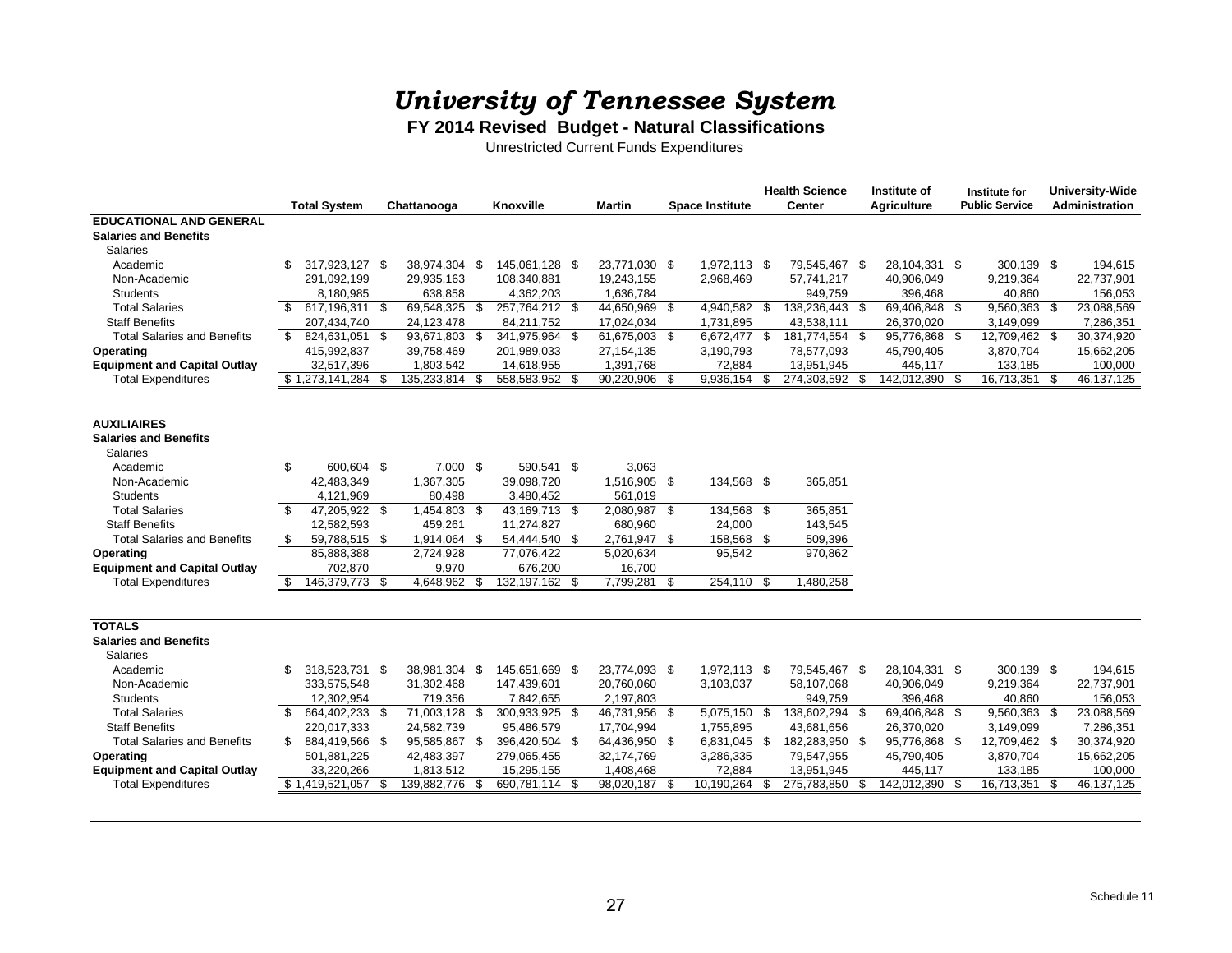#### **FY 2014 Revised Budget Summary - Natural Classifications**

Unrestricted Current Funds Expenditures

| FY 2013<br>FY 2014<br>FY 2014<br><b>ORIGINAL TO REVISED</b><br><b>AMOUNT</b><br>$\%$<br><b>ACTUAL</b><br><b>ORIGINAL</b><br><b>REVISED</b><br><b>EDUCATIONAL AND GENERAL</b><br><b>Salaries and Benefits</b><br>Salaries<br>\$<br>Academic<br>309,583,652<br>\$<br>317,395,704 \$<br>317,923,127 \$<br>527,423<br>5,028,887<br>Non-Academic<br>285,407,559<br>286,063,312<br>291,092,199<br><b>Students</b><br>10,197,839<br>7,309,499<br>871,486<br>8,180,985<br>\$<br><b>Total Salaries</b><br>605,189,049<br>\$<br>610,768,515<br>\$<br>617,196,311<br>\$<br>6,427,796<br><b>Staff Benefits</b><br>202,864,792<br>206,221,308<br>207,434,740<br>1,213,432<br>\$<br><b>Total Salaries and Benefits</b><br>808,053,841<br>\$<br>816,989,823 \$<br>824,631,051<br>\$<br>7,641,228<br>Operating<br>302,198,952<br>345,877,010<br>415,992,837<br>70,115,827<br><b>Equipment and Capital Outlay</b><br>32,355,704<br>22,647,535<br>32,517,396<br>9,869,861<br><b>Total Expenditures</b><br>\$<br>1,142,608,497<br>\$<br>1,185,514,368<br>\$<br>1,273,141,284<br>\$<br>87,626,916<br><b>AUXILIARIES</b><br><b>Salaries and Benefits</b><br>Salaries<br>\$<br>Academic<br>562,213<br>- \$<br>602,779<br>- \$<br>600,604<br>\$<br>(2, 175)<br>Non-Academic<br>47,033,236<br>42,674,964<br>42,483,349<br>(191, 615)<br><b>Students</b><br>4,063,827<br>4,154,681<br>4,121,969<br>(32, 712)<br><b>Total Salaries</b><br>\$<br>51,659,276<br>\$<br>47,432,424 \$<br>47,205,922<br>\$<br>(226, 502)<br><b>Staff Benefits</b><br>12,570,919<br>12,582,593<br>40,614<br>12,541,979<br><b>Total Salaries and Benefits</b><br>\$<br>64,230,195<br>\$<br>59,974,403 \$<br>59,788,515<br>(185, 888)<br>\$<br>Operating<br>83,973,206<br>86,768,658<br>85,888,388<br>(880, 270) |           |
|----------------------------------------------------------------------------------------------------------------------------------------------------------------------------------------------------------------------------------------------------------------------------------------------------------------------------------------------------------------------------------------------------------------------------------------------------------------------------------------------------------------------------------------------------------------------------------------------------------------------------------------------------------------------------------------------------------------------------------------------------------------------------------------------------------------------------------------------------------------------------------------------------------------------------------------------------------------------------------------------------------------------------------------------------------------------------------------------------------------------------------------------------------------------------------------------------------------------------------------------------------------------------------------------------------------------------------------------------------------------------------------------------------------------------------------------------------------------------------------------------------------------------------------------------------------------------------------------------------------------------------------------------------------------------------------------------------------------------------------------------------------|-----------|
|                                                                                                                                                                                                                                                                                                                                                                                                                                                                                                                                                                                                                                                                                                                                                                                                                                                                                                                                                                                                                                                                                                                                                                                                                                                                                                                                                                                                                                                                                                                                                                                                                                                                                                                                                                |           |
|                                                                                                                                                                                                                                                                                                                                                                                                                                                                                                                                                                                                                                                                                                                                                                                                                                                                                                                                                                                                                                                                                                                                                                                                                                                                                                                                                                                                                                                                                                                                                                                                                                                                                                                                                                |           |
|                                                                                                                                                                                                                                                                                                                                                                                                                                                                                                                                                                                                                                                                                                                                                                                                                                                                                                                                                                                                                                                                                                                                                                                                                                                                                                                                                                                                                                                                                                                                                                                                                                                                                                                                                                |           |
|                                                                                                                                                                                                                                                                                                                                                                                                                                                                                                                                                                                                                                                                                                                                                                                                                                                                                                                                                                                                                                                                                                                                                                                                                                                                                                                                                                                                                                                                                                                                                                                                                                                                                                                                                                |           |
|                                                                                                                                                                                                                                                                                                                                                                                                                                                                                                                                                                                                                                                                                                                                                                                                                                                                                                                                                                                                                                                                                                                                                                                                                                                                                                                                                                                                                                                                                                                                                                                                                                                                                                                                                                |           |
|                                                                                                                                                                                                                                                                                                                                                                                                                                                                                                                                                                                                                                                                                                                                                                                                                                                                                                                                                                                                                                                                                                                                                                                                                                                                                                                                                                                                                                                                                                                                                                                                                                                                                                                                                                | 0.2 %     |
|                                                                                                                                                                                                                                                                                                                                                                                                                                                                                                                                                                                                                                                                                                                                                                                                                                                                                                                                                                                                                                                                                                                                                                                                                                                                                                                                                                                                                                                                                                                                                                                                                                                                                                                                                                | 1.8%      |
|                                                                                                                                                                                                                                                                                                                                                                                                                                                                                                                                                                                                                                                                                                                                                                                                                                                                                                                                                                                                                                                                                                                                                                                                                                                                                                                                                                                                                                                                                                                                                                                                                                                                                                                                                                | 11.9 %    |
|                                                                                                                                                                                                                                                                                                                                                                                                                                                                                                                                                                                                                                                                                                                                                                                                                                                                                                                                                                                                                                                                                                                                                                                                                                                                                                                                                                                                                                                                                                                                                                                                                                                                                                                                                                | 1.1 $%$   |
|                                                                                                                                                                                                                                                                                                                                                                                                                                                                                                                                                                                                                                                                                                                                                                                                                                                                                                                                                                                                                                                                                                                                                                                                                                                                                                                                                                                                                                                                                                                                                                                                                                                                                                                                                                | 0.6%      |
|                                                                                                                                                                                                                                                                                                                                                                                                                                                                                                                                                                                                                                                                                                                                                                                                                                                                                                                                                                                                                                                                                                                                                                                                                                                                                                                                                                                                                                                                                                                                                                                                                                                                                                                                                                | 0.9 %     |
|                                                                                                                                                                                                                                                                                                                                                                                                                                                                                                                                                                                                                                                                                                                                                                                                                                                                                                                                                                                                                                                                                                                                                                                                                                                                                                                                                                                                                                                                                                                                                                                                                                                                                                                                                                | 20.3 %    |
|                                                                                                                                                                                                                                                                                                                                                                                                                                                                                                                                                                                                                                                                                                                                                                                                                                                                                                                                                                                                                                                                                                                                                                                                                                                                                                                                                                                                                                                                                                                                                                                                                                                                                                                                                                | 43.6 %    |
|                                                                                                                                                                                                                                                                                                                                                                                                                                                                                                                                                                                                                                                                                                                                                                                                                                                                                                                                                                                                                                                                                                                                                                                                                                                                                                                                                                                                                                                                                                                                                                                                                                                                                                                                                                | 7.4 %     |
|                                                                                                                                                                                                                                                                                                                                                                                                                                                                                                                                                                                                                                                                                                                                                                                                                                                                                                                                                                                                                                                                                                                                                                                                                                                                                                                                                                                                                                                                                                                                                                                                                                                                                                                                                                |           |
|                                                                                                                                                                                                                                                                                                                                                                                                                                                                                                                                                                                                                                                                                                                                                                                                                                                                                                                                                                                                                                                                                                                                                                                                                                                                                                                                                                                                                                                                                                                                                                                                                                                                                                                                                                |           |
|                                                                                                                                                                                                                                                                                                                                                                                                                                                                                                                                                                                                                                                                                                                                                                                                                                                                                                                                                                                                                                                                                                                                                                                                                                                                                                                                                                                                                                                                                                                                                                                                                                                                                                                                                                |           |
|                                                                                                                                                                                                                                                                                                                                                                                                                                                                                                                                                                                                                                                                                                                                                                                                                                                                                                                                                                                                                                                                                                                                                                                                                                                                                                                                                                                                                                                                                                                                                                                                                                                                                                                                                                |           |
|                                                                                                                                                                                                                                                                                                                                                                                                                                                                                                                                                                                                                                                                                                                                                                                                                                                                                                                                                                                                                                                                                                                                                                                                                                                                                                                                                                                                                                                                                                                                                                                                                                                                                                                                                                | $(0.4)$ % |
|                                                                                                                                                                                                                                                                                                                                                                                                                                                                                                                                                                                                                                                                                                                                                                                                                                                                                                                                                                                                                                                                                                                                                                                                                                                                                                                                                                                                                                                                                                                                                                                                                                                                                                                                                                | $(0.4)$ % |
|                                                                                                                                                                                                                                                                                                                                                                                                                                                                                                                                                                                                                                                                                                                                                                                                                                                                                                                                                                                                                                                                                                                                                                                                                                                                                                                                                                                                                                                                                                                                                                                                                                                                                                                                                                | $(0.8)$ % |
|                                                                                                                                                                                                                                                                                                                                                                                                                                                                                                                                                                                                                                                                                                                                                                                                                                                                                                                                                                                                                                                                                                                                                                                                                                                                                                                                                                                                                                                                                                                                                                                                                                                                                                                                                                | $(0.5)$ % |
|                                                                                                                                                                                                                                                                                                                                                                                                                                                                                                                                                                                                                                                                                                                                                                                                                                                                                                                                                                                                                                                                                                                                                                                                                                                                                                                                                                                                                                                                                                                                                                                                                                                                                                                                                                | 0.3 %     |
|                                                                                                                                                                                                                                                                                                                                                                                                                                                                                                                                                                                                                                                                                                                                                                                                                                                                                                                                                                                                                                                                                                                                                                                                                                                                                                                                                                                                                                                                                                                                                                                                                                                                                                                                                                | $(0.3)$ % |
|                                                                                                                                                                                                                                                                                                                                                                                                                                                                                                                                                                                                                                                                                                                                                                                                                                                                                                                                                                                                                                                                                                                                                                                                                                                                                                                                                                                                                                                                                                                                                                                                                                                                                                                                                                | $(1.0)$ % |
| <b>Equipment and Capital Outlay</b><br>191,917<br>702,870<br>702,870                                                                                                                                                                                                                                                                                                                                                                                                                                                                                                                                                                                                                                                                                                                                                                                                                                                                                                                                                                                                                                                                                                                                                                                                                                                                                                                                                                                                                                                                                                                                                                                                                                                                                           |           |
| <b>Total Expenditures</b><br>\$<br>148,395,318<br>\$<br>147,445,931<br>\$<br>146,379,773<br>\$<br>(1,066,158)                                                                                                                                                                                                                                                                                                                                                                                                                                                                                                                                                                                                                                                                                                                                                                                                                                                                                                                                                                                                                                                                                                                                                                                                                                                                                                                                                                                                                                                                                                                                                                                                                                                  | $(0.7)$ % |
|                                                                                                                                                                                                                                                                                                                                                                                                                                                                                                                                                                                                                                                                                                                                                                                                                                                                                                                                                                                                                                                                                                                                                                                                                                                                                                                                                                                                                                                                                                                                                                                                                                                                                                                                                                |           |
| <b>TOTALS</b>                                                                                                                                                                                                                                                                                                                                                                                                                                                                                                                                                                                                                                                                                                                                                                                                                                                                                                                                                                                                                                                                                                                                                                                                                                                                                                                                                                                                                                                                                                                                                                                                                                                                                                                                                  |           |
| <b>Salaries and Benefits</b>                                                                                                                                                                                                                                                                                                                                                                                                                                                                                                                                                                                                                                                                                                                                                                                                                                                                                                                                                                                                                                                                                                                                                                                                                                                                                                                                                                                                                                                                                                                                                                                                                                                                                                                                   |           |
| <b>Salaries</b>                                                                                                                                                                                                                                                                                                                                                                                                                                                                                                                                                                                                                                                                                                                                                                                                                                                                                                                                                                                                                                                                                                                                                                                                                                                                                                                                                                                                                                                                                                                                                                                                                                                                                                                                                |           |
| \$<br>310,145,865<br>Academic<br>\$<br>317,998,483<br>318,523,731<br>525,248<br>- \$<br>\$                                                                                                                                                                                                                                                                                                                                                                                                                                                                                                                                                                                                                                                                                                                                                                                                                                                                                                                                                                                                                                                                                                                                                                                                                                                                                                                                                                                                                                                                                                                                                                                                                                                                     | 0.2 %     |
| Non-Academic<br>332,440,794<br>328,738,276<br>333,575,548<br>4,837,272                                                                                                                                                                                                                                                                                                                                                                                                                                                                                                                                                                                                                                                                                                                                                                                                                                                                                                                                                                                                                                                                                                                                                                                                                                                                                                                                                                                                                                                                                                                                                                                                                                                                                         | 1.5%      |
| 11,464,180<br>838,774<br>Students<br>14,261,665<br>12,302,954                                                                                                                                                                                                                                                                                                                                                                                                                                                                                                                                                                                                                                                                                                                                                                                                                                                                                                                                                                                                                                                                                                                                                                                                                                                                                                                                                                                                                                                                                                                                                                                                                                                                                                  | 7.3 %     |
| <b>Total Salaries</b><br>\$<br>656,848,324<br>658,200,939<br>6,201,294<br>\$<br>-\$<br>664,402,233<br>\$                                                                                                                                                                                                                                                                                                                                                                                                                                                                                                                                                                                                                                                                                                                                                                                                                                                                                                                                                                                                                                                                                                                                                                                                                                                                                                                                                                                                                                                                                                                                                                                                                                                       | 0.9 %     |
| <b>Staff Benefits</b><br>215,435,711<br>218,763,287<br>220,017,333<br>1,254,046                                                                                                                                                                                                                                                                                                                                                                                                                                                                                                                                                                                                                                                                                                                                                                                                                                                                                                                                                                                                                                                                                                                                                                                                                                                                                                                                                                                                                                                                                                                                                                                                                                                                                | 0.6%      |
| \$<br><b>Total Salaries and Benefits</b><br>872,284,036<br>\$<br>876,964,226 \$<br>884,419,566<br>\$<br>7,455,340                                                                                                                                                                                                                                                                                                                                                                                                                                                                                                                                                                                                                                                                                                                                                                                                                                                                                                                                                                                                                                                                                                                                                                                                                                                                                                                                                                                                                                                                                                                                                                                                                                              | 0.9%      |
| Operating<br>386,172,157<br>432,645,668<br>501,881,225<br>69,235,557                                                                                                                                                                                                                                                                                                                                                                                                                                                                                                                                                                                                                                                                                                                                                                                                                                                                                                                                                                                                                                                                                                                                                                                                                                                                                                                                                                                                                                                                                                                                                                                                                                                                                           | 16.0 %    |
| <b>Equipment and Capital Outlay</b><br>32,547,621<br>23,350,405<br>33,220,266<br>9,869,861                                                                                                                                                                                                                                                                                                                                                                                                                                                                                                                                                                                                                                                                                                                                                                                                                                                                                                                                                                                                                                                                                                                                                                                                                                                                                                                                                                                                                                                                                                                                                                                                                                                                     | 42.3 %    |
| <b>Total Expenditures</b><br>1,291,003,814<br>\$<br>1,332,960,299<br>\$<br>1,419,521,057<br>\$<br>86,560,758<br>\$                                                                                                                                                                                                                                                                                                                                                                                                                                                                                                                                                                                                                                                                                                                                                                                                                                                                                                                                                                                                                                                                                                                                                                                                                                                                                                                                                                                                                                                                                                                                                                                                                                             | 6.5 %     |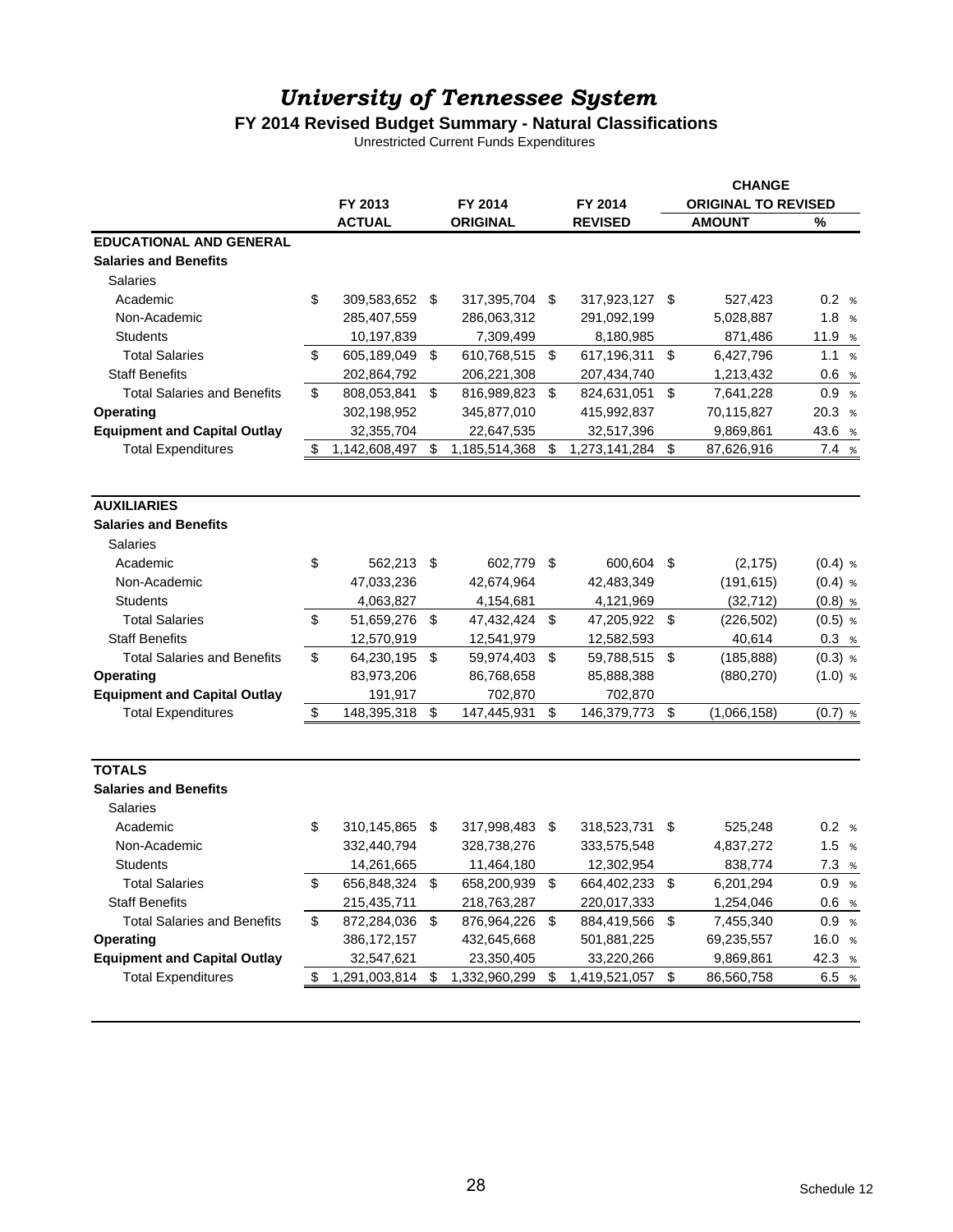**FY 2014 Revised Budget Summary**

Auxiliary Enterprises Funds Revenues, Expenditures and Transfers

|                                                       |                                  |                                        |                                       | <b>CHANGE</b>              |         |
|-------------------------------------------------------|----------------------------------|----------------------------------------|---------------------------------------|----------------------------|---------|
|                                                       | FY 2013                          | FY 2014                                | FY 2014                               | <b>ORIGINAL TO REVISED</b> |         |
|                                                       | <b>ACTUAL</b>                    | <b>ORIGINAL</b>                        | <b>REVISED</b>                        | <b>AMOUNT</b>              | %       |
| <b>HOUSING</b>                                        |                                  |                                        |                                       |                            |         |
|                                                       |                                  |                                        |                                       |                            |         |
| <b>Revenues</b>                                       | \$<br>60,987,902                 | \$<br>57,834,048                       | \$<br>56,754,516                      | \$<br>(1,079,532)          | $-1.9%$ |
| <b>Expenditures and Transfers</b>                     |                                  |                                        |                                       |                            |         |
| Expenditures                                          | \$<br>33,792,359                 | 35,175,923<br>S                        | 34, 143, 777<br>\$                    | \$<br>(1,032,146)          | $-2.9%$ |
| <b>Mandatory Transfers</b>                            | 11,899,956                       | 11,427,549                             | 11,002,549                            | (425,000)                  | $-3.7%$ |
| Non-Mandatory Transfers                               | 16,042,378                       | 11,280,368                             | 11,657,982                            | 377,614                    | 3.3%    |
| <b>Total Expenditures and Transfers</b>               | \$<br>61,734,693                 | 57,883,840<br>\$                       | \$<br>56,804,308                      | (1,079,532)<br>\$          | $-1.9%$ |
| <b>Fund Balance Addition/(Reduction)</b>              | \$<br>(746, 790)                 | \$<br>(49, 792)                        | \$<br>(49, 792)                       |                            |         |
| <b>FOOD SERVICE</b>                                   |                                  |                                        |                                       |                            |         |
| <b>Revenues</b>                                       | \$<br>5,823,515                  | \$<br>5,435,665                        | \$<br>5,437,060                       | \$<br>1,395                | 0.0%    |
| <b>Expenditures and Transfers</b>                     |                                  |                                        |                                       |                            |         |
| Expenditures                                          | \$<br>2,831,942                  | \$                                     | \$<br>2,244,808                       | \$<br>1,395                | 0.1%    |
|                                                       |                                  | 2,243,413                              |                                       |                            |         |
| <b>Mandatory Transfers</b><br>Non-Mandatory Transfers | 67,958                           |                                        |                                       |                            |         |
|                                                       | 3,416,846                        | 2,848,647                              | 2,848,647                             |                            |         |
| <b>Total Expenditures and Transfers</b>               | \$<br>6,316,746                  | \$<br>5,092,060                        | \$<br>5,093,455                       | \$<br>1,395                | 0.0%    |
| <b>Fund Balance Addition/(Reduction)</b>              | \$<br>(493, 231)                 | \$<br>343,605                          | \$<br>343,605                         |                            |         |
| <b>BOOKSTORES</b>                                     |                                  |                                        |                                       |                            |         |
| Revenues                                              | 20,457,482<br>S                  | 19,121,958                             | \$                                    |                            |         |
|                                                       |                                  | S                                      | 19,121,958                            |                            |         |
| <b>Expenditures and Transfers</b>                     |                                  |                                        |                                       |                            |         |
| Expenditures                                          | S<br>18,401,037                  | S<br>17,713,673                        | \$<br>17,713,673                      |                            |         |
| <b>Mandatory Transfers</b>                            | 0                                | 109,418                                | 109,418                               |                            |         |
| Non-Mandatory Transfers                               | 1,931,801                        | 1,032,596                              | 1,032,596                             |                            |         |
| <b>Total Expenditures and Transfers</b>               | \$<br>$\overline{20}$ , 332, 838 | \$<br>18,855,687                       | \$<br>18,855,687                      |                            |         |
| <b>Fund Balance Addition/(Reduction)</b>              | \$<br>124,644                    | \$<br>266,271                          | \$<br>266,271                         |                            |         |
| <b>PARKING</b>                                        |                                  |                                        |                                       |                            |         |
|                                                       |                                  |                                        |                                       |                            |         |
| Revenues                                              | \$<br>11,735,275                 | 13,090,519<br>\$                       | 13,105,763<br>\$                      | \$<br>15,244               | 0.1%    |
| <b>Expenditures and Transfers</b>                     |                                  |                                        |                                       |                            |         |
| Expenditures                                          | \$<br>6,867,055                  | \$<br>7,828,756                        | \$<br>7,793,349                       | \$<br>(35, 407)            | $-0.5%$ |
| <b>Mandatory Transfers</b>                            | 2,915,564                        | 3,167,893                              | 3,218,544                             | 50,651                     | 1.6%    |
| Non-Mandatory Transfers                               | 1,994,508                        | 2,080,310                              | 2,080,310                             |                            |         |
| <b>Total Expenditures and Transfers</b>               | \$<br>11,777,127                 | \$<br>13,076,959                       | \$<br>13,092,203                      | \$<br>15,244               | 0.1%    |
| <b>Fund Balance Addition/(Reduction)</b>              | \$<br>(41, 852)                  | \$<br>13,560                           | \$<br>13,560                          |                            |         |
| <b>ATHLETICS</b>                                      |                                  |                                        |                                       |                            |         |
|                                                       |                                  |                                        |                                       |                            |         |
| <b>Revenues</b>                                       | \$<br>93,594,169                 | 95,077,500<br>\$                       | 95,077,500<br>S                       |                            |         |
| <b>Expenditures and Transfers</b>                     |                                  |                                        |                                       |                            |         |
| Expenditures                                          | \$<br>81,321,971                 | 80,508,500<br>\$                       | \$<br>80,508,500                      |                            |         |
| <b>Mandatory Transfers</b>                            | 12,974,047                       | 12,700,000                             | 12,700,000                            |                            |         |
| Non-Mandatory Transfers                               | (1,532,979)                      | 1,869,000                              | 1,869,000                             |                            |         |
| <b>Total Expenditures and Transfers</b>               | 92,763,039<br>\$                 | \$<br>95,077,500                       | \$<br>95,077,500                      |                            |         |
| <b>Fund Balance Addition/(Reduction)</b>              | \$<br>831,130                    |                                        |                                       |                            |         |
| <b>OTHER</b>                                          |                                  |                                        |                                       |                            |         |
| <b>Revenues</b>                                       | \$<br>6,572,780                  | \$<br>3,841,033                        | \$<br>3,841,033                       |                            |         |
| <b>Expenditures and Transfers</b>                     |                                  |                                        |                                       |                            |         |
|                                                       |                                  |                                        |                                       |                            |         |
| Expenditures                                          | \$<br>5,180,954                  | \$<br>3,975,666                        | 3,975,666<br>\$                       |                            |         |
| <b>Mandatory Transfers</b>                            | 0                                |                                        |                                       |                            |         |
| Non-Mandatory Transfers                               | (4,598,054)                      | 439,011                                | 439,011                               |                            |         |
| <b>Total Expenditures and Transfers</b>               | \$<br>582,900                    | \$<br>4,414,677                        | \$<br>4,414,677                       |                            |         |
| <b>Fund Balance Addition/(Reduction)</b>              | \$<br>5,989,880                  | $\overline{\mathcal{S}}$<br>(573, 644) | $\overline{\mathbf{s}}$<br>(573, 644) |                            |         |
| <b>TOTAL</b>                                          |                                  |                                        |                                       |                            |         |
| <b>Revenues</b>                                       | \$199,171,124                    | \$194,400,723                          | \$193,337,830                         | (1,062,893)<br>\$          | $-0.5%$ |
| <b>Expenditures and Transfers</b>                     |                                  |                                        |                                       |                            |         |
| Expenditures                                          | \$148,395,319                    | \$147,445,931                          | \$146,379,773                         | \$<br>(1,066,158)          | $-0.7%$ |
| <b>Mandatory Transfers</b>                            | 27,857,525                       | 27,404,860                             | 27,030,511                            | (374, 349)                 | $-1.4%$ |
| Non-Mandatory Transfers                               | 17,254,500                       | 19,549,932                             | 19,927,546                            | 377,614                    | 1.9%    |
| <b>Total Expenditures and Transfers</b>               | \$193,507,344                    | \$194,400,723                          | \$193,337,830                         | (1,062,893)<br>\$          | $-0.5%$ |
|                                                       |                                  |                                        |                                       |                            |         |
| <b>Fund Balance Addition/(Reduction)</b>              | \$<br>5,663,780                  |                                        |                                       |                            |         |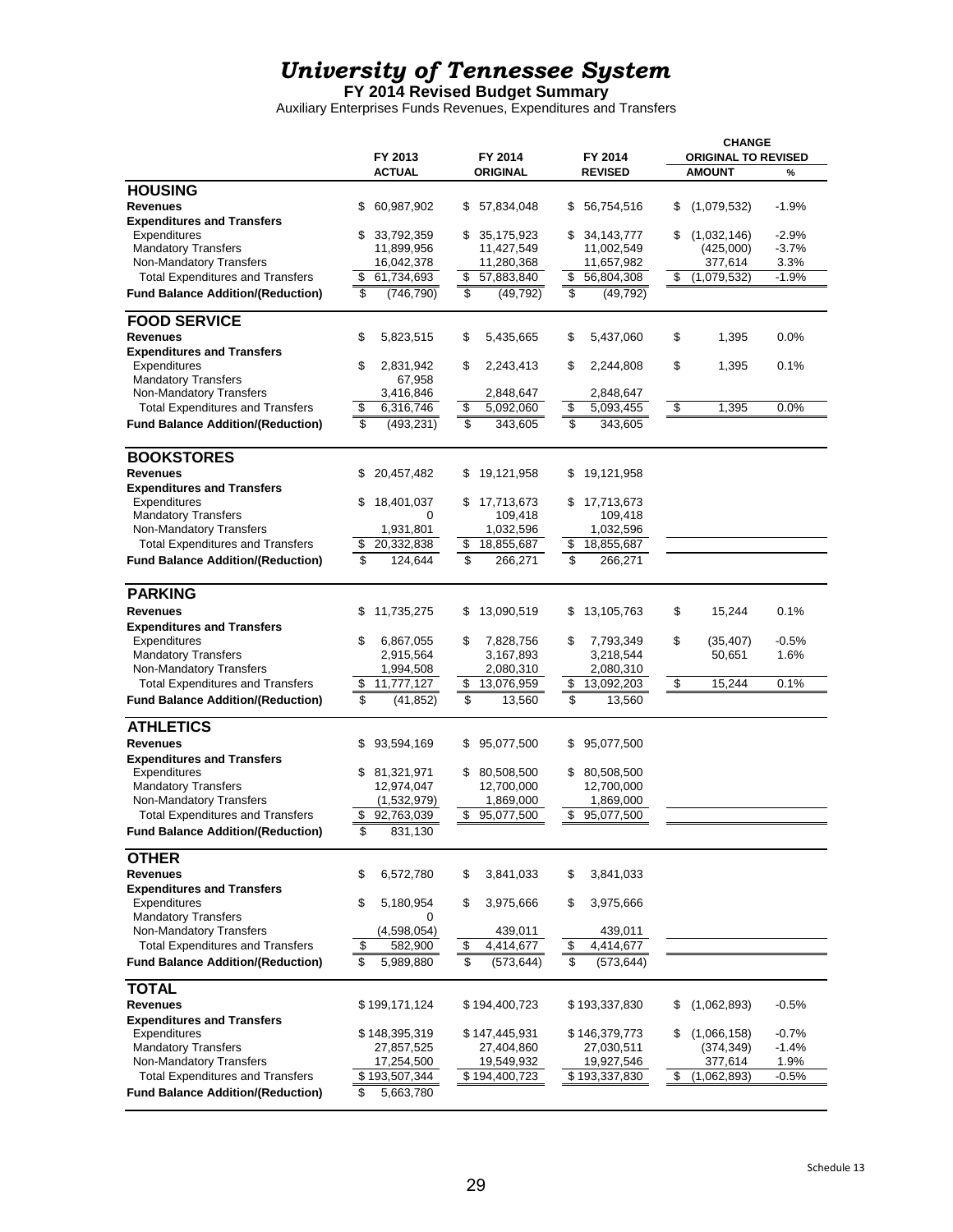**Athletics Five Year Budget Summary Comparison**

E&G and Auxiliary Funds for Men's and Women's Athletics

|                                                           | FY 2010<br><b>ACTUAL</b>        | FY 2011<br><b>ACTUAL</b>      | FY 2012<br><b>ACTUAL</b>      | FY 2013<br><b>ACTUAL</b>      | FY 2014<br><b>REVISED</b>     | <b>FIVE YEAR CHANGE</b><br><b>AMOUNT</b><br>%          |
|-----------------------------------------------------------|---------------------------------|-------------------------------|-------------------------------|-------------------------------|-------------------------------|--------------------------------------------------------|
| <b>KNOXVILLE</b>                                          |                                 |                               |                               |                               |                               |                                                        |
| <b>Revenues</b>                                           |                                 |                               |                               |                               |                               |                                                        |
| <b>General Funds</b>                                      |                                 |                               |                               |                               |                               |                                                        |
| <b>Student Fees for Athletics</b>                         | \$<br>1,000,000                 | \$<br>1,000,000               | \$<br>1,000,000               | \$<br>1,000,000               | \$<br>1,000,000               |                                                        |
| <b>Ticket Sales</b><br>Gifts                              | 37,689,669<br>25,508,512        | 34,799,207<br>26,554,657      | 33,156,097                    | 32,291,776<br>24.189.845      | 32.384.000<br>24,000,000      | \$<br>(5,305,669)<br>$-14.1%$<br>$-5.9%$               |
| Other                                                     | 36,532,258                      | 40,141,340                    | 25,038,370<br>42,693,539      | 52,443,730                    | 40,116,000                    | (1,508,512)<br>9.8%<br>3,583,742                       |
| <b>Total Revenues</b>                                     | S<br>100,730,439                | 102,495,204<br>\$             | 101,888,006                   | 109,925,350<br>\$             | 97,500,000<br>\$              | (3, 230, 439)<br>$-3.2%$<br>\$                         |
|                                                           |                                 |                               |                               |                               |                               |                                                        |
| <b>Expenditures and Transfers</b>                         |                                 |                               |                               |                               |                               |                                                        |
| Salaries and Benefits<br>Travel                           | \$<br>35,844,160<br>6,505,978   | S<br>38,361,583<br>6,835,168  | \$<br>37.285.629<br>6,617,308 | \$<br>37,284,852<br>5,787,589 | \$<br>36,442,500<br>7,810,500 | \$<br>598,340<br>1.7%<br>1,304,522<br>20.1%            |
| Student Aid                                               | 8,105,044                       | 8,873,639                     | 9,529,062                     | 10,338,711                    | 11,040,000                    | 36.2%<br>2,934,956                                     |
| Other Operating                                           | 28.495.090                      | 28,958,686                    | 33,801,080                    | 39,913,529                    | 25,632,000                    | $-10.0%$<br>(2,863,090)                                |
| Sub-Total Expenditures                                    | S<br>78,950,272                 | \$<br>83,029,076              | \$<br>87,233,079              | \$<br>93,324,680              | \$<br>80,925,000              | \$<br>1,974,728<br>2.5%                                |
| <b>Debt Service Transfers</b><br>Other Transfers          | 7,657,353<br>12,513,832         | 10,142,066<br>9,309,616       | 10,523,880<br>8,112,322       | 11,772,046<br>4,803,035       | 14,375,000<br>2,200,000       | 87.7%<br>6,717,647<br>$-82.4%$<br>(10, 313, 832)       |
| <b>Total Expenditures and Transfers</b>                   | \$<br>99,121,457                | 102,480,758<br>\$             | $\frac{1}{2}$<br>105,869,281  | \$<br>109,899,762             | 97,500,000<br>\$              | $-1.6%$<br>(1,621,457)<br>S                            |
| <b>Fund Balance Addition / (Reduction)</b>                | \$<br>1,608,982                 | \$<br>14,446                  | \$<br>(3,981,275)             | \$<br>25,589                  |                               |                                                        |
|                                                           |                                 |                               |                               |                               |                               |                                                        |
| <b>CHATTANOOGA</b><br><b>Revenues</b>                     |                                 |                               |                               |                               |                               |                                                        |
| <b>General Funds</b>                                      | \$<br>4,668,862                 | \$<br>5,034,581               | \$<br>5,072,219               | \$<br>5,636,090               | \$<br>5,833,588               | \$<br>1,164,726<br>24.9%                               |
| <b>Student Fees for Athletics</b>                         | 3,033,232                       | 3,070,180                     | 4,127,744                     | 5,180,579                     | 5,170,817                     | 2,137,585<br>70.5%                                     |
| <b>Ticket Sales</b>                                       | 620,608                         | 637,888                       | 712,167                       | 709,642                       | 817,000                       | 31.6%<br>196,392                                       |
| Gifts                                                     | 1,515,486                       | 1,285,002                     | 1,305,324                     | 1,096,841                     | 1,430,000                     | $-5.6%$<br>(85, 486)                                   |
| Other<br><b>Total Revenues</b>                            | 1,748,433<br>11,586,621         | 1,747,848<br>11,775,499<br>\$ | 1,758,309<br>12,975,763<br>\$ | 1,576,653<br>\$<br>14,199,805 | 1.446.200<br>14,697,605<br>\$ | (302, 233)<br>$-17.3%$<br>3,110,984<br>26.8%<br>\$     |
|                                                           |                                 |                               |                               |                               |                               |                                                        |
| <b>Expenditures and Transfers</b>                         |                                 |                               |                               |                               |                               |                                                        |
| Salaries and Benefits                                     | \$<br>4,529,881                 | \$<br>4,726,977               | \$<br>5,130,281               | \$<br>5,587,489               | \$<br>5,179,790               | \$<br>649,909<br>14.3%                                 |
| Travel                                                    | 784,372                         | 833,639                       | 1,003,626                     | 1.089.801                     | 1.648.116                     | 110.1%<br>863.744                                      |
| Student Aid                                               | 3,199,843                       | 3,287,149                     | 3,895,434                     | 4,291,836                     | 5,271,521                     | 2,071,678<br>64.7%                                     |
| <b>Other Operating</b>                                    | 2,799,975<br>\$.                | 2,460,702<br>\$               | 2,554,483<br>\$<br>12,583,824 | 2,996,823<br>\$               | 2,428,178<br>\$               | (371, 797)<br>$-13.3%$<br>3,213,534<br>28.4%           |
| Sub-Total Expenditures<br><b>Debt Service Transfers</b>   | 11,314,071<br>168,879           | 11,308,467<br>168.680         | 169.610                       | 13,965,949<br>165,136         | 14,527,605<br>170,000         | \$<br>\$<br>1,121<br>0.7%                              |
| <b>Other Transfers</b>                                    |                                 |                               |                               |                               |                               |                                                        |
| <b>Total Expenditures and Transfers</b>                   | 11,482,950<br>- \$              | 11,477,147<br>\$              | \$<br>12,753,434              | \$<br>14,131,085              | 14,697,605<br>\$              | \$<br>3,214,655<br>28.0%                               |
| <b>Fund Balance Addition / (Reduction)</b>                | \$<br>103,671                   | \$<br>298,352                 | \$<br>222,329                 | \$<br>68,720                  |                               |                                                        |
|                                                           |                                 |                               |                               |                               |                               |                                                        |
| <b>MARTIN</b>                                             |                                 |                               |                               |                               |                               |                                                        |
| <b>Revenues</b>                                           |                                 |                               |                               |                               |                               |                                                        |
| <b>General Funds</b><br><b>Student Fees for Athletics</b> | \$<br>4,009,783<br>2,000,630    | \$<br>4,431,339<br>2,081,875  | \$<br>4,959,761<br>2,011,149  | \$<br>5,173,844<br>1,981,413  | \$<br>5,433,478<br>1,970,000  | \$<br>1,423,695<br>35.5%<br>\$<br>$-1.5%$<br>(30, 630) |
| <b>Ticket Sales</b>                                       | 109,873                         | 107,596                       | 136,237                       | 123,245                       | 147,469                       | \$<br>34.2%<br>37,596                                  |
| Gifts                                                     | 418,092                         | 669,728                       | 474,787                       | 512,187                       | 430,000                       | \$<br>11,908<br>2.8%                                   |
| Other                                                     | 1,057,866                       | 1,384,606                     | 1,357,216                     | 1,604,348                     | 1,631,200                     | \$<br>573,334<br>54.2%                                 |
| <b>Total Revenues</b>                                     | 7,596,244<br>\$                 | 8,675,144<br>\$               | \$<br>8,939,150               | \$<br>9,395,037               | \$<br>9,612,147               | \$<br>2,015,903<br>26.5%                               |
| <b>Expenditures and Transfers</b>                         |                                 |                               |                               |                               |                               |                                                        |
| Salaries and Benefits                                     | S<br>2,767,981                  | \$<br>2,812,169               | \$<br>3,060,136               | \$<br>3,210,920               | \$<br>3,237,543               | \$<br>469,562<br>17.0%                                 |
| Travel                                                    | 558,947                         | 757,178                       | 735,058                       | 781,674                       | 886,289                       | 327,342<br>58.6%                                       |
| Student Aid                                               | 2,816,472                       | 3.431.486                     | 3,724,320                     | 3.860.770                     | 3,949,209                     | 1,132,737<br>40.2%                                     |
| Other Operating<br>Sub-Total Expenditures                 | 1,385,060<br>\$                 | 1,567,162                     | 1,643,789<br>\$               | 1,450,467<br>9,303,830        | 1,314,106                     | $-5.1%$<br>(70, 954)<br>24.7%<br>1.858.687             |
| <b>Debt Service Transfers</b>                             | 7,528,460<br>129,326            | \$<br>8,567,995<br>24,203     | 9,163,303<br>72,489           | \$<br>160,137                 | \$<br>9,387,147<br>225,000    | \$<br>74.0%<br>95,674                                  |
| <b>Other Transfers</b>                                    |                                 |                               |                               |                               |                               |                                                        |
| <b>Total Expenditures and Transfers</b>                   | 7,657,786<br>\$                 | 8,592,198<br>\$               | \$<br>9,235,792               | 9,463,967<br>\$               | 9,612,147<br>\$               | <b>S</b><br>1,954,361<br>25.5%                         |
| <b>Fund Balance Addition / (Reduction)</b>                | \$<br>(61, 542)                 | \$<br>82,946                  | \$<br>(296, 642)              | \$<br>(68, 930)               |                               |                                                        |
| <b>TOTAL ATHLETICS</b>                                    |                                 |                               |                               |                               |                               |                                                        |
|                                                           |                                 |                               |                               |                               |                               |                                                        |
| <b>Revenues</b><br><b>General Funds</b>                   | \$                              | \$                            | \$                            | \$                            | \$                            | \$<br>29.8%                                            |
| <b>Student Fees for Athletics</b>                         | 8,678,645<br>6,033,862          | 9,465,920<br>6,152,055        | 10,031,980<br>7,138,893       | 10,809,934<br>8,161,992       | 11,267,066<br>8,140,817       | 2,588,421<br>2,106,955<br>34.9%                        |
| <b>Ticket Sales</b>                                       | 38,420,150                      | 35,544,691                    | 34,004,501                    | 33,124,663                    | 33,348,469                    | $-13.2%$<br>(5,071,681)                                |
| Gifts                                                     | 27,442,090                      | 28,509,387                    | 26,818,481                    | 25,798,873                    | 25,860,000                    | (1,582,090)<br>$-5.8%$                                 |
| Other                                                     | 39,338,557                      | 43,273,794                    | 45,809,064                    | 55,624,731                    | 43,193,400                    | 9.8%<br>3,854,843                                      |
| <b>Total Revenues</b>                                     | 119,913,304                     | 122,945,847                   | 123,802,919                   | 133,520,192                   | 121,809,752<br>5              | 1,896,448<br>1.6%<br>\$                                |
| <b>Expenditures and Transfers</b>                         |                                 |                               |                               |                               |                               |                                                        |
| Salaries and Benefits                                     | \$<br>43,142,022                | S<br>45,900,729               | \$<br>45,476,046              | \$<br>46,083,261              | \$<br>44,859,833              | \$<br>1,717,811<br>4.0%                                |
| Travel                                                    | 7,849,297                       | 8,425,985                     | 8,355,992                     | 7,659,063                     | 10,344,905                    | 31.8%<br>2,495,608                                     |
| Student Aid<br>Other Operating                            | 14, 121, 359                    | 15,592,274<br>32,986,550      | 17,148,816<br>37,999,352      | 18,491,316<br>44,360,819      | 20,260,730<br>29,374,284      | 6,139,371<br>43.5%<br>(3,305,841)<br>$-10.1%$          |
| Sub-Total Expenditures                                    | 32,680,125<br>\$.<br>97,792,803 | \$<br>102,905,538             | \$<br>108,980,206             | \$<br>116,594,460             | \$<br>104,839,752             | 7.2%<br>\$<br>7,046,949                                |
| <b>Debt Service Transfers</b>                             | 7,955,558                       | 10,334,949                    | 10,765,979                    | 12,097,319                    | 14,770,000                    | 6,814,442<br>85.7%                                     |
| Other Transfers                                           | 12,513,832                      | 9,309,616                     | 8,112,322                     | 4,803,035                     | 2,200,000                     | (10, 313, 832)<br>$-82.4%$                             |
| <b>Total Expenditures and Transfers</b>                   | \$<br>118,262,193               | \$<br>122,550,103             | \$<br>127,858,507             | \$<br>133,494,814             | 121,809,752<br>\$             | \$<br>3,547,559<br>3.0%                                |
| <b>Fund Balance Addition / (Reduction)</b>                | \$<br>1,651,111                 | \$<br>395,744                 | \$<br>(4,055,588)             | \$<br>25,379                  |                               |                                                        |

NOTES: Data includes unrestricted and restricted funds. Other revenue sources include NCAA conference income, tournament income, program sales, concessions, parking, broadcasting, television,<br>radio, internet, endowments, i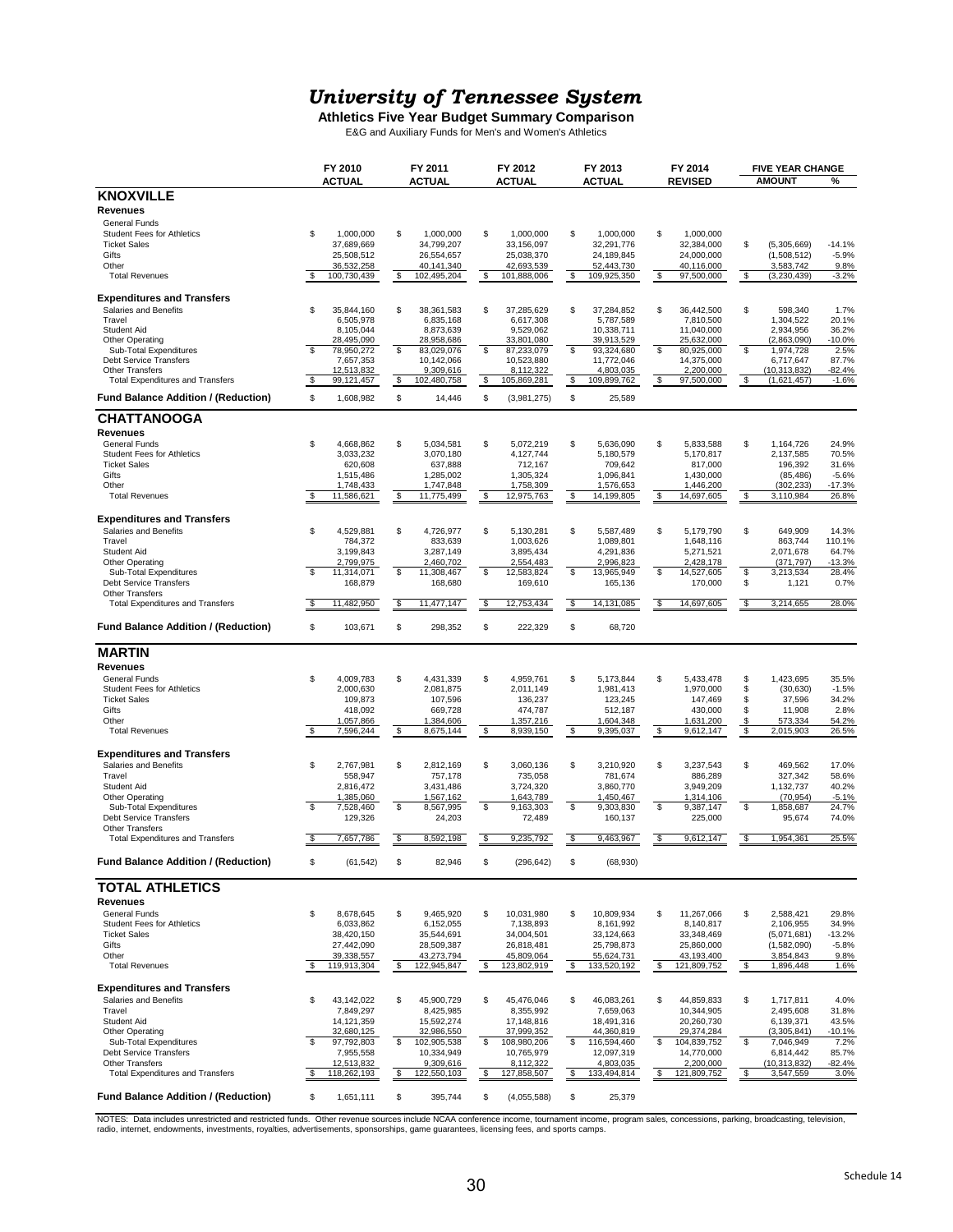### **FY 2014 Revised Budget Summary**

|                                           |                         |                 |                         |                  |                 |                 | <b>CHANGE</b>              |           |
|-------------------------------------------|-------------------------|-----------------|-------------------------|------------------|-----------------|-----------------|----------------------------|-----------|
|                                           |                         | FY 2013         |                         | FY 2014          |                 | FY 2014         | <b>ORIGINAL TO REVISED</b> |           |
|                                           |                         | <b>ACTUALS</b>  |                         | <b>ORIGINAL</b>  |                 | <b>REVISED</b>  | <b>AMOUNT</b>              | %         |
| <b>EDUCATIONAL AND GENERAL</b>            |                         |                 |                         |                  |                 |                 |                            |           |
| <b>Revenues</b>                           |                         |                 |                         |                  |                 |                 |                            |           |
| <b>Tuition &amp; Fees</b>                 | \$                      | 533,809,389     | \$                      | 565,277,884      | \$              | 565,908,764     | \$<br>630,880              | 0.1%      |
| <b>State Appropriations</b>               |                         | 431,850,267     |                         | 469,891,623      |                 | 469,682,423     | (209, 200)                 | 0.0 %     |
| <b>Grants &amp; Contracts</b>             |                         | 49,542,582      |                         | 41,661,154       |                 | 41,762,792      | 101,638                    | 0.2 %     |
| Sales & Service                           |                         | 57,856,330      |                         | 49,534,483       |                 | 50,511,546      | 977,063                    | 2.0 %     |
| <b>Other Sources</b>                      |                         | 70,098,212      |                         | 51,990,420       |                 | 51,858,603      | (131, 817)                 | $-0.3%$   |
| <b>Total Revenues</b>                     | \$                      | 1,143,156,780   |                         | \$1,178,355,564  | \$              | 1,179,724,128   | \$<br>1,368,564            | 0.1%      |
| <b>Expenditures and Transfers</b>         |                         |                 |                         |                  |                 |                 |                            |           |
| Instruction                               | \$                      | 455, 174, 572   | \$                      | 505,720,486      | \$              | 522,157,755     | \$<br>16,437,269           | 3.3%      |
| Research                                  |                         | 86,634,810      |                         | 69,129,676       |                 | 96,477,561      | 27,347,885                 | 39.6 %    |
| <b>Public Service</b>                     |                         | 70,315,078      |                         | 70,973,102       |                 | 77,682,916      | 6,709,814                  | 9.5 %     |
| Academic Support                          |                         | 130,694,151     |                         | 134,311,788      |                 | 146,722,452     | 12,410,664                 | 9.2%      |
| <b>Student Services</b>                   |                         | 84,118,134      |                         | 72,823,106       |                 | 76,802,244      | 3,979,138                  | 5.5 %     |
| <b>Institutional Support</b>              |                         | 122,698,075     |                         | 127,723,651      |                 | 145,777,259     | 18,053,608                 | 14.1 %    |
| Op/Maint Physical Plant                   |                         | 118,493,896     |                         | 128,019,649      |                 | 129,779,757     | 1,760,108                  | 1.4%      |
| Scholarships & Fellowships                |                         | 74,479,780      |                         | 76,812,910       |                 | 77,741,340      | 928,430                    | 1.2%      |
| Sub-total Expenditures                    |                         | \$1,142,608,497 |                         | \$1,185,514,368  | \$              | 1,273,141,284   | \$<br>87,626,916           | 7.4%      |
| <b>Mandatory Transfers</b>                |                         | 6,273,292       |                         | 7,380,997        |                 | 7,380,997       |                            |           |
| Non Mandatory Transfers                   |                         | (17, 523, 145)  |                         | (10, 878, 453)   |                 | (48, 777, 962)  | (37,899,509)               | $-348.4%$ |
| <b>Total Expenditures &amp; Transfers</b> | \$                      | 1,131,358,644   | \$                      | 1,182,016,912    | \$              | 1,231,744,319   | \$<br>49,727,407           | 4.2 %     |
| <b>Fund Balance Addition/(Reduction)</b>  | $\overline{\$}$         | 11,798,136      | $\overline{\mathbb{S}}$ | $(3,661,348)$ \$ |                 | (52,020,191)    |                            |           |
| <b>AUXILIARIES</b>                        |                         |                 |                         |                  |                 |                 |                            |           |
| <b>Revenues</b>                           | \$                      | 199, 171, 124   | \$                      | 194,400,723      | \$              | 193,337,830     | \$<br>(1,062,893)          | $-0.5%$   |
| <b>Expenditures and Transfers</b>         |                         |                 |                         |                  |                 |                 |                            |           |
| Expenditures                              |                         | 148,395,318     |                         | 147,445,931      |                 | 146,379,773     | (1,066,158)                | $-0.7%$   |
| <b>Mandatory Transfers</b>                |                         | 27,857,526      |                         | 27,404,860       |                 | 27,030,511      | (374, 349)                 | $-1.4%$   |
| Non-Mandatory Transfers                   |                         | 17,254,499      |                         | 19,549,932       |                 | 19,927,546      | 377,614                    | 1.9%      |
| <b>Total Expenditures &amp; Transfers</b> | \$                      | 193,507,343     | \$                      | 194,400,723      | $\overline{\$}$ | 193,337,830     | \$<br>(1,062,893)          | $-0.5%$   |
| <b>Fund Balance Addition/(Reduction)</b>  | $\overline{\mathbb{S}}$ | 5,663,782       | \$                      |                  | \$              |                 |                            |           |
| <b>TOTALS</b>                             |                         |                 |                         |                  |                 |                 |                            |           |
| <b>Revenues</b>                           |                         | \$1,342,327,905 |                         | \$1,372,756,287  |                 | \$1,373,061,958 | \$<br>305,671              | 0.0 %     |
| <b>Expenditures and Transfers</b>         |                         |                 |                         |                  |                 |                 |                            |           |
| Expenditures                              | \$                      | 1,291,003,814   |                         | \$1,332,960,299  |                 | \$1,419,521,057 | \$<br>86,560,758           | 6.5%      |
| <b>Mandatory Transfers</b>                |                         | 34,130,818      |                         | 34,785,857       |                 | 34,411,508      | (374, 349)                 | $-1.1%$   |
| Non-Mandatory Transfers                   |                         | (268, 646)      |                         | 8,671,479        |                 | (28, 850, 416)  | (37, 521, 895)             | $-432.7%$ |
| <b>Total Expenditures &amp; Transfers</b> |                         | 1,324,865,986   |                         | \$1,376,417,635  | \$              | 1,425,082,149   | \$<br>48,664,514           | 3.5 %     |
| <b>Fund Balance Addition/(Reduction)</b>  | $\overline{\$}$         | 17,461,918      | \$                      | $(3,661,348)$ \$ |                 | (52,020,191)    |                            |           |
|                                           |                         |                 |                         |                  |                 |                 |                            |           |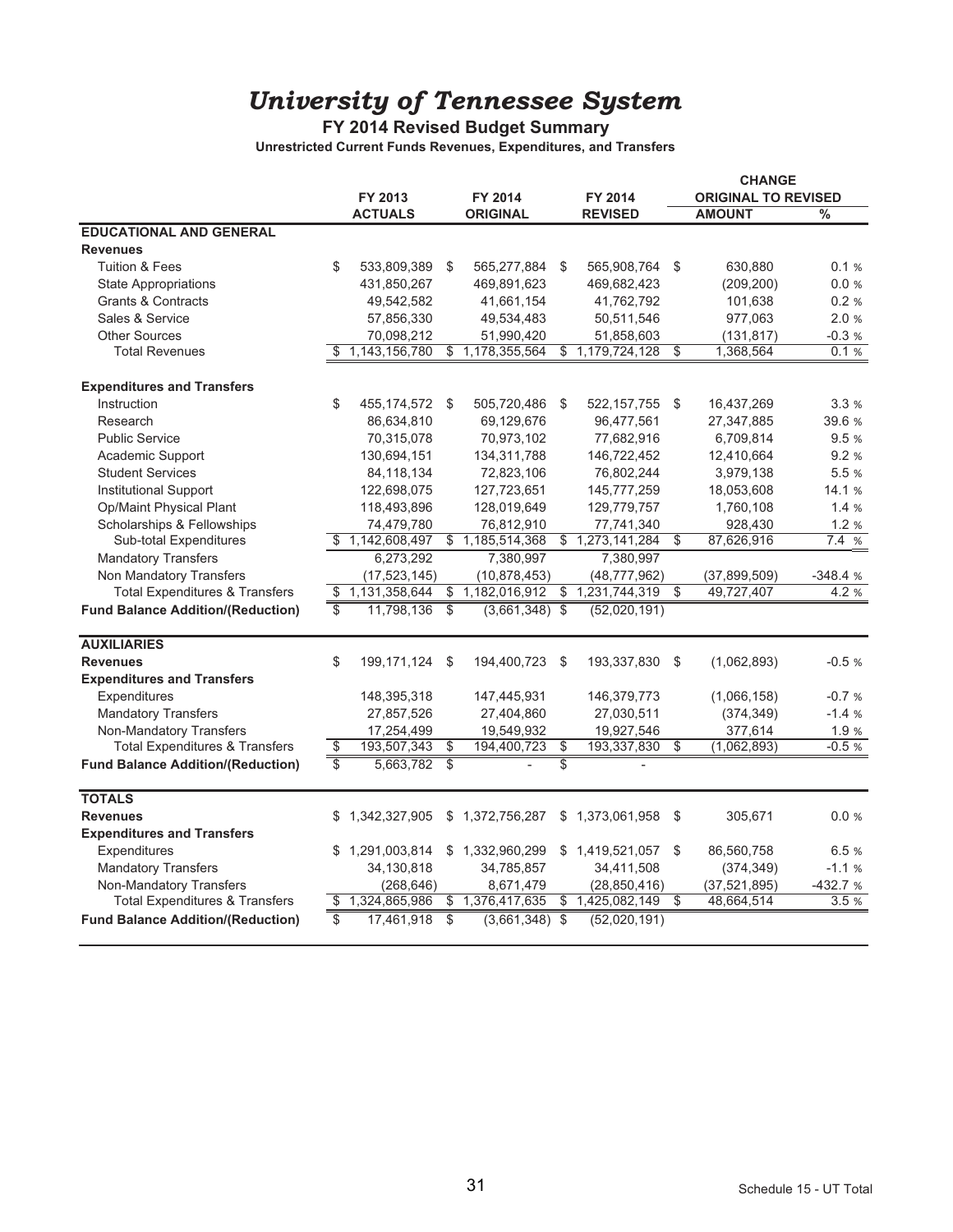# *Chattanooga*

#### **FY 2014 Revised Budget Summary**

|                                           |                 |               |                          |                 |                          |                | <b>CHANGE</b> |                            |             |  |  |
|-------------------------------------------|-----------------|---------------|--------------------------|-----------------|--------------------------|----------------|---------------|----------------------------|-------------|--|--|
|                                           |                 | FY 2013       |                          | FY 2014         |                          | FY 2014        |               | <b>ORIGINAL TO REVISED</b> |             |  |  |
|                                           |                 | <b>ACTUAL</b> |                          | <b>ORIGINAL</b> |                          | <b>REVISED</b> |               | <b>AMOUNT</b>              | %           |  |  |
| <b>EDUCATIONAL AND GENERAL</b>            |                 |               |                          |                 |                          |                |               |                            |             |  |  |
| <b>Revenues</b>                           |                 |               |                          |                 |                          |                |               |                            |             |  |  |
| <b>Tuition &amp; Fees</b>                 | \$              | 86,525,109    | \$                       | 90,358,614      | \$                       | 90,632,148     | \$            | 273,534                    | 0.3%        |  |  |
| <b>State Appropriations</b>               |                 | 35,523,864    |                          | 37,427,681      |                          | 37,449,681     |               | 22,000                     | 0.1 %       |  |  |
| <b>Grants &amp; Contracts</b>             |                 | 891,905       |                          | 453,856         |                          | 616,230        |               | 162,374                    | 35.8 %      |  |  |
| Sales & Service                           |                 | 4,698,919     |                          | 4,248,524       |                          | 4,340,172      |               | 91,648                     | 2.2%        |  |  |
| <b>Other Sources</b>                      |                 | 334,235       |                          | 481,533         |                          | 237,427        |               | (244, 106)                 | $(50.7)$ %  |  |  |
| <b>Total Revenues</b>                     | \$              | 127,974,032   | \$                       | 132,970,208     | \$                       | 133,275,658    | \$            | 305,450                    | 0.2 %       |  |  |
| <b>Expenditures and Transfers</b>         |                 |               |                          |                 |                          |                |               |                            |             |  |  |
| Instruction                               | \$              | 55,186,168    | \$                       | 59,922,806      | \$                       | 60,690,230     | \$            | 767,424                    | 1.3%        |  |  |
| Research                                  |                 | 3,498,130     |                          | 1,902,900       |                          | 2,020,402      |               | 117,502                    | 6.2 %       |  |  |
| <b>Public Service</b>                     |                 | 2,331,469     |                          | 2,257,032       |                          | 2,424,023      |               | 166,991                    | 7.4 %       |  |  |
| Academic Support                          |                 | 10,136,131    |                          | 8,624,913       |                          | 10,180,296     |               | 1,555,383                  | 18.0 %      |  |  |
| <b>Student Services</b>                   |                 | 22,960,974    |                          | 20,053,007      |                          | 20,826,081     |               | 773,074                    | 3.9%        |  |  |
| <b>Institutional Support</b>              |                 | 9,668,887     |                          | 10,277,110      |                          | 10,718,253     |               | 441,143                    | 4.3 %       |  |  |
| Op/Maint Physical Plant                   |                 | 14,046,694    |                          | 17,248,630      |                          | 17,601,122     |               | 352,492                    | 2.0%        |  |  |
| Scholarships & Fellowships                |                 | 10,019,162    |                          | 10,744,607      |                          | 10,773,407     |               | 28,800                     | 0.3 %       |  |  |
| Sub-total Expenditures                    | \$              | 127,847,614   | \$                       | 131,031,005     | \$                       | 135,233,814    | \$            | 4,202,809                  | 3.2%        |  |  |
| <b>Mandatory Transfers</b>                |                 | 686,465       |                          | 774,165         |                          | 774,165        |               |                            |             |  |  |
| Non Mandatory Transfers                   |                 | (510, 107)    |                          | 1,098,458       |                          | (2,798,901)    |               | (3,897,359)                | $(354.8)$ % |  |  |
| <b>Total Expenditures &amp; Transfers</b> | \$              | 128,023,972   | \$                       | 132,903,628     | \$                       | 133,209,078    | \$            | 305,450                    | 0.2 %       |  |  |
| <b>Fund Balance Addition/(Reduction)</b>  | \$              | (49, 940)     | $\overline{\mathcal{E}}$ | 66,580          | $\overline{\mathcal{S}}$ | 66,580         |               |                            |             |  |  |
| <b>AUXILIARIES</b>                        |                 |               |                          |                 |                          |                |               |                            |             |  |  |
| <b>Revenues</b>                           | \$              | 12,457,401    | \$                       | 8,402,485       | \$                       | 8,451,931      | \$            | 49,446                     | 0.6 %       |  |  |
| <b>Expenditures and Transfers</b>         |                 |               |                          |                 |                          |                |               |                            |             |  |  |
| Expenditures                              |                 | 8,260,043     |                          | 4,601,108       |                          | 4,648,962      |               | 47,854                     | 1.0%        |  |  |
| <b>Mandatory Transfers</b>                |                 | 1,393,599     |                          | 2,373,402       |                          | 1,948,402      |               | (425,000)                  | $(17.9)$ %  |  |  |
| Non-Mandatory Transfers                   |                 | 2,739,968     |                          | 1,427,975       |                          | 1,854,567      |               | 426,592                    | 29.9 %      |  |  |
| <b>Total Expenditures &amp; Transfers</b> | \$              | 12,393,610    | \$                       | 8,402,485       | \$                       | 8,451,931      | \$            | 49,446                     | 0.6%        |  |  |
| <b>Fund Balance Addition/(Reduction)</b>  | $\overline{\$}$ | 63,791        | \$                       |                 | \$                       |                |               |                            |             |  |  |
| <b>TOTALS</b>                             |                 |               |                          |                 |                          |                |               |                            |             |  |  |
| <b>Revenues</b>                           | \$              | 140,431,432   | \$                       | 141,372,693     | \$                       | 141,727,589    | \$            | 354,896                    | 0.3%        |  |  |
| <b>Expenditures and Transfers</b>         |                 |               |                          |                 |                          |                |               |                            |             |  |  |
| Expenditures                              | \$              | 136, 107, 657 | \$                       | 135,632,113     | \$                       | 139,882,776    | \$            | 4,250,663                  | 3.1%        |  |  |
| <b>Mandatory Transfers</b>                |                 | 2,080,064     |                          | 3,147,567       |                          | 2,722,567      |               | (425,000)                  | $(13.5)$ %  |  |  |
| Non-Mandatory Transfers                   |                 | 2,229,861     |                          | 2,526,433       |                          | (944, 334)     |               | (3,470,767)                | $(137.4)$ % |  |  |
| <b>Total Expenditures &amp; Transfers</b> | \$              | 140,417,582   | \$                       | 141,306,113     | \$                       | 141,661,009    | \$            | 354,896                    | 0.3%        |  |  |
| <b>Fund Balance Addition/(Reduction)</b>  | \$              | 13,850        | \$                       | 66,580          | \$                       | 66,580         |               |                            |             |  |  |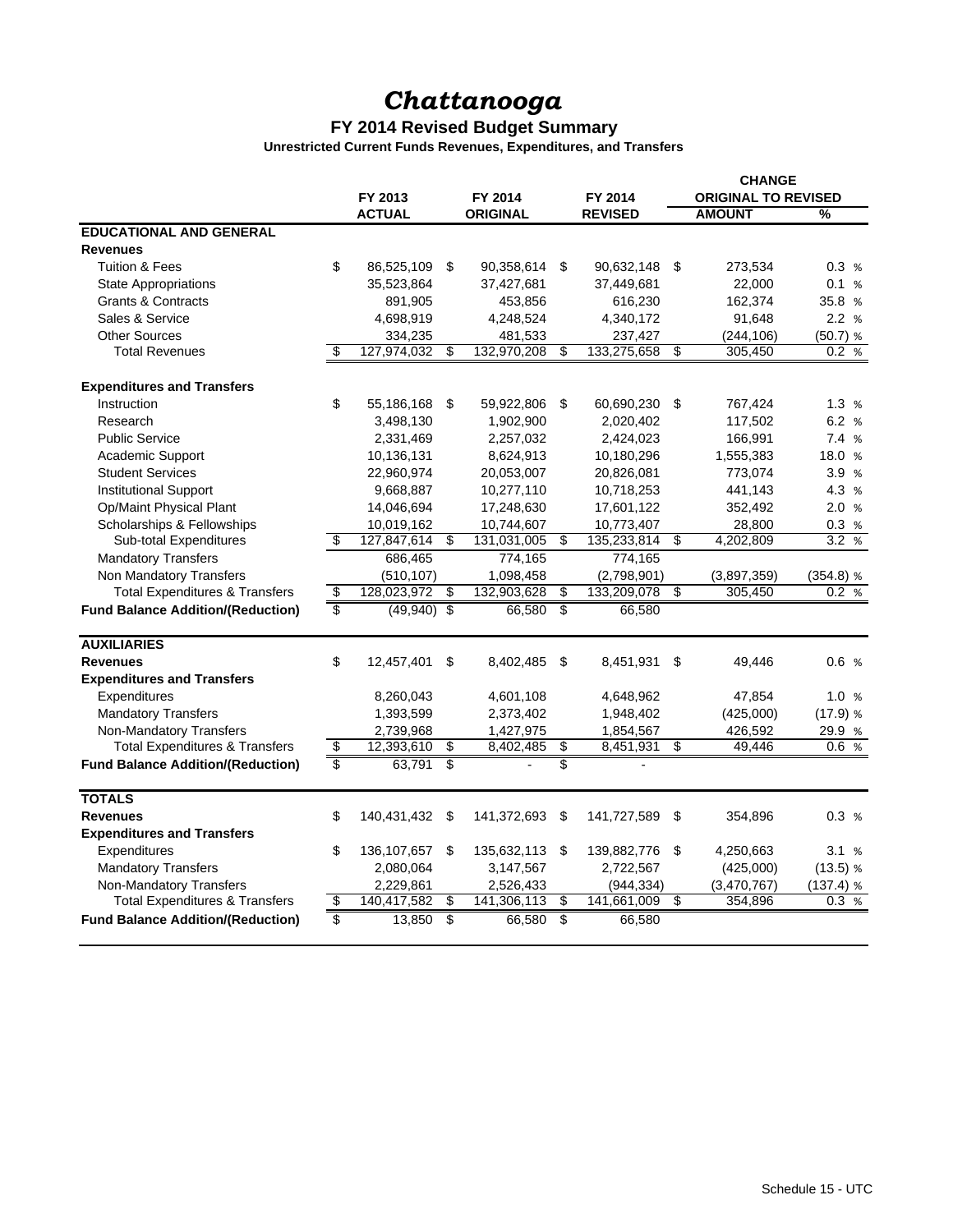## *Knoxville*

### **FY 2014 Revised Budget Summary**

| FY 2013<br><b>ORIGINAL TO REVISED</b><br>FY 2014<br>FY 2014<br><b>ACTUAL</b><br><b>ORIGINAL</b><br><b>REVISED</b><br><b>AMOUNT</b><br>%<br><b>EDUCATIONAL AND GENERAL</b><br><b>Revenues</b><br>\$<br>\$<br>109,750<br>0.0 %<br><b>Tuition &amp; Fees</b><br>305,640,162<br>\$<br>330,546,609<br>330,656,359<br>\$<br>156,439,550<br>177,486,343<br>0.0%<br>177,446,543<br>39,800<br><b>State Appropriations</b><br>29,036,239<br><b>Grants &amp; Contracts</b><br>20,560,000<br>20,560,000<br>Sales & Service<br>9,587,584<br>4,324,470<br>4,332,641<br>0.2%<br>8,171<br><b>Other Sources</b><br>12,947,014<br>10,083,986<br>19,999<br>0.2 %<br>10,063,987<br>177,720<br>0.0 %<br>513,650,550<br>\$<br>542,941,609<br>\$<br>543,119,329<br>\$<br><b>Total Revenues</b><br>\$<br><b>Expenditures and Transfers</b><br>\$<br>Instruction<br>218,498,737<br>\$<br>238,932,202<br>\$<br>245,415,965<br>\$<br>6,483,763<br>2.7%<br>35,594,360<br>20,687,843<br>14,499,040<br>70.1 %<br>Research<br>35,186,883<br><b>Public Service</b><br>13,677,751<br>9.0 %<br>10,054,983<br>10,960,509<br>905,526<br>61,399,810<br>Academic Support<br>70,418,959<br>68,666,664<br>(1,752,295)<br>$(2.5)$ %<br><b>Student Services</b><br>45,269,568<br>37,698,592<br>39,199,763<br>1,501,171<br>4.0 %<br><b>Institutional Support</b><br>4.2 %<br>37,038,944<br>39,436,700<br>41,074,340<br>1,637,640<br>Op/Maint Physical Plant<br>59,694,101<br>68,268,029<br>68,337,397<br>69,368<br>0.1%<br>Scholarships & Fellowships<br>48,114,597<br>48,838,357<br>49,742,431<br>904,074<br>1.9 %<br>Sub-total Expenditures<br>534,335,665<br>$\overline{\mathcal{G}}$<br>558,583,952<br>24,248,287<br>4.5 %<br>\$<br>519,287,869<br>\$<br>\$<br><b>Mandatory Transfers</b><br>2,165,669<br>1,701,536<br>1,701,536<br>Non Mandatory Transfers<br>(5,337,091)<br>6,904,408<br>(17, 166, 159)<br>(24,070,567)<br>$(348.6)$ %<br><b>Total Expenditures &amp; Transfers</b><br>\$<br>516,116,447<br>\$<br>\$<br>543,119,329<br>\$<br>177,720<br>542,941,609<br>0.0 %<br><b>Fund Balance Addition/(Reduction)</b><br>\$<br>\$<br>(2,465,897)<br>\$<br><b>AUXILIARIES</b><br>\$<br>173,429,399<br>172,423,130<br>\$<br>171,291,952<br>(1, 131, 178)<br>$(0.7)$ %<br><b>Revenues</b><br>\$<br>\$<br><b>Expenditures and Transfers</b><br>130,374,337<br>(1,082,200)<br>$(0.8)$ %<br>Expenditures<br>133,279,362<br>132, 197, 162<br><b>Mandatory Transfers</b><br>23,308,614<br>21,537,220<br>21,537,220<br>Non-Mandatory Transfers<br>13,991,355<br>17,606,548<br>17,557,570<br>(48, 978)<br>$(0.3)$ %<br>$\overline{\$}$<br><b>Total Expenditures &amp; Transfers</b><br>167,674,306<br>172,423,130<br>\$<br>171,291,952<br>\$<br>(1, 131, 178)<br>$(0.7)$ %<br>\$<br>\$<br>\$<br><b>Fund Balance Addition/(Reduction)</b><br>5,755,093<br>\$<br><b>TOTALS</b><br>\$<br>687,079,949<br>715,364,739<br>$(0.1)$ %<br><b>Revenues</b><br>\$<br>\$<br>714,411,281<br>\$<br>(953, 458)<br><b>Expenditures and Transfers</b><br>\$<br>649,662,206<br>667,615,027<br>Expenditures<br>\$<br>\$<br>690,781,114<br>23,166,087<br>3.5%<br>\$<br><b>Mandatory Transfers</b><br>25,474,283<br>23,238,756<br>23,238,756<br>Non-Mandatory Transfers<br>8,654,264<br>24,510,956<br>391,411<br>(24, 119, 545)<br>$(98.4)$ %<br><b>Total Expenditures &amp; Transfers</b><br>714,411,281<br>\$<br>(953, 458)<br>\$<br>683,790,753<br>\$<br>715,364,739<br>\$<br>$(0.1)$ % |                                          |    |           |    |  | <b>CHANGE</b> |  |  |  |  |
|---------------------------------------------------------------------------------------------------------------------------------------------------------------------------------------------------------------------------------------------------------------------------------------------------------------------------------------------------------------------------------------------------------------------------------------------------------------------------------------------------------------------------------------------------------------------------------------------------------------------------------------------------------------------------------------------------------------------------------------------------------------------------------------------------------------------------------------------------------------------------------------------------------------------------------------------------------------------------------------------------------------------------------------------------------------------------------------------------------------------------------------------------------------------------------------------------------------------------------------------------------------------------------------------------------------------------------------------------------------------------------------------------------------------------------------------------------------------------------------------------------------------------------------------------------------------------------------------------------------------------------------------------------------------------------------------------------------------------------------------------------------------------------------------------------------------------------------------------------------------------------------------------------------------------------------------------------------------------------------------------------------------------------------------------------------------------------------------------------------------------------------------------------------------------------------------------------------------------------------------------------------------------------------------------------------------------------------------------------------------------------------------------------------------------------------------------------------------------------------------------------------------------------------------------------------------------------------------------------------------------------------------------------------------------------------------------------------------------------------------------------------------------------------------------------------------------------------------------------------------------------------------------------------------------------------------------------------------------------------------------------------------------------------------------------------------------------------------------------------------------------------------------------------------------------------------------------------------------------------------------------------------------------------------------------------------------------------------------------------------------------------------------------------------------|------------------------------------------|----|-----------|----|--|---------------|--|--|--|--|
|                                                                                                                                                                                                                                                                                                                                                                                                                                                                                                                                                                                                                                                                                                                                                                                                                                                                                                                                                                                                                                                                                                                                                                                                                                                                                                                                                                                                                                                                                                                                                                                                                                                                                                                                                                                                                                                                                                                                                                                                                                                                                                                                                                                                                                                                                                                                                                                                                                                                                                                                                                                                                                                                                                                                                                                                                                                                                                                                                                                                                                                                                                                                                                                                                                                                                                                                                                                                                           |                                          |    |           |    |  |               |  |  |  |  |
|                                                                                                                                                                                                                                                                                                                                                                                                                                                                                                                                                                                                                                                                                                                                                                                                                                                                                                                                                                                                                                                                                                                                                                                                                                                                                                                                                                                                                                                                                                                                                                                                                                                                                                                                                                                                                                                                                                                                                                                                                                                                                                                                                                                                                                                                                                                                                                                                                                                                                                                                                                                                                                                                                                                                                                                                                                                                                                                                                                                                                                                                                                                                                                                                                                                                                                                                                                                                                           |                                          |    |           |    |  |               |  |  |  |  |
|                                                                                                                                                                                                                                                                                                                                                                                                                                                                                                                                                                                                                                                                                                                                                                                                                                                                                                                                                                                                                                                                                                                                                                                                                                                                                                                                                                                                                                                                                                                                                                                                                                                                                                                                                                                                                                                                                                                                                                                                                                                                                                                                                                                                                                                                                                                                                                                                                                                                                                                                                                                                                                                                                                                                                                                                                                                                                                                                                                                                                                                                                                                                                                                                                                                                                                                                                                                                                           |                                          |    |           |    |  |               |  |  |  |  |
|                                                                                                                                                                                                                                                                                                                                                                                                                                                                                                                                                                                                                                                                                                                                                                                                                                                                                                                                                                                                                                                                                                                                                                                                                                                                                                                                                                                                                                                                                                                                                                                                                                                                                                                                                                                                                                                                                                                                                                                                                                                                                                                                                                                                                                                                                                                                                                                                                                                                                                                                                                                                                                                                                                                                                                                                                                                                                                                                                                                                                                                                                                                                                                                                                                                                                                                                                                                                                           |                                          |    |           |    |  |               |  |  |  |  |
|                                                                                                                                                                                                                                                                                                                                                                                                                                                                                                                                                                                                                                                                                                                                                                                                                                                                                                                                                                                                                                                                                                                                                                                                                                                                                                                                                                                                                                                                                                                                                                                                                                                                                                                                                                                                                                                                                                                                                                                                                                                                                                                                                                                                                                                                                                                                                                                                                                                                                                                                                                                                                                                                                                                                                                                                                                                                                                                                                                                                                                                                                                                                                                                                                                                                                                                                                                                                                           |                                          |    |           |    |  |               |  |  |  |  |
|                                                                                                                                                                                                                                                                                                                                                                                                                                                                                                                                                                                                                                                                                                                                                                                                                                                                                                                                                                                                                                                                                                                                                                                                                                                                                                                                                                                                                                                                                                                                                                                                                                                                                                                                                                                                                                                                                                                                                                                                                                                                                                                                                                                                                                                                                                                                                                                                                                                                                                                                                                                                                                                                                                                                                                                                                                                                                                                                                                                                                                                                                                                                                                                                                                                                                                                                                                                                                           |                                          |    |           |    |  |               |  |  |  |  |
|                                                                                                                                                                                                                                                                                                                                                                                                                                                                                                                                                                                                                                                                                                                                                                                                                                                                                                                                                                                                                                                                                                                                                                                                                                                                                                                                                                                                                                                                                                                                                                                                                                                                                                                                                                                                                                                                                                                                                                                                                                                                                                                                                                                                                                                                                                                                                                                                                                                                                                                                                                                                                                                                                                                                                                                                                                                                                                                                                                                                                                                                                                                                                                                                                                                                                                                                                                                                                           |                                          |    |           |    |  |               |  |  |  |  |
|                                                                                                                                                                                                                                                                                                                                                                                                                                                                                                                                                                                                                                                                                                                                                                                                                                                                                                                                                                                                                                                                                                                                                                                                                                                                                                                                                                                                                                                                                                                                                                                                                                                                                                                                                                                                                                                                                                                                                                                                                                                                                                                                                                                                                                                                                                                                                                                                                                                                                                                                                                                                                                                                                                                                                                                                                                                                                                                                                                                                                                                                                                                                                                                                                                                                                                                                                                                                                           |                                          |    |           |    |  |               |  |  |  |  |
|                                                                                                                                                                                                                                                                                                                                                                                                                                                                                                                                                                                                                                                                                                                                                                                                                                                                                                                                                                                                                                                                                                                                                                                                                                                                                                                                                                                                                                                                                                                                                                                                                                                                                                                                                                                                                                                                                                                                                                                                                                                                                                                                                                                                                                                                                                                                                                                                                                                                                                                                                                                                                                                                                                                                                                                                                                                                                                                                                                                                                                                                                                                                                                                                                                                                                                                                                                                                                           |                                          |    |           |    |  |               |  |  |  |  |
|                                                                                                                                                                                                                                                                                                                                                                                                                                                                                                                                                                                                                                                                                                                                                                                                                                                                                                                                                                                                                                                                                                                                                                                                                                                                                                                                                                                                                                                                                                                                                                                                                                                                                                                                                                                                                                                                                                                                                                                                                                                                                                                                                                                                                                                                                                                                                                                                                                                                                                                                                                                                                                                                                                                                                                                                                                                                                                                                                                                                                                                                                                                                                                                                                                                                                                                                                                                                                           |                                          |    |           |    |  |               |  |  |  |  |
|                                                                                                                                                                                                                                                                                                                                                                                                                                                                                                                                                                                                                                                                                                                                                                                                                                                                                                                                                                                                                                                                                                                                                                                                                                                                                                                                                                                                                                                                                                                                                                                                                                                                                                                                                                                                                                                                                                                                                                                                                                                                                                                                                                                                                                                                                                                                                                                                                                                                                                                                                                                                                                                                                                                                                                                                                                                                                                                                                                                                                                                                                                                                                                                                                                                                                                                                                                                                                           |                                          |    |           |    |  |               |  |  |  |  |
|                                                                                                                                                                                                                                                                                                                                                                                                                                                                                                                                                                                                                                                                                                                                                                                                                                                                                                                                                                                                                                                                                                                                                                                                                                                                                                                                                                                                                                                                                                                                                                                                                                                                                                                                                                                                                                                                                                                                                                                                                                                                                                                                                                                                                                                                                                                                                                                                                                                                                                                                                                                                                                                                                                                                                                                                                                                                                                                                                                                                                                                                                                                                                                                                                                                                                                                                                                                                                           |                                          |    |           |    |  |               |  |  |  |  |
|                                                                                                                                                                                                                                                                                                                                                                                                                                                                                                                                                                                                                                                                                                                                                                                                                                                                                                                                                                                                                                                                                                                                                                                                                                                                                                                                                                                                                                                                                                                                                                                                                                                                                                                                                                                                                                                                                                                                                                                                                                                                                                                                                                                                                                                                                                                                                                                                                                                                                                                                                                                                                                                                                                                                                                                                                                                                                                                                                                                                                                                                                                                                                                                                                                                                                                                                                                                                                           |                                          |    |           |    |  |               |  |  |  |  |
|                                                                                                                                                                                                                                                                                                                                                                                                                                                                                                                                                                                                                                                                                                                                                                                                                                                                                                                                                                                                                                                                                                                                                                                                                                                                                                                                                                                                                                                                                                                                                                                                                                                                                                                                                                                                                                                                                                                                                                                                                                                                                                                                                                                                                                                                                                                                                                                                                                                                                                                                                                                                                                                                                                                                                                                                                                                                                                                                                                                                                                                                                                                                                                                                                                                                                                                                                                                                                           |                                          |    |           |    |  |               |  |  |  |  |
|                                                                                                                                                                                                                                                                                                                                                                                                                                                                                                                                                                                                                                                                                                                                                                                                                                                                                                                                                                                                                                                                                                                                                                                                                                                                                                                                                                                                                                                                                                                                                                                                                                                                                                                                                                                                                                                                                                                                                                                                                                                                                                                                                                                                                                                                                                                                                                                                                                                                                                                                                                                                                                                                                                                                                                                                                                                                                                                                                                                                                                                                                                                                                                                                                                                                                                                                                                                                                           |                                          |    |           |    |  |               |  |  |  |  |
|                                                                                                                                                                                                                                                                                                                                                                                                                                                                                                                                                                                                                                                                                                                                                                                                                                                                                                                                                                                                                                                                                                                                                                                                                                                                                                                                                                                                                                                                                                                                                                                                                                                                                                                                                                                                                                                                                                                                                                                                                                                                                                                                                                                                                                                                                                                                                                                                                                                                                                                                                                                                                                                                                                                                                                                                                                                                                                                                                                                                                                                                                                                                                                                                                                                                                                                                                                                                                           |                                          |    |           |    |  |               |  |  |  |  |
|                                                                                                                                                                                                                                                                                                                                                                                                                                                                                                                                                                                                                                                                                                                                                                                                                                                                                                                                                                                                                                                                                                                                                                                                                                                                                                                                                                                                                                                                                                                                                                                                                                                                                                                                                                                                                                                                                                                                                                                                                                                                                                                                                                                                                                                                                                                                                                                                                                                                                                                                                                                                                                                                                                                                                                                                                                                                                                                                                                                                                                                                                                                                                                                                                                                                                                                                                                                                                           |                                          |    |           |    |  |               |  |  |  |  |
|                                                                                                                                                                                                                                                                                                                                                                                                                                                                                                                                                                                                                                                                                                                                                                                                                                                                                                                                                                                                                                                                                                                                                                                                                                                                                                                                                                                                                                                                                                                                                                                                                                                                                                                                                                                                                                                                                                                                                                                                                                                                                                                                                                                                                                                                                                                                                                                                                                                                                                                                                                                                                                                                                                                                                                                                                                                                                                                                                                                                                                                                                                                                                                                                                                                                                                                                                                                                                           |                                          |    |           |    |  |               |  |  |  |  |
|                                                                                                                                                                                                                                                                                                                                                                                                                                                                                                                                                                                                                                                                                                                                                                                                                                                                                                                                                                                                                                                                                                                                                                                                                                                                                                                                                                                                                                                                                                                                                                                                                                                                                                                                                                                                                                                                                                                                                                                                                                                                                                                                                                                                                                                                                                                                                                                                                                                                                                                                                                                                                                                                                                                                                                                                                                                                                                                                                                                                                                                                                                                                                                                                                                                                                                                                                                                                                           |                                          |    |           |    |  |               |  |  |  |  |
|                                                                                                                                                                                                                                                                                                                                                                                                                                                                                                                                                                                                                                                                                                                                                                                                                                                                                                                                                                                                                                                                                                                                                                                                                                                                                                                                                                                                                                                                                                                                                                                                                                                                                                                                                                                                                                                                                                                                                                                                                                                                                                                                                                                                                                                                                                                                                                                                                                                                                                                                                                                                                                                                                                                                                                                                                                                                                                                                                                                                                                                                                                                                                                                                                                                                                                                                                                                                                           |                                          |    |           |    |  |               |  |  |  |  |
|                                                                                                                                                                                                                                                                                                                                                                                                                                                                                                                                                                                                                                                                                                                                                                                                                                                                                                                                                                                                                                                                                                                                                                                                                                                                                                                                                                                                                                                                                                                                                                                                                                                                                                                                                                                                                                                                                                                                                                                                                                                                                                                                                                                                                                                                                                                                                                                                                                                                                                                                                                                                                                                                                                                                                                                                                                                                                                                                                                                                                                                                                                                                                                                                                                                                                                                                                                                                                           |                                          |    |           |    |  |               |  |  |  |  |
|                                                                                                                                                                                                                                                                                                                                                                                                                                                                                                                                                                                                                                                                                                                                                                                                                                                                                                                                                                                                                                                                                                                                                                                                                                                                                                                                                                                                                                                                                                                                                                                                                                                                                                                                                                                                                                                                                                                                                                                                                                                                                                                                                                                                                                                                                                                                                                                                                                                                                                                                                                                                                                                                                                                                                                                                                                                                                                                                                                                                                                                                                                                                                                                                                                                                                                                                                                                                                           |                                          |    |           |    |  |               |  |  |  |  |
|                                                                                                                                                                                                                                                                                                                                                                                                                                                                                                                                                                                                                                                                                                                                                                                                                                                                                                                                                                                                                                                                                                                                                                                                                                                                                                                                                                                                                                                                                                                                                                                                                                                                                                                                                                                                                                                                                                                                                                                                                                                                                                                                                                                                                                                                                                                                                                                                                                                                                                                                                                                                                                                                                                                                                                                                                                                                                                                                                                                                                                                                                                                                                                                                                                                                                                                                                                                                                           |                                          |    |           |    |  |               |  |  |  |  |
|                                                                                                                                                                                                                                                                                                                                                                                                                                                                                                                                                                                                                                                                                                                                                                                                                                                                                                                                                                                                                                                                                                                                                                                                                                                                                                                                                                                                                                                                                                                                                                                                                                                                                                                                                                                                                                                                                                                                                                                                                                                                                                                                                                                                                                                                                                                                                                                                                                                                                                                                                                                                                                                                                                                                                                                                                                                                                                                                                                                                                                                                                                                                                                                                                                                                                                                                                                                                                           |                                          |    |           |    |  |               |  |  |  |  |
|                                                                                                                                                                                                                                                                                                                                                                                                                                                                                                                                                                                                                                                                                                                                                                                                                                                                                                                                                                                                                                                                                                                                                                                                                                                                                                                                                                                                                                                                                                                                                                                                                                                                                                                                                                                                                                                                                                                                                                                                                                                                                                                                                                                                                                                                                                                                                                                                                                                                                                                                                                                                                                                                                                                                                                                                                                                                                                                                                                                                                                                                                                                                                                                                                                                                                                                                                                                                                           |                                          |    |           |    |  |               |  |  |  |  |
|                                                                                                                                                                                                                                                                                                                                                                                                                                                                                                                                                                                                                                                                                                                                                                                                                                                                                                                                                                                                                                                                                                                                                                                                                                                                                                                                                                                                                                                                                                                                                                                                                                                                                                                                                                                                                                                                                                                                                                                                                                                                                                                                                                                                                                                                                                                                                                                                                                                                                                                                                                                                                                                                                                                                                                                                                                                                                                                                                                                                                                                                                                                                                                                                                                                                                                                                                                                                                           |                                          |    |           |    |  |               |  |  |  |  |
|                                                                                                                                                                                                                                                                                                                                                                                                                                                                                                                                                                                                                                                                                                                                                                                                                                                                                                                                                                                                                                                                                                                                                                                                                                                                                                                                                                                                                                                                                                                                                                                                                                                                                                                                                                                                                                                                                                                                                                                                                                                                                                                                                                                                                                                                                                                                                                                                                                                                                                                                                                                                                                                                                                                                                                                                                                                                                                                                                                                                                                                                                                                                                                                                                                                                                                                                                                                                                           |                                          |    |           |    |  |               |  |  |  |  |
|                                                                                                                                                                                                                                                                                                                                                                                                                                                                                                                                                                                                                                                                                                                                                                                                                                                                                                                                                                                                                                                                                                                                                                                                                                                                                                                                                                                                                                                                                                                                                                                                                                                                                                                                                                                                                                                                                                                                                                                                                                                                                                                                                                                                                                                                                                                                                                                                                                                                                                                                                                                                                                                                                                                                                                                                                                                                                                                                                                                                                                                                                                                                                                                                                                                                                                                                                                                                                           |                                          |    |           |    |  |               |  |  |  |  |
|                                                                                                                                                                                                                                                                                                                                                                                                                                                                                                                                                                                                                                                                                                                                                                                                                                                                                                                                                                                                                                                                                                                                                                                                                                                                                                                                                                                                                                                                                                                                                                                                                                                                                                                                                                                                                                                                                                                                                                                                                                                                                                                                                                                                                                                                                                                                                                                                                                                                                                                                                                                                                                                                                                                                                                                                                                                                                                                                                                                                                                                                                                                                                                                                                                                                                                                                                                                                                           |                                          |    |           |    |  |               |  |  |  |  |
|                                                                                                                                                                                                                                                                                                                                                                                                                                                                                                                                                                                                                                                                                                                                                                                                                                                                                                                                                                                                                                                                                                                                                                                                                                                                                                                                                                                                                                                                                                                                                                                                                                                                                                                                                                                                                                                                                                                                                                                                                                                                                                                                                                                                                                                                                                                                                                                                                                                                                                                                                                                                                                                                                                                                                                                                                                                                                                                                                                                                                                                                                                                                                                                                                                                                                                                                                                                                                           |                                          |    |           |    |  |               |  |  |  |  |
|                                                                                                                                                                                                                                                                                                                                                                                                                                                                                                                                                                                                                                                                                                                                                                                                                                                                                                                                                                                                                                                                                                                                                                                                                                                                                                                                                                                                                                                                                                                                                                                                                                                                                                                                                                                                                                                                                                                                                                                                                                                                                                                                                                                                                                                                                                                                                                                                                                                                                                                                                                                                                                                                                                                                                                                                                                                                                                                                                                                                                                                                                                                                                                                                                                                                                                                                                                                                                           |                                          |    |           |    |  |               |  |  |  |  |
|                                                                                                                                                                                                                                                                                                                                                                                                                                                                                                                                                                                                                                                                                                                                                                                                                                                                                                                                                                                                                                                                                                                                                                                                                                                                                                                                                                                                                                                                                                                                                                                                                                                                                                                                                                                                                                                                                                                                                                                                                                                                                                                                                                                                                                                                                                                                                                                                                                                                                                                                                                                                                                                                                                                                                                                                                                                                                                                                                                                                                                                                                                                                                                                                                                                                                                                                                                                                                           |                                          |    |           |    |  |               |  |  |  |  |
|                                                                                                                                                                                                                                                                                                                                                                                                                                                                                                                                                                                                                                                                                                                                                                                                                                                                                                                                                                                                                                                                                                                                                                                                                                                                                                                                                                                                                                                                                                                                                                                                                                                                                                                                                                                                                                                                                                                                                                                                                                                                                                                                                                                                                                                                                                                                                                                                                                                                                                                                                                                                                                                                                                                                                                                                                                                                                                                                                                                                                                                                                                                                                                                                                                                                                                                                                                                                                           |                                          |    |           |    |  |               |  |  |  |  |
|                                                                                                                                                                                                                                                                                                                                                                                                                                                                                                                                                                                                                                                                                                                                                                                                                                                                                                                                                                                                                                                                                                                                                                                                                                                                                                                                                                                                                                                                                                                                                                                                                                                                                                                                                                                                                                                                                                                                                                                                                                                                                                                                                                                                                                                                                                                                                                                                                                                                                                                                                                                                                                                                                                                                                                                                                                                                                                                                                                                                                                                                                                                                                                                                                                                                                                                                                                                                                           |                                          |    |           |    |  |               |  |  |  |  |
|                                                                                                                                                                                                                                                                                                                                                                                                                                                                                                                                                                                                                                                                                                                                                                                                                                                                                                                                                                                                                                                                                                                                                                                                                                                                                                                                                                                                                                                                                                                                                                                                                                                                                                                                                                                                                                                                                                                                                                                                                                                                                                                                                                                                                                                                                                                                                                                                                                                                                                                                                                                                                                                                                                                                                                                                                                                                                                                                                                                                                                                                                                                                                                                                                                                                                                                                                                                                                           |                                          |    |           |    |  |               |  |  |  |  |
|                                                                                                                                                                                                                                                                                                                                                                                                                                                                                                                                                                                                                                                                                                                                                                                                                                                                                                                                                                                                                                                                                                                                                                                                                                                                                                                                                                                                                                                                                                                                                                                                                                                                                                                                                                                                                                                                                                                                                                                                                                                                                                                                                                                                                                                                                                                                                                                                                                                                                                                                                                                                                                                                                                                                                                                                                                                                                                                                                                                                                                                                                                                                                                                                                                                                                                                                                                                                                           |                                          |    |           |    |  |               |  |  |  |  |
|                                                                                                                                                                                                                                                                                                                                                                                                                                                                                                                                                                                                                                                                                                                                                                                                                                                                                                                                                                                                                                                                                                                                                                                                                                                                                                                                                                                                                                                                                                                                                                                                                                                                                                                                                                                                                                                                                                                                                                                                                                                                                                                                                                                                                                                                                                                                                                                                                                                                                                                                                                                                                                                                                                                                                                                                                                                                                                                                                                                                                                                                                                                                                                                                                                                                                                                                                                                                                           |                                          |    |           |    |  |               |  |  |  |  |
|                                                                                                                                                                                                                                                                                                                                                                                                                                                                                                                                                                                                                                                                                                                                                                                                                                                                                                                                                                                                                                                                                                                                                                                                                                                                                                                                                                                                                                                                                                                                                                                                                                                                                                                                                                                                                                                                                                                                                                                                                                                                                                                                                                                                                                                                                                                                                                                                                                                                                                                                                                                                                                                                                                                                                                                                                                                                                                                                                                                                                                                                                                                                                                                                                                                                                                                                                                                                                           |                                          |    |           |    |  |               |  |  |  |  |
|                                                                                                                                                                                                                                                                                                                                                                                                                                                                                                                                                                                                                                                                                                                                                                                                                                                                                                                                                                                                                                                                                                                                                                                                                                                                                                                                                                                                                                                                                                                                                                                                                                                                                                                                                                                                                                                                                                                                                                                                                                                                                                                                                                                                                                                                                                                                                                                                                                                                                                                                                                                                                                                                                                                                                                                                                                                                                                                                                                                                                                                                                                                                                                                                                                                                                                                                                                                                                           |                                          |    |           |    |  |               |  |  |  |  |
|                                                                                                                                                                                                                                                                                                                                                                                                                                                                                                                                                                                                                                                                                                                                                                                                                                                                                                                                                                                                                                                                                                                                                                                                                                                                                                                                                                                                                                                                                                                                                                                                                                                                                                                                                                                                                                                                                                                                                                                                                                                                                                                                                                                                                                                                                                                                                                                                                                                                                                                                                                                                                                                                                                                                                                                                                                                                                                                                                                                                                                                                                                                                                                                                                                                                                                                                                                                                                           | <b>Fund Balance Addition/(Reduction)</b> | \$ | 3,289,196 | \$ |  | \$            |  |  |  |  |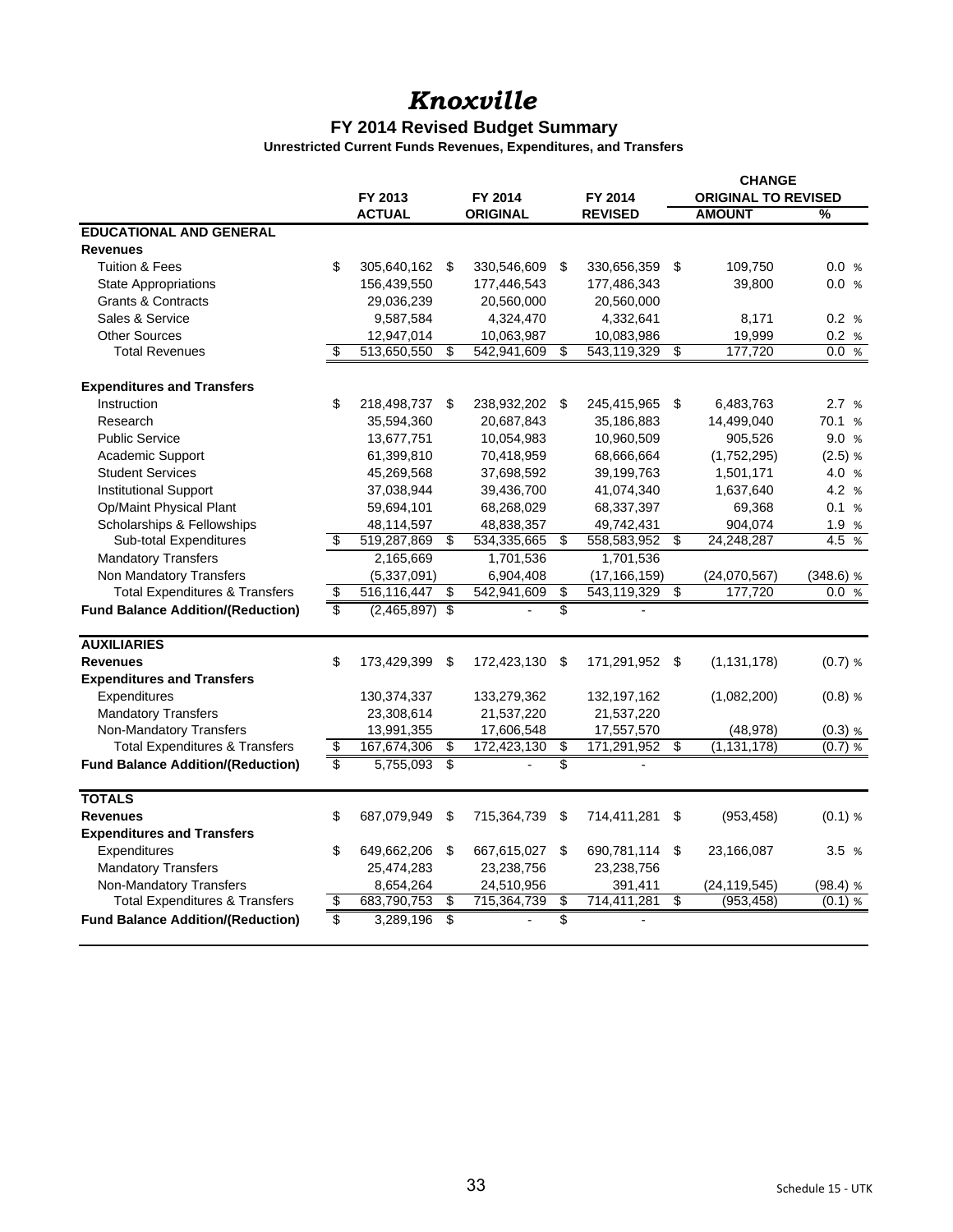## *Martin*

### **FY 2014 Revised Budget Summary**

|                                           |                          |                 |                 |                 |                         | <b>CHANGE</b>  |    |                            |             |  |
|-------------------------------------------|--------------------------|-----------------|-----------------|-----------------|-------------------------|----------------|----|----------------------------|-------------|--|
|                                           |                          | FY 2013         |                 | FY 2014         |                         | FY 2014        |    | <b>ORIGINAL TO REVISED</b> |             |  |
|                                           |                          | <b>ACTUAL</b>   |                 | <b>ORIGINAL</b> |                         | <b>REVISED</b> |    | <b>AMOUNT</b>              | %           |  |
| <b>EDUCATIONAL AND GENERAL</b>            |                          |                 |                 |                 |                         |                |    |                            |             |  |
| <b>Revenues</b>                           |                          |                 |                 |                 |                         |                |    |                            |             |  |
| <b>Tuition &amp; Fees</b>                 | \$                       | 56,196,472      | \$              | 58,468,077      | - \$                    | 58,534,954     | \$ | 66,877                     | 0.1%        |  |
| <b>State Appropriations</b>               |                          | 26,186,217      |                 | 26,374,167      |                         | 26,337,767     |    | (36, 400)                  | $(0.1)$ %   |  |
| <b>Grants &amp; Contracts</b>             |                          | 76,902          |                 | 310,500         |                         | 310,500        |    |                            |             |  |
| Sales & Service                           |                          | 3,392,805       |                 | 2,826,470       |                         | 3,321,084      |    | 494,614                    | 17.5 %      |  |
| <b>Other Sources</b>                      |                          | 723,513         |                 | 656,800         |                         | 656,800        |    |                            |             |  |
| <b>Total Revenues</b>                     | \$                       | 86,575,908      | \$              | 88,636,014      | \$                      | 89, 161, 105   | \$ | 525,091                    | 0.6 %       |  |
| <b>Expenditures and Transfers</b>         |                          |                 |                 |                 |                         |                |    |                            |             |  |
| Instruction                               | \$                       | 38,745,983      | \$              | 41,315,948      | \$                      | 42,203,839     | \$ | 887,891                    | 2.1%        |  |
| Research                                  |                          | 380,704         |                 | 295,482         |                         | 396,828        |    | 101,346                    | 34.3 %      |  |
| <b>Public Service</b>                     |                          | 599,720         |                 | 550,058         |                         | 609,274        |    | 59,216                     | 10.8 %      |  |
| Academic Support                          |                          | 10,787,500      |                 | 10,824,345      |                         | 10,762,525     |    | (61, 820)                  | $(0.6)$ %   |  |
| <b>Student Services</b>                   |                          | 10,561,948      |                 | 9,570,271       |                         | 10,761,255     |    | 1,190,984                  | 12.4%       |  |
| <b>Institutional Support</b>              |                          | 4,925,375       |                 | 5,612,983       |                         | 5,902,761      |    | 289,778                    | 5.2 %       |  |
| Op/Maint Physical Plant                   |                          | 10,941,993      |                 | 11,063,235      |                         | 11,528,805     |    | 465,570                    | 4.2 %       |  |
| Scholarships & Fellowships                |                          | 7,580,315       |                 | 8,068,343       |                         | 8,055,619      |    | (12, 724)                  | $(0.2)$ %   |  |
| Sub-total Expenditures                    | \$                       | 84,523,537      | \$              | 87,300,665      | \$                      | 90,220,906     | \$ | 2,920,241                  | 3.3%        |  |
| <b>Mandatory Transfers</b>                |                          | 666,114         |                 | 746,700         |                         | 746,700        |    |                            |             |  |
| Non Mandatory Transfers                   |                          | 2,117,168       |                 | 588,649         |                         | (1,806,501)    |    | (2, 395, 150)              | $(406.9)$ % |  |
| <b>Total Expenditures &amp; Transfers</b> | $\overline{\mathcal{E}}$ | 87,306,819      | \$              | 88,636,014      | \$                      | 89, 161, 105   | \$ | 525,091                    | 0.6%        |  |
| <b>Fund Balance Addition/(Reduction)</b>  | \$                       | $(730, 911)$ \$ |                 |                 | \$                      |                |    |                            |             |  |
| <b>AUXILIARIES</b>                        |                          |                 |                 |                 |                         |                |    |                            |             |  |
| <b>Revenues</b>                           | \$                       | 10,830,742      | \$              | 11,551,952      | - \$                    | 11,551,952     |    |                            |             |  |
| <b>Expenditures and Transfers</b>         |                          |                 |                 |                 |                         |                |    |                            |             |  |
| Expenditures                              |                          | 6,793,824       |                 | 7,799,281       |                         | 7,799,281      |    |                            |             |  |
| <b>Mandatory Transfers</b>                |                          | 2,935,777       |                 | 3,180,152       |                         | 3,180,152      |    |                            |             |  |
| Non-Mandatory Transfers                   |                          | 1,246,199       |                 | 572,519         |                         | 572,519        |    |                            |             |  |
| <b>Total Expenditures &amp; Transfers</b> | $\overline{\mathbf{e}}$  | 10,975,800      | \$              | 11,551,952      | $\overline{\mathbf{e}}$ | 11,551,952     |    |                            |             |  |
| <b>Fund Balance Addition/(Reduction)</b>  | \$                       | (145,058)       | \$              |                 | \$                      |                |    |                            |             |  |
| <b>TOTALS</b>                             |                          |                 |                 |                 |                         |                |    |                            |             |  |
| <b>Revenues</b>                           | \$                       | 97,406,650      | \$              | 100,187,966     | \$                      | 100,713,057    | \$ | 525,091                    | 0.5%        |  |
| <b>Expenditures and Transfers</b>         |                          |                 |                 |                 |                         |                |    |                            |             |  |
| Expenditures                              | \$                       | 91,317,361      | \$              | 95,099,946      | -\$                     | 98,020,187     | \$ | 2,920,241                  | 3.1%        |  |
| <b>Mandatory Transfers</b>                |                          | 3,601,891       |                 | 3,926,852       |                         | 3,926,852      |    |                            |             |  |
| Non-Mandatory Transfers                   |                          | 3,363,367       |                 | 1,161,168       |                         | (1, 233, 982)  |    | (2, 395, 150)              | $(206.3)$ % |  |
| <b>Total Expenditures &amp; Transfers</b> | \$                       | 98,282,619      | \$              | 100,187,966     | \$                      | 100,713,057    | \$ | 525,091                    | 0.5%        |  |
| <b>Fund Balance Addition/(Reduction)</b>  | \$                       | (875,968)       | $\overline{\$}$ |                 | $\overline{\mathbf{e}}$ |                |    |                            |             |  |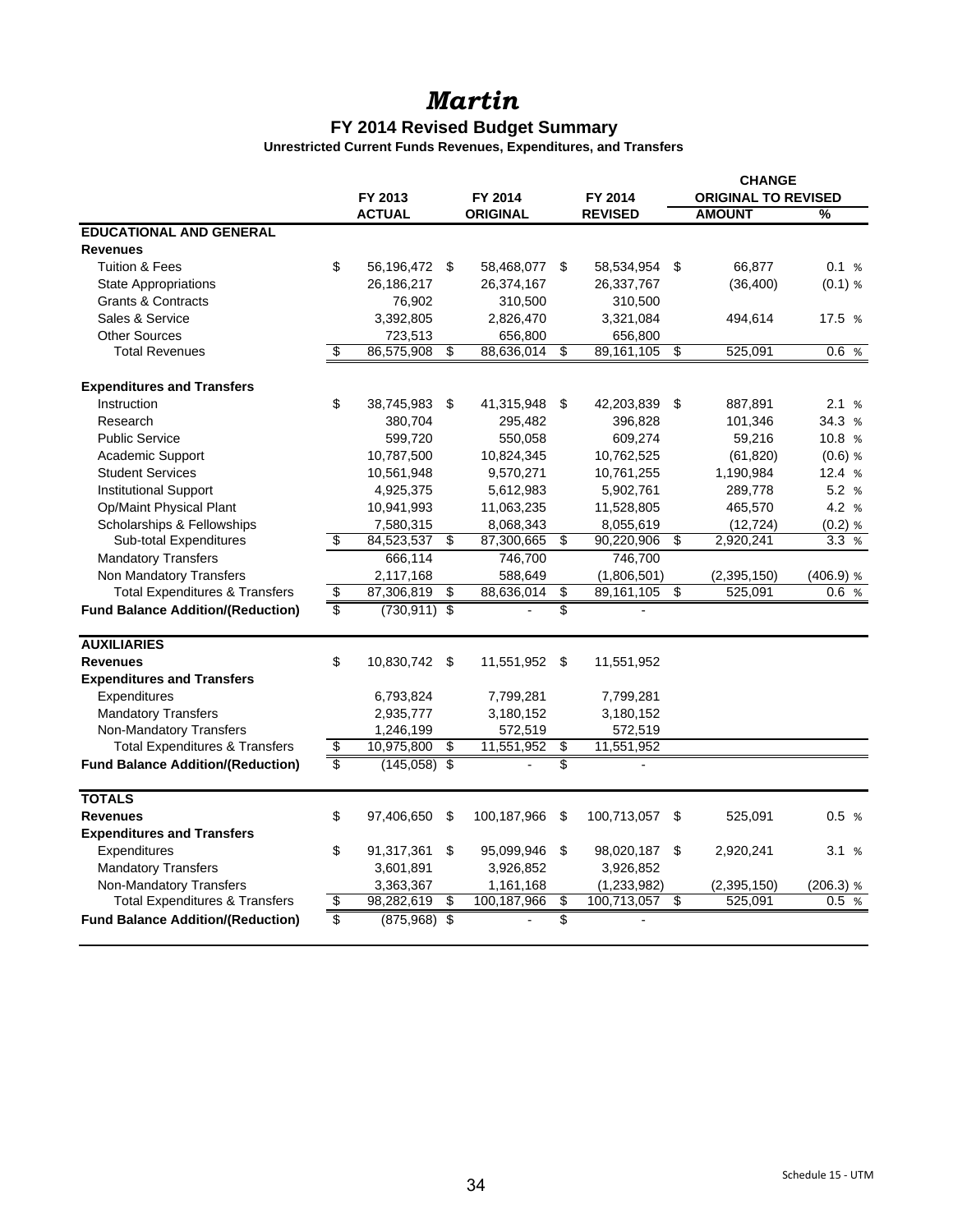# *Space Institute*

### **FY 2014 Revised Budget Summary**

|                                           |                         |                |                          |                 |                 |                |     | <b>CHANGE</b>              |            |  |
|-------------------------------------------|-------------------------|----------------|--------------------------|-----------------|-----------------|----------------|-----|----------------------------|------------|--|
|                                           |                         | FY 2013        |                          | FY 2014         |                 | FY 2014        |     | <b>ORIGINAL TO REVISED</b> |            |  |
|                                           |                         | <b>ACTUAL</b>  |                          | <b>ORIGINAL</b> |                 | <b>REVISED</b> |     | <b>AMOUNT</b>              | %          |  |
| <b>EDUCATIONAL AND GENERAL</b>            |                         |                |                          |                 |                 |                |     |                            |            |  |
| <b>Revenues</b>                           |                         |                |                          |                 |                 |                |     |                            |            |  |
| <b>Tuition &amp; Fees</b>                 | \$                      | 1,354,039      | \$                       | 1,653,900       | -\$             | 1,653,900      |     |                            |            |  |
| <b>State Appropriations</b>               |                         | 7,700,101      |                          | 8,012,812       |                 | 7,995,512      | -\$ | (17, 300)                  | $(0.2)$ %  |  |
| <b>Grants &amp; Contracts</b>             |                         | 432,524        |                          | 461,000         |                 | 461,000        |     |                            |            |  |
| Sales & Service                           |                         | 248,855        |                          | 100,000         |                 | 100,000        |     |                            |            |  |
| <b>Other Sources</b>                      |                         | 15,064         |                          | 17,000          |                 | 17,000         |     |                            |            |  |
| <b>Total Revenues</b>                     | \$                      | 9,750,584      | \$                       | 10,244,712      | \$              | 10,227,412     | \$  | (17, 300)                  | $(0.2)$ %  |  |
| <b>Expenditures and Transfers</b>         |                         |                |                          |                 |                 |                |     |                            |            |  |
| Instruction                               | \$                      | 4,348,223      | \$                       | 4,505,014       | \$              | 3,778,263      | \$  | (726, 751)                 | $(16.1)$ % |  |
| Research                                  |                         | 1,229,780      |                          | 1,319,539       |                 | 2,050,276      |     | 730,737                    | 55.4 %     |  |
| <b>Public Service</b>                     |                         |                |                          |                 |                 |                |     |                            |            |  |
| Academic Support                          |                         | 309,950        |                          | 338,177         |                 | 319,317        |     | (18, 860)                  | $(5.6)$ %  |  |
| <b>Student Services</b>                   |                         | 35,684         |                          | 73,821          |                 | 48,404         |     | (25, 417)                  | $(34.4)$ % |  |
| <b>Institutional Support</b>              |                         | 1,490,197      |                          | 1,497,365       |                 | 1,451,232      |     | (46, 133)                  | $(3.1)$ %  |  |
| Op/Maint Physical Plant                   |                         | 2,029,949      |                          | 2,002,560       |                 | 2,007,718      |     | 5,158                      | 0.3%       |  |
| Scholarships & Fellowships                |                         | 345,476        |                          | 272,664         |                 | 280,944        |     | 8,280                      | 3.0%       |  |
| Sub-total Expenditures                    | \$                      | 9,789,257      | \$                       | 10,009,140      | \$              | 9,936,154      | \$  | (72, 986)                  | $(0.7)$ %  |  |
| <b>Mandatory Transfers</b>                |                         |                |                          |                 |                 |                |     |                            |            |  |
| Non Mandatory Transfers                   |                         | (34, 214)      |                          | 235,572         |                 | 291,258        |     | 55,686                     | 23.6 %     |  |
| <b>Total Expenditures &amp; Transfers</b> | $\overline{\mathbf{S}}$ | 9,755,043      | \$                       | 10,244,712      | \$              | 10,227,412     | \$  | (17, 300)                  | $(0.2)$ %  |  |
| <b>Fund Balance Addition/(Reduction)</b>  | \$                      | (4, 459)       | $\overline{\mathcal{E}}$ |                 | \$              |                |     |                            |            |  |
| <b>AUXILIARIES</b>                        |                         |                |                          |                 |                 |                |     |                            |            |  |
| <b>Revenues</b>                           | \$                      | 206,244        | \$                       | 197,000         | \$              | 197,000        |     |                            |            |  |
| <b>Expenditures and Transfers</b>         |                         |                |                          |                 |                 |                |     |                            |            |  |
| Expenditures                              |                         | 439,083        |                          | 254,110         |                 | 254,110        |     |                            |            |  |
| <b>Mandatory Transfers</b>                |                         |                |                          |                 |                 |                |     |                            |            |  |
| Non-Mandatory Transfers                   |                         | (222,924)      |                          | (57, 110)       |                 | (57, 110)      |     |                            |            |  |
| <b>Total Expenditures &amp; Transfers</b> | $\overline{\$}$         | 216,159        | \$                       | 197,000         | $\overline{\$}$ | 197,000        |     |                            |            |  |
| <b>Fund Balance Addition/(Reduction)</b>  | $\overline{\$}$         | $(9,915)$ \$   |                          |                 | \$              |                |     |                            |            |  |
| <b>TOTALS</b>                             |                         |                |                          |                 |                 |                |     |                            |            |  |
| <b>Revenues</b>                           | \$                      | 9,956,828      | \$                       | 10,441,712      | -\$             | 10,424,412 \$  |     | (17, 300)                  | $(0.2)$ %  |  |
| <b>Expenditures and Transfers</b>         |                         |                |                          |                 |                 |                |     |                            |            |  |
| Expenditures                              | \$                      | 10,228,340     | \$                       | 10,263,250      | -\$             | 10,190,264     | -\$ | (72,986)                   | $(0.7)$ %  |  |
| <b>Mandatory Transfers</b>                |                         |                |                          |                 |                 |                |     |                            |            |  |
| Non-Mandatory Transfers                   |                         | (257, 138)     |                          | 178,462         |                 | 234,148        |     | 55,686                     | 31.2 %     |  |
| <b>Total Expenditures &amp; Transfers</b> | \$                      | 9,971,202      | \$                       | 10,441,712      | \$              | 10,424,412     | \$  | (17, 300)                  | $(0.2)$ %  |  |
| <b>Fund Balance Addition/(Reduction)</b>  | \$                      | $(14, 374)$ \$ |                          |                 | \$              |                |     |                            |            |  |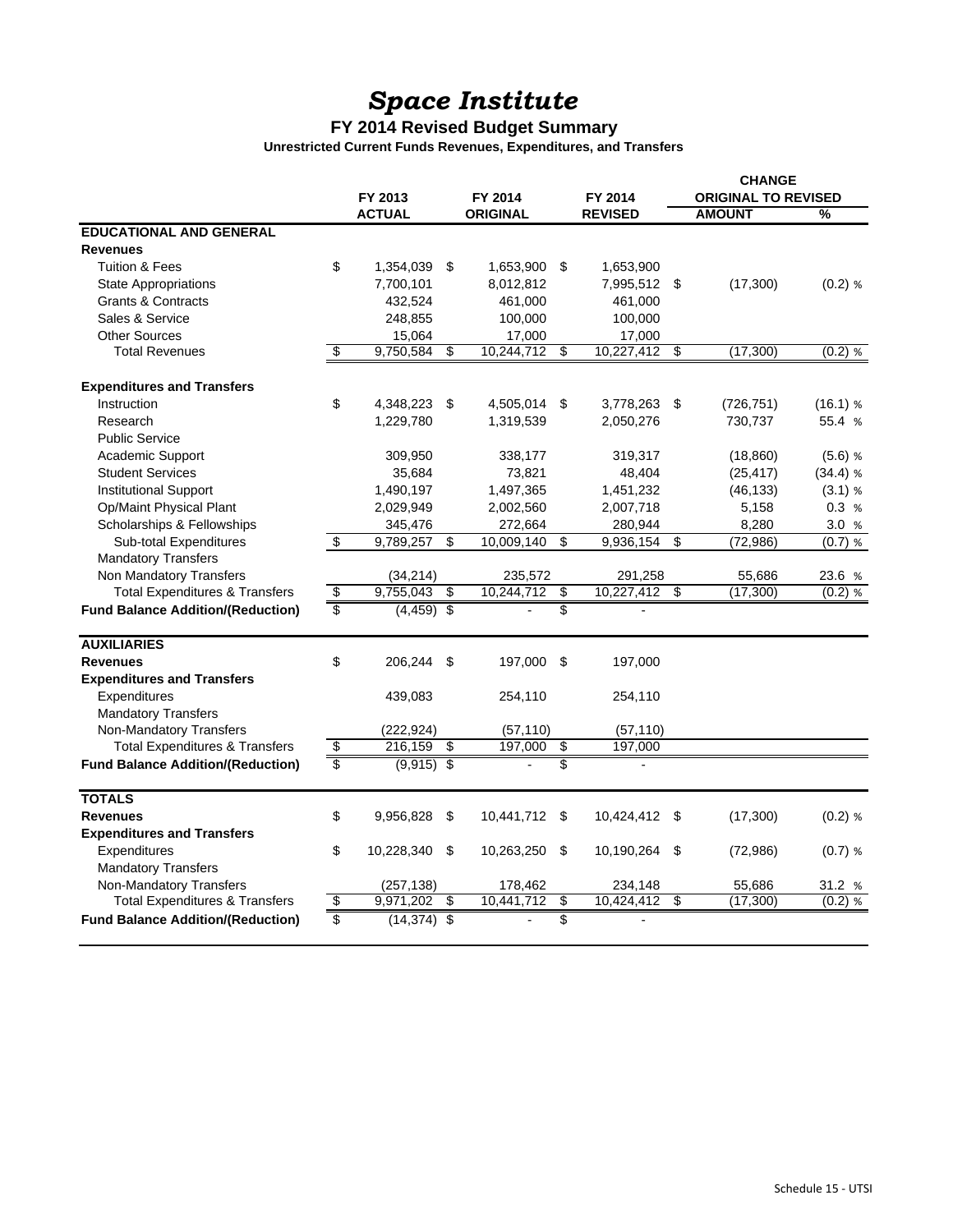## *Health Science Center Total*

#### **FY 2014 Revised Budget Summary**

|                                           |                         |               |                          |                 |    |                |     | <b>CHANGE</b>              |           |  |  |
|-------------------------------------------|-------------------------|---------------|--------------------------|-----------------|----|----------------|-----|----------------------------|-----------|--|--|
|                                           |                         | FY 2013       |                          | FY 2014         |    | FY 2014        |     | <b>ORIGINAL TO REVISED</b> |           |  |  |
|                                           |                         | <b>ACTUAL</b> |                          | <b>ORIGINAL</b> |    | <b>REVISED</b> |     | <b>AMOUNT</b>              | %         |  |  |
| <b>EDUCATIONAL AND GENERAL</b>            |                         |               |                          |                 |    |                |     |                            |           |  |  |
| <b>Revenues</b>                           |                         |               |                          |                 |    |                |     |                            |           |  |  |
| <b>Tuition &amp; Fees</b>                 | \$                      | 72,145,924 \$ |                          | 73,162,504      | \$ | 73,170,744 \$  |     | 8,240                      | 0.0%      |  |  |
| <b>State Appropriations</b>               |                         | 122,200,499   |                          | 132,583,751     |    | 132,428,051    |     | (155,700)                  | $(0.1)$ % |  |  |
| <b>Grants &amp; Contracts</b>             |                         | 13,954,817    |                          | 15,169,783      |    | 15,209,047     |     | 39,264                     | 0.3%      |  |  |
| Sales & Service                           |                         | 19,788,611    |                          | 18,593,459      |    | 18,661,256     |     | 67,797                     | 0.4%      |  |  |
| <b>Other Sources</b>                      |                         | 19,823,751    |                          | 2,915,748       |    | 2,883,782      |     | (31, 966)                  | $(1.1)$ % |  |  |
| <b>Total Revenues</b>                     | \$                      | 247,913,602   | \$                       | 242,425,245     | \$ | 242,352,880    | \$  | (72, 365)                  | $(0.0)$ % |  |  |
| <b>Expenditures and Transfers</b>         |                         |               |                          |                 |    |                |     |                            |           |  |  |
| Instruction                               | \$                      | 112,653,589   | \$                       | 130,104,258     | \$ | 136,263,447    | \$  | 6,159,189                  | 4.7 %     |  |  |
| Research                                  |                         | 7,053,638     |                          | 6,259,576       |    | 10,886,730     |     | 4,627,154                  | 73.9 %    |  |  |
| <b>Public Service</b>                     |                         | 29,264        |                          | 35,029          |    | 40,321         |     | 5,292                      | 15.1 %    |  |  |
| Academic Support                          |                         | 39,196,623    |                          | 36,588,125      |    | 48,672,536     |     | 12,084,411                 | 33.0 %    |  |  |
| <b>Student Services</b>                   |                         | 5,289,960     |                          | 5,427,415       |    | 5,966,741      |     | 539,326                    | 9.9%      |  |  |
| <b>Institutional Support</b>              |                         | 19,464,973    |                          | 21,966,537      |    | 36,823,188     |     | 14,856,651                 | 67.6 %    |  |  |
| Op/Maint Physical Plant                   |                         | 28,560,685    |                          | 26,098,928      |    | 26,800,748     |     | 701,820                    | 2.7%      |  |  |
| Scholarships & Fellowships                |                         | 8,345,309     |                          | 8,849,881       |    | 8,849,881      |     |                            |           |  |  |
| Sub-total Expenditures                    | \$                      | 220,594,042   | \$                       | 235,329,749     | \$ | 274,303,592    | \$  | 38,973,843                 | 16.6 %    |  |  |
| <b>Mandatory Transfers</b>                |                         | 2,620,096     |                          | 4,023,596       |    | 4,023,596      |     |                            |           |  |  |
| Non Mandatory Transfers                   |                         | 7,531,633     |                          | 3,071,900       |    | 3,071,900      |     |                            |           |  |  |
| <b>Total Expenditures &amp; Transfers</b> | \$                      | 230,745,771   | \$                       | 242,425,245     | \$ | 281,399,088    | \$  | 38,973,843                 | 16.1 %    |  |  |
| <b>Fund Balance Addition/(Reduction)</b>  | \$                      | 17,167,831    | \$                       |                 | \$ | (39,046,208)   |     |                            |           |  |  |
| <b>AUXILIARIES</b>                        |                         |               |                          |                 |    |                |     |                            |           |  |  |
| <b>Revenues</b>                           | \$                      | 2,247,338     | \$                       | 1,826,156       | \$ | 1,844,995      | -\$ | 18,839                     | 1.0%      |  |  |
| <b>Expenditures and Transfers</b>         |                         |               |                          |                 |    |                |     |                            |           |  |  |
| Expenditures                              |                         | 2,528,031     |                          | 1,512,070       |    | 1,480,258      |     | (31, 812)                  | $(2.1)$ % |  |  |
| <b>Mandatory Transfers</b>                |                         | 219,536       |                          | 314,086         |    | 364,737        |     | 50,651                     | 16.1 %    |  |  |
| Non-Mandatory Transfers                   |                         | (500, 099)    |                          |                 |    |                |     |                            |           |  |  |
| <b>Total Expenditures &amp; Transfers</b> | $\overline{\mathbf{e}}$ | 2,247,468     | $\overline{\$}$          | 1,826,156       | \$ | 1,844,995      | \$  | 18,839                     | 1.0%      |  |  |
| <b>Fund Balance Addition/(Reduction)</b>  | \$                      | (130)         | $\overline{\mathcal{S}}$ |                 | \$ |                |     |                            |           |  |  |
| <b>TOTALS</b>                             |                         |               |                          |                 |    |                |     |                            |           |  |  |
| <b>Revenues</b>                           | \$                      | 250,160,940   | \$                       | 244,251,401     | \$ | 244,197,875    | \$  | (53, 526)                  | $(0.0)$ % |  |  |
| <b>Expenditures and Transfers</b>         |                         |               |                          |                 |    |                |     |                            |           |  |  |
| Expenditures                              | \$                      | 223,122,073   | \$                       | 236,841,819     | \$ | 275,783,850    | \$  | 38,942,031                 | 16.4 %    |  |  |
| <b>Mandatory Transfers</b>                |                         | 2,839,632     |                          | 4,337,682       |    | 4,388,333      |     | 50,651                     | 1.2%      |  |  |
| Non-Mandatory Transfers                   |                         | 7,031,534     |                          | 3,071,900       |    | 3,071,900      |     |                            |           |  |  |
| <b>Total Expenditures &amp; Transfers</b> | \$                      | 232,993,239   | \$                       | 244,251,401     | \$ | 283,244,083    | \$  | 38,992,682                 | 16.0%     |  |  |
| <b>Fund Balance Addition/(Reduction)</b>  | \$                      | 17,167,701    | \$                       |                 | \$ | (39,046,208)   |     |                            |           |  |  |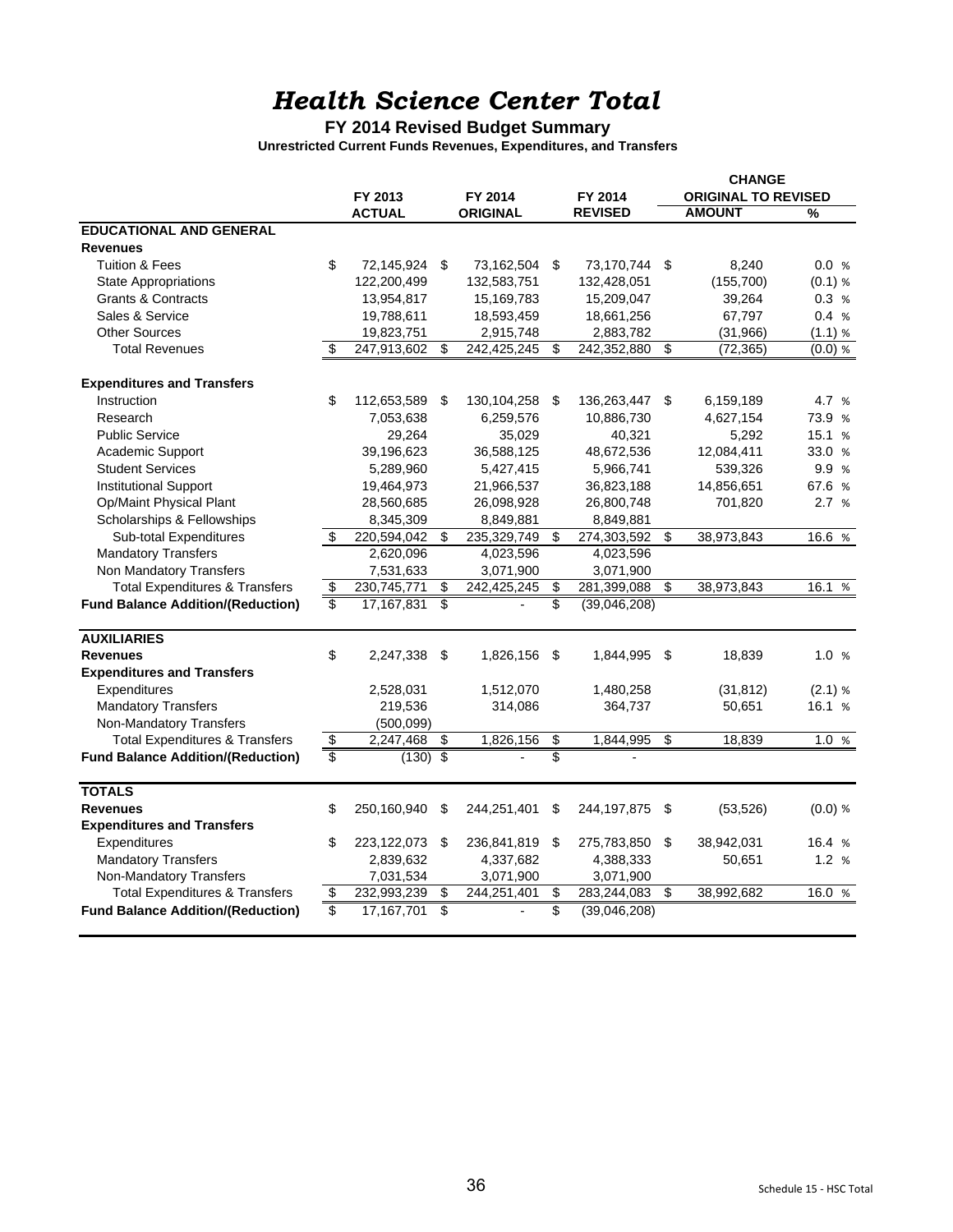# *Health Science Center - Memphis Other Specialized Units*

**FY 2014 Revised Budget Summary**

|                                           |                          |               |                 |                 |                         |                | <b>CHANGE</b> |                            |           |  |
|-------------------------------------------|--------------------------|---------------|-----------------|-----------------|-------------------------|----------------|---------------|----------------------------|-----------|--|
|                                           |                          | FY 2013       |                 | FY 2014         |                         | FY 2014        |               | <b>ORIGINAL TO REVISED</b> |           |  |
|                                           |                          | <b>ACTUAL</b> |                 | <b>ORIGINAL</b> |                         | <b>REVISED</b> |               | <b>AMOUNT</b>              | %         |  |
| <b>EDUCATIONAL AND GENERAL</b>            |                          |               |                 |                 |                         |                |               |                            |           |  |
| <b>Revenues</b>                           |                          |               |                 |                 |                         |                |               |                            |           |  |
| <b>Tuition &amp; Fees</b>                 | \$                       | 49,879,624    | \$              | 47,919,204      | \$                      | 47,927,444     | \$            | 8,240                      | 0.0 %     |  |
| <b>State Appropriations</b>               |                          | 67,383,999    |                 | 74,840,051      |                         | 74,840,751     |               | 700                        | 0.0 %     |  |
| <b>Grants &amp; Contracts</b>             |                          | 13,353,919    |                 | 12,959,580      |                         | 12,997,136     |               | 37,556                     | 0.3 %     |  |
| Sales & Service                           |                          | 7,449,415     |                 | 6,813,586       |                         | 6,945,873      |               | 132,287                    | 1.9 %     |  |
| <b>Other Sources</b>                      |                          | 14,036,982    |                 | 2,363,748       |                         | 2,331,782      |               | (31, 966)                  | $(1.4)$ % |  |
| <b>Total Revenues</b>                     | \$                       | 152,103,940   | \$              | 144,896,169     | \$                      | 145,042,986    | \$            | 146,817                    | 0.1<br>%  |  |
| <b>Expenditures and Transfers</b>         |                          |               |                 |                 |                         |                |               |                            |           |  |
| Instruction                               | \$                       | 42,501,951    | \$              | 50,387,472      | - \$                    | 52,341,417     | \$            | 1,953,945                  | 3.9%      |  |
| Research                                  |                          | 4,271,115     |                 | 5,569,176       |                         | 9,094,499      |               | 3,525,323                  | 63.3 %    |  |
| <b>Public Service</b>                     |                          |               |                 | 25,000          |                         | 25,000         |               |                            |           |  |
| Academic Support                          |                          | 34,798,101    |                 | 32,109,966      |                         | 38,753,460     |               | 6,643,494                  | 20.7 %    |  |
| <b>Student Services</b>                   |                          | 4,796,975     |                 | 4,672,580       |                         | 5,201,951      |               | 529,371                    | 11.3%     |  |
| <b>Institutional Support</b>              |                          | 19,090,790    |                 | 21,629,843      |                         | 35,610,919     |               | 13,981,076                 | 64.6 %    |  |
| Op/Maint Physical Plant                   |                          | 28,347,766    |                 | 25,896,222      |                         | 26,525,564     |               | 629,342                    | 2.4%      |  |
| Scholarships & Fellowships                |                          | 6,438,373     |                 | 6,858,881       |                         | 6,858,881      |               |                            |           |  |
| Sub-total Expenditures                    | \$                       | 140,245,071   | \$              | 147,149,140     | \$                      | 174,411,691    | \$            | 27,262,551                 | 18.5 %    |  |
| <b>Mandatory Transfers</b>                |                          | 2,520,733     |                 | 3,924,077       |                         | 3,924,077      |               |                            |           |  |
| Non Mandatory Transfers                   |                          | (6,584,797)   |                 | (6, 177, 048)   |                         | 4,943,943      |               | 11,120,991                 | 180.0 %   |  |
| <b>Total Expenditures &amp; Transfers</b> | \$                       | 136, 181, 007 | \$              | 144,896,169     | \$                      | 183,279,711    | \$            | 38,383,542                 | 26.5 %    |  |
| <b>Fund Balance Addition/(Reduction)</b>  | S                        | 15,922,933    | \$              |                 | S                       | (38, 236, 725) |               |                            |           |  |
| <b>AUXILIARIES</b>                        |                          |               |                 |                 |                         |                |               |                            |           |  |
| <b>Revenues</b>                           | \$                       | 2,247,338     | \$              | 1,826,156       | \$                      | 1,844,995      | \$            | 18,839                     | 1.0%      |  |
| <b>Expenditures and Transfers</b>         |                          |               |                 |                 |                         |                |               |                            |           |  |
| Expenditures                              |                          | 2,528,031     |                 | 1,512,070       |                         | 1,480,258      |               | (31, 812)                  | $(2.1)$ % |  |
| <b>Mandatory Transfers</b>                |                          | 219,536       |                 | 314,086         |                         | 364,737        |               | 50,651                     | 16.1 %    |  |
| Non-Mandatory Transfers                   |                          | (500, 099)    |                 |                 |                         |                |               |                            |           |  |
| <b>Total Expenditures &amp; Transfers</b> | $\overline{\mathcal{G}}$ | 2,247,468     | $\overline{\$}$ | 1,826,156       | $\overline{\mathbf{e}}$ | 1,844,995      | \$            | 18,839                     | 1.0%      |  |
| <b>Fund Balance Addition/(Reduction)</b>  | $\overline{\mathbb{S}}$  | (130)         | \$              |                 | \$                      |                |               |                            |           |  |
| <b>TOTALS</b>                             |                          |               |                 |                 |                         |                |               |                            |           |  |
| <b>Revenues</b>                           | \$                       | 154, 351, 278 | \$              | 146,722,325     | \$                      | 146,887,981    | \$            | 165,656                    | 0.1%      |  |
| <b>Expenditures and Transfers</b>         |                          |               |                 |                 |                         |                |               |                            |           |  |
| Expenditures                              | \$                       | 142,773,102   | \$              | 148,661,210     | \$                      | 175,891,949    | \$            | 27,230,739                 | 18.3%     |  |
| <b>Mandatory Transfers</b>                |                          | 2,740,269     |                 | 4,238,163       |                         | 4,288,814      |               | 50,651                     | 1.2%      |  |
| Non-Mandatory Transfers                   |                          | (7,084,896)   |                 | (6, 177, 048)   |                         | 4,943,943      |               | 11,120,991                 | 180.0 %   |  |
| <b>Total Expenditures &amp; Transfers</b> | $\overline{\mathbf{3}}$  | 138,428,475   | \$              | 146,722,325     | \$                      | 185, 124, 706  | \$            | 38,402,381                 | 26.2 %    |  |
| <b>Fund Balance Addition/(Reduction)</b>  | $\overline{\$}$          | 15,922,803    | \$              |                 | $\overline{\$}$         | (38, 236, 725) |               |                            |           |  |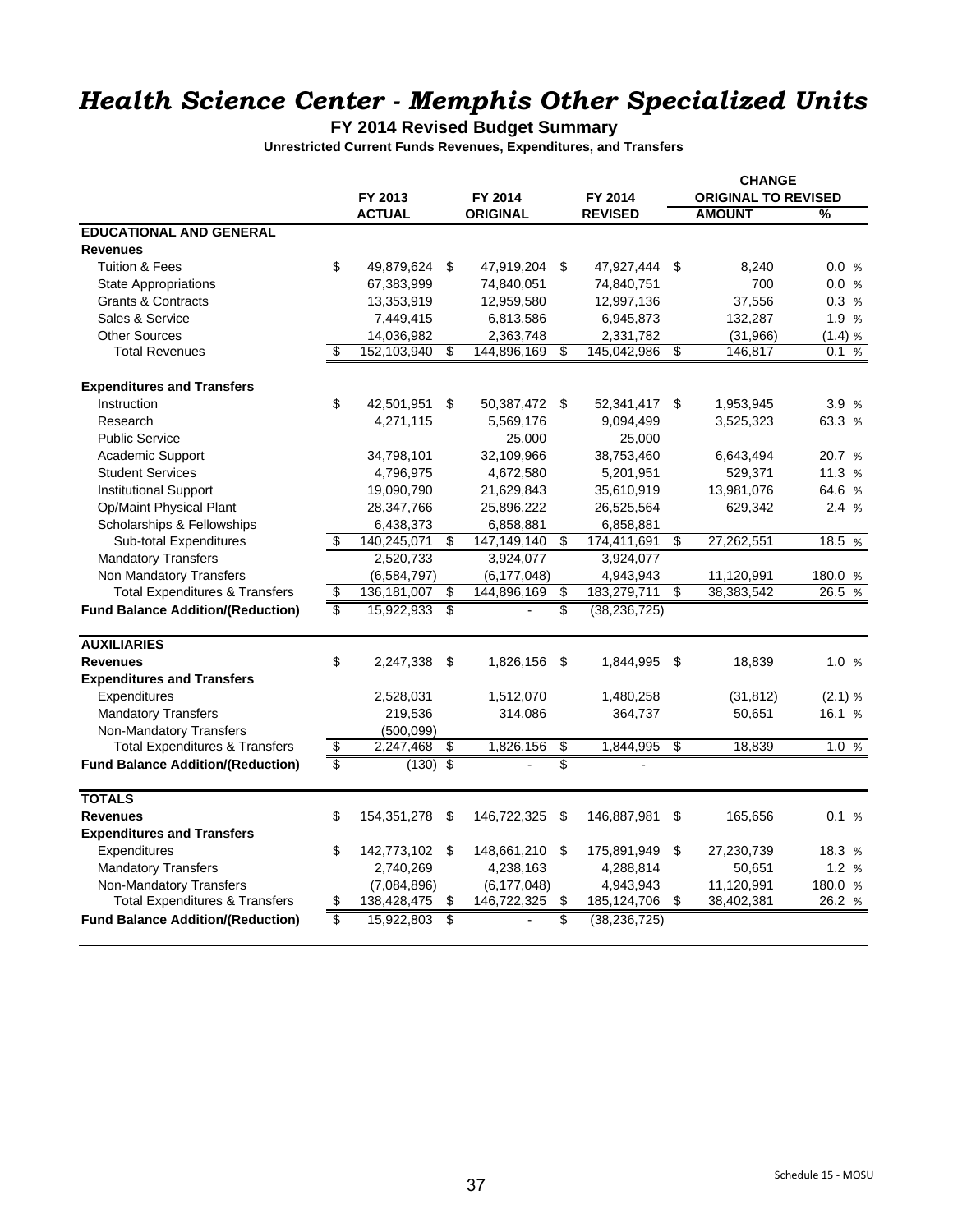## *Health Science Center - College of Medicine*

**FY 2014 Revised Budget Summary**

|                                           |                         |               |     |                 |    |                |     | <b>CHANGE</b>              |             |
|-------------------------------------------|-------------------------|---------------|-----|-----------------|----|----------------|-----|----------------------------|-------------|
|                                           |                         | FY 2013       |     | FY 2014         |    | FY 2014        |     | <b>ORIGINAL TO REVISED</b> |             |
|                                           |                         | <b>ACTUAL</b> |     | <b>ORIGINAL</b> |    | <b>REVISED</b> |     | <b>AMOUNT</b>              | %           |
| <b>EDUCATIONAL AND GENERAL</b>            |                         |               |     |                 |    |                |     |                            |             |
| <b>Revenues</b>                           |                         |               |     |                 |    |                |     |                            |             |
| <b>Tuition &amp; Fees</b>                 | \$                      | 22,266,300    | \$. | 25,243,300      | \$ | 25,243,300     |     |                            |             |
| <b>State Appropriations</b>               |                         | 44,934,400    |     | 47,273,300      |    | 47,116,500     | -\$ | (156, 800)                 | $(0.3)$ %   |
| <b>Grants &amp; Contracts</b>             |                         | 600.898       |     | 2,210,203       |    | 2,211,911      |     | 1.708                      | 0.1%        |
| Sales & Service                           |                         | 1.890.109     |     | 2.040.043       |    | 2,042,259      |     | 2.216                      | 0.1%        |
| <b>Other Sources</b>                      |                         | 5,283,011     |     |                 |    |                |     |                            |             |
| <b>Total Revenues</b>                     | \$                      | 74,974,718    | \$  | 76,766,846      | \$ | 76,613,970     | \$  | (152, 876)                 | $(0.2)$ %   |
| <b>Expenditures and Transfers</b>         |                         |               |     |                 |    |                |     |                            |             |
| Instruction                               | \$                      | 51,433,724    | \$  | 59,660,275      | \$ | 63.771.284     | -S  | 4,111,009                  | 6.9 %       |
| Research                                  |                         | 2,782,523     |     | 690.400         |    | 1,792,231      |     | 1,101,831                  | 159.6 %     |
| <b>Public Service</b>                     |                         | 29.264        |     | 10.029          |    | 15.321         |     | 5.292                      | 52.8 %      |
| Academic Support                          |                         | 4,398,522     |     | 4,478,159       |    | 9,919,076      |     | 5,440,917                  | 121.5 %     |
| <b>Student Services</b>                   |                         | 492.985       |     | 754,835         |    | 764,790        |     | 9,955                      | 1.3%        |
| <b>Institutional Support</b>              |                         | 138.089       |     | 97.400          |    | 326.302        |     | 228.902                    | 235.0 %     |
| Op/Maint Physical Plant                   |                         |               |     |                 |    | 70,209         |     | 70,209                     | 100.0 %     |
| Scholarships & Fellowships                |                         | 1,906,937     |     | 1,991,000       |    | 1,991,000      |     |                            |             |
| Sub-total Expenditures                    | \$                      | 61,182,045    | \$  | 67,682,098      | \$ | 78,650,213     | \$  | 10,968,115                 | 16.2 %      |
| <b>Mandatory Transfers</b>                |                         |               |     |                 |    |                |     |                            |             |
| Non Mandatory Transfers                   |                         | 13,792,673    |     | 9,084,748       |    | (2,036,243)    |     | (11, 120, 991)             | $(122.4)$ % |
| <b>Total Expenditures &amp; Transfers</b> | $\overline{\mathbf{3}}$ | 74,974,718    | \$  | 76,766,846      | \$ | 76,613,970     | \$  | (152, 876)                 | $(0.2)$ %   |
| <b>Fund Balance Addition/(Reduction)</b>  | $\overline{\mathbb{S}}$ |               | \$  |                 | \$ |                |     |                            |             |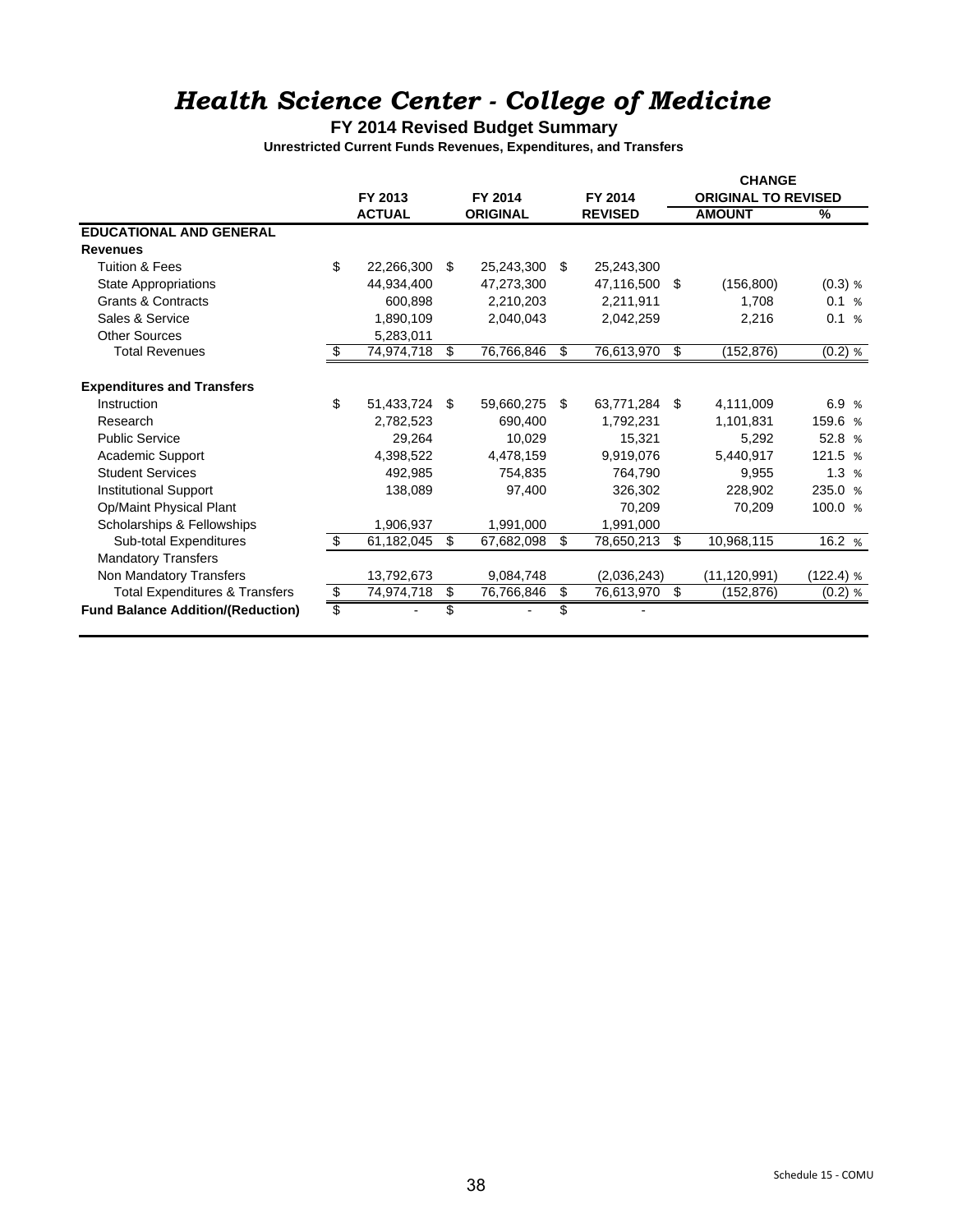## *Health Science Center - Family Medical Units*

### **FY 2014 Revised Budget Summary**

|                                           |    |               |                  |                  |    | <b>CHANGE</b>              |           |
|-------------------------------------------|----|---------------|------------------|------------------|----|----------------------------|-----------|
|                                           |    | FY 2013       | FY 2014          | FY 2014          |    | <b>ORIGINAL TO REVISED</b> |           |
|                                           |    | <b>ACTUAL</b> | <b>ORIGINAL</b>  | <b>REVISED</b>   |    | <b>AMOUNT</b>              | %         |
| <b>EDUCATIONAL AND GENERAL</b>            |    |               |                  |                  |    |                            |           |
| <b>Revenues</b>                           |    |               |                  |                  |    |                            |           |
| <b>Tuition &amp; Fees</b>                 |    |               |                  |                  |    |                            |           |
| <b>State Appropriations</b>               | \$ | 9,882,100     | \$<br>10,470,400 | \$<br>10,470,800 | \$ | 400                        | 0.0 %     |
| <b>Grants &amp; Contracts</b>             |    |               |                  |                  |    |                            |           |
| Sales & Service                           |    | 10,449,086    | 9,739,830        | 9,673,124        |    | (66, 706)                  | $(0.7)$ % |
| <b>Other Sources</b>                      |    | 503,758       | 552,000          | 552.000          |    |                            |           |
| <b>Total Revenues</b>                     | \$ | 20,834,944    | \$<br>20,762,230 | \$<br>20,695,924 | S. | (66, 306)                  | $(0.3)$ % |
|                                           |    |               |                  |                  |    |                            |           |
| <b>Expenditures and Transfers</b>         |    |               |                  |                  |    |                            |           |
| Instruction                               | \$ | 18,717,914    | \$<br>20,056,511 | \$<br>20,150,746 | -S | 94,235                     | 0.5%      |
| Research                                  |    |               |                  |                  |    |                            |           |
| <b>Public Service</b>                     |    |               |                  |                  |    |                            |           |
| Academic Support                          |    |               |                  |                  |    |                            |           |
| <b>Student Services</b>                   |    |               |                  |                  |    |                            |           |
| <b>Institutional Support</b>              |    | 236,094       | 239,294          | 885,967          |    | 646,673                    | 270.2 %   |
| Op/Maint Physical Plant                   |    | 212,919       | 202.706          | 204,975          |    | 2,269                      | 1.1%      |
| Scholarships & Fellowships                |    |               |                  |                  |    |                            |           |
| Sub-total Expenditures                    | \$ | 19,166,927    | \$<br>20,498,511 | \$<br>21,241,688 | \$ | 743,177                    | 3.6%      |
| <b>Mandatory Transfers</b>                |    | 99,363        | 99,519           | 99,519           |    |                            |           |
| Non Mandatory Transfers                   |    | 323,757       | 164,200          | 164,200          |    |                            |           |
| <b>Total Expenditures &amp; Transfers</b> | \$ | 19,590,047    | \$<br>20,762,230 | \$<br>21,505,407 | \$ | 743,177                    | 3.6 %     |
| <b>Fund Balance Addition/(Reduction)</b>  | S  | 1,244,898     | \$               | \$<br>(809, 483) |    |                            |           |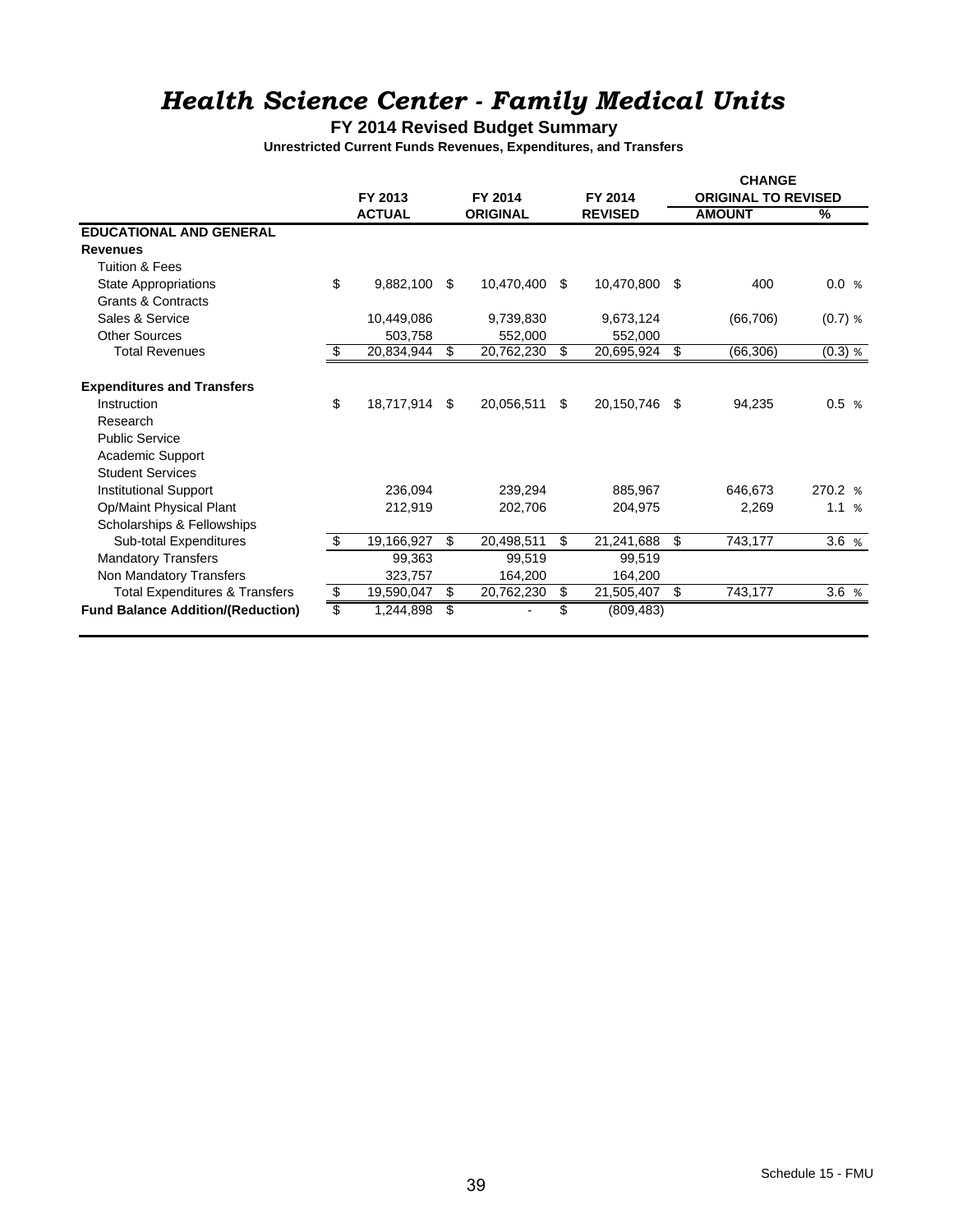# *Agricultural Units Total*

### **FY 2014 Revised Budget Summary**

|                                           |                 |               |    |                             |                   |    | <b>CHANGE</b>              |             |
|-------------------------------------------|-----------------|---------------|----|-----------------------------|-------------------|----|----------------------------|-------------|
|                                           |                 | FY 2013       |    | FY 2014                     | FY 2014           |    | <b>ORIGINAL TO REVISED</b> |             |
|                                           |                 | <b>ACTUAL</b> |    | <b>ORIGINAL</b>             | <b>REVISED</b>    |    | <b>AMOUNT</b>              | %           |
| <b>EDUCATIONAL AND GENERAL</b>            |                 |               |    |                             |                   |    |                            |             |
| <b>Revenues</b>                           |                 |               |    |                             |                   |    |                            |             |
| <b>Tuition &amp; Fees</b>                 | \$              | 11,947,683    | \$ | 11,088,180                  | \$<br>11,260,659  | S. | 172,479                    | 1.6%        |
| <b>State Appropriations</b>               |                 | 69,781,361    |    | 73,422,207                  | 73,363,607        |    | (58,600)                   | $(0.1)$ %   |
| <b>Grants &amp; Contracts</b>             |                 | 4,836,798     |    | 4,427,794                   | 4,327,794         |    | (100,000)                  | $(2.3)$ %   |
| Sales & Service                           |                 | 20,139,556    |    | 19,441,560                  | 19,756,393        |    | 314,833                    | 1.6%        |
| <b>Other Sources</b>                      |                 | 15,855,733    |    | 14,846,878                  | 14,903,934        |    | 57,056                     | 0.4 %       |
| <b>Total Revenues</b>                     | S               | 122,561,132   | \$ | 123,226,619                 | \$<br>123,612,387 | \$ | 385,768                    | 0.3 %       |
| <b>Expenditures and Transfers</b>         |                 |               |    |                             |                   |    |                            |             |
| Instruction                               | \$              | 25,741,872    | S  | 30,940,258                  | \$<br>33,806,011  | S. | 2,865,753                  | 9.3 %       |
| Research                                  |                 | 38,407,900    |    | 38,664,336                  | 45,936,442        |    | 7,272,106                  | 18.8 %      |
| <b>Public Service</b>                     |                 | 39,080,945    |    | 42,825,553                  | 48,414,149        |    | 5,588,596                  | 13.0 %      |
| Academic Support                          |                 | 8,581,426     |    | 7,209,925                   | 7,807,528         |    | 597,603                    | 8.3 %       |
| <b>Student Services</b>                   |                 |               |    |                             |                   |    |                            |             |
| <b>Institutional Support</b>              |                 | 2,307,312     |    | 2,539,805                   | 2,505,235         |    | (34, 570)                  | $(1.4)$ %   |
| Op/Maint Physical Plant                   |                 | 3,220,475     |    | 3,338,267                   | 3,503,967         |    | 165.700                    | 5.0 %       |
| Scholarships & Fellowships                |                 | 74.921        |    | 39,058                      | 39.058            |    |                            |             |
| Sub-total Expenditures                    | \$              | 117,414,850   | \$ | 125,557,202                 | \$<br>142,012,390 | \$ | 16,455,188                 | 13.1 %      |
| <b>Mandatory Transfers</b>                |                 |               |    |                             |                   |    |                            |             |
| Non Mandatory Transfers                   |                 | 2,158,333     |    | 1,075,914                   | (5,666,594)       |    | (6,742,508)                | $(626.7)$ % |
| <b>Total Expenditures &amp; Transfers</b> | \$              | 119,573,183   | \$ | 126,633,116                 | \$<br>136,345,796 | \$ | 9,712,680                  | 7.7 %       |
| <b>Fund Balance Addition/(Reduction)</b>  | $\overline{\$}$ | 2,987,949     | \$ | $(3,406,\overline{497})$ \$ | (12, 733, 409)    |    |                            |             |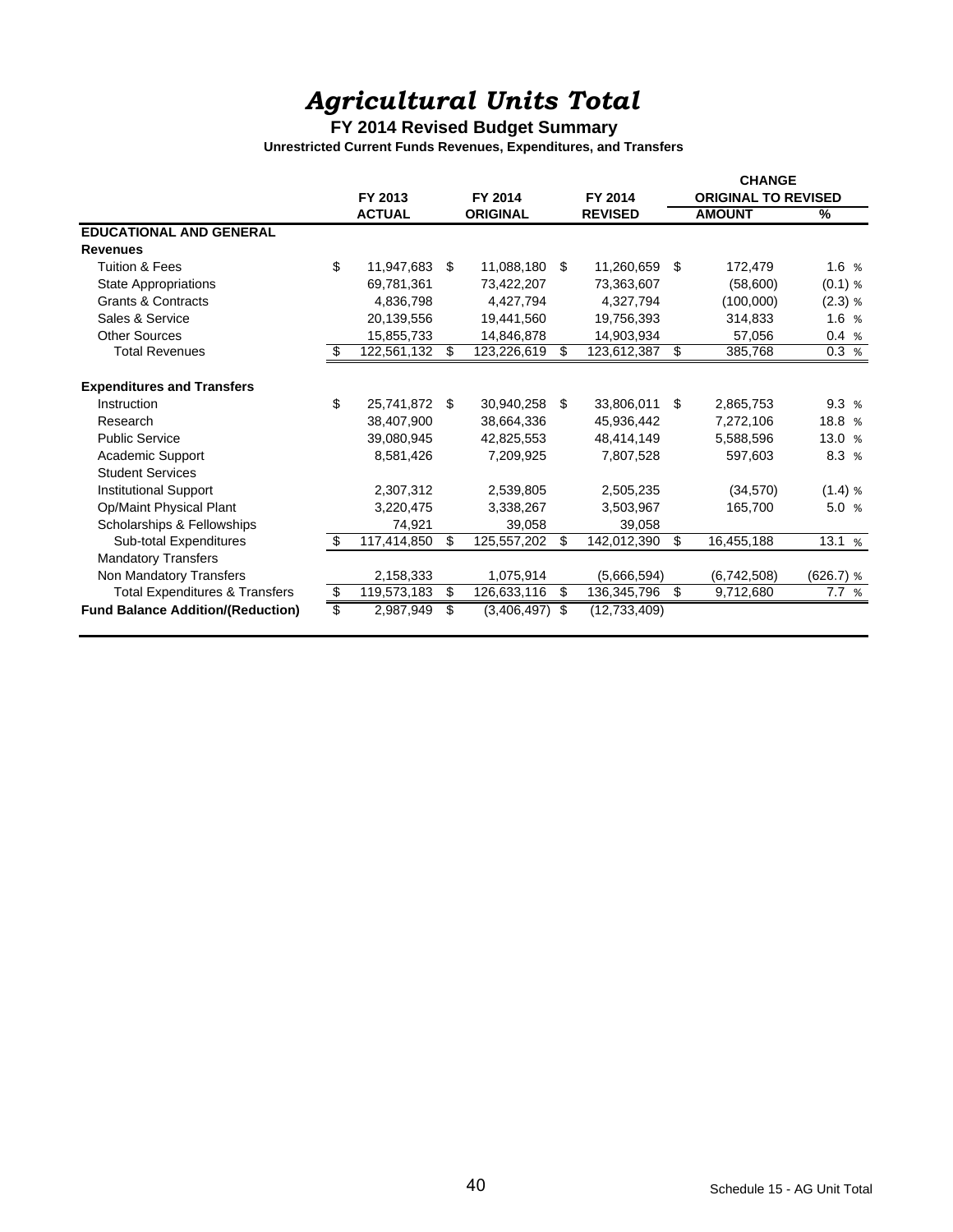# *Agricultural Experiment Station*

### **FY 2014 Revised Summary**

|                                           |                  |    |                 |                     |    | <b>CHANGE</b>              |               |
|-------------------------------------------|------------------|----|-----------------|---------------------|----|----------------------------|---------------|
|                                           | FY 2013          |    | FY 2014         | FY 2014             |    | <b>ORIGINAL TO REVISED</b> |               |
|                                           | <b>ACTUAL</b>    |    | <b>ORIGINAL</b> | <b>REVISED</b>      |    | <b>AMOUNT</b>              | %             |
| <b>EDUCATIONAL AND GENERAL</b>            |                  |    |                 |                     |    |                            |               |
| <b>Revenues</b>                           |                  |    |                 |                     |    |                            |               |
| <b>Tuition &amp; Fees</b>                 |                  |    |                 |                     |    |                            |               |
| <b>State Appropriations</b>               | \$<br>24,480,573 | \$ | 25,612,386      | \$<br>25,579,486    | S. | (32,900)                   | $(0.1)$ %     |
| <b>Grants &amp; Contracts</b>             | 2,942,751        |    | 2,720,000       | 2,720,000           |    |                            |               |
| Sales & Service                           | 4,231,830        |    | 3,227,443       | 3,257,660           |    | 30,217                     | 0.9%          |
| <b>Other Sources</b>                      | 10,704,293       |    | 6,152,876       | 6,152,876           |    |                            |               |
| <b>Total Revenues</b>                     | \$<br>42,359,447 | \$ | 37,712,705      | \$<br>37,710,022    | \$ | (2,683)                    | $(0.0)$ %     |
| <b>Expenditures and Transfers</b>         |                  |    |                 |                     |    |                            |               |
| Instruction                               | \$<br>511        |    |                 |                     |    |                            |               |
| Research                                  | 34,694,962       | S  | 34,265,427      | \$<br>40,975,804    | \$ | 6,710,377                  | 19.6 %        |
| <b>Public Service</b>                     | 29.976           |    |                 |                     |    |                            |               |
| Academic Support                          | 1,492,175        |    | 1,445,992       | 1,473,311           |    | 27,319                     | 1.9%          |
| <b>Student Services</b>                   |                  |    |                 |                     |    |                            |               |
| <b>Institutional Support</b>              | 918,286          |    | 1,079,946       | 1,054,871           |    | (25,075)                   | $(2.3)$ %     |
| Op/Maint Physical Plant                   | 446,965          |    | 442,540         | 447,503             |    | 4,963                      | 1.1%          |
| Scholarships & Fellowships                |                  |    |                 |                     |    |                            |               |
| Sub-total Expenditures                    | \$<br>37,582,876 | \$ | 37,233,905      | \$<br>43,951,489    | \$ | 6,717,584                  | 18.0 %        |
| <b>Mandatory Transfers</b>                |                  |    |                 |                     |    |                            |               |
| Non Mandatory Transfers                   | 70,530           |    | 478,800         | (6, 241, 467)       |    | (6,720,267)                | $(1,403.6)$ % |
| <b>Total Expenditures &amp; Transfers</b> | \$<br>37,653,406 | \$ | 37,712,705      | \$<br>37,710,022 \$ |    | (2,683)                    | $(0.0)$ %     |
| <b>Fund Balance Addition/(Reduction)</b>  | 4,706,042        | \$ |                 | \$                  |    |                            |               |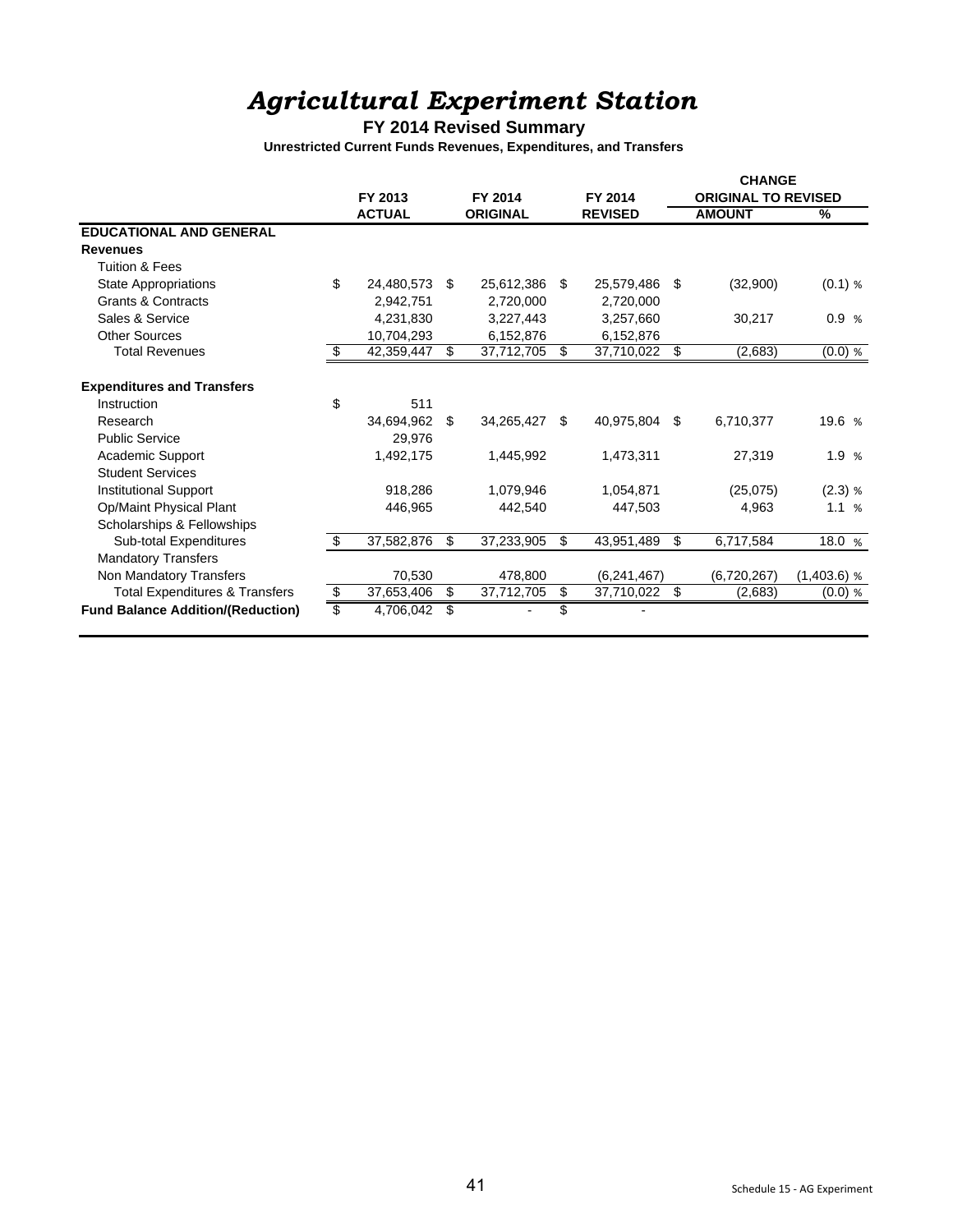## *UT Extension*

### **FY 2014 Revised Budget Summary**

|                                           |                         |               |    |                 |         |                |                            | <b>CHANGE</b> |           |  |
|-------------------------------------------|-------------------------|---------------|----|-----------------|---------|----------------|----------------------------|---------------|-----------|--|
|                                           | FY 2013<br>FY 2014      |               |    |                 | FY 2014 |                | <b>ORIGINAL TO REVISED</b> |               |           |  |
|                                           |                         | <b>ACTUAL</b> |    | <b>ORIGINAL</b> |         | <b>REVISED</b> |                            | <b>AMOUNT</b> | %         |  |
| <b>EDUCATIONAL AND GENERAL</b>            |                         |               |    |                 |         |                |                            |               |           |  |
| <b>Revenues</b>                           |                         |               |    |                 |         |                |                            |               |           |  |
| <b>Tuition &amp; Fees</b>                 |                         |               |    |                 |         |                |                            |               |           |  |
| <b>State Appropriations</b>               | \$                      | 29,580,016    | \$ | 31,013,967      | \$      | 30,987,767     | -\$                        | (26, 200)     | $(0.1)$ % |  |
| <b>Grants &amp; Contracts</b>             |                         | 556,988       |    | 530,000         |         | 530,000        |                            |               |           |  |
| Sales & Service                           |                         | 4, 161, 248   |    | 4,509,045       |         | 4,509,045      |                            |               |           |  |
| <b>Other Sources</b>                      |                         | 4,903,715     |    | 8,489,056       |         | 8,546,112      |                            | 57,056        | 0.7 %     |  |
| <b>Total Revenues</b>                     | \$                      | 39,201,967    | \$ | 44,542,068      | \$      | 44,572,924 \$  |                            | 30,856        | 0.1%      |  |
| <b>Expenditures and Transfers</b>         |                         |               |    |                 |         |                |                            |               |           |  |
| Instruction                               |                         |               |    |                 |         |                |                            |               |           |  |
| Research                                  |                         |               |    |                 |         |                |                            |               |           |  |
| <b>Public Service</b>                     | \$                      | 38,941,284    | \$ | 42,747,080      | \$      | 48,333,294     | - \$                       | 5,586,214     | 13.1%     |  |
| Academic Support                          |                         | 1,001,865     |    | 771,471         |         | 776,569        |                            | 5,098         | 0.7%      |  |
| <b>Student Services</b>                   |                         |               |    |                 |         |                |                            |               |           |  |
| <b>Institutional Support</b>              |                         | 724,511       |    | 681,965         |         | 688,006        |                            | 6,041         | 0.9%      |  |
| Op/Maint Physical Plant                   |                         |               |    |                 |         |                |                            |               |           |  |
| Scholarships & Fellowships                |                         |               |    |                 |         |                |                            |               |           |  |
| Sub-total Expenditures                    | \$                      | 40,667,660    | \$ | 44,200,516      | \$      | 49,797,869     | \$                         | 5,597,353     | 12.7 %    |  |
| <b>Mandatory Transfers</b>                |                         |               |    |                 |         |                |                            |               |           |  |
| Non Mandatory Transfers                   |                         | 1,014,769     |    | 459.300         |         | 468,180        |                            | 8,880         | 1.9 %     |  |
| <b>Total Expenditures &amp; Transfers</b> | $\overline{\mathbf{e}}$ | 41,682,429    | \$ | 44,659,816      | \$      | 50,266,049     | \$                         | 5,606,233     | 12.6 %    |  |
| <b>Fund Balance Addition/(Reduction)</b>  | $\overline{\mathbb{S}}$ | (2,480,463)   | \$ | (117,748)       | \$      | (5,693,125)    |                            |               |           |  |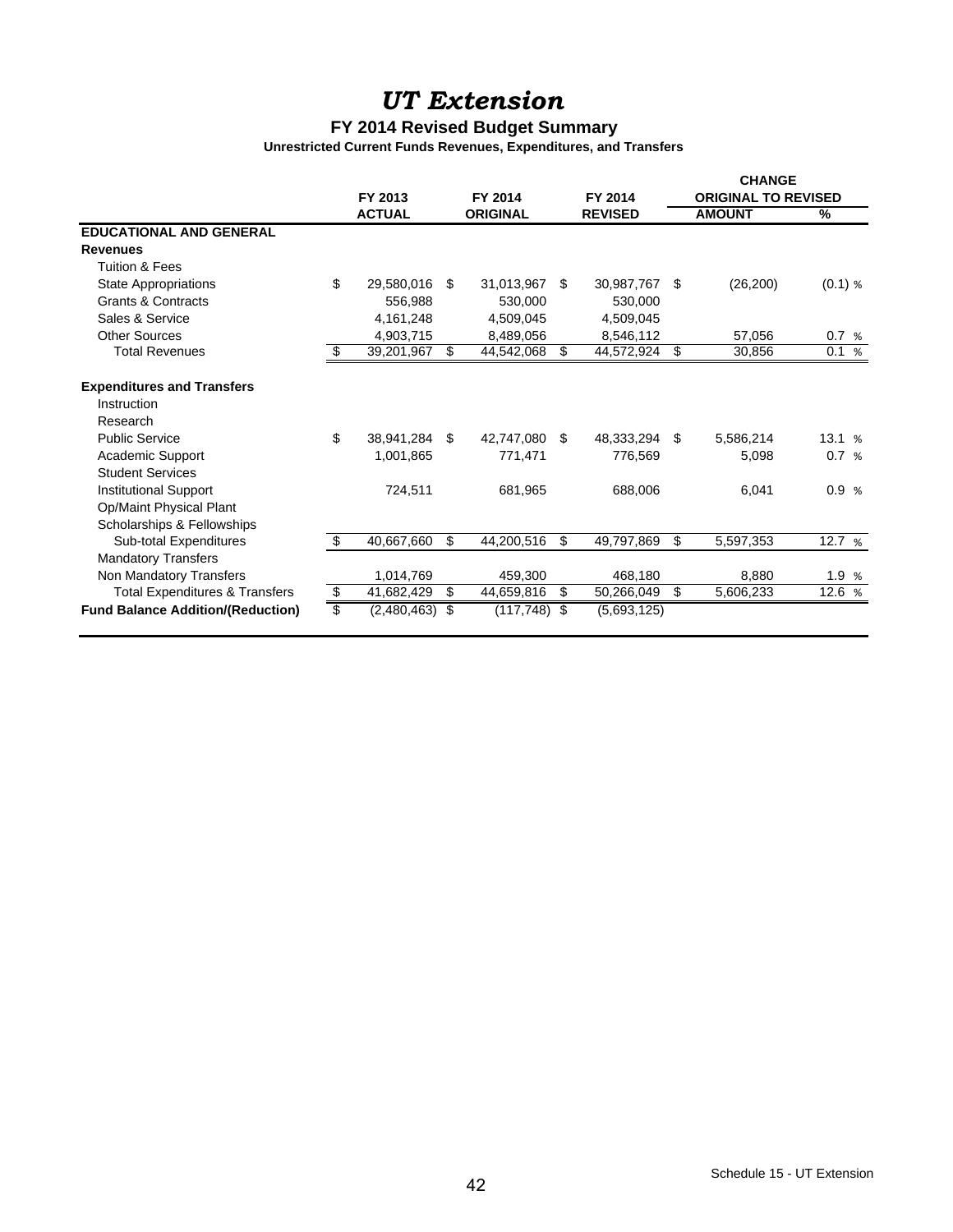# *College of Veterinary Medicine*

### **FY 2014 Revised Budget Summary**

|                                           |                          |               |    |                 |     |                | <b>CHANGE</b> |                            |                    |  |
|-------------------------------------------|--------------------------|---------------|----|-----------------|-----|----------------|---------------|----------------------------|--------------------|--|
|                                           | FY 2013                  |               |    | FY 2014         |     | FY 2014        |               | <b>ORIGINAL TO REVISED</b> |                    |  |
|                                           |                          | <b>ACTUAL</b> |    | <b>ORIGINAL</b> |     | <b>REVISED</b> |               | <b>AMOUNT</b>              | %                  |  |
| <b>EDUCATIONAL AND GENERAL</b>            |                          |               |    |                 |     |                |               |                            |                    |  |
| <b>Revenues</b>                           |                          |               |    |                 |     |                |               |                            |                    |  |
| <b>Tuition &amp; Fees</b>                 | \$                       | 11,947,683    | \$ | 11,088,180      | \$  | 11,260,659     | \$            | 172,479                    | 1.6 %              |  |
| <b>State Appropriations</b>               |                          | 15,720,772    |    | 16,795,854      |     | 16,796,354     |               | 500                        | 0.0 %              |  |
| <b>Grants &amp; Contracts</b>             |                          | 1,337,059     |    | 1,177,794       |     | 1,077,794      |               | (100,000)                  | $(8.5)$ %          |  |
| Sales & Service                           |                          | 11,746,479    |    | 11,705,072      |     | 11,989,688     |               | 284,616                    | 2.4 %              |  |
| <b>Other Sources</b>                      |                          | 247,725       |    | 204.946         |     | 204.946        |               |                            |                    |  |
| <b>Total Revenues</b>                     | \$                       | 40,999,718    | \$ | 40,971,846      | \$  | 41,329,441     | \$            | 357,595                    | 0.9%               |  |
| <b>Expenditures and Transfers</b>         |                          |               |    |                 |     |                |               |                            |                    |  |
| Instruction                               | \$                       | 25,741,361    | \$ | 30,940,258      | \$. | 33,806,011     | \$            | 2,865,753                  | 9.3%               |  |
| Research                                  |                          | 3,712,938     |    | 4,398,909       |     | 4,960,638      |               | 561,729                    | 12.8 %             |  |
| <b>Public Service</b>                     |                          | 109.685       |    | 78,473          |     | 80.855         |               | 2.382                      | 3.0%               |  |
| <b>Academic Support</b>                   |                          | 6,087,386     |    | 4,992,462       |     | 5,557,648      |               | 565.186                    | 11.3 %             |  |
| <b>Student Services</b>                   |                          |               |    |                 |     |                |               |                            |                    |  |
| <b>Institutional Support</b>              |                          | 664,515       |    | 777,894         |     | 762,358        |               | (15, 536)                  | (2.0) %            |  |
| Op/Maint Physical Plant                   |                          | 2,773,510     |    | 2,895,727       |     | 3,056,464      |               | 160.737                    | 5.6 %              |  |
| Scholarships & Fellowships                |                          | 74,921        |    | 39,058          |     | 39,058         |               |                            |                    |  |
| Sub-total Expenditures                    | \$                       | 39,164,314    | \$ | 44,122,781      | \$  | 48,263,032     | \$            | 4,140,251                  | 9.4 %              |  |
| <b>Mandatory Transfers</b>                |                          |               |    |                 |     |                |               |                            |                    |  |
| Non Mandatory Transfers                   |                          | 1,073,034     |    | 137,814         |     | 106,693        |               | (31, 121)                  | (22.6) %           |  |
| <b>Total Expenditures &amp; Transfers</b> | $\overline{\mathbf{e}}$  | 40,237,348    | \$ | 44,260,595      | \$  | 48,369,725     | \$            | 4,109,130                  | $9.3\frac{ }{ }$ % |  |
| <b>Fund Balance Addition/(Reduction)</b>  | $\overline{\mathcal{S}}$ | 762,370       | \$ | (3,288,749)     | \$  | (7,040,284)    |               |                            |                    |  |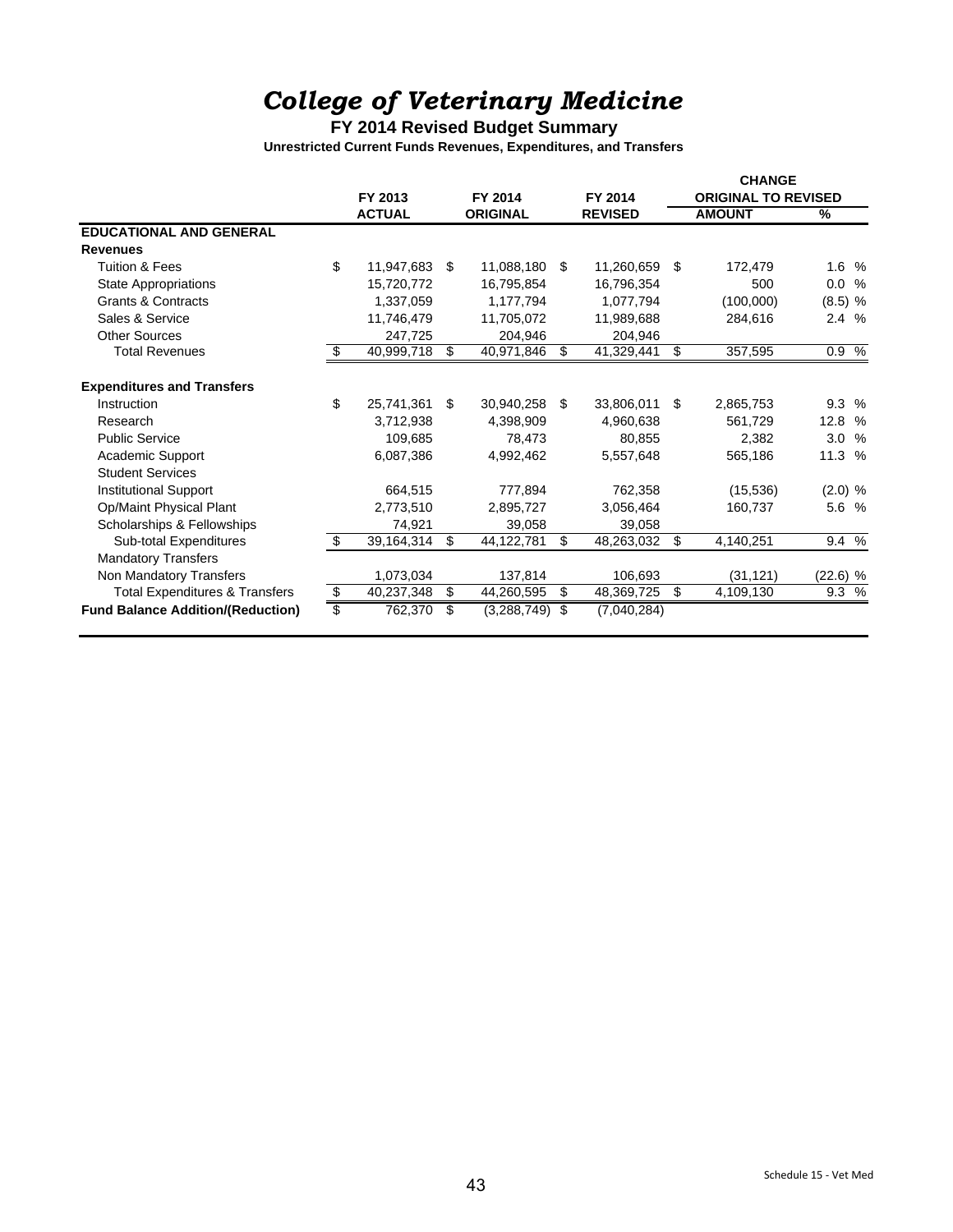# *Institute for Public Service Total*

### **FY 2014 Revised Budget Summary**

|                                           |                         |               |     |                 |    |                |      | <b>CHANGE</b>              |         |  |  |
|-------------------------------------------|-------------------------|---------------|-----|-----------------|----|----------------|------|----------------------------|---------|--|--|
|                                           |                         | FY 2013       |     | FY 2014         |    | FY 2014        |      | <b>ORIGINAL TO REVISED</b> |         |  |  |
|                                           |                         | <b>ACTUAL</b> |     | <b>ORIGINAL</b> |    | <b>REVISED</b> |      | <b>AMOUNT</b>              | %       |  |  |
| <b>EDUCATIONAL AND GENERAL</b>            |                         |               |     |                 |    |                |      |                            |         |  |  |
| <b>Revenues</b>                           |                         |               |     |                 |    |                |      |                            |         |  |  |
| Tuition & Fees                            |                         |               |     |                 |    |                |      |                            |         |  |  |
| <b>State Appropriations</b>               | \$                      | 9,447,397     | \$  | 9,900,224       | \$ | 9,899,924 \$   |      | (300)                      | 0.0 %   |  |  |
| <b>Grants &amp; Contracts</b>             |                         | 313,398       |     | 278,221         |    | 278,221        |      |                            |         |  |  |
| Sales & Service                           |                         |               |     |                 |    |                |      |                            |         |  |  |
| <b>Other Sources</b>                      |                         | 6,689,516     |     | 6,645,974       |    | 6,713,174      |      | 67,200                     | 1.0 %   |  |  |
| <b>Total Revenues</b>                     | \$                      | 16,450,311    | \$  | 16,824,419      | \$ | 16,891,319     | \$   | 66,900                     | 0.4%    |  |  |
| <b>Expenditures and Transfers</b>         |                         |               |     |                 |    |                |      |                            |         |  |  |
| Instruction                               |                         |               |     |                 |    |                |      |                            |         |  |  |
| Research                                  |                         |               |     |                 |    |                |      |                            |         |  |  |
| <b>Public Service</b>                     | \$                      | 14,595,929    | \$  | 15,250,447      | \$ | 15,234,640     | - \$ | (15, 807)                  | $-0.1%$ |  |  |
| Academic Support                          |                         | 282.712       |     | 307.344         |    | 313,586        |      | 6.242                      | 2.0%    |  |  |
| <b>Student Services</b>                   |                         |               |     |                 |    |                |      |                            |         |  |  |
| <b>Institutional Support</b>              |                         | 1,102,865     |     | 1,153,803       |    | 1,165,125      |      | 11,322                     | 1.0%    |  |  |
| Op/Maint Physical Plant                   |                         |               |     |                 |    |                |      |                            |         |  |  |
| Scholarships & Fellowships                |                         |               |     |                 |    |                |      |                            |         |  |  |
| Sub-total Expenditures                    | \$                      | 15,981,506    | \$  | 16,711,594      | \$ | 16,713,351     | \$   | 1.757                      | 0.0 %   |  |  |
| <b>Mandatory Transfers</b>                |                         |               |     |                 |    |                |      |                            |         |  |  |
| Non Mandatory Transfers                   |                         | 825,218       |     | 301,092         |    | 366,535        |      | 65,443                     | 21.7 %  |  |  |
| <b>Total Expenditures &amp; Transfers</b> | \$                      | 16,806,724    | \$  | 17,012,686      | \$ | 17,079,886     | \$   | 67,200                     | 0.4 %   |  |  |
| <b>Fund Balance Addition/(Reduction)</b>  | $\overline{\mathbb{S}}$ | (356,413)     | -\$ | $(188, 267)$ \$ |    | (188, 567)     |      |                            |         |  |  |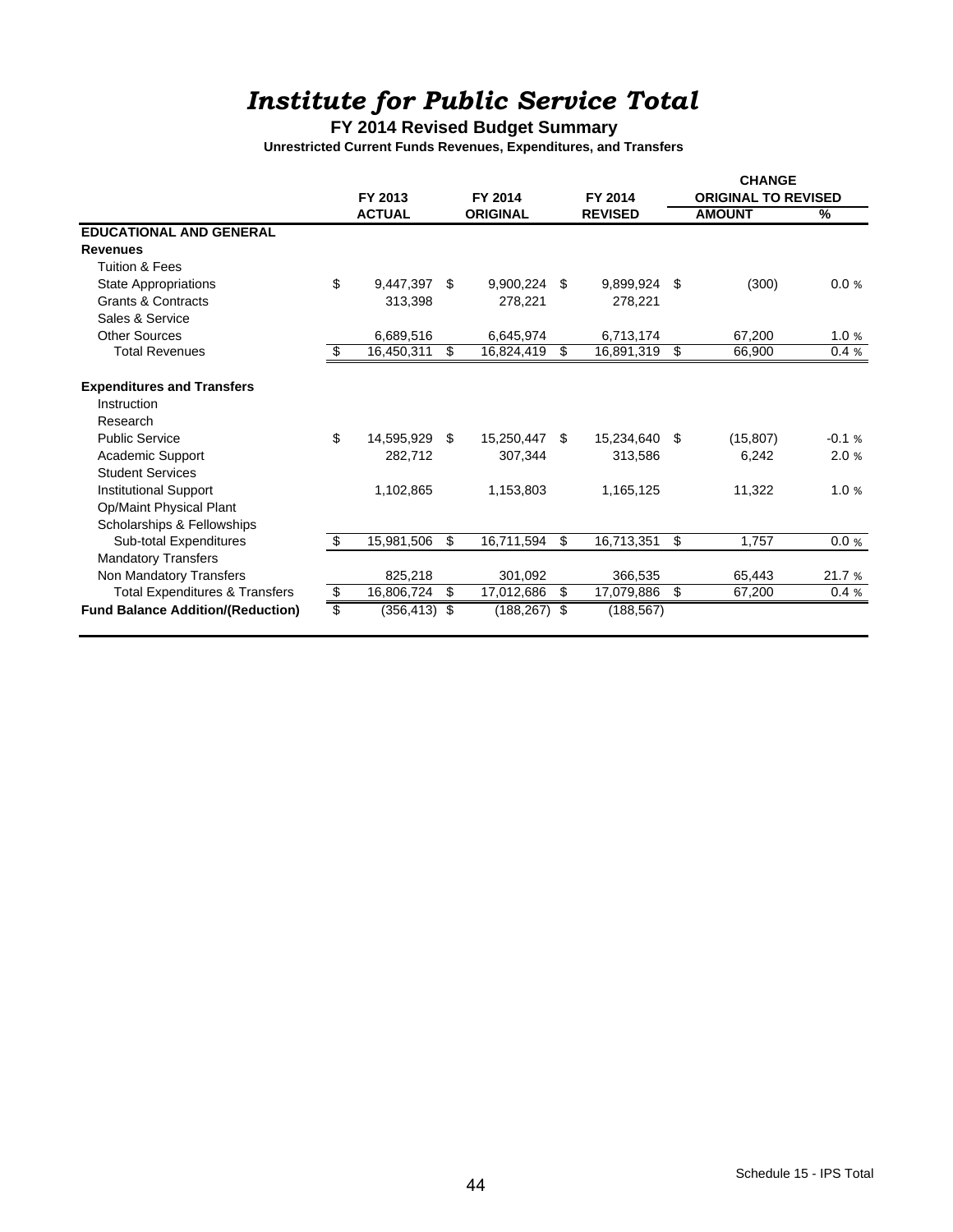# *Institute for Public Service*

### **FY 2014 Revised Budget Summary**

|                                           |    |               |    |                 |     |                | <b>CHANGE</b> |                            |           |  |
|-------------------------------------------|----|---------------|----|-----------------|-----|----------------|---------------|----------------------------|-----------|--|
|                                           |    | FY 2013       |    | FY 2014         |     | FY 2014        |               | <b>ORIGINAL TO REVISED</b> |           |  |
|                                           |    | <b>ACTUAL</b> |    | <b>ORIGINAL</b> |     | <b>REVISED</b> |               | <b>AMOUNT</b>              | %         |  |
| <b>EDUCATIONAL AND GENERAL</b>            |    |               |    |                 |     |                |               |                            |           |  |
| <b>Revenues</b>                           |    |               |    |                 |     |                |               |                            |           |  |
| <b>Tuition &amp; Fees</b>                 |    |               |    |                 |     |                |               |                            |           |  |
| <b>State Appropriations</b>               | \$ | 5,058,459     | \$ | 5,250,298       | \$  | 5,249,898      | \$            | (400)                      | $(0.0)$ % |  |
| <b>Grants &amp; Contracts</b>             |    | 298,292       |    | 272,806         |     | 272,806        |               |                            |           |  |
| Sales & Service                           |    |               |    |                 |     |                |               |                            |           |  |
| <b>Other Sources</b>                      |    | 660,979       |    | 520,950         |     | 588,150        |               | 67,200                     | 12.9 %    |  |
| <b>Total Revenues</b>                     | \$ | 6,017,730     | \$ | 6,044,054       | \$  | 6,110,854      | \$            | 66,800                     | 1.1%      |  |
| <b>Expenditures and Transfers</b>         |    |               |    |                 |     |                |               |                            |           |  |
| Instruction                               |    |               |    |                 |     |                |               |                            |           |  |
| Research                                  |    |               |    |                 |     |                |               |                            |           |  |
| <b>Public Service</b>                     | \$ | 4,380,723     | \$ | 4,394,400       | -\$ | 4,450,278 \$   |               | 55,878                     | 1.3%      |  |
| Academic Support                          |    |               |    |                 |     |                |               |                            |           |  |
| <b>Student Services</b>                   |    |               |    |                 |     |                |               |                            |           |  |
| <b>Institutional Support</b>              |    | 1,093,964     |    | 1,137,468       |     | 1,148,790      |               | 11.322                     | 1.0%      |  |
| Op/Maint Physical Plant                   |    |               |    |                 |     |                |               |                            |           |  |
| Scholarships & Fellowships                |    |               |    |                 |     |                |               |                            |           |  |
| Sub-total Expenditures                    | \$ | 5,474,687     | \$ | 5,531,868       | \$  | 5,599,068      | \$            | 67,200                     | 1.2%      |  |
| <b>Mandatory Transfers</b>                |    |               |    |                 |     |                |               |                            |           |  |
| Non Mandatory Transfers                   |    | 612,219       |    | 509,542         |     | 509,542        |               |                            |           |  |
| <b>Total Expenditures &amp; Transfers</b> | \$ | 6,086,906     | \$ | 6,041,410       | \$  | 6,108,610      | \$            | 67,200                     | 1.1%      |  |
| <b>Fund Balance Addition/(Reduction)</b>  | \$ | (69, 176)     | \$ | 2,644           | \$  | 2,244          |               |                            |           |  |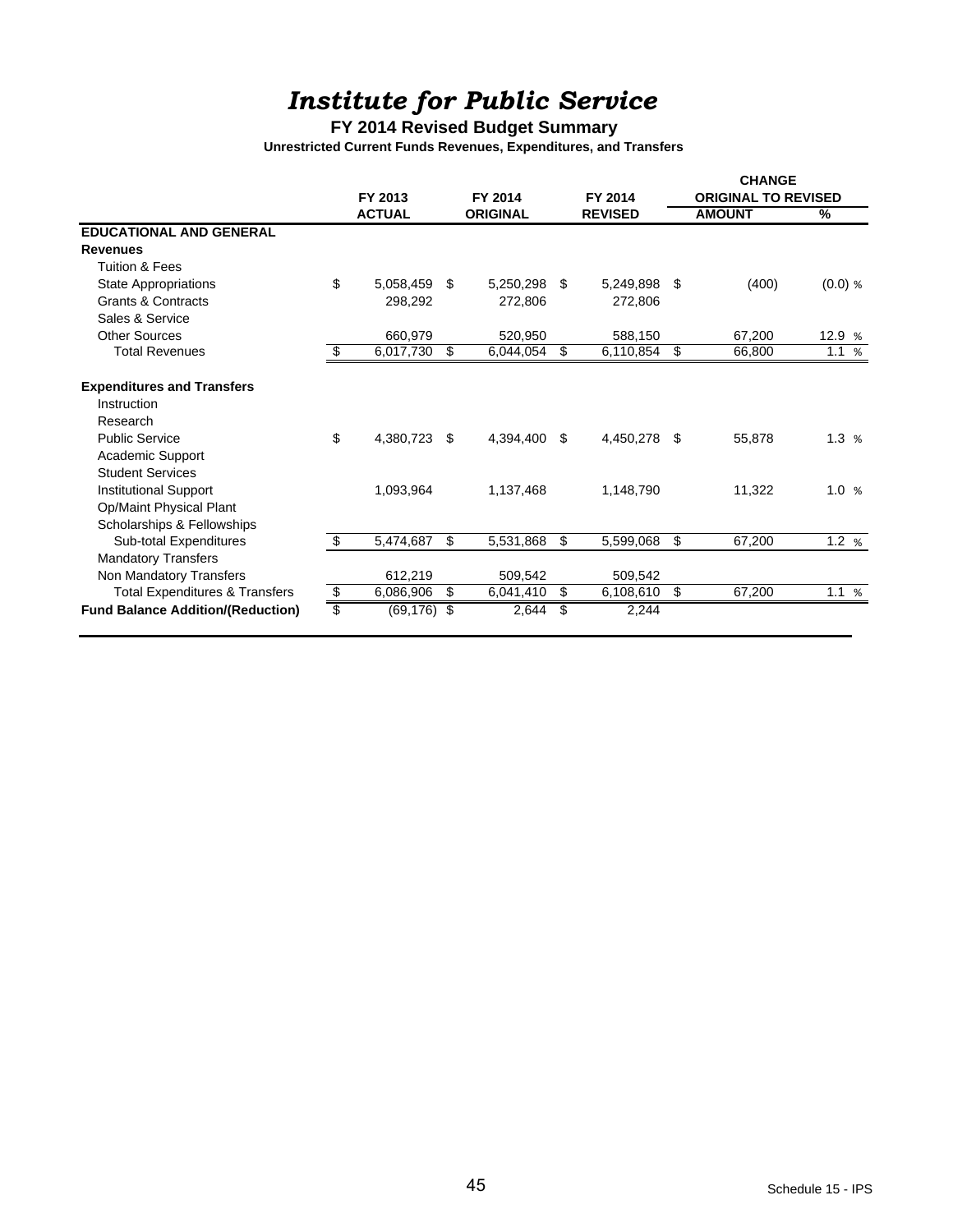# *Municipal Technical Advisory Service*

**FY 2014 Revised Budget Summary**

|                                           |    |               |     |                 |     |                | <b>CHANGE</b> |                            |           |  |
|-------------------------------------------|----|---------------|-----|-----------------|-----|----------------|---------------|----------------------------|-----------|--|
|                                           |    | FY 2013       |     | FY 2014         |     | FY 2014        |               | <b>ORIGINAL TO REVISED</b> |           |  |
|                                           |    | <b>ACTUAL</b> |     | <b>ORIGINAL</b> |     | <b>REVISED</b> |               | <b>AMOUNT</b>              | %         |  |
| <b>EDUCATIONAL AND GENERAL</b>            |    |               |     |                 |     |                |               |                            |           |  |
| <b>Revenues</b>                           |    |               |     |                 |     |                |               |                            |           |  |
| <b>Tuition &amp; Fees</b>                 |    |               |     |                 |     |                |               |                            |           |  |
| <b>State Appropriations</b>               | \$ | 2,737,969     | \$  | 2,892,013       | \$  | 2,892,013      |               |                            |           |  |
| <b>Grants &amp; Contracts</b>             |    | 15,067        |     | 5,415           |     | 5,415          |               |                            |           |  |
| Sales & Service                           |    |               |     |                 |     |                |               |                            |           |  |
| <b>Other Sources</b>                      |    | 2,940,078     |     | 3,035,877       |     | 3,035,877      |               |                            |           |  |
| <b>Total Revenues</b>                     | \$ | 5,693,114     | \$  | 5,933,305       | \$  | 5,933,305      |               |                            |           |  |
| <b>Expenditures and Transfers</b>         |    |               |     |                 |     |                |               |                            |           |  |
| Instruction                               |    |               |     |                 |     |                |               |                            |           |  |
| Research                                  |    |               |     |                 |     |                |               |                            |           |  |
| <b>Public Service</b>                     | \$ | 5,327,551     | \$  | 5.949.941       | -\$ | 5,878,256 \$   |               | (71, 685)                  | (1.2) %   |  |
| Academic Support                          |    | 282,712       |     | 307,344         |     | 313,586        |               | 6,242                      | 2.0 %     |  |
| <b>Student Services</b>                   |    |               |     |                 |     |                |               |                            |           |  |
| <b>Institutional Support</b>              |    | 5,329         |     | 8,500           |     | 8,500          |               |                            |           |  |
| Op/Maint Physical Plant                   |    |               |     |                 |     |                |               |                            |           |  |
| Scholarships & Fellowships                |    |               |     |                 |     |                |               |                            |           |  |
| Sub-total Expenditures                    | \$ | 5,615,592     | \$  | 6,265,785       | \$  | 6,200,342      | \$.           | (65, 443)                  | $(1.0)$ % |  |
| <b>Mandatory Transfers</b>                |    |               |     |                 |     |                |               |                            |           |  |
| Non Mandatory Transfers                   |    | 265,563       |     | (186, 127)      |     | (120, 684)     |               | 65,443                     | 35.2 %    |  |
| <b>Total Expenditures &amp; Transfers</b> | \$ | 5,881,155     | \$  | 6,079,658       | \$  | 6,079,658      |               |                            |           |  |
| <b>Fund Balance Addition/(Reduction)</b>  | \$ | (188, 040)    | -\$ | $(146, 353)$ \$ |     | (146, 353)     |               |                            |           |  |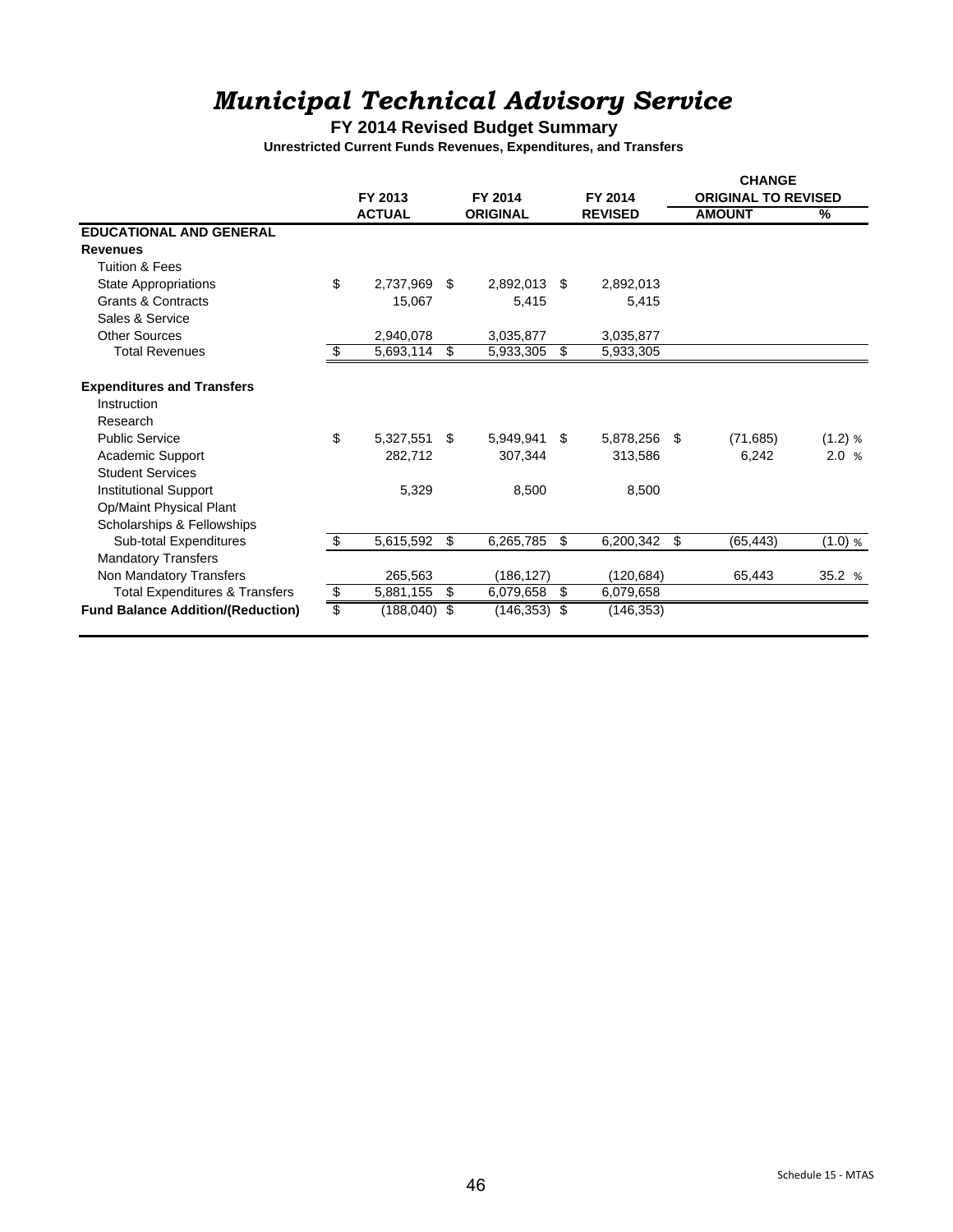# *County Technical Assistance Service*

### **FY 2014 Revised Budget Summary**

|                                           |               |                |     |                 |     |                | <b>CHANGE</b>              |       |  |  |
|-------------------------------------------|---------------|----------------|-----|-----------------|-----|----------------|----------------------------|-------|--|--|
|                                           |               | FY 2013        |     | FY 2014         |     | FY 2014        | <b>ORIGINAL TO REVISED</b> |       |  |  |
|                                           |               | <b>ACTUAL</b>  |     | <b>ORIGINAL</b> |     | <b>REVISED</b> | <b>AMOUNT</b>              | %     |  |  |
| <b>EDUCATIONAL AND GENERAL</b>            |               |                |     |                 |     |                |                            |       |  |  |
| <b>Revenues</b>                           |               |                |     |                 |     |                |                            |       |  |  |
| <b>Tuition &amp; Fees</b>                 |               |                |     |                 |     |                |                            |       |  |  |
| <b>State Appropriations</b>               | \$            | 1,650,969      | \$  | 1,757,913       | \$  | 1,758,013 \$   | 100                        | 0.0 % |  |  |
| <b>Grants &amp; Contracts</b>             |               | 38             |     |                 |     |                |                            |       |  |  |
| Sales & Service                           |               |                |     |                 |     |                |                            |       |  |  |
| <b>Other Sources</b>                      |               | 3,088,459      |     | 3,089,147       |     | 3,089,147      |                            |       |  |  |
| <b>Total Revenues</b>                     |               | 4,739,467      |     | 4,847,060       |     | 4,847,160      | 100                        | 0.0 % |  |  |
| <b>Expenditures and Transfers</b>         |               |                |     |                 |     |                |                            |       |  |  |
| Instruction                               |               |                |     |                 |     |                |                            |       |  |  |
| Research                                  |               |                |     |                 |     |                |                            |       |  |  |
| <b>Public Service</b>                     | \$            | 4,887,656      | -\$ | 4,906,106       | -\$ | 4,906,106      |                            |       |  |  |
| Academic Support                          |               |                |     |                 |     |                |                            |       |  |  |
| <b>Student Services</b>                   |               |                |     |                 |     |                |                            |       |  |  |
| <b>Institutional Support</b>              |               | 3,572          |     | 7,835           |     | 7,835          |                            |       |  |  |
| Op/Maint Physical Plant                   |               |                |     |                 |     |                |                            |       |  |  |
| Scholarships & Fellowships                |               |                |     |                 |     |                |                            |       |  |  |
| Sub-total Expenditures                    | \$            | 4,891,228      | \$  | 4,913,941       | \$  | 4,913,941      |                            |       |  |  |
| <b>Mandatory Transfers</b>                |               |                |     |                 |     |                |                            |       |  |  |
| Non Mandatory Transfers                   |               | (52, 564)      |     | (22, 323)       |     | (22, 323)      |                            |       |  |  |
| <b>Total Expenditures &amp; Transfers</b> | $\frac{1}{2}$ | 4,838,664      | \$  | 4,891,618       | \$  | 4,891,618      |                            |       |  |  |
| <b>Fund Balance Addition/(Reduction)</b>  | \$            | $(99, 197)$ \$ |     | $(44,558)$ \$   |     | (44, 458)      |                            |       |  |  |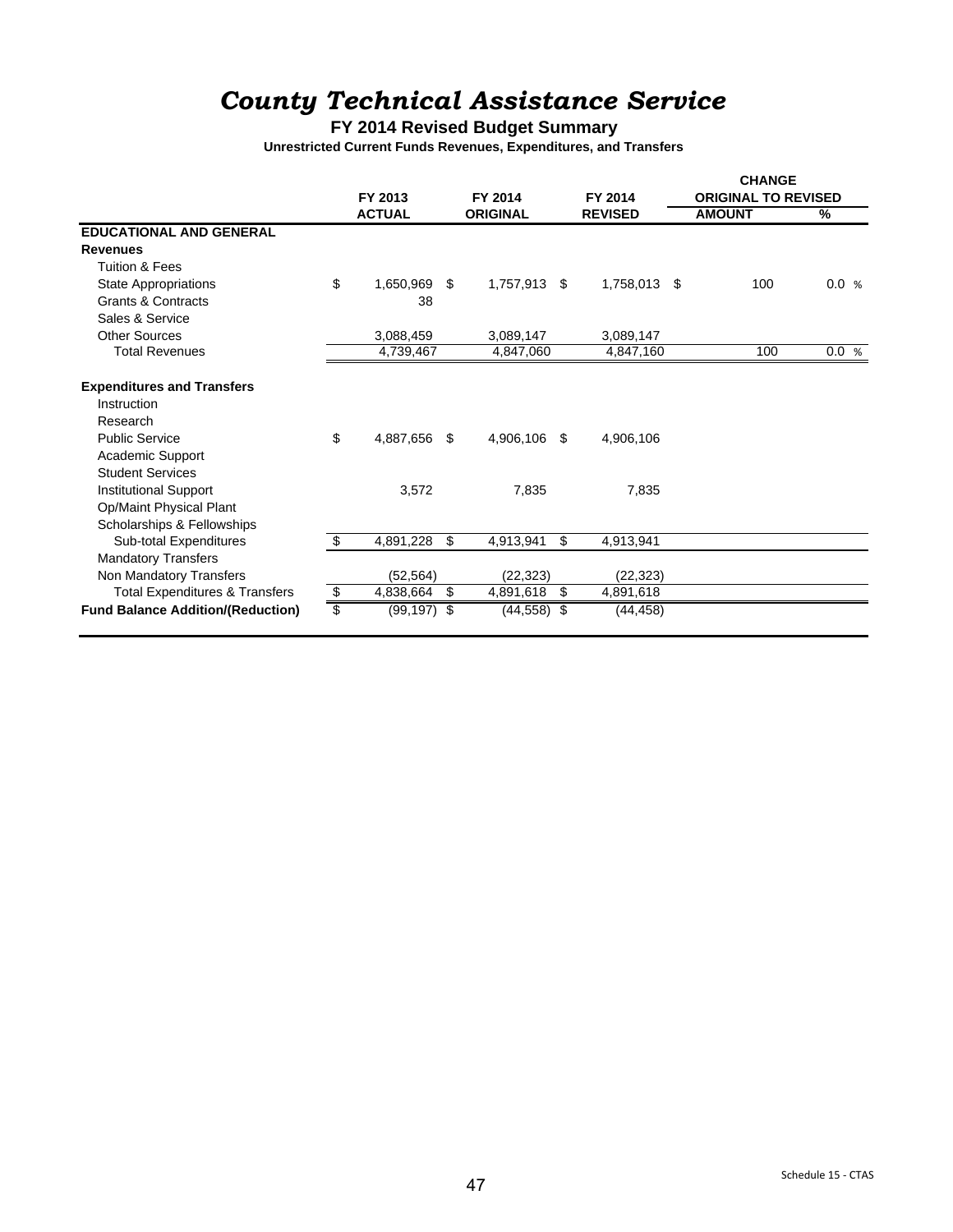# *University-Wide Administration*

### **FY 2014 Revised Budget Summary**

|                                           |         |                |         |                 |    |                |     | <b>CHANGE</b>              |           |  |  |
|-------------------------------------------|---------|----------------|---------|-----------------|----|----------------|-----|----------------------------|-----------|--|--|
|                                           | FY 2013 |                | FY 2014 |                 |    | FY 2014        |     | <b>ORIGINAL TO REVISED</b> |           |  |  |
|                                           |         | <b>ACTUAL</b>  |         | <b>ORIGINAL</b> |    | <b>REVISED</b> |     | <b>AMOUNT</b>              | %         |  |  |
| <b>EDUCATIONAL AND GENERAL</b>            |         |                |         |                 |    |                |     |                            |           |  |  |
| <b>Revenues</b>                           |         |                |         |                 |    |                |     |                            |           |  |  |
| <b>Tuition &amp; Fees</b>                 |         |                |         |                 |    |                |     |                            |           |  |  |
| <b>State Appropriations</b>               | \$      | 4,571,278      | \$      | 4,724,238       | \$ | 4,721,538      | -\$ | (2,700)                    | $(0.1)$ % |  |  |
| <b>Grants &amp; Contracts</b>             |         |                |         |                 |    |                |     |                            |           |  |  |
| Sales & Service                           |         |                |         |                 |    |                |     |                            |           |  |  |
| <b>Other Sources</b>                      |         | 13,709,384     |         | 16,362,500      |    | 16,362,500     |     |                            |           |  |  |
| <b>Total Revenues</b>                     | \$      | 18,280,662     | \$      | 21,086,738      | \$ | 21,084,038     | \$  | (2,700)                    | $(0.0)$ % |  |  |
| <b>Expenditures and Transfers</b>         |         |                |         |                 |    |                |     |                            |           |  |  |
| Instruction                               |         |                |         |                 |    |                |     |                            |           |  |  |
| Research                                  | \$      | 470.299        |         |                 |    |                |     |                            |           |  |  |
| <b>Public Service</b>                     |         |                |         |                 |    |                |     |                            |           |  |  |
| Academic Support                          |         |                |         |                 |    |                |     |                            |           |  |  |
| <b>Student Services</b>                   |         |                |         |                 |    |                |     |                            |           |  |  |
| <b>Institutional Support</b>              |         | 46,699,522     | \$      | 45,239,348      | \$ | 46,137,125 \$  |     | 897,777                    | 2.0%      |  |  |
| Op/Maint Physical Plant                   |         |                |         |                 |    |                |     |                            |           |  |  |
| Scholarships & Fellowships                |         |                |         |                 |    |                |     |                            |           |  |  |
| Sub-total Expenditures                    | \$      | 47,169,821     | \$      | 45,239,348      | \$ | 46,137,125     | \$  | 897,777                    | 2.0 %     |  |  |
| <b>Mandatory Transfers</b>                |         | 134,948        |         | 135,000         |    | 135,000        |     |                            |           |  |  |
| Non Mandatory Transfers                   |         | (24, 274, 085) |         | (24, 154, 446)  |    | (25,069,500)   |     | (915, 054)                 | $(3.8)$ % |  |  |
| <b>Total Expenditures &amp; Transfers</b> | \$      | 23,030,684     | \$      | 21,219,902      | \$ | 21,202,625     | -\$ | (17, 277)                  | $(0.1)$ % |  |  |
| <b>Fund Balance Addition/(Reduction)</b>  | \$      | (4,750,023)    | \$      | (133, 164)      | \$ | (118, 587)     |     |                            |           |  |  |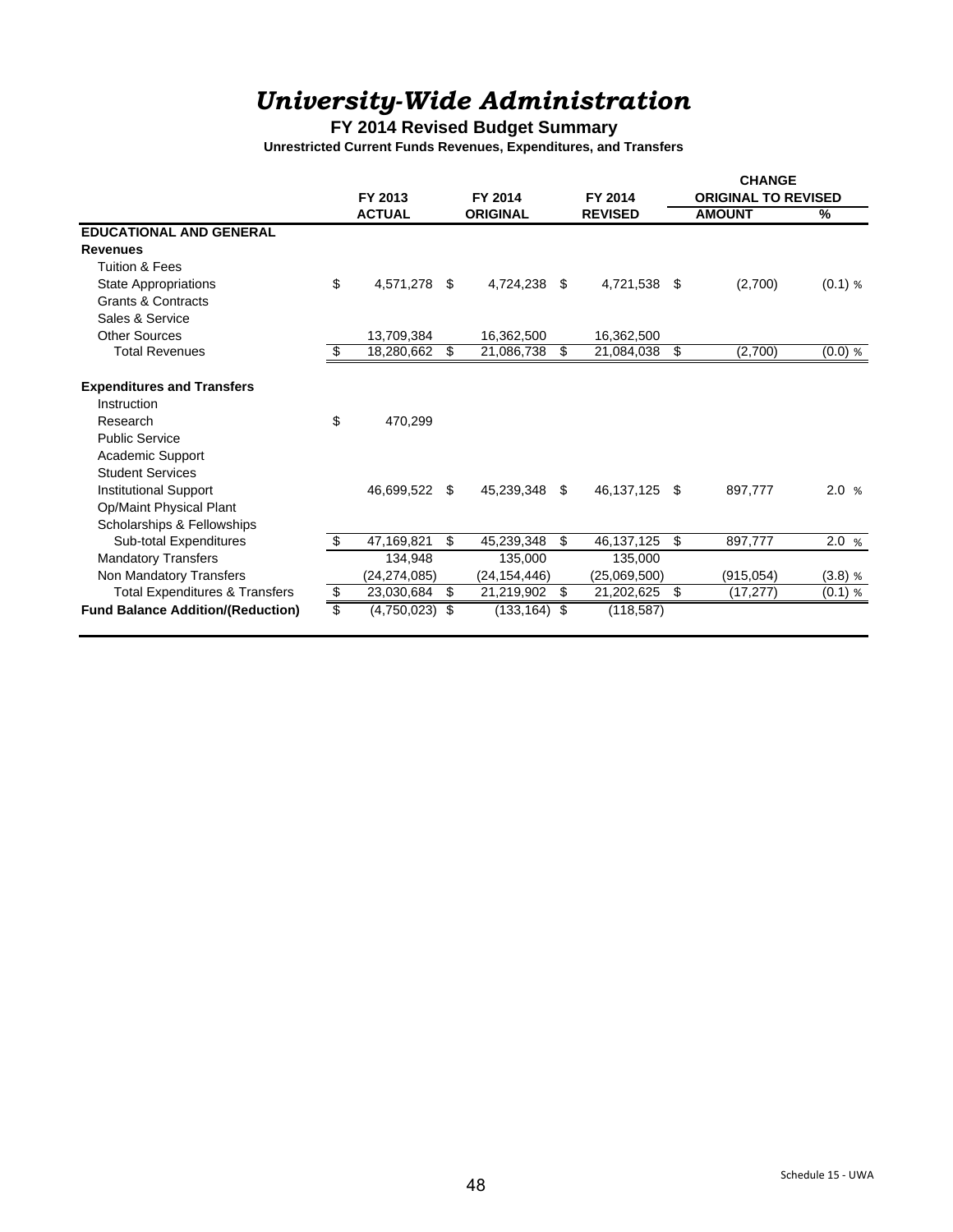### *The University of Tennessee FY 2013-14 Revised Budget Document*

Charles M. Peccolo, Treasurer & Chief Financial Officer

#### **System Budget and Finance Office**

Ron Maples, Controller Ron Loewen, Budget Director John Bodin-Henderson

*We gratefully acknowledge the effort and cooperation of the campus and unit budget staff and the IRIS staff who contribute to the preparation of the University budget.* 

#### **Knoxville**

Chris Cimino, Chief Business Officer Jonee Daniels Lindstrom James Price Suzan Thompson Gary Gray David Price

#### **Chattanooga**

Richard Brown, Chief Business Officer Vanasia Parks Danny Grant Tyler Forrest

#### **Martin**

Nancy Yarbrough, Interim Chief Business Officer Annette Moore Petra McPhearson

#### **Space Institute**

Penny Oliver

#### **Health Science Center**

Anthony Ferrara, Chief Business Officer Pam Vaughn Charles Cossar Kimberly Moore Betty Lee Pace

#### **Institute for Agriculture**

Tim Fawver, Chief Business Officer Cynthia Nichols David Stone Missy Kitts Tonya Kenley Kathy Yates

#### **Institute for Public Service**

Gail White, Chief Business Officer

**IRIS** 

Les Mathews Richard Smith Mark Hall Laurie Rees Denise Haley David Goforth The University of Tennessee does not discriminate on the basis of race, sex, color, religion, national origin, age, disability or veteran status in provision of educational programs and services or employment opportunities and benefits. This policy extends to both employment by and admission to the University.

The University does not discriminate on the basis of race, sex, or disability in its education programs and activities pursuant to the requirements of Title VI of the Civil Rights Act of 1964, Title IX of the Education Amendments of 1972, Section 504 of the Rehabilitation Act of 1973, and the Americans with Disabilities Act (ADA) of 1990.

Inquiries and charges of violation concerning Title VI, Title IX, Section 504, ADA or the Age Discrimination in Employment Act (ADEA) or any of the other above referenced policies should be directed to the Office of Equity and Diversity (OED), 1840 Melrose Avenue, Knoxville, TN 37996-3560, telephone (865) 974-2498 (V/TTY available) or 974-2440. Requests for accommodation of a disability should be directed to the ADA Coordinator at the UT Knoxville Office of Human Resources, 600 Henley Street, Knoxville, TN 37996-4125.

Publication Authorization Number: E17-0140-003-14